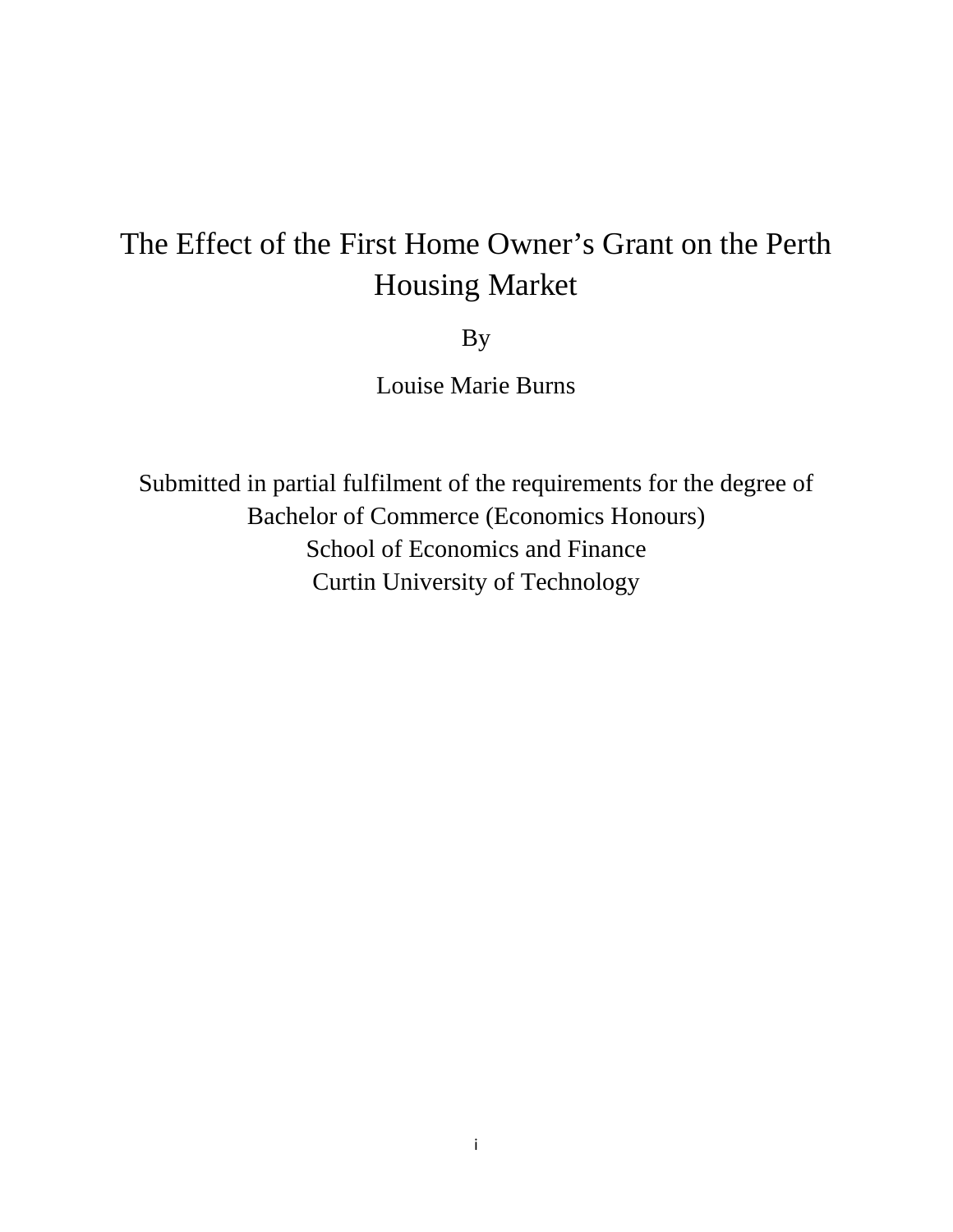## **Declaration**

"This thesis contains no material which has been accepted for the award of any other degree or diploma in any tertiary institution and to the best of my knowledge and belief, the thesis contains no materials previously published or written by another person, except when due reference is made in the text of the thesis."

Signature: …………………………………………………………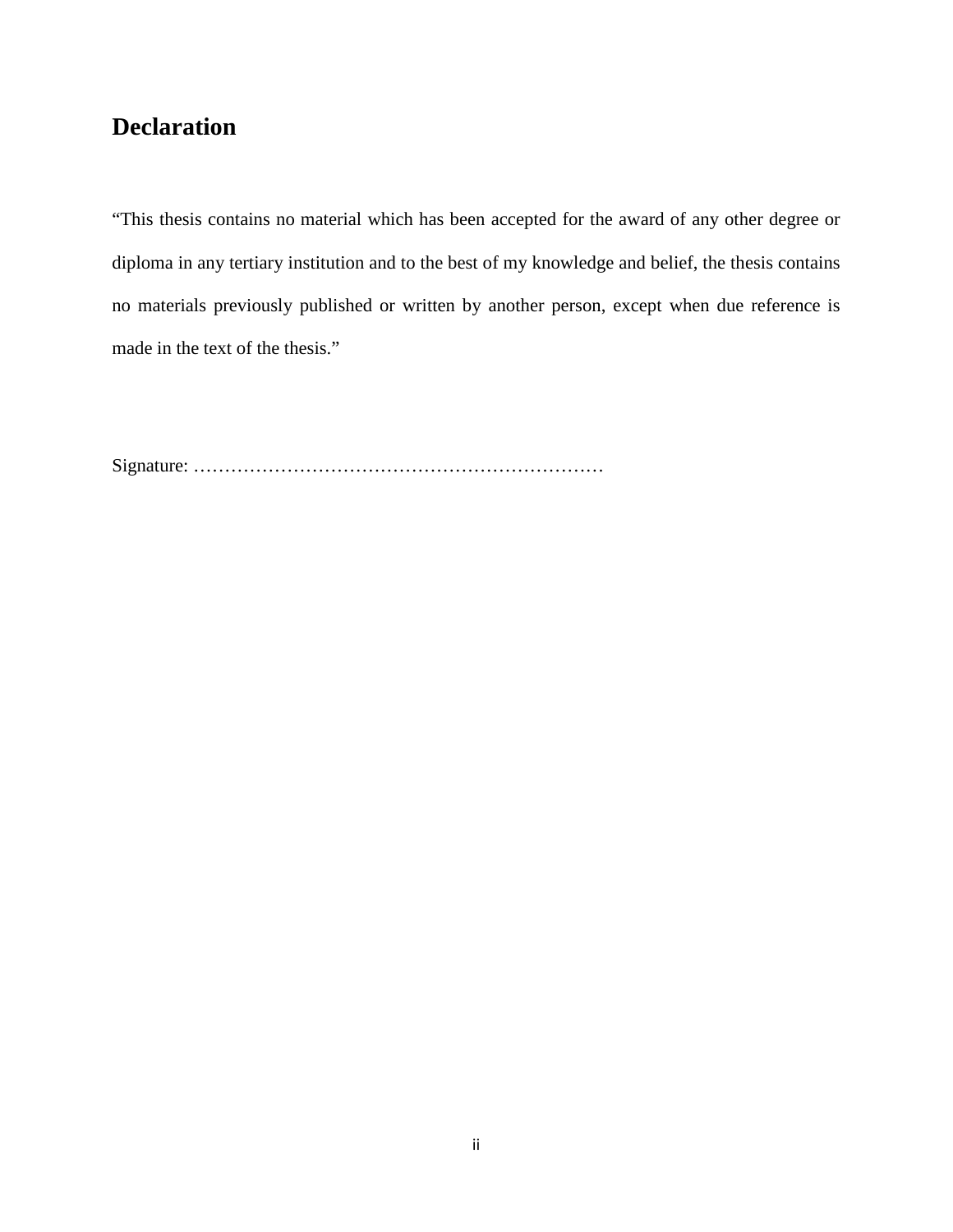## **Abstract**

Housing affordability has long been a challenge for Australian Federal and State governments. One particular issue facing policy makers is improving the affordability of home ownership for first home buyers. The First Home Owner's Grant (FHOG) was introduced in 2000 as a direct subsidy to assist first home buyers in achieving the goal of home ownership. The grant was recently increased in October 2008 as part of the Federal Government's economic stimulus package, from \$7000 to \$14,000 for existing homes and \$21,000 for new homes and land.

This research investigated the impact the FHOG has had on the Perth metropolitan housing market and first time home owners, particularly since the grant's increase last year. Property sales in the top ten first home buyer suburbs from July 1999 to June 2009 were analysed to determine whether the grant had stimulated sales activity at the lower end of the market and whether lower quartile prices had also increased as a result. In addition, this study provided an insight into how effective the federal government's First Home Owner's Boost (FHOB) has been in stimulating first home buyer activity in the housing market since it was introduced. This research primarily focused on the grant's effect on the market for established dwellings as the majority of first home buyers purchase an existing house.

This study found that the FHOG stimulated activity in the first home buyer market following its inception, particularly in the new suburbs of Perth such as Ellenbrook and Canning Vale. However the price of affordable housing in most first home buyer suburbs rose as a result of this strong demand. First home buyer participation then declined as rising prices negated the grant's effectiveness. The FHOB with the assistance of very low interest rates appears to have achieved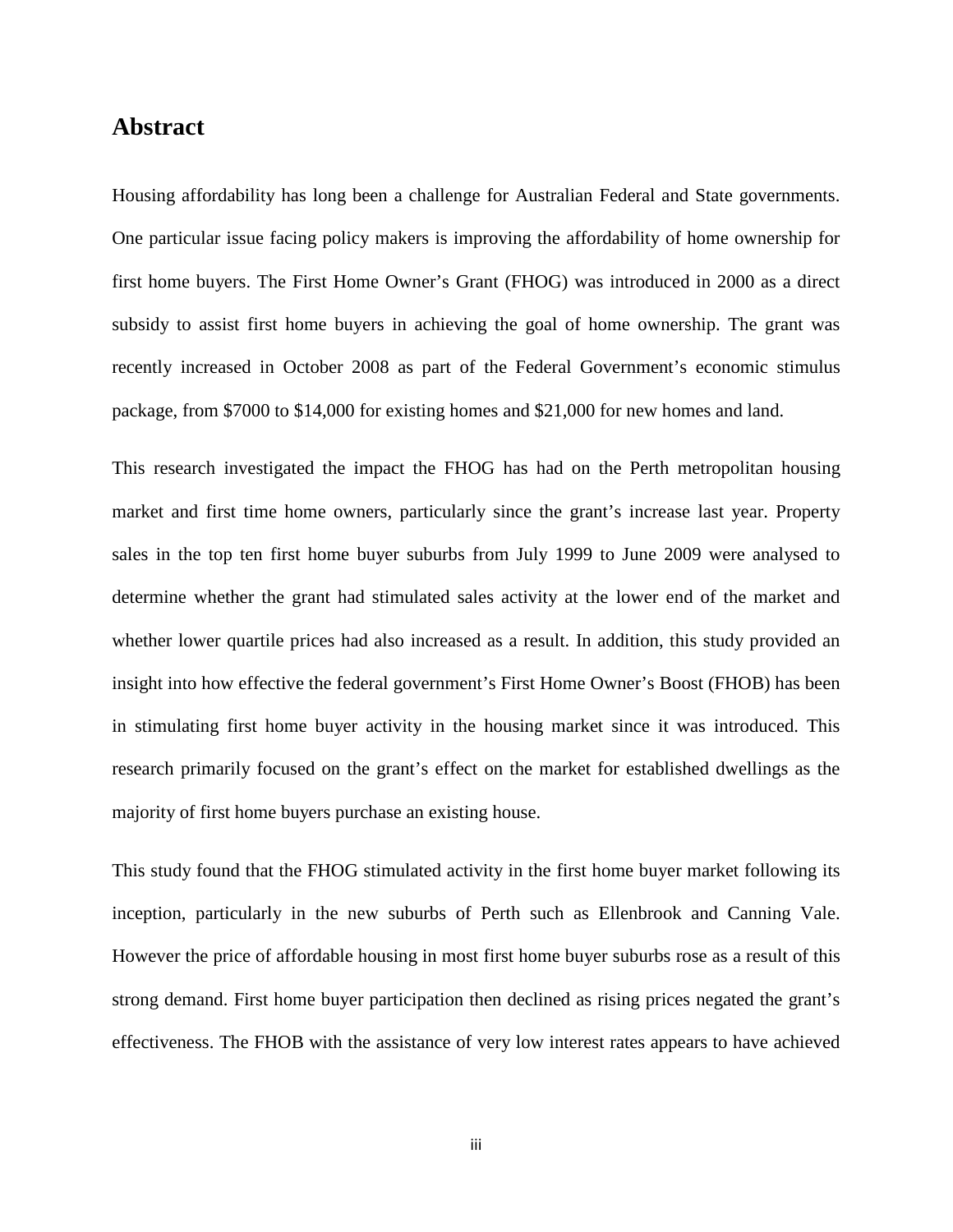its intended policy goal of encouraging first home buyers back into the market, although this increase in demand has again stimulated price rises in most of the suburbs studied.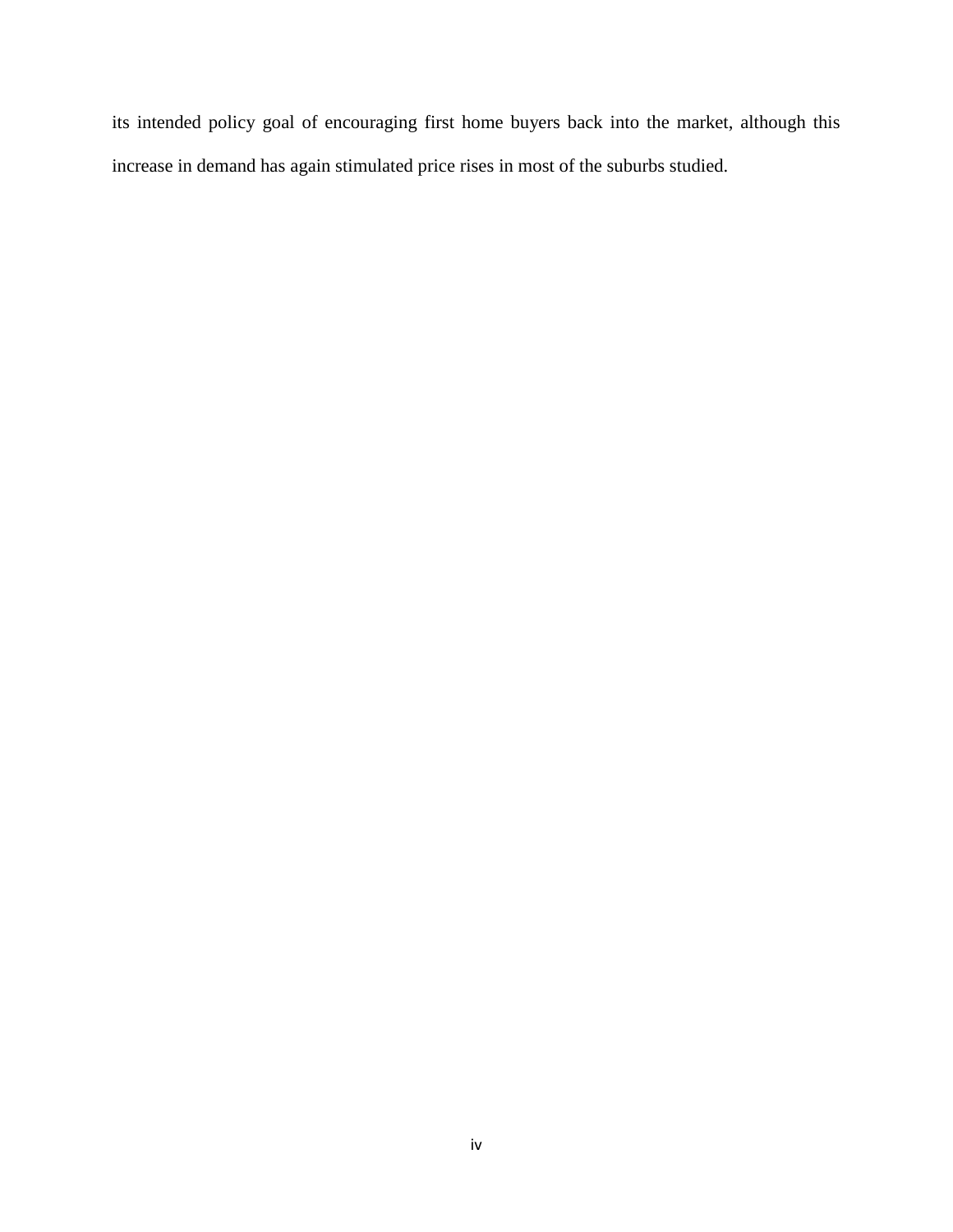### **Acknowledgements**

I would like to acknowledge the assistance of the Real Estate Institute of Western Australia, particularly the Director of Policy and Research Mr Stewart Darby, in providing the primary sales data required for the time series analysis.

I would also like to acknowledge the assistance and guidance of my thesis supervisor Dr Steven Rowley whose extensive knowledge of the subject area aided the development of my research topic and the completion of this work. Finally, I would like to thank the Mannkal Economic Education Fund for supporting my research by providing a scholarship for the duration of my Honours degree.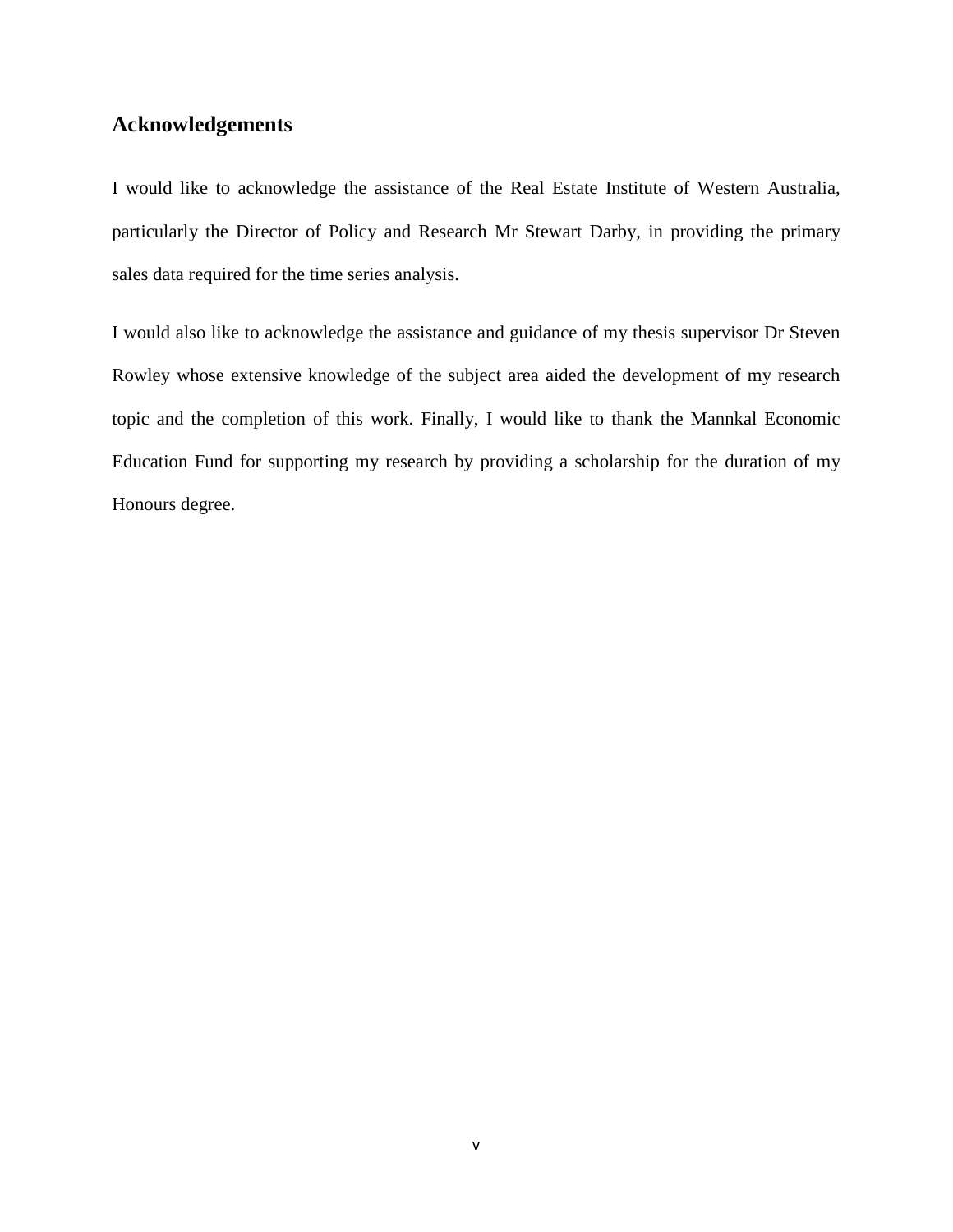## **Abbreviations**

| <b>ABS</b>  | <b>Australian Bureau of Statistics</b> |  |
|-------------|----------------------------------------|--|
| CAG         | <b>Commonwealth Additional Grant</b>   |  |
| <b>FHOG</b> | First Home Owner's Grant               |  |
| <b>FHOB</b> | First Home Owner's Boost               |  |
| <b>GDP</b>  | Gross Domestic Product                 |  |
| <b>GST</b>  | Goods and Services Tax                 |  |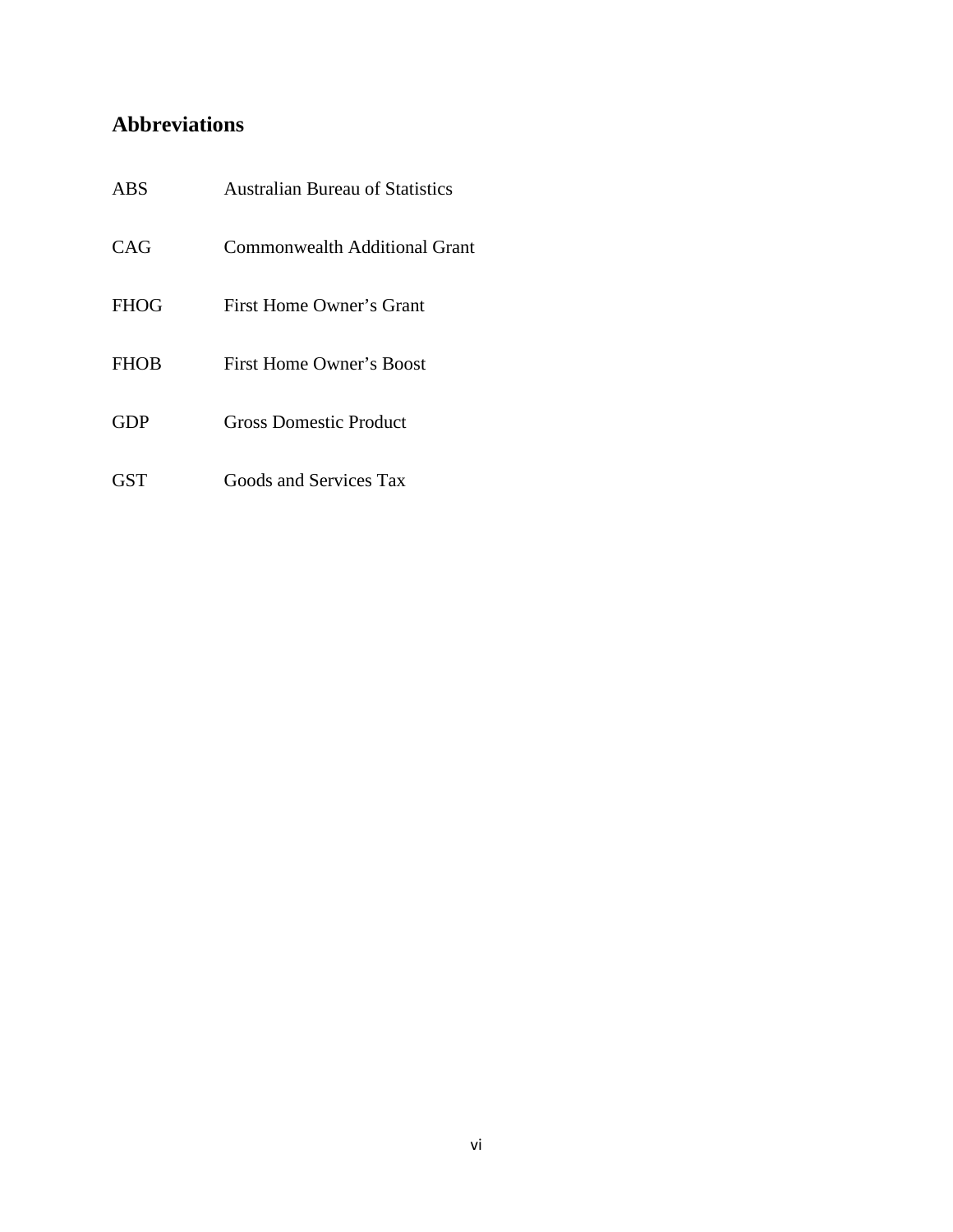## **Table of Contents**

| <b>Abstract</b>                       | iii |
|---------------------------------------|-----|
| <b>Acknowledgements</b>               | V   |
| <b>Abbreviations</b>                  | vi  |
| <b>List of Tables</b>                 | xii |
| <b>List of Figures</b>                | xiv |
| <b>Chapter One: Introduction</b>      |     |
|                                       |     |
|                                       |     |
| <b>Chapter Two: Literature Review</b> |     |
|                                       |     |
|                                       |     |
|                                       |     |
|                                       | .19 |
| <b>Chapter Three: Methodology</b>     |     |
|                                       | .22 |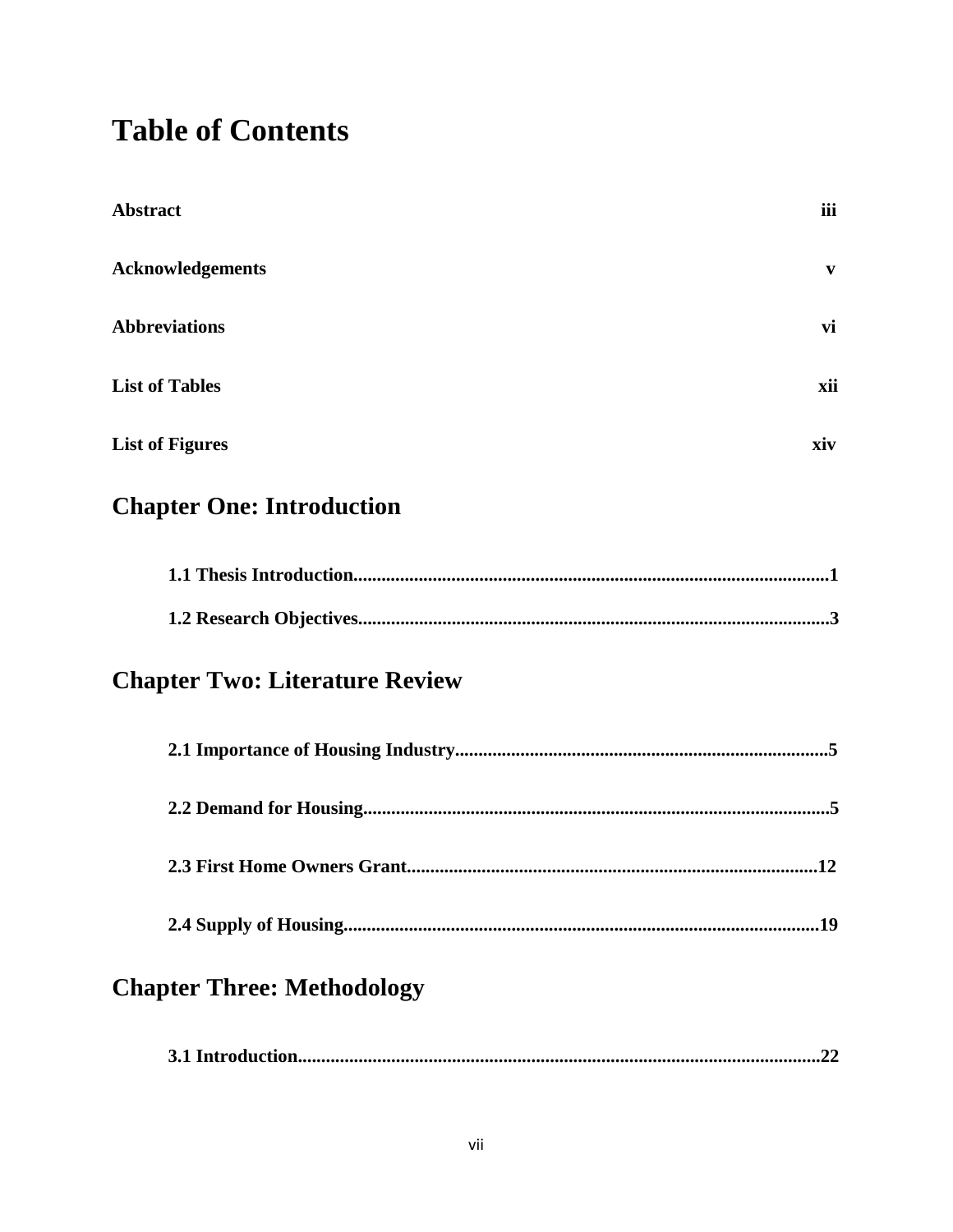|                     | <b>Chapter Four: Discussion and Results</b> |
|---------------------|---------------------------------------------|
|                     |                                             |
|                     | <b>4.1 Perth Metropolitan Region</b>        |
|                     |                                             |
|                     |                                             |
|                     |                                             |
| <b>4.2 Armadale</b> |                                             |
|                     |                                             |
|                     |                                             |
|                     |                                             |
| 4.3 Beechboro       |                                             |
|                     |                                             |
|                     |                                             |
|                     |                                             |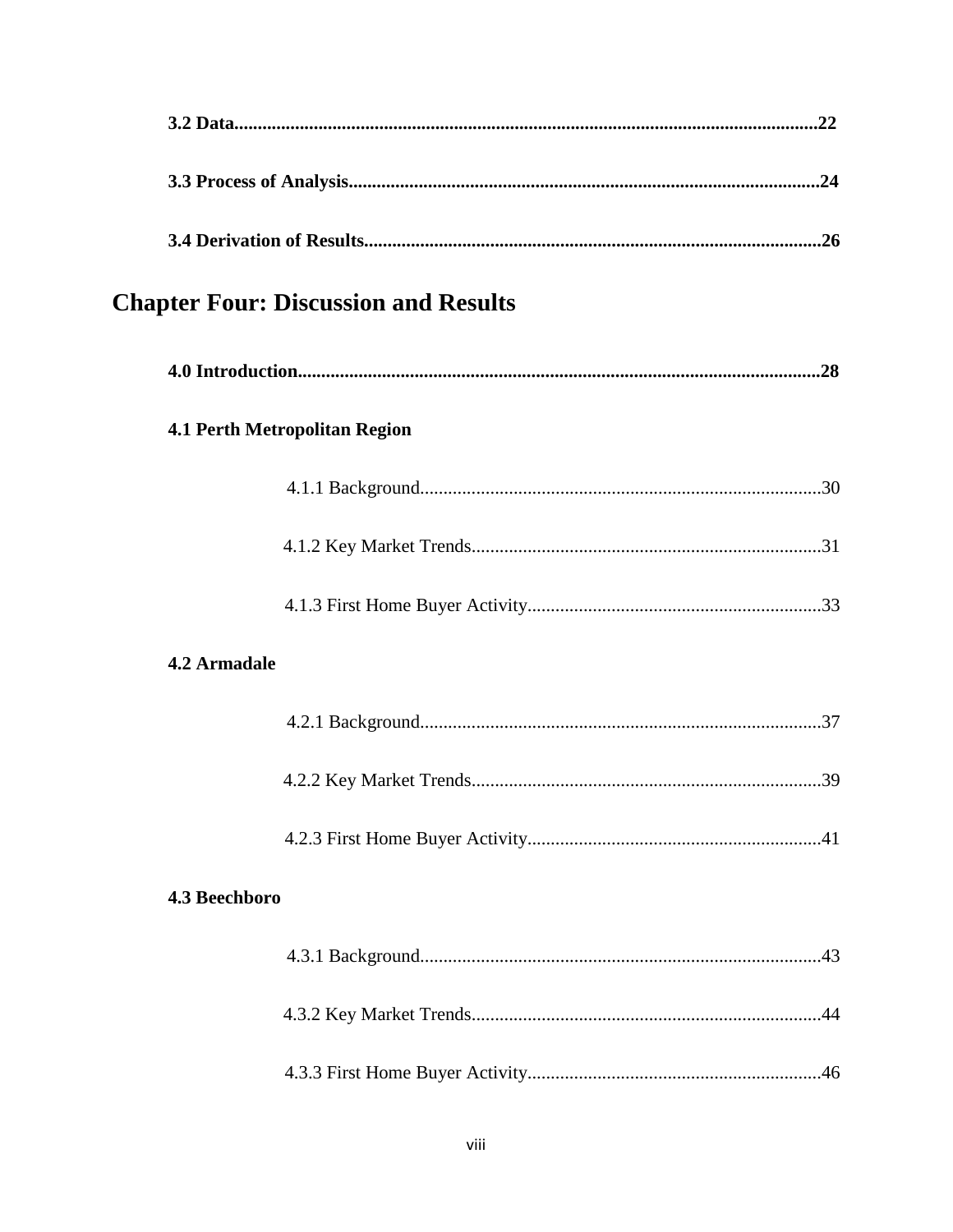## 4.4 Butler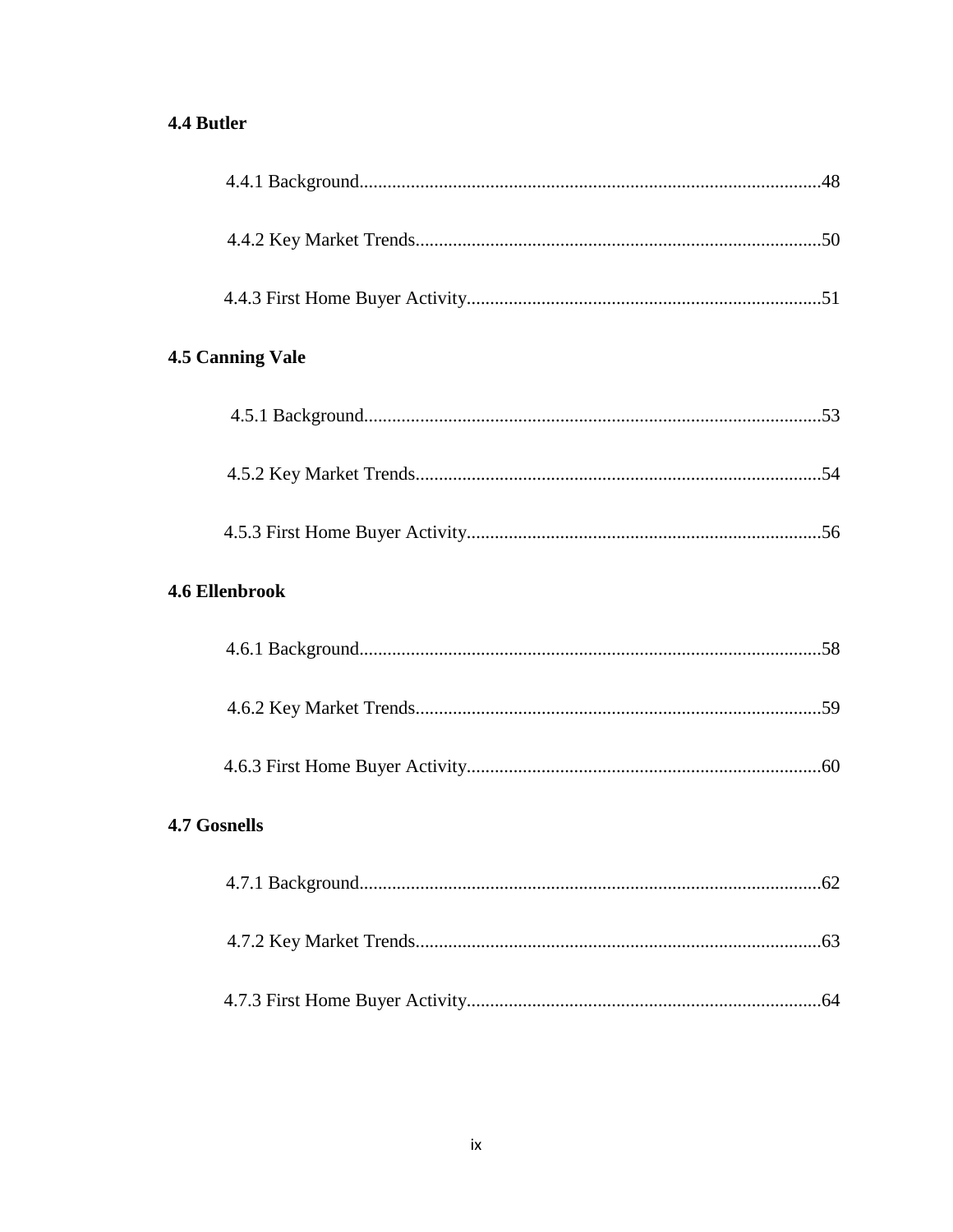## **4.8 Maylands**

| 4.9 Morley           |
|----------------------|
|                      |
|                      |
|                      |
| 4.10 Nollamara       |
|                      |
|                      |
|                      |
| <b>4.11 Thornlie</b> |
|                      |
|                      |
|                      |
|                      |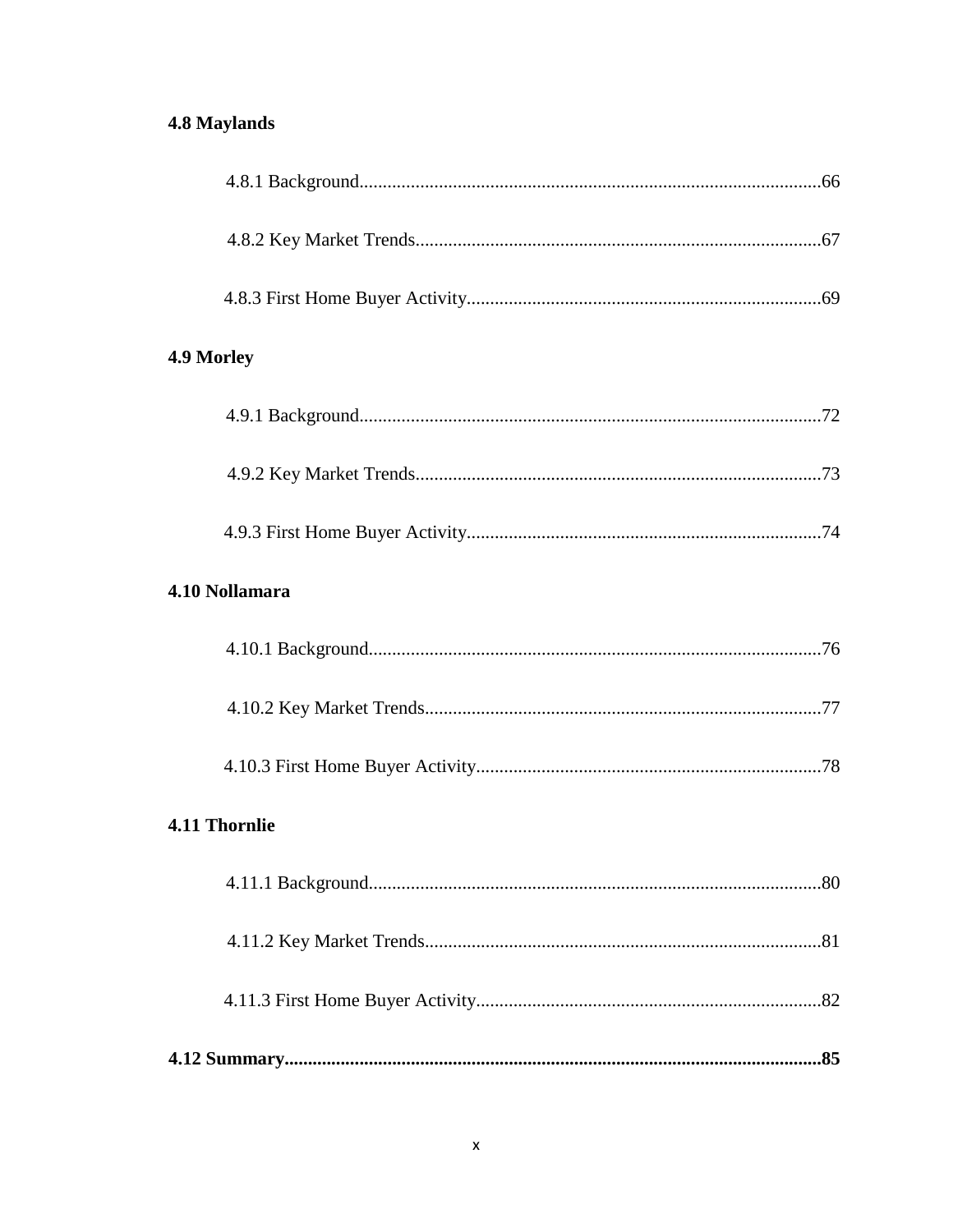## **Chapter Five: Conclusion**

| <b>Appendices</b> |  |
|-------------------|--|
|                   |  |
|                   |  |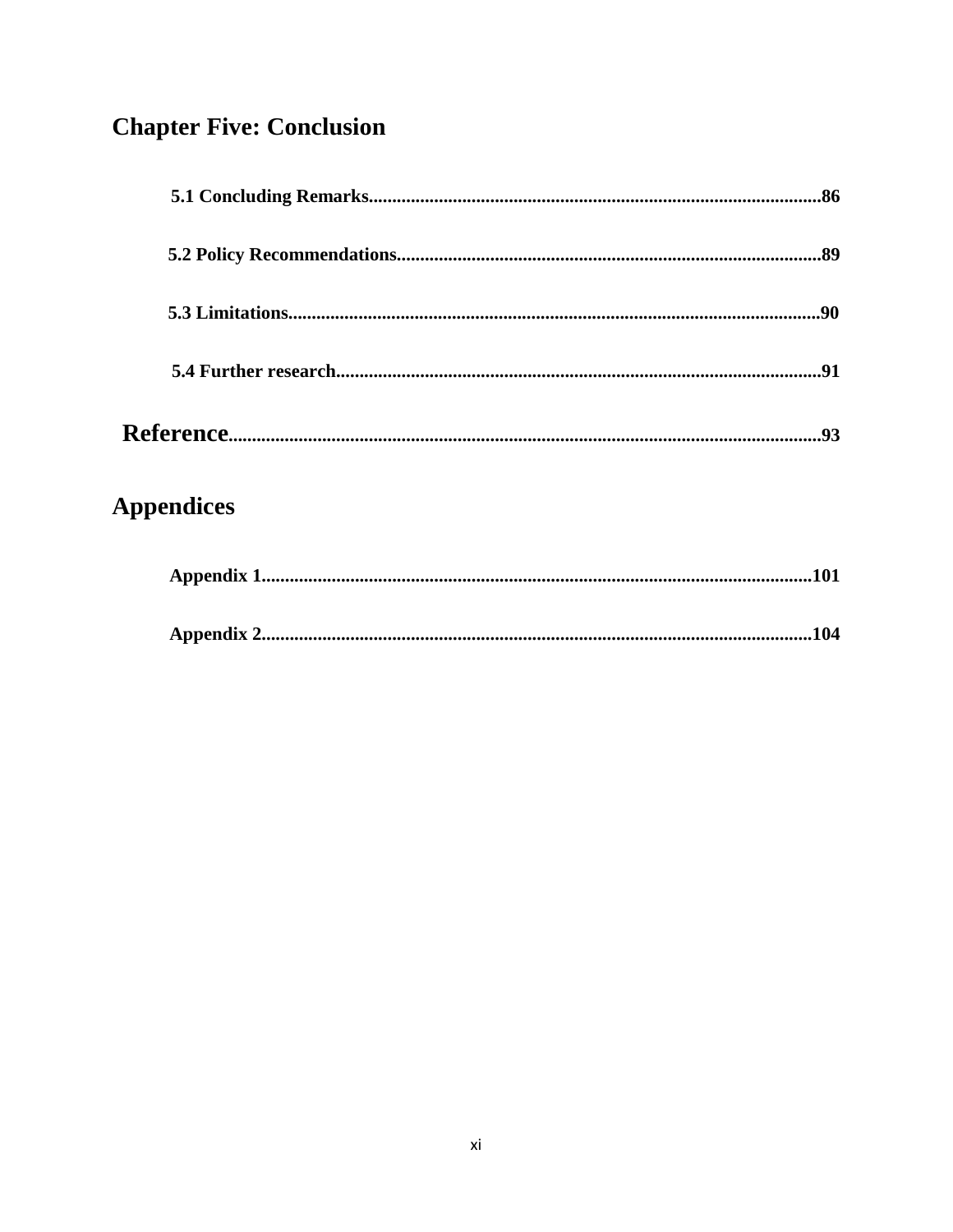## **List of Tables**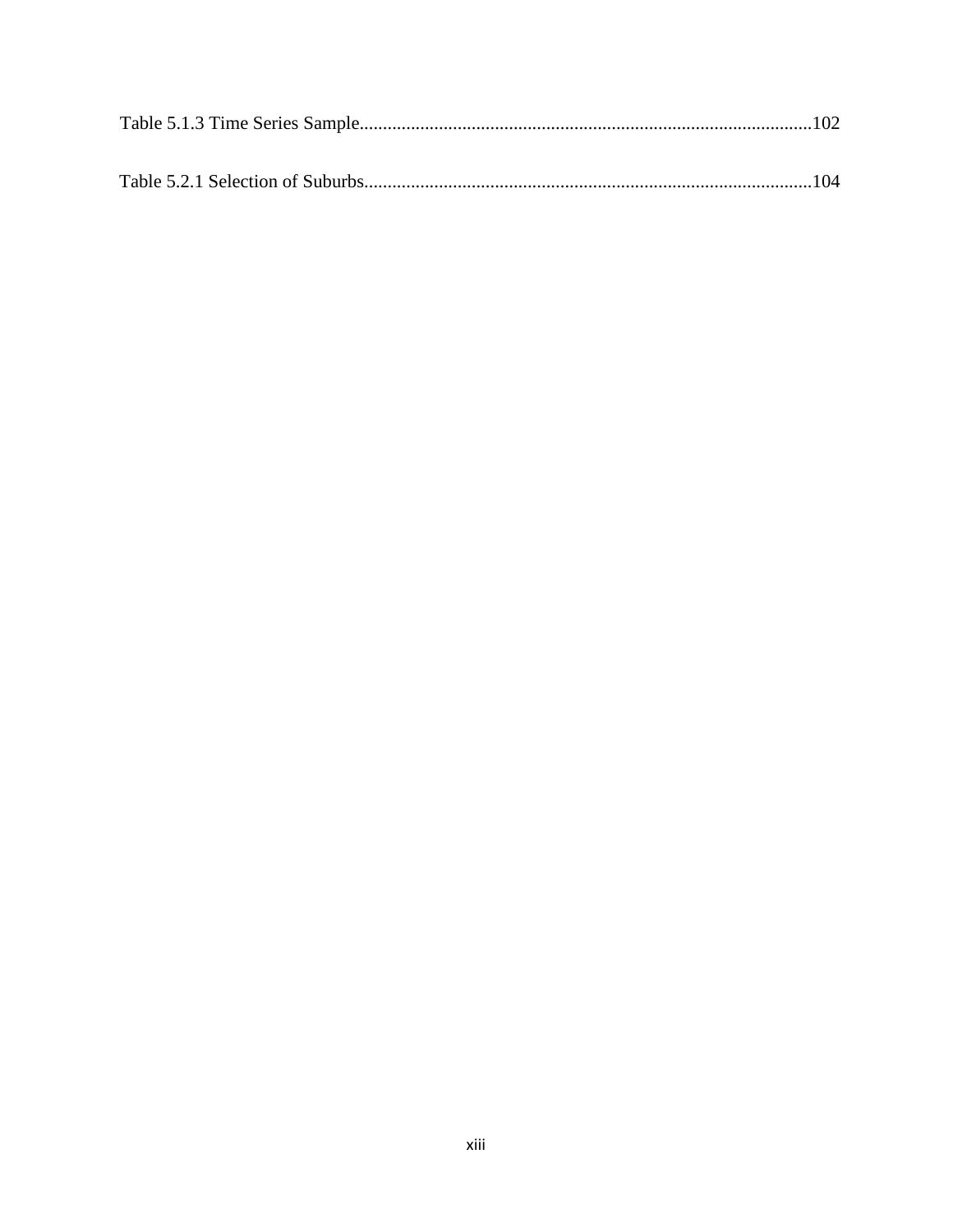## **List of Figures**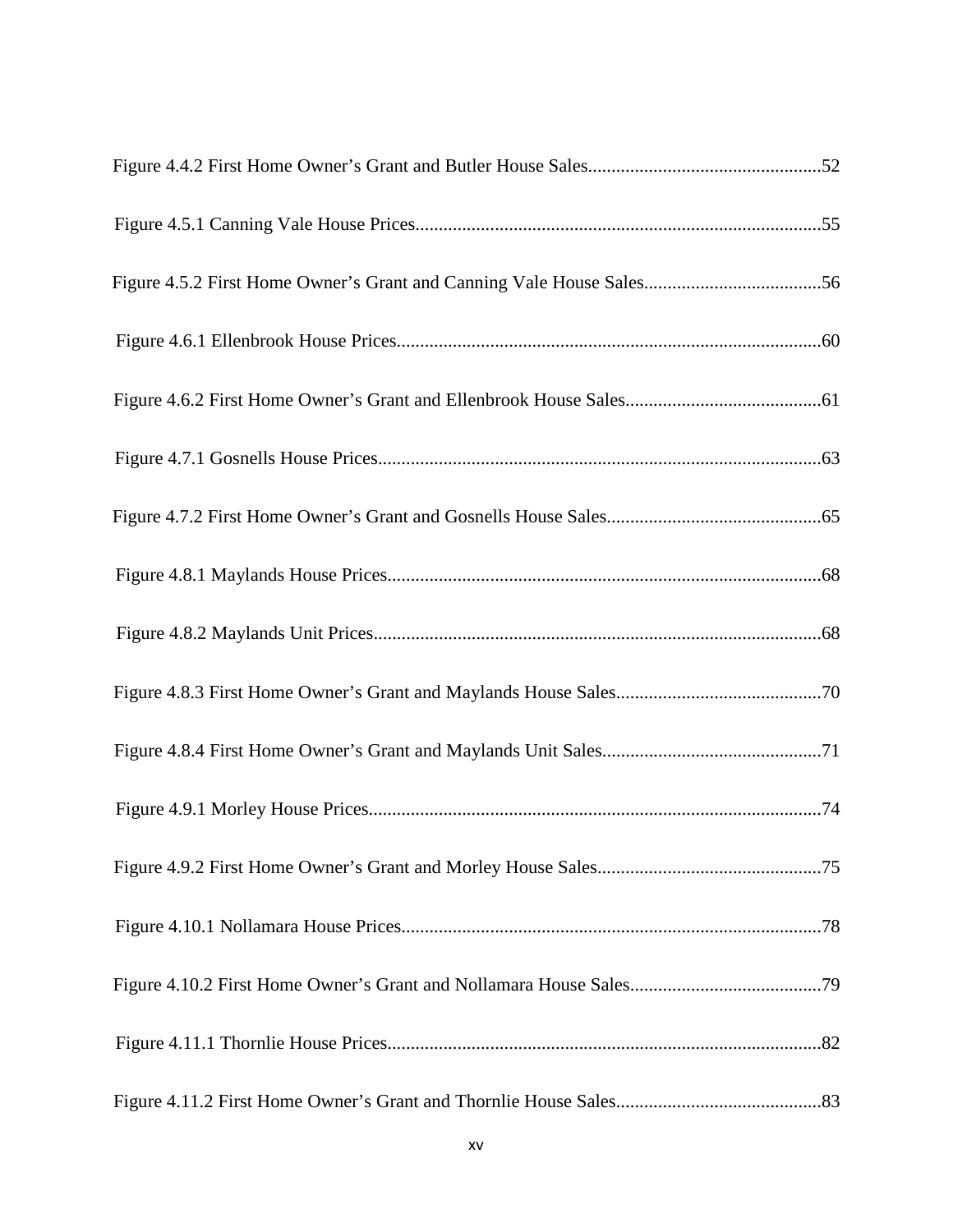#### **Chapter One: Introduction**

#### **1.1 Thesis Introduction**

Home ownership is the dominant choice of tenure for Australian households with residential property also being the primary store of wealth for most of the population. However, the past decade has seen a substantial increase in housing prices and a subsequent reduction in housing affordability around Australia. Low housing affordability has been particularly prevalent amongst prospective first home buyers. Thus, ensuring access to home ownership is a key policy goal for government. The Commonwealth government has funded numerous direct and indirect housing assistance programs over the years to achieve this goal.

Once such program is the First Home Owner's Grant (FHOG), which was first introduced in 2000 to stimulate the housing construction industry in the wake of the GST. The grant offered first home buyers a once-off payment of \$7000 towards the purchase of a home. Since its inception, the FHOG has been increased temporarily in 2001 and 2008 in order to further stimulate the construction industry and subsequently the Australian economy. In particular, the First Home Owner's Boost (FHOB) was announced in October 2008 to stimulate the housing market in the midst of the economic downturn.

Opinions are mixed on the overall benefit of the FHOG to first home buyers and whether it achieves its desired outcome of increasing market participation amongst these buyers and hence improving their access to home ownership. Some believe that the grant has proved successful in assisting first home buyers into home ownership by helping to fulfil deposit requirements while critics purport that many of these buyers would have eventually entered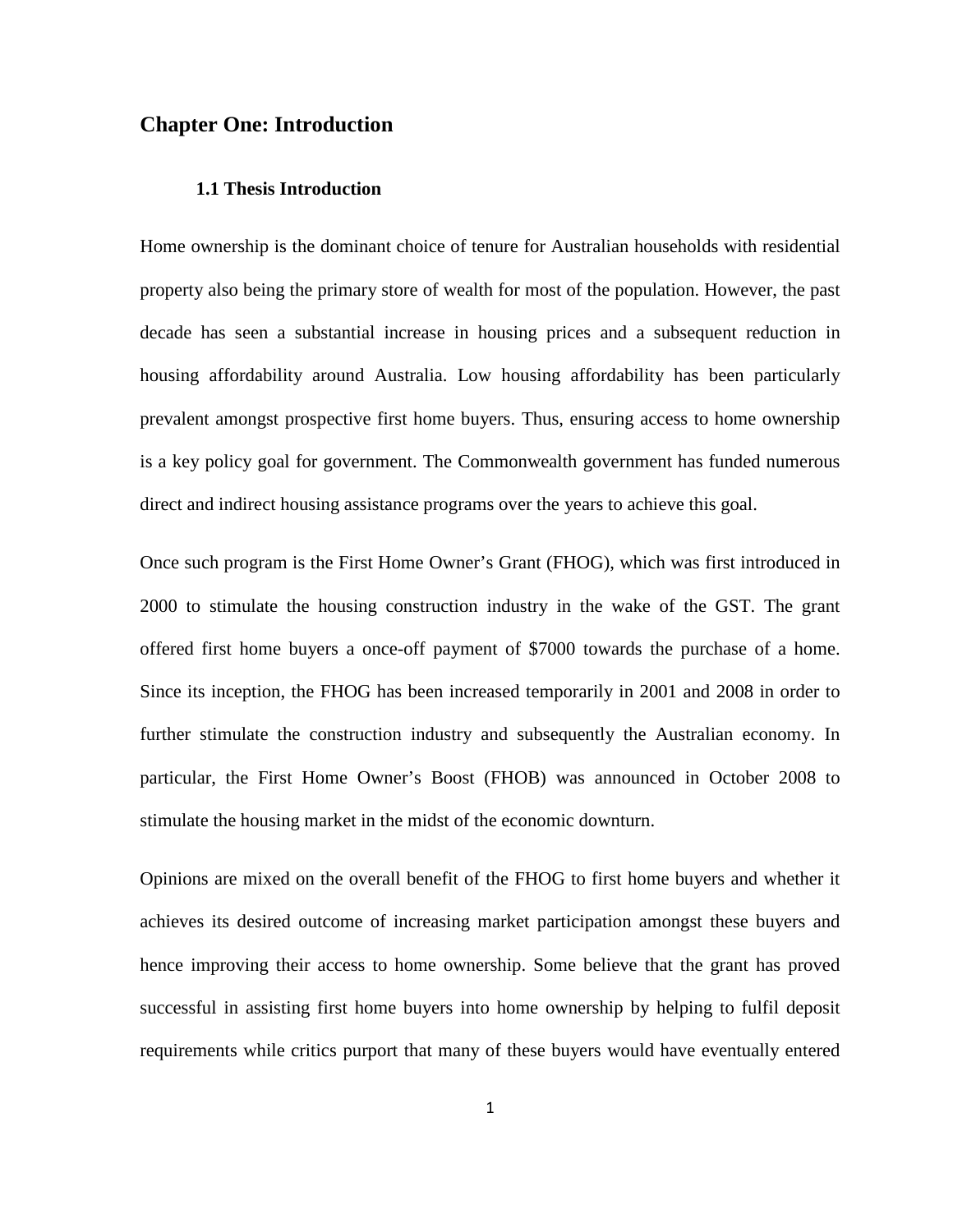the market anyway, with the grant only having a negative effect on affordability by raising prices at the lower end of the housing market.

This research will investigate the impact the FHOG has had on first home buyer participation and house price in ten Perth suburbs popular with these buyers. In particular, the effect of the FHOB which saw the grant doubled for established dwellings and tripled for new homes will be identified to determine whether the increased subsidy has enabled more first home buyers into home ownership or merely increased the price of affordable housing.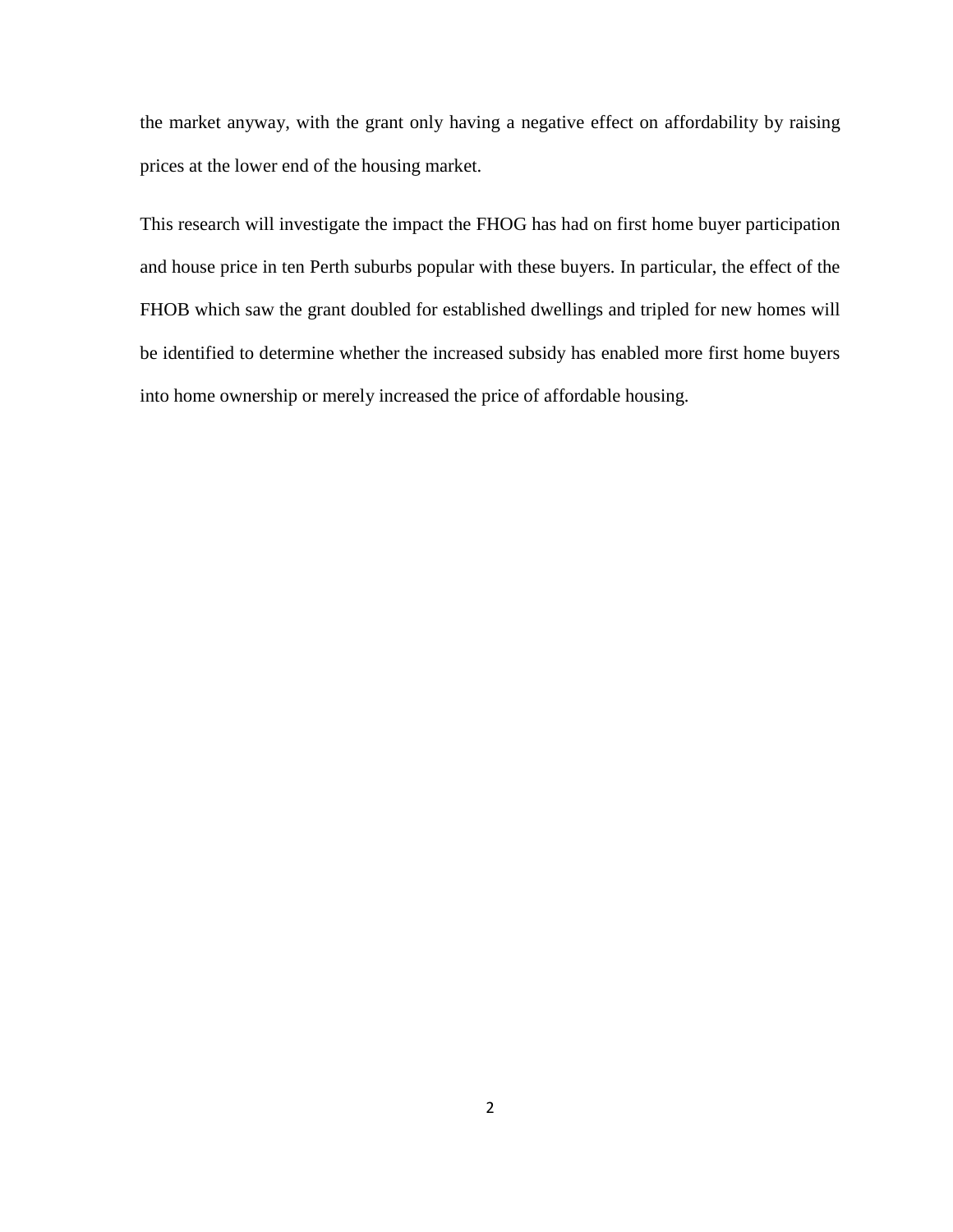#### **1.2 Research Objectives**

This research aims to evaluate the FHOG over time as a viable government policy to stimulate the housing market and encourage more first home buyers into home ownership. In particular, this research will endeavour to investigate the grant's impact on sales and price at the lower end of the market, popular with first home buyers.

Specifically, the analysis will aim to explore the influence of the FHOB on the level of first home buyer activity as well as movements in the price of dwellings in the lower quartile segment of the market. The market for established dwellings will be the primary focus as the majority of first home buyers prefer to purchase an existing home. By determining the grant's impact on first home buyer sales and prices at the lower end of the property market, conclusions can then be made on the effectiveness of the FHOG.

The following questions will guide the research:

- Has the First Home Owners Grant achieved the government's desired policy outcome of increasing the proportion of first home buyer activity in the property market?
- What effect has the grant had on house and unit prices at the lower end of the market?
- Did the boost to the grant in 2008 achieve the intended market stimulus of attracting more first home buyers back into the market?
- What are the implications of the proposed phasing out of the FHOB in terms of first home buyer activity and the overall health of the housing market?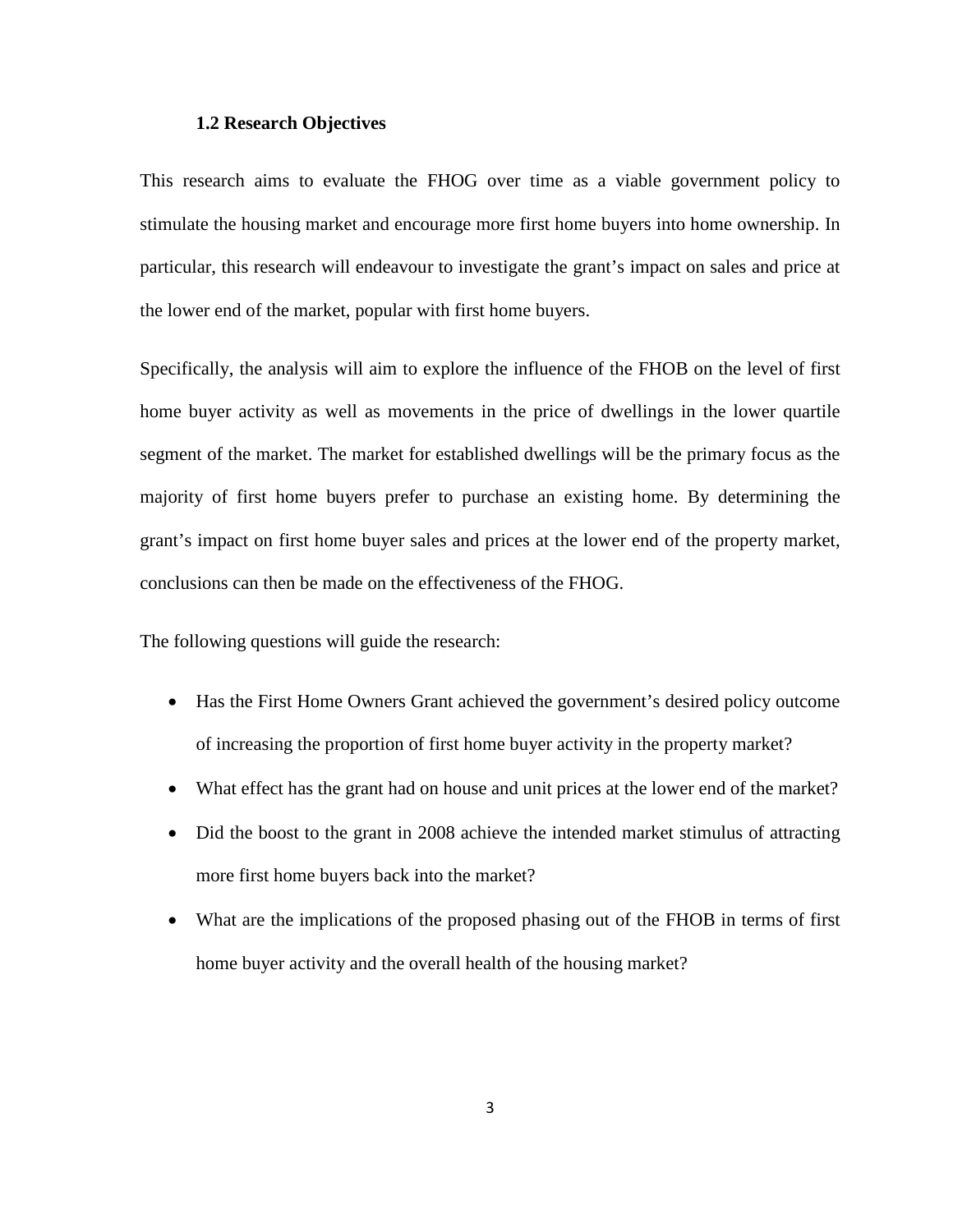Chapter Three will discuss how these research questions were answered by explaining the data used in the analysis, how the research was conducted and the manner by which the final results were derived.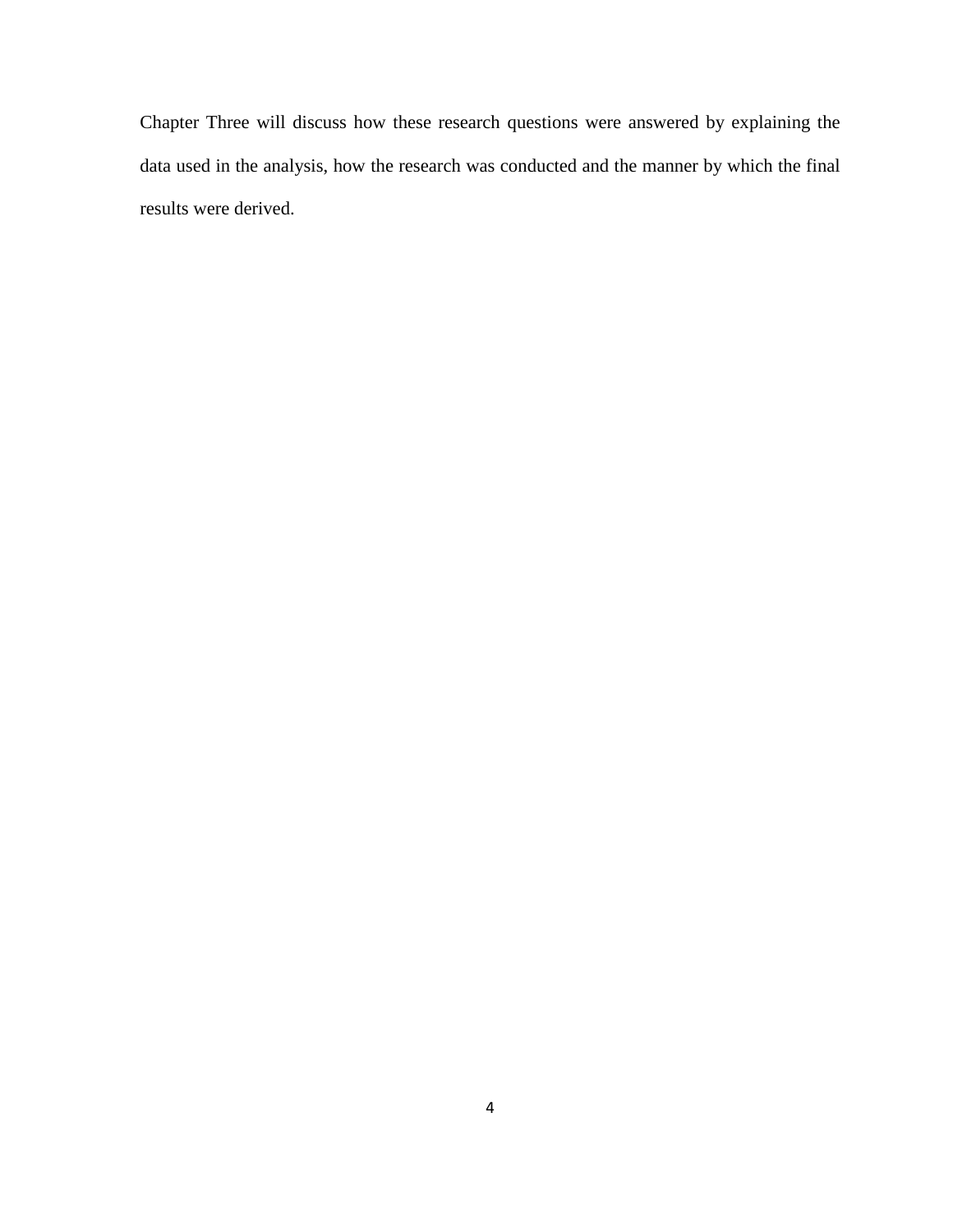#### **Chapter Two: Literature Review**

#### **2.1 Importance of the Housing Industry**

The housing industry as an economic sector represents approximately six percent of Australia's GDP (Reserve Bank of Australia 2009b). In addition, the building and construction industry employs more than 350,000 people (Housing Industry Association 2002). New home owners also require additional goods and services which may include furniture, whitegoods and landscaping services. Australian households spend approximately one third of their monthly income on home loan repayments and private dwellings account for almost two thirds of private sector wealth in the country (Housing Assistance in Australia 2008). Thus, the health of the housing sector contributes significantly to the overall health of the economy.

Home ownership in Australia has traditionally been amongst the highest in the developed world. Approximately 70 percent of Australians owned or were in the process of buying their home in 1999. This contrasts with a home ownership rate of 63 percent in Canada and a mere 40 percent in Germany (Australian Bureau of Statistics 2001a). However, the past decade has seen a substantial increase in housing prices and a subsequent reduction in housing affordability around Australia.

#### **2.2 Demand for Housing**

Housing is a basic necessity and plays a vital role in contributing to the living standards, health and well being of all Australians. As a result, demand for housing services is highly inelastic. The price elasticity of demand relates the change in quantity demanded as a result of a change in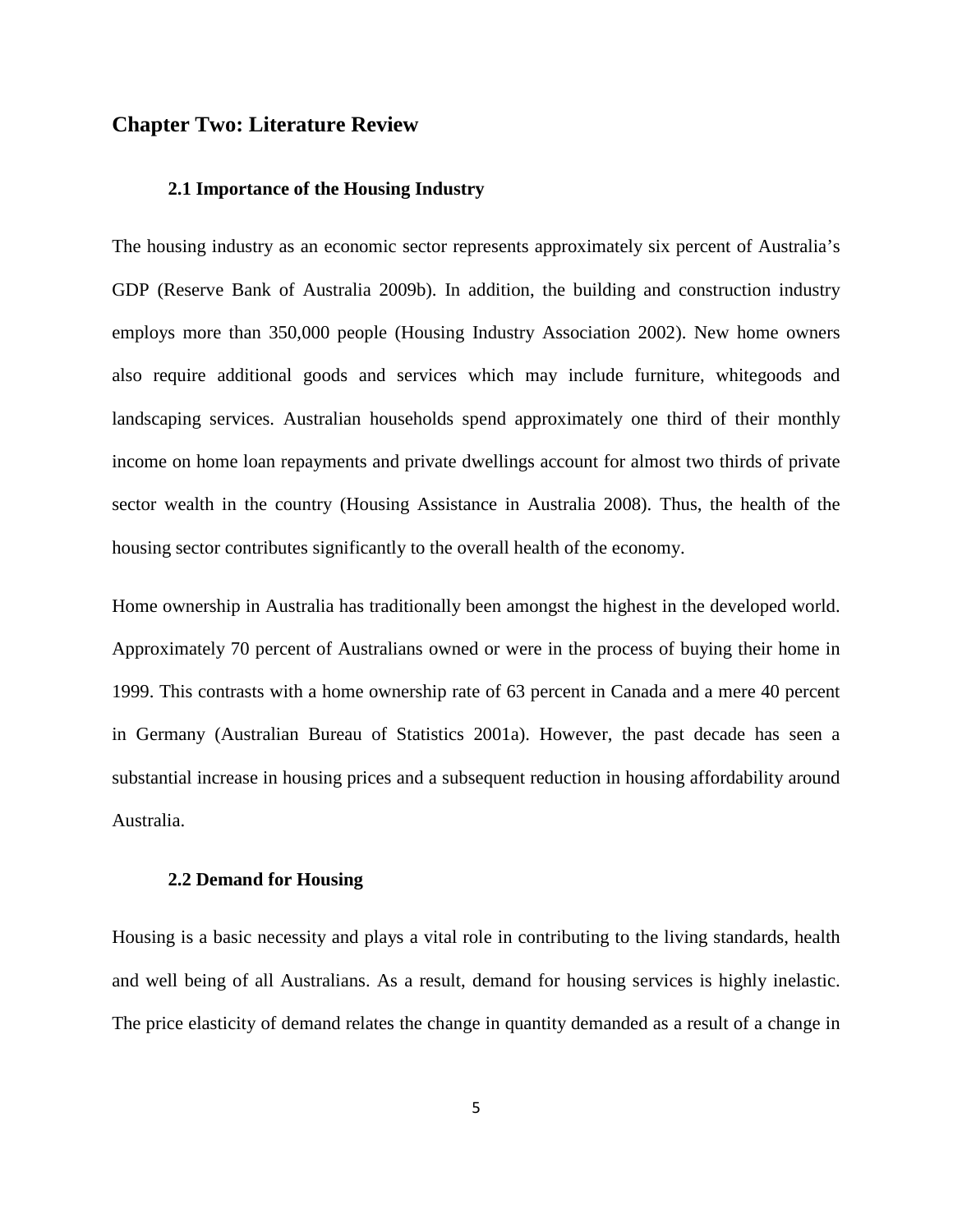the price of housing and was estimated to be around -0.7 by Polinksy and Ellwood, although estimates vary greatly (cited in Mayo 1981).

On the other hand, the income elasticity of demand for home ownership is relatively elastic as higher income levels tend to generate more expenditure on home purchases compared to rent (Housing Industry of Australia 2002, p. 4). Higher incomes provide households with the opportunity to save for a housing deposit and to qualify for a home loan. As such, the number of home owners with a mortgage rises positively with income (Australian Institute of Health and Welfare 2008).

Before looking at the sole effect of the FHOG on first home buyers and their decision to purchase a home, it is important to consider the plethora of other factors involved in the demand for home ownership. Population size and growth are key determinants in the demand for housing as the more people there are in the market, the stronger the demand for housing stock. Demographic variables such as the size and age of each household, the rate of marriage and divorce as well as the level of household income are important in establishing the demand for housing as well as the type of dwelling and location preferred by consumers.

Evidently, affordable house prices are vital in a household's decision to buy as well as expectations surrounding future house prices. Furthermore, house prices relative to rental prices are instrumental in determining whether to buy a dwelling as households must compare the cost of a mortgage against the cost of renting a similar property. For example, an average family home in a suburb such as Ellenbrook may fetch \$380 a week in rent. If a household purchases that same dwelling with a \$300,000 loan at a fixed interest rate of six percent, their cost of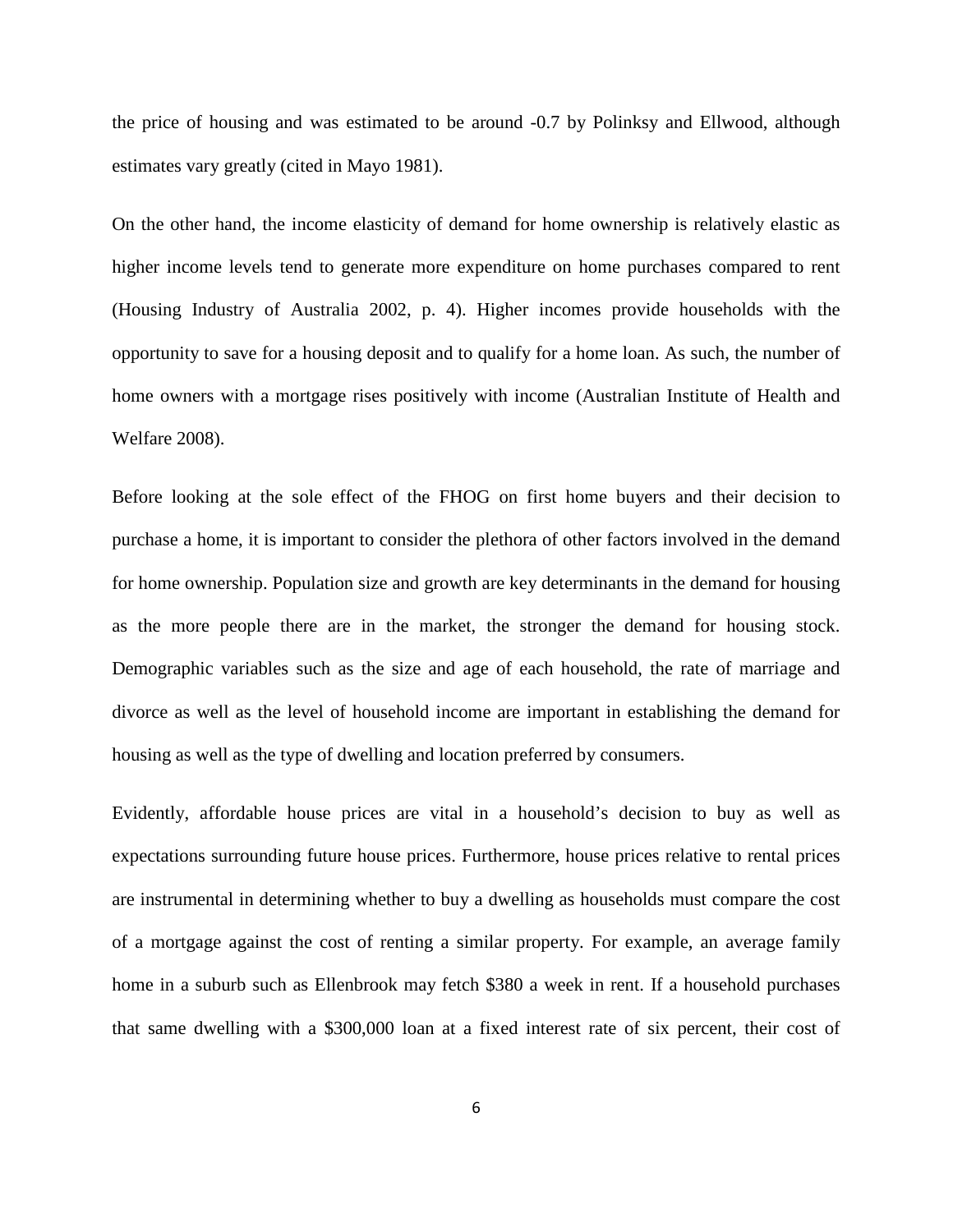housing services will be approximately \$450 a week. Of course, the movement of rental prices and future interest rate changes will affect the long term cost of ownership compared to rental.



### The Determination Of Interest Rates

*Figure 2.1* 

Certainly, interest rates greatly influence the demand for home ownership. Interest rates represent the cost to the borrower of borrowing funds, in this case to finance a home purchase. Interest rates rise when the demand for money increases, shown in Figure 2.1. To this end, monetary authorities are inclined to raise official interest rates during periods of economic prosperity when inflation is high and lower interest rates during recessions when the supply of money increases. Interest rates are inversely related to consumption, whereby an increase in the cash rate causes consumption to decline as the cost of borrowing money has risen. Therefore,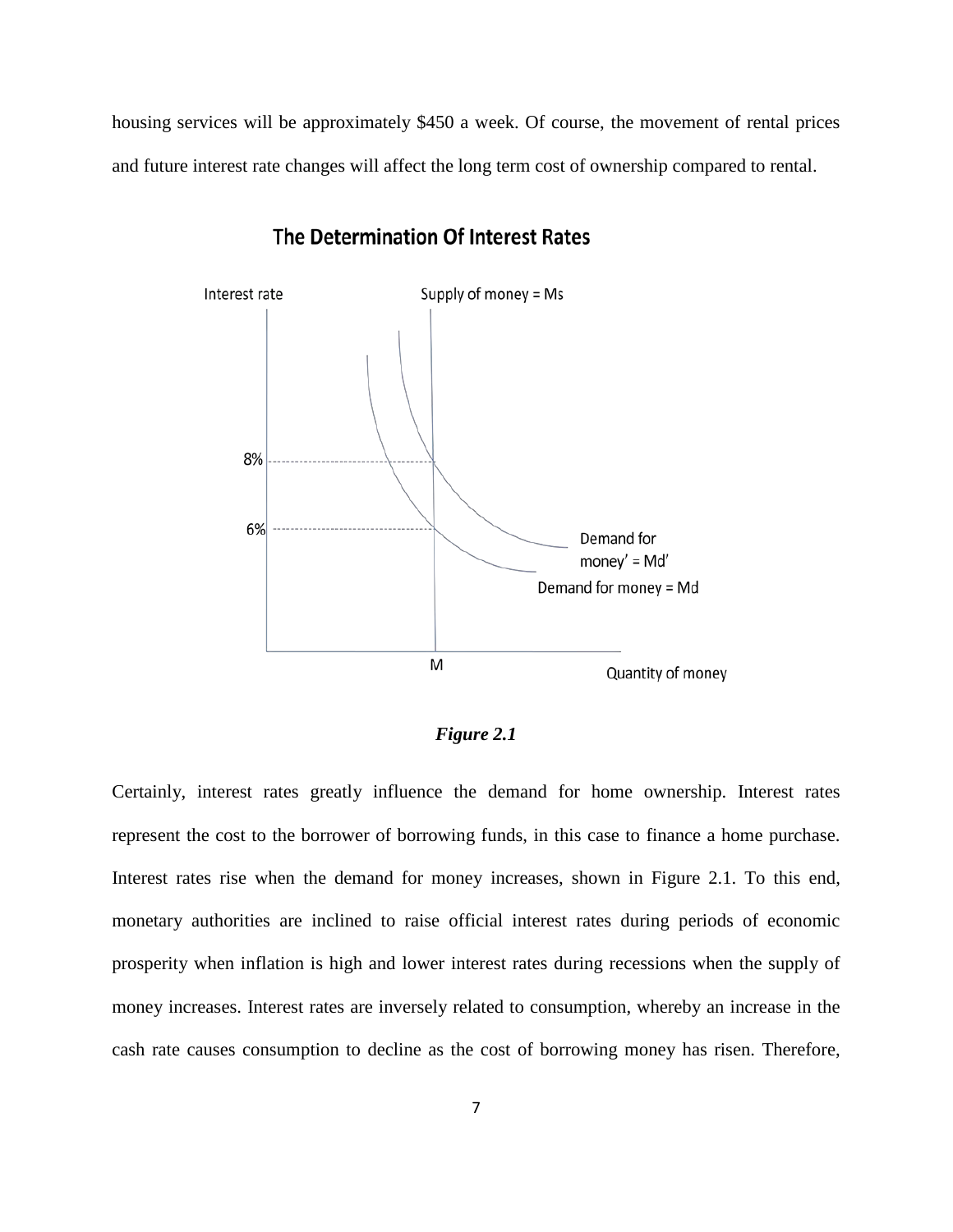when interest rates are raised, the consumption of housing would tend to decline as the cost of borrowing funds for a home loan has increased. Conversely, when interest rates are lowered, consumption would tend to increase as the cost of financing a home has declined. However, there is evidence of an asymmetric effect of interest rates on consumption whereby an increase in the cash rate has a weaker effect on spending than a reduction (MacDonald et al 2009). Figure 2.2 illustrates the effect of an interest rate reduction on the demand for housing. The interest rate reduction in early 2001 contributed to an increase in demand for Perth housing. Subsequently, the quantity of housing stock purchased rose and the price of housing increased.



## Increase in the demand for housing

*Figure 2.2*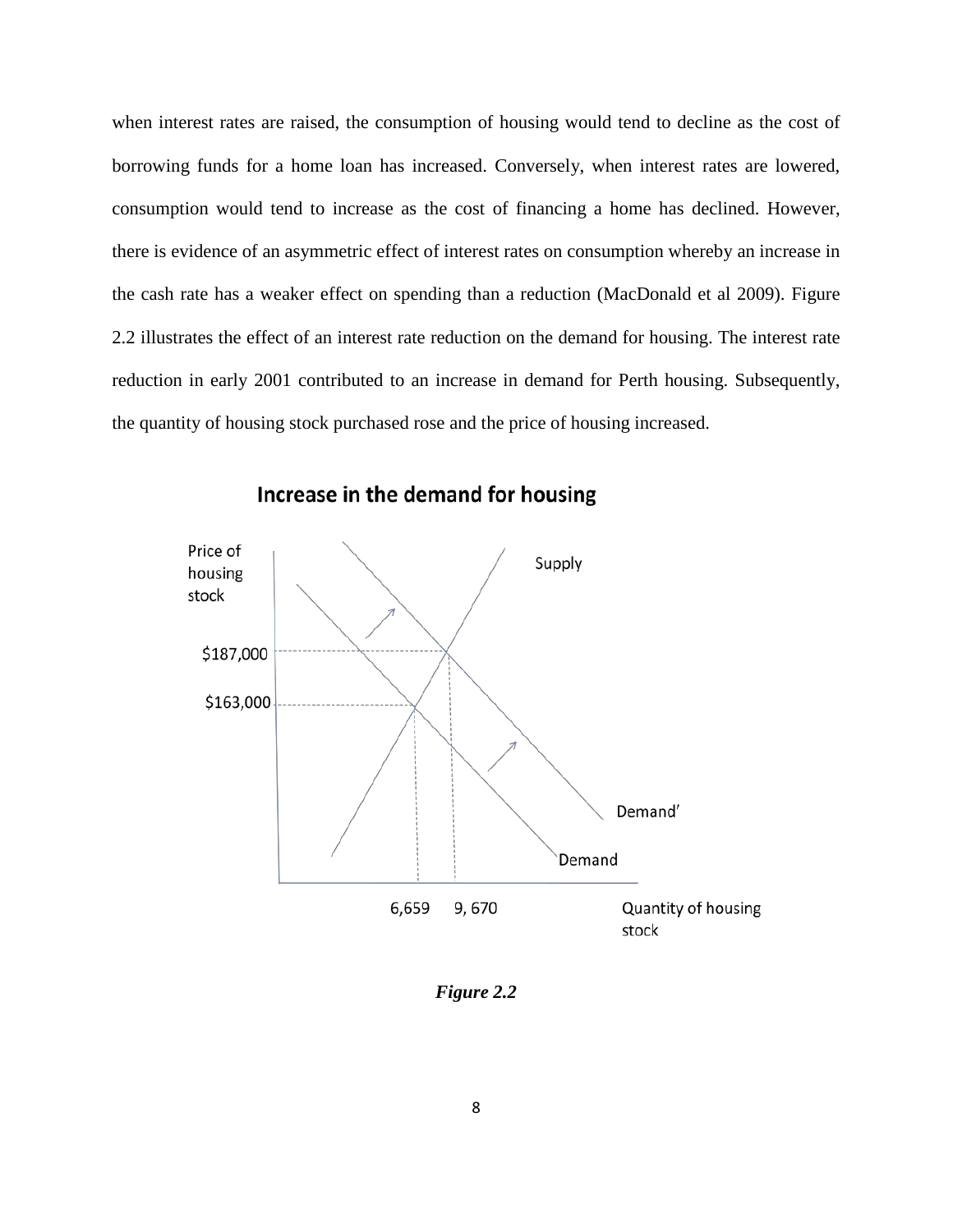Clearly, changing interest rates greatly influence the affordability of home ownership. Recall the example above of a \$300,000 loan for a family home in Ellenbrook at a rate of six percent. Therefore monthly repayments are approximately \$1,900 a month. Suppose that the loan is a variable mortgage and the standard variable interest rate rises over time to eight percent<sup>[1](#page-23-0)</sup>. Monthly repayments for the home are now around \$2,300 a month. The cost of housing services for the household has now risen by \$400 a month or almost \$5,000 a year. The additional cost of housing will also lead to a decline in the consumption of other goods and services, consequently affecting the living standards of all members of the household.

In addition, as a twenty per cent deposit is generally required before a home loan is approved, the household's ability to save influences their chances of gaining home ownership. Their ability to save will be dependent on the level of disposable income available as well as other individual characteristics such as current form of tenure. For example, a young couple currently residing in a parental home would tend to have a greater ability to save than a couple living in a rented dwelling. The FHOG may assist buyers in meeting these deposit requirements, thus increasing their ability to purchase a house and possibly accelerating their transition into home ownership.

Further, reductions in transaction costs associated with home purchase can influence the decision of first time buyers to enter the housing market. From July 2004, the W.A. State government introduced stamp duty concessions for first home buyers whereby a house priced below \$250,000 would incur no stamp duty while first home buyers purchasing a dwelling for less than \$300,000 would pay a reduced rate of stamp duty. This threshold was then increased in 2007 to

ı

<span id="page-23-0"></span> $1$  A variable home loan has a variable interest rate sensitive to economic conditions and is the most common type of loan in Australia. A fixed home loan has a set interest rate for a specific period of time (*Fixed and Variable Rate Mortgages* 2005).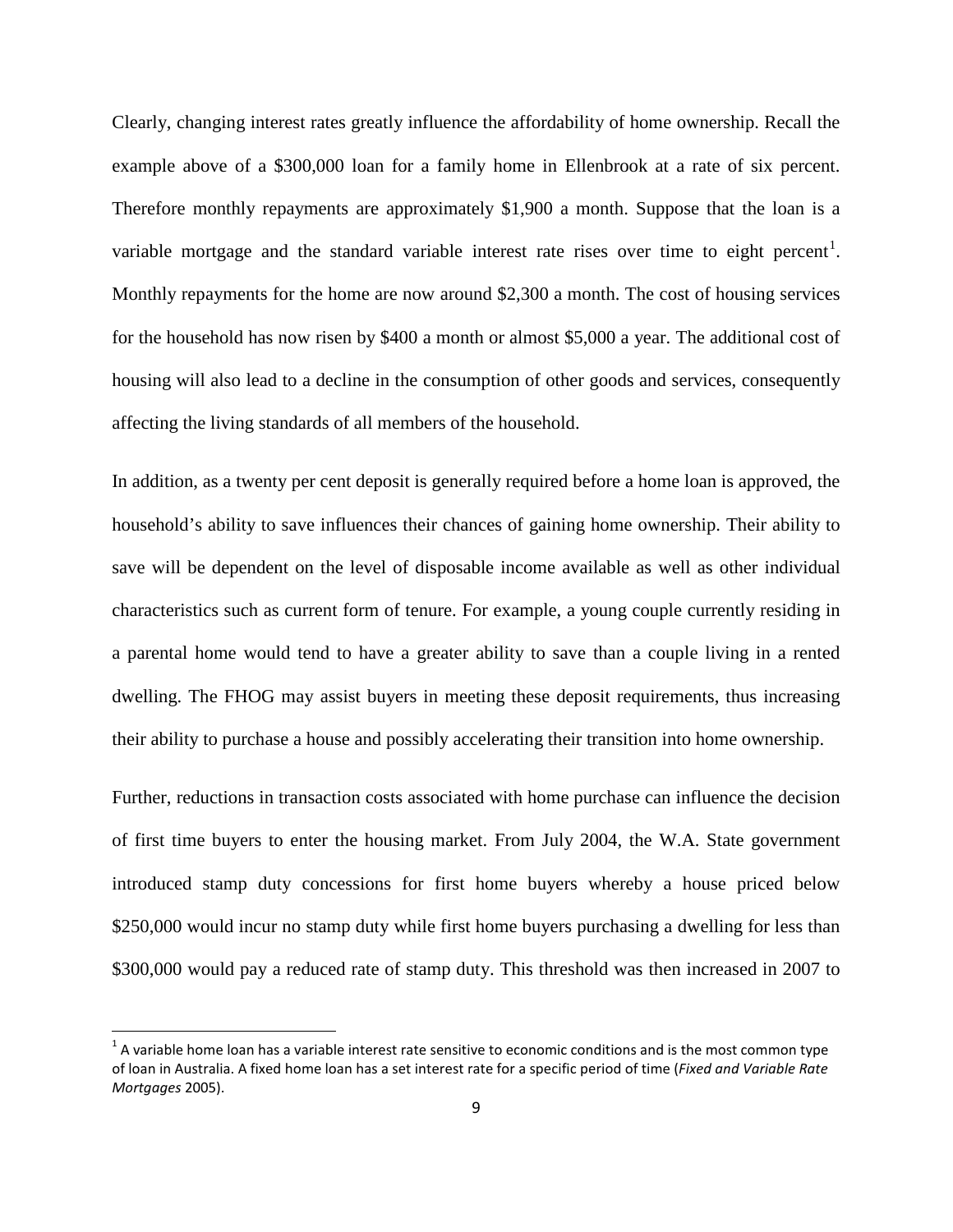\$500,000 (Department of Treasury and Finance 2007). Costello (2006) examined the impact of the 2004 stamp duty concessions on the Perth housing market by constructing a time series of quarterly demand. The research identified that the announcement of the reductions in stamp duty prior to the enactment of the policy had a negative impact on housing demand as prospective buyers stalled their purchases. Once the concessions had been introduced however, demand rose substantially in specific first home buyer segments of the market. The concessions also produced a lagged effect on the aggregate housing market as sellers of cheaper housing 'traded up' to more expensive properties.

In addition life course factors may encourage individuals to seek home ownership. Individuals generally rent in early adulthood and then move into home purchase as a household is formed through an event such as marriage or the birth of a child. This is then followed by full home ownership in older age. However social trends such as family and relationship breakdown can disrupt this pattern of home ownership. Beer & Faulkner (2009) studied the 'housing careers' of Australians and discovered that demographic processes were influencing the age and number of first home buyers. The authors discovered that despite widespread beliefs, entry to home ownership has not been delayed amongst 25 to 34 year olds with levels of home ownership amongst this demographic actually increasing in recent years. However, due to higher rates of relationship and marriage breakdown more young Australians are now exiting the housing market once gaining home ownership.

Contrary to this finding, Kupke (2008) studied the primary determinants behind home purchase and found that economic and housing market factors including affordable house prices, low interest rates and flexible lending practices were ranked as the most important determinants in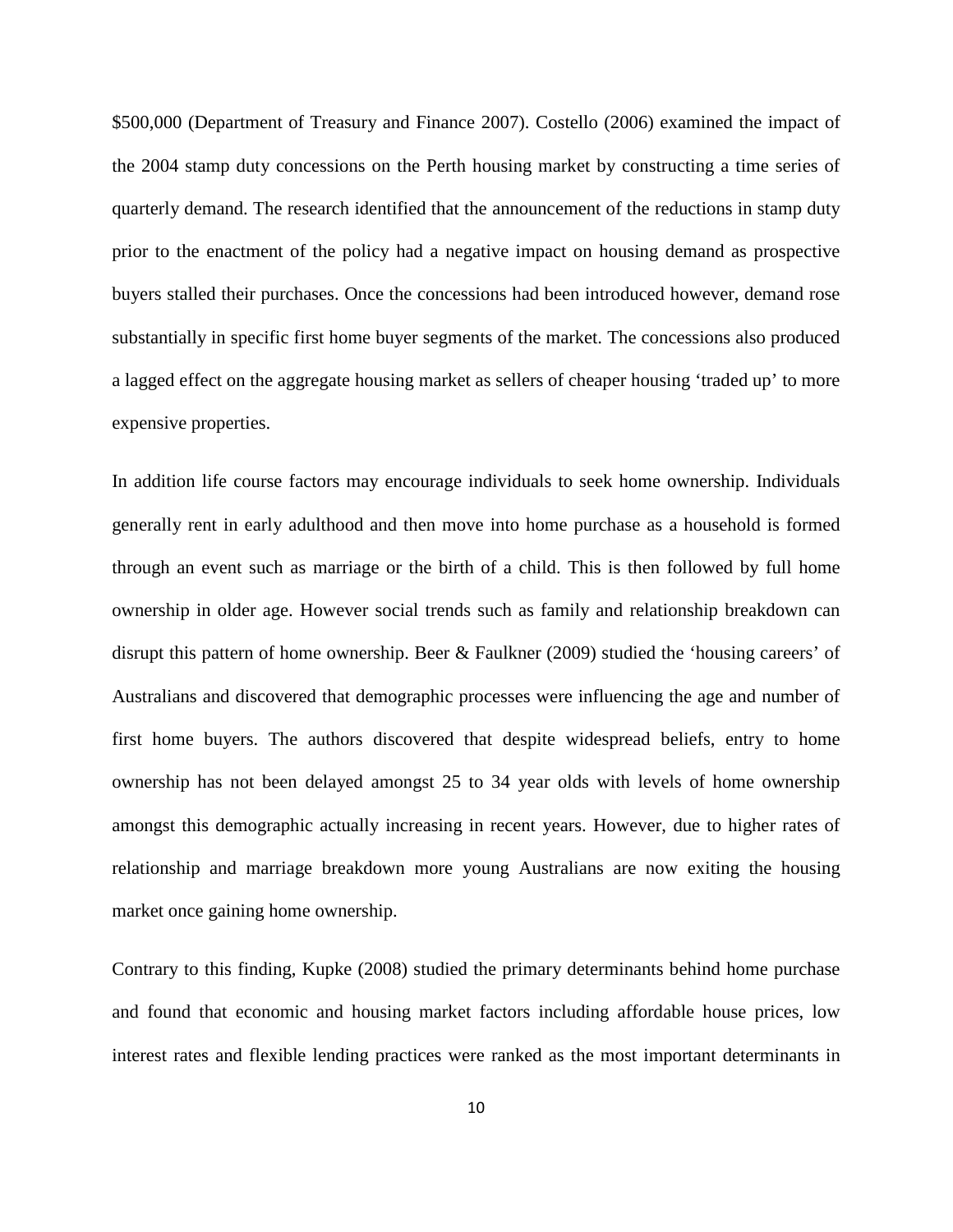choosing to buy. Life cycle factors such as marriage and the birth of a child were ranked lower in the survey. Employment considerations including new job opportunities or job relocation were also ranked as unimportant in the decision to gain home ownership. Difficulty in finding affordable rental accommodation was ranked highly by those households in the lowest income bracket, suggesting that home buyers on relatively low incomes may be forced into home ownership out of necessity.

In contrast to classical economic theory, the behaviour of home buyers cannot always be assumed to be rational. Emotional and sentimental attachments to particular dwellings and locations can cause participants in the housing market to become irrational when making a decision to buy or sell. When a consumer chooses a house to purchase, they are also choosing a residential location to live in. Therefore characteristics such as the relative safety of the area, the presence of shops and schools nearby as well as the availability of public transport will also feature in the decision to buy.

The inherent preference for home ownership as opposed to rental accommodation by many Australians can also lead to irrational purchases. Many buyers tend to base their decision surrounding what, when and where to buy on generalised assumptions rather than rational grounds (Goss 2009). For example, there is a general assumption that home ownership is more financially beneficial than renting. Although as discussed above, the weekly cost of housing is generally higher for home owners. In addition, prospective buyers tend to believe that house prices and interest rates will always increase; therefore they perceive a relatively urgent need to enter the housing market rather than postponing the purchase and continuing to save for a larger deposit.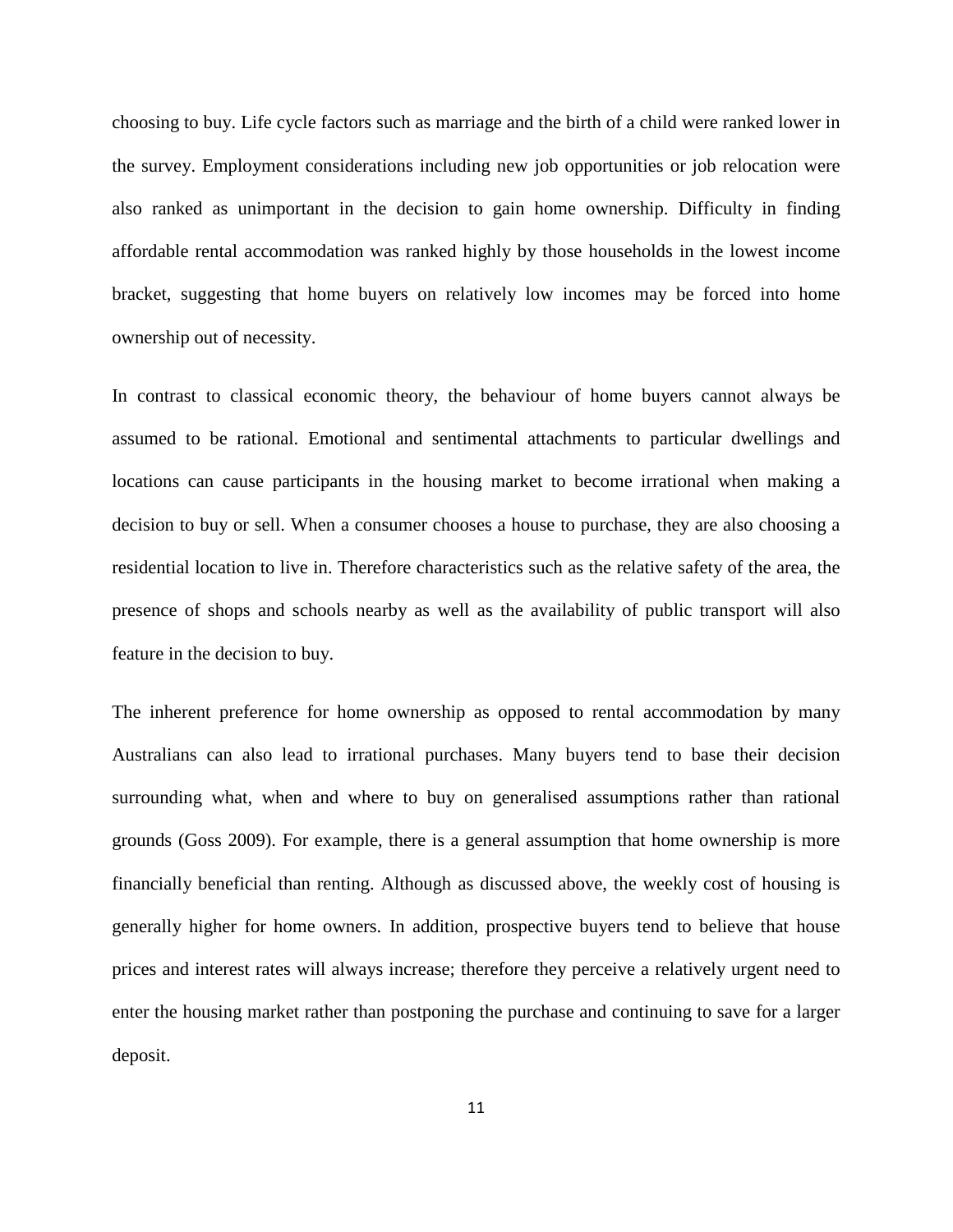#### **2.2 First Home Owners Grant**

The First Home Owner's Grant was first introduced in 2000 to offset the effect of the Goods and Services Tax (GST) on house prices. It was to be administered by all state and territory governments in Australia. At its inception, the grant offered a one-off \$7,000 endowment to all first time buyers of established dwellings or new homes and land. Recipients must not have previously owned or held an interest in a residential property in Australia prior to 1 July 2000. Those in receipt of the grant must have signed the contract to buy a home or started building a home on or after 1 July 2000. To be eligible for the grant for new homes, the applicant must have purchased a home which had not previously been sold or occupied. The grant was not meanstested but was offered on the premise that the recipient would occupy the purchased dwelling as their principal place of residence. All applicants must reside in the home for a continuous period of at least six months commencing within twelve months of the transaction (Office of State Revenue 2009).

The First Home Owner's Grant as a direct subsidy to first home buyers has the same effect on the economy as any government fiscal subsidy. A subsidy is a government payment awarded to the producer or consumer in order to protect and promote growth in a certain area of the economy. Subsidies have the opposite effect of taxes whereby they reduce the price paid by buyers, increase the price received by sellers and increase the quantity of the good. This is shown in Figure 2.3 below.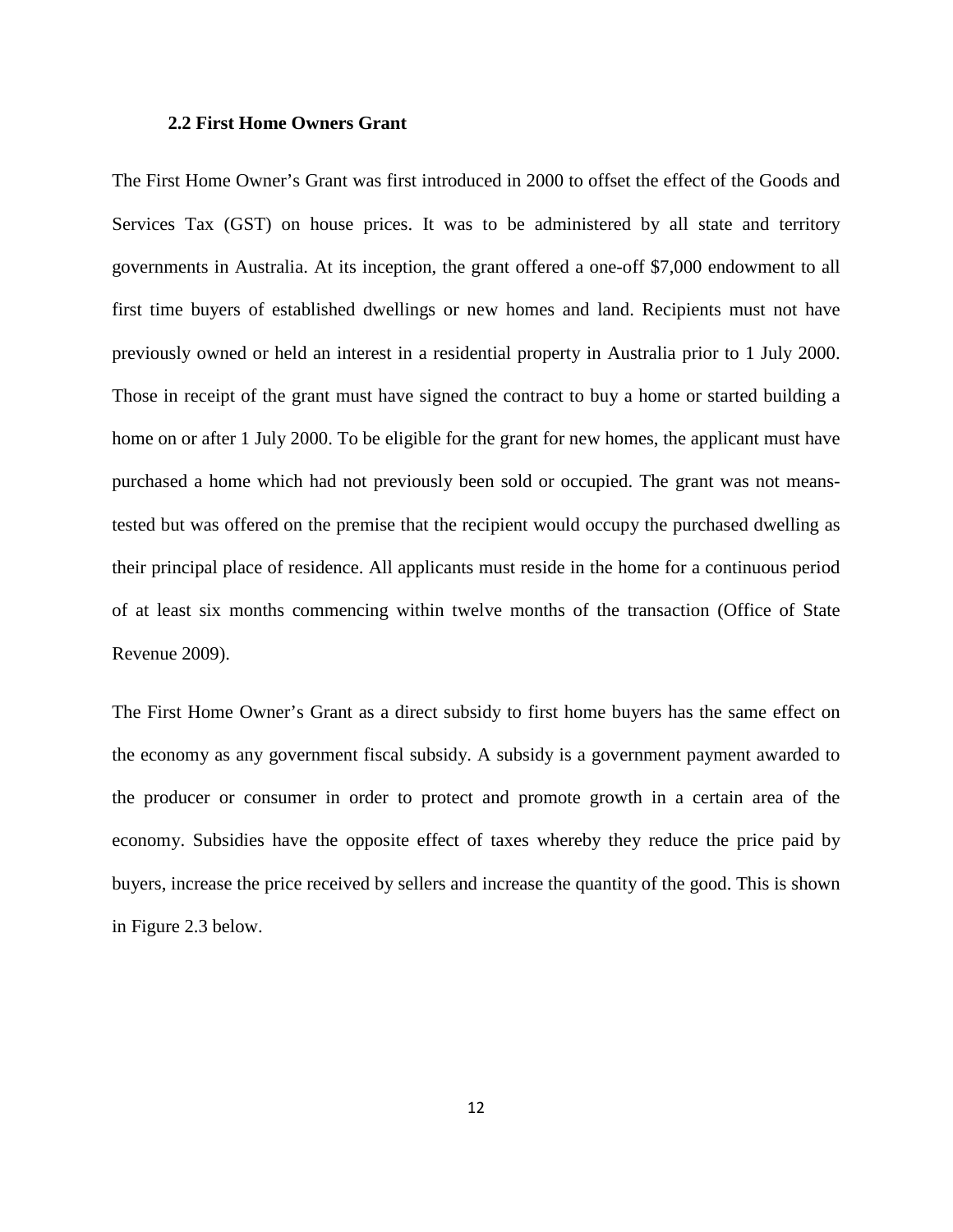

#### *Figure 2.3*

The subsidy is awarded to consumers which increases the demand for housing to *Demand'.* Consequently, the quantity of housing stock has now increased in the market. Buyers now pay the lower price *Pb* and sellers receive the higher price *Ps* for housing stock. Therefore the benefit of the subsidy is shared between buyers and sellers. Who benefits more from the grant is dependent on the relative elasticities of demand and supply, discussed in sections 2.2 and 2.4. In Figure 2.3, demand is relatively more elastic than short run supply so the seller receives more of the grant's benefit. For example, the consumer receives the \$7000 grant however as a result; the house price rises by \$5000, at least in the short run. Therefore, in theory, the price of housing will rise given the introduction of the grant. This has the benefit of increasing property value and equity for existing owners as well as boosting the market but affects housing affordability for buyers.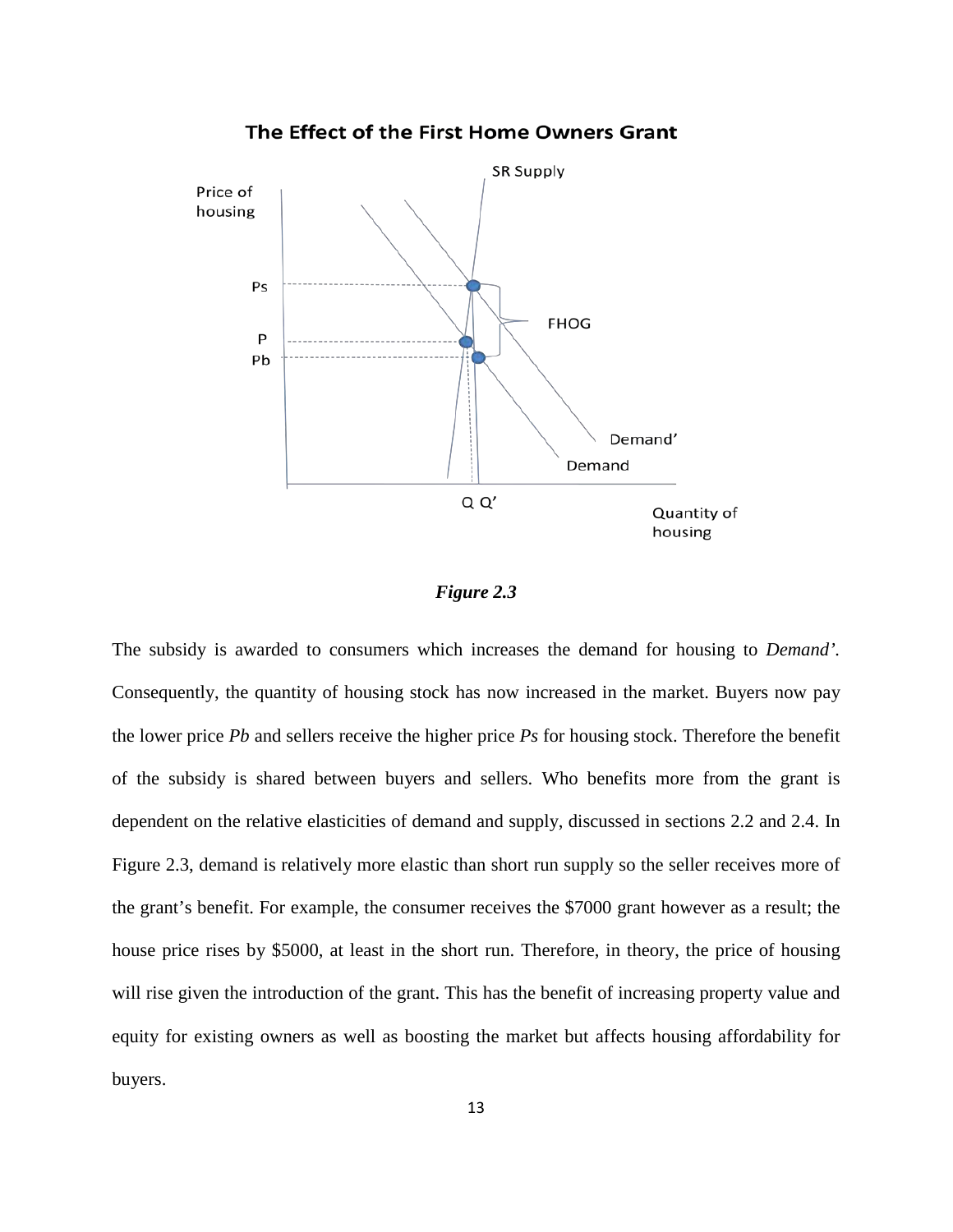Since its introduction, the FHOG has been increased temporarily in 2001 and 2008. Between March and December 2001, the Commonwealth Additional Grant (CAG) was introduced, offering first home buyers \$14,000 for the purchase or construction of new homes only. Few first home buyers had taken advantage of the \$7,000 grant for the construction of a new home due to the high price of building supplies and services after the introduction of the GST (Gilfillan 2001). Therefore a further boost to the fledgling construction industry was needed. From January to June 2002, the grant was reduced back to \$10,000. At the end of this period, the grant was then reduced to its standard \$7000 for both new and existing properties and remained at this level until October 2008.

As a result of the economic downturn which threatened the housing and construction industry, Prime Minister Kevin Rudd announced a boost to the existing scheme to stimulate the housing market, particularly the construction of new homes. From October 2008 to June 2009, eligible first home buyers were entitled to \$14,000 towards the purchase of an existing home and \$21,000 towards the purchase or construction of a new dwelling. The boosted grant was then extended until September 2009, after which it was halved before ending on 31 December 2009. For buyers to be eligible for the increased assistance, they must have entered into a contract for an established home or for the purchase of a newly built home between 14 October 2008 and 31 December 2009. For applicants building a new home, construction must have commenced within 26 weeks of the contract and be completed within eighteen months (Office of State Revenue 2009).

Despite the sizeable grant available for new homes and land, the Department of Treasury and Finance (cited in De Brito 2009) received almost twice the number of FHOG applications to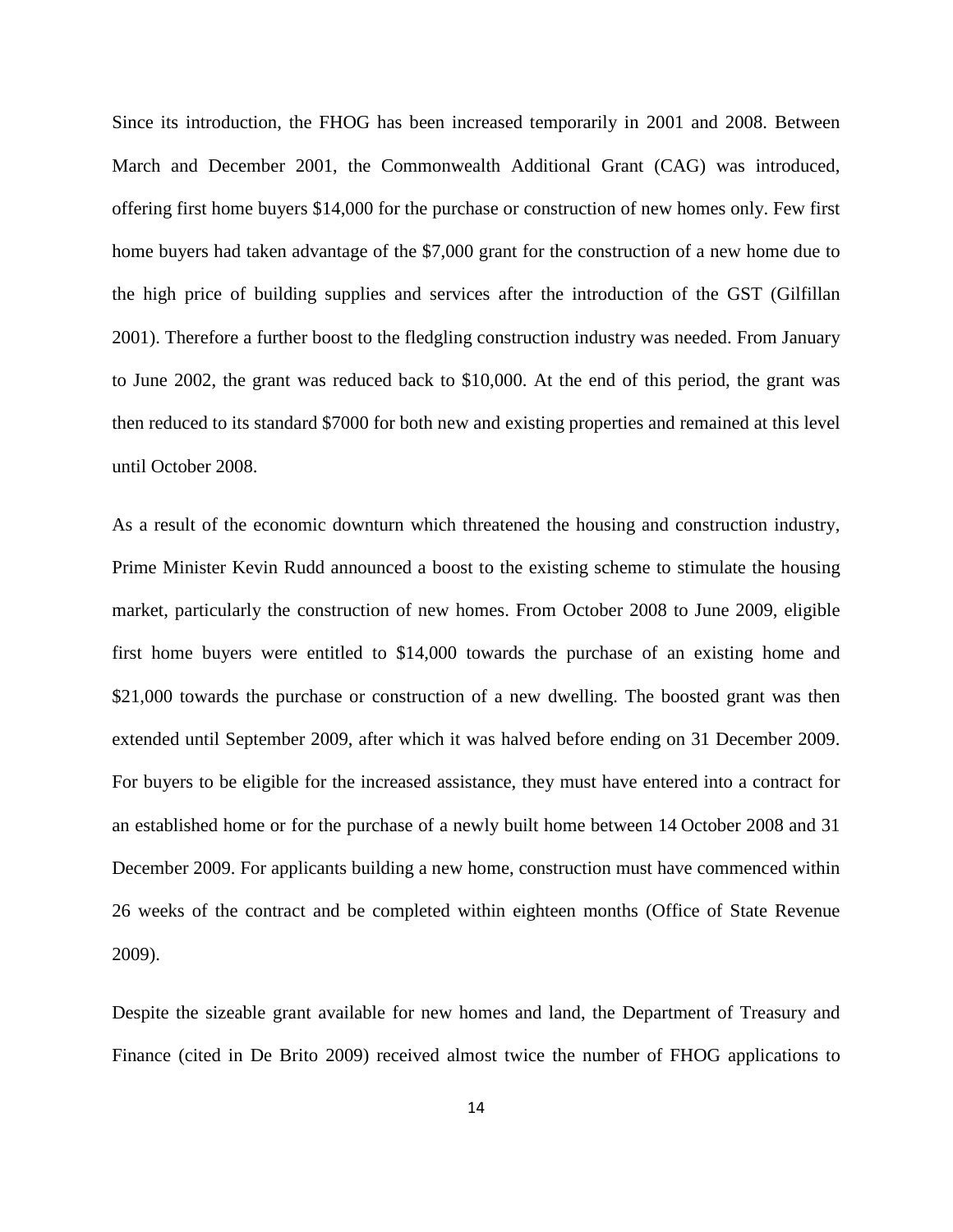purchase existing homes than to build new homes since the boost was announced. This was not a new phenomenon either with long term statistics showing that 80 percent of first home buyers buy established homes and only 20 percent build new homes (De Brito 2009, p.36). Although the \$21,000 stimulus led to a higher number of grants issued for the purchase of a new home or land, this number was still less than half of the grants issued for existing homes (see Table 2.1). This suggests that the increased grant may have little impact on the supply of housing, merely pushing up demand for existing housing stock and therefore influencing price.

| <b>YTD</b> | Total<br><b>Grants</b> | New homes and<br>land | <b>Grants for</b><br><b>Existing</b><br><b>Homes</b> |
|------------|------------------------|-----------------------|------------------------------------------------------|
| 6/30/2009  | 7,140                  | 2,263                 | 4,877                                                |
| 3/31/2009  | 5,105                  | 1,272                 | 3,833                                                |
| 12/31/2008 | 4,541                  | 1,076                 | 3,465                                                |

#### *Table 2.1 Proportion of Grants Issued for New and Existing Homes*

Since the grant's inception, several studies have been published on the First Home Owner's Grant and its impact on housing affordability. The Australian Housing and Urban Research Institute have published several reports on the subsidy. Yates (2003) studied the impact of housing assistance, such as the FHOG, on home ownership levels in Australia and contrasted the standard \$7,000 grant with the increased \$14,000 temporarily available for new homes in 2001. The author discovered that the grant had a significantly greater impact on home ownership, construction and affordability at the \$14,000 level.

Yates' study is similar to this research however this study will focus exclusively on the Perth market. Prices in Western Australia have increased exponentially as a result of population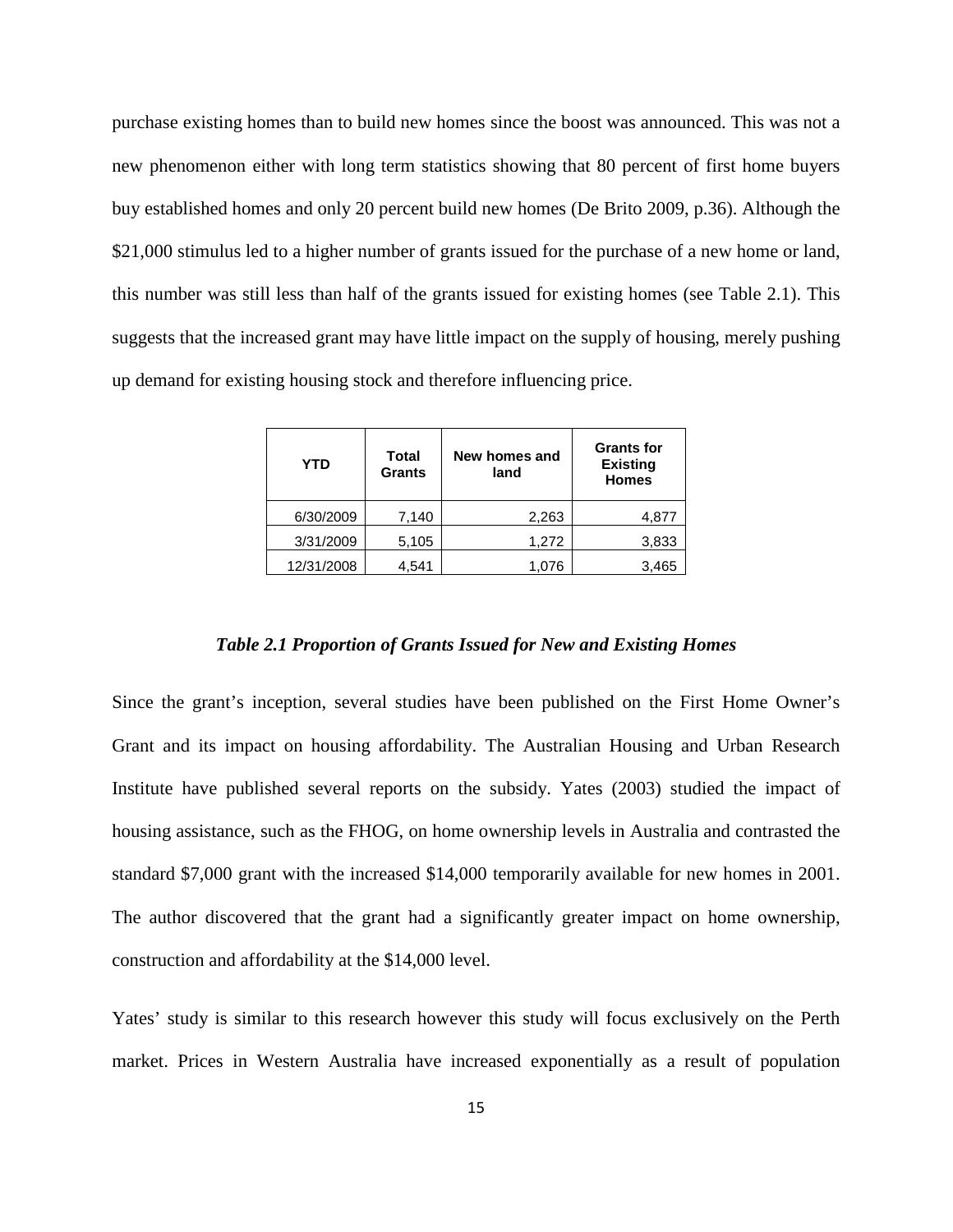growth and a booming state economy. During the housing boom of 2005, Perth's average house price rose by 22.5 percent, far exceeding growth of the traditional market leaders Melbourne and Sydney (Australian Bureau of Statistics 2005). In addition, median rents in Perth rose by 25 percent over the same year (Perth Property Market 2006).

Moreover, the Reserve Bank's submission to the Productivity Commission on first home ownership investigated the affordability of home ownership and factors which have led to recent increases in house prices (Reserve Bank of Australia 2003). The report found that housing affordability had fallen significantly over the past few decades. The typical home loan deposit was equivalent to approximately 25 per cent of average annual household income in 1990. By 2003, this figure had risen to 45 per cent. However, the report found that the deposit constraint on home ownership had been eased somewhat for first home buyers by the introduction of the FHOG.

The Reserve Bank also reported that the total number of first time buyers peaked in 2001 as a result of the \$7000 grant's introduction as well as the temporary \$14,000 grant offered for new home purchases. This phenomenon reflects the fact that many first home buyers would have delayed their purchases until the grant became available or brought forward their purchases to qualify for the temporary \$14,000 grant. Although the standard \$7000 First Home Owner's Grant became a permanent subsidy, the Reserve Bank found that the number of first home buyers had fallen sharply since the end of 2001. This suggests that the standard \$7000 grant on its own may not be enough to encourage more buyers into the market. This study will build on the work completed by the RBA in determining the effectiveness of the \$7000 grant and whether temporary increases have a greater impact on participation and affordability.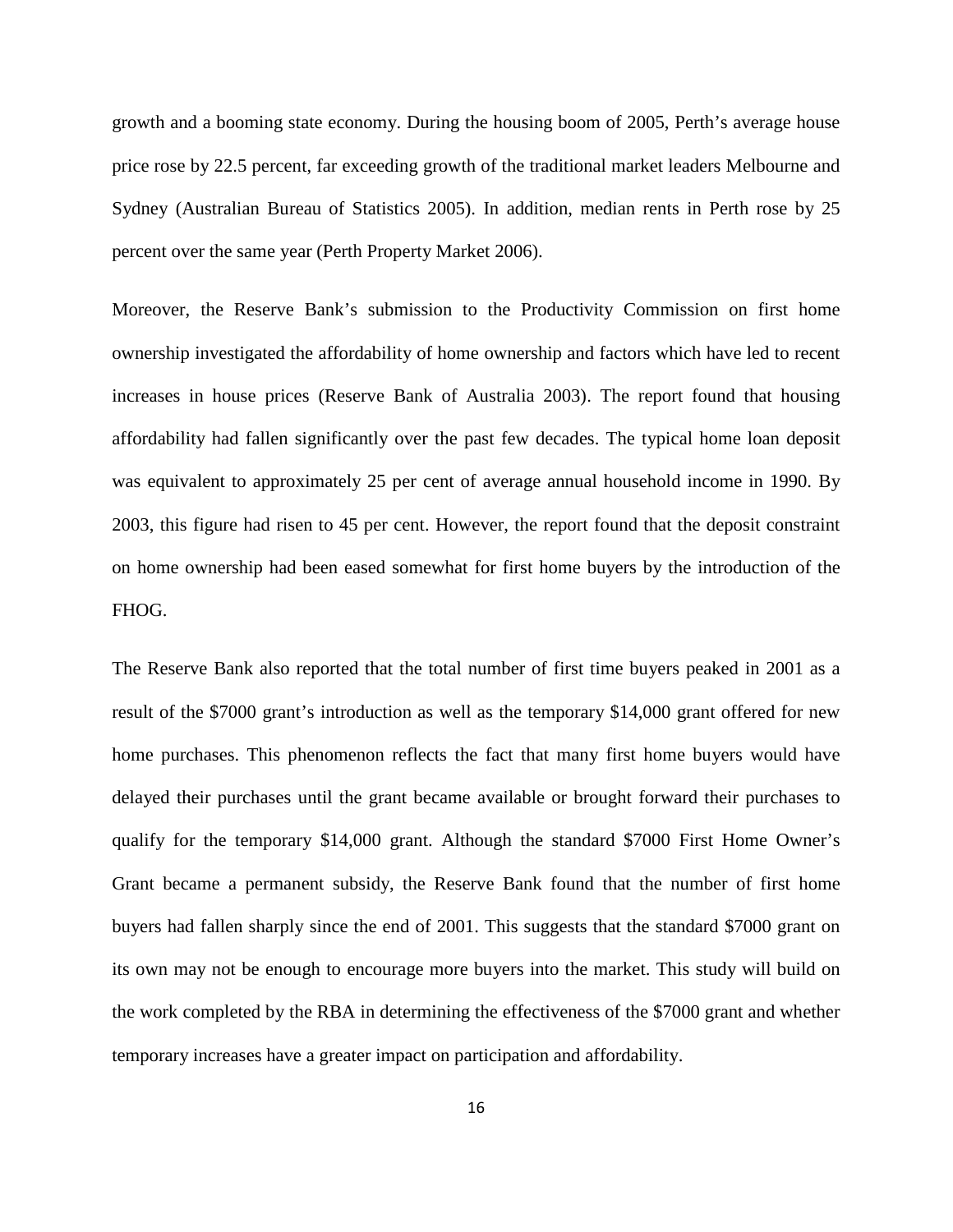The characteristics of first home buyers and their aspirations and attitudes towards home ownership were studied by Kupke and Marano (2002). The authors discovered that the FHOG was viewed positively by first time buyers with stamp duty exemptions and lower interest rates also ranked as important factors in gaining home ownership. The grant was cited as the primary determinant of the exact timing of a housing purchase.

In contrast, a recent survey conducted by Bankwest and the Mortgage Finance Association of Australia (MFAA) discovered that a mere 6.2% of first time buyers cited the First Home Owner's Grant as the reason behind their decision to purchase a home (Irvine 2009). Instead, low interest rates and lower house prices were identified as contributing to strong first home buyer sentiment in the market. Would-be buyers were also looking at other ways to help them enter the market such as assistance from family and living at home to raise an adequate deposit. There were also prospective first home buyers who were choosing to postpone their purchase until the FHOB ended in the hope that the market would then settle.

Additionally, Wood et al (2003) used the Australian Housing Market Microsimulation model to assess the impact of Federal and State policy measures on the housing market. The FHOG was included in the analysis and was found to have a substantial effect on relaxing borrowing constraints for first time buyers. The grant enhances the savings of the potential homebuyers in order to fulfil their deposit requirements for a home loan. The authors also investigated whether the FHOG resulted in 'cream-skimming' or whether it had trickle-down effects. The results of the study found that most first home buyers would have purchased a home eventually even without the grant. This was a key finding as it questions whether the grant improves affordability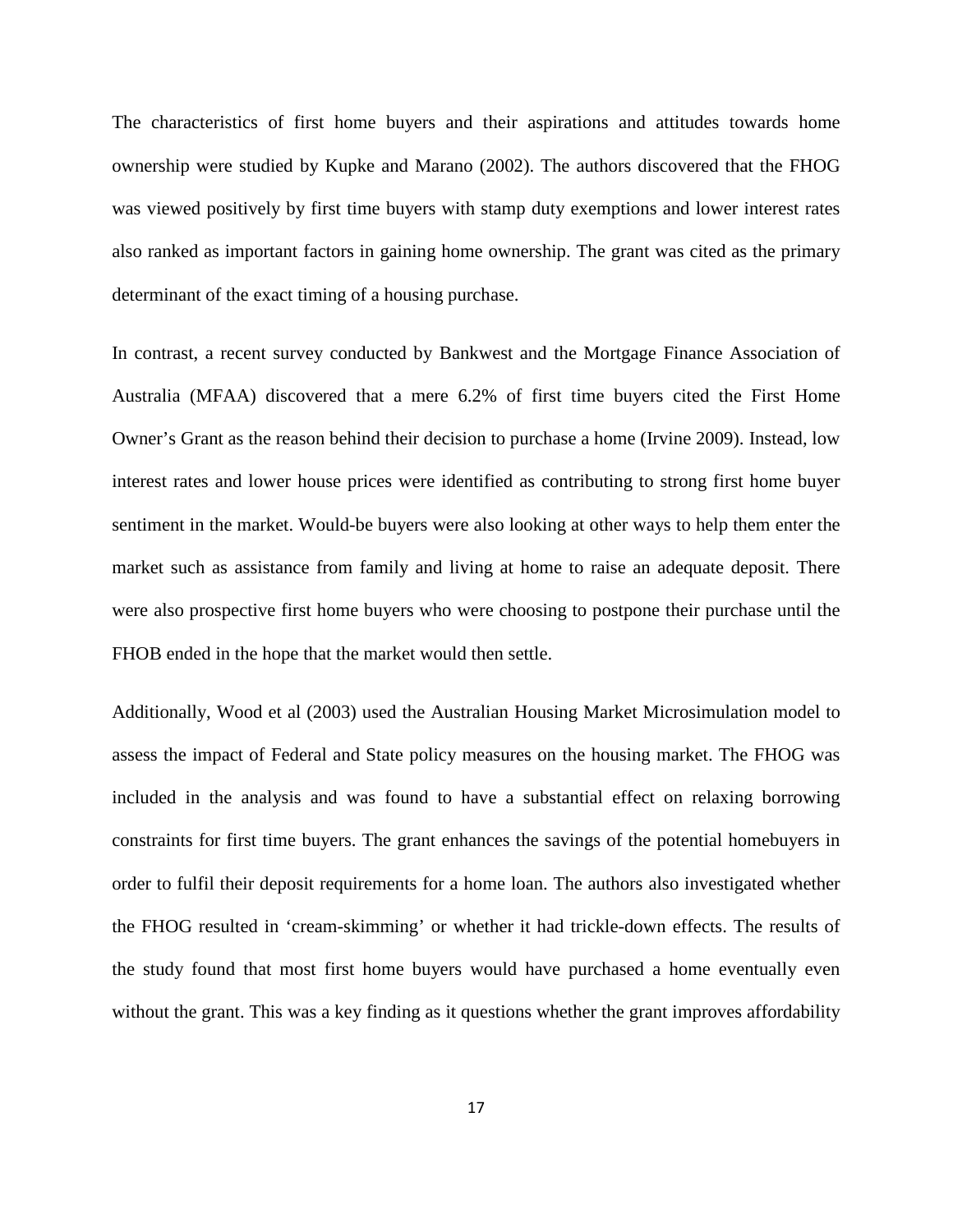for all prospective home owners in the market or whether it merely speeds up the process of home ownership for those who are fortunate enough to afford a house anyway.

Wood et al (2006) also performed micro simulation modelling on the tenure choice of Australians and the impact of government interventions such as the FHOG on these choices and general housing market outcomes. The authors draw comparisons on the standard grant and the \$14,000 grant available to new home buyers in 2001. Similarly to Yates' study, the authors identified a much stronger impact of the \$14,000 grant compared to the standard subsidy. They also observed that rental tenants are more likely to move into home ownership with the grant set at the \$14,000 level. Younger age groups appear to benefit most from the FHOG with the grant accelerating their transition into home ownership by eight years. As younger buyers would tend to have fewer savings to put towards a housing deposit, the government assistance may contribute significantly to their deposit.

More recently, there has been widespread media coverage on the effect of the FHOB on the housing market and whether it has been successful in stimulating the industry. The Housing Industry Association of Australia believes the current conditions for first home buyers are the best they have been in over seven years, given the assistance of the increased grant coupled with very low interest rates (2009). In contrast, Keen (cited in Milne 2009) believes the current conditions for first time buyers may induce a similar sub-prime crisis to the United States as the unemployment rate continues to rise and first home buyers rely on interest rates remaining at their present lows. Economists such as Keen and Minack are concerned that a housing price bubble is developing (Milne 2009). As buyers face time constraints in searching for a home prior to the boost's deadline, irrational impulse purchases may be made in order to receive the FHOB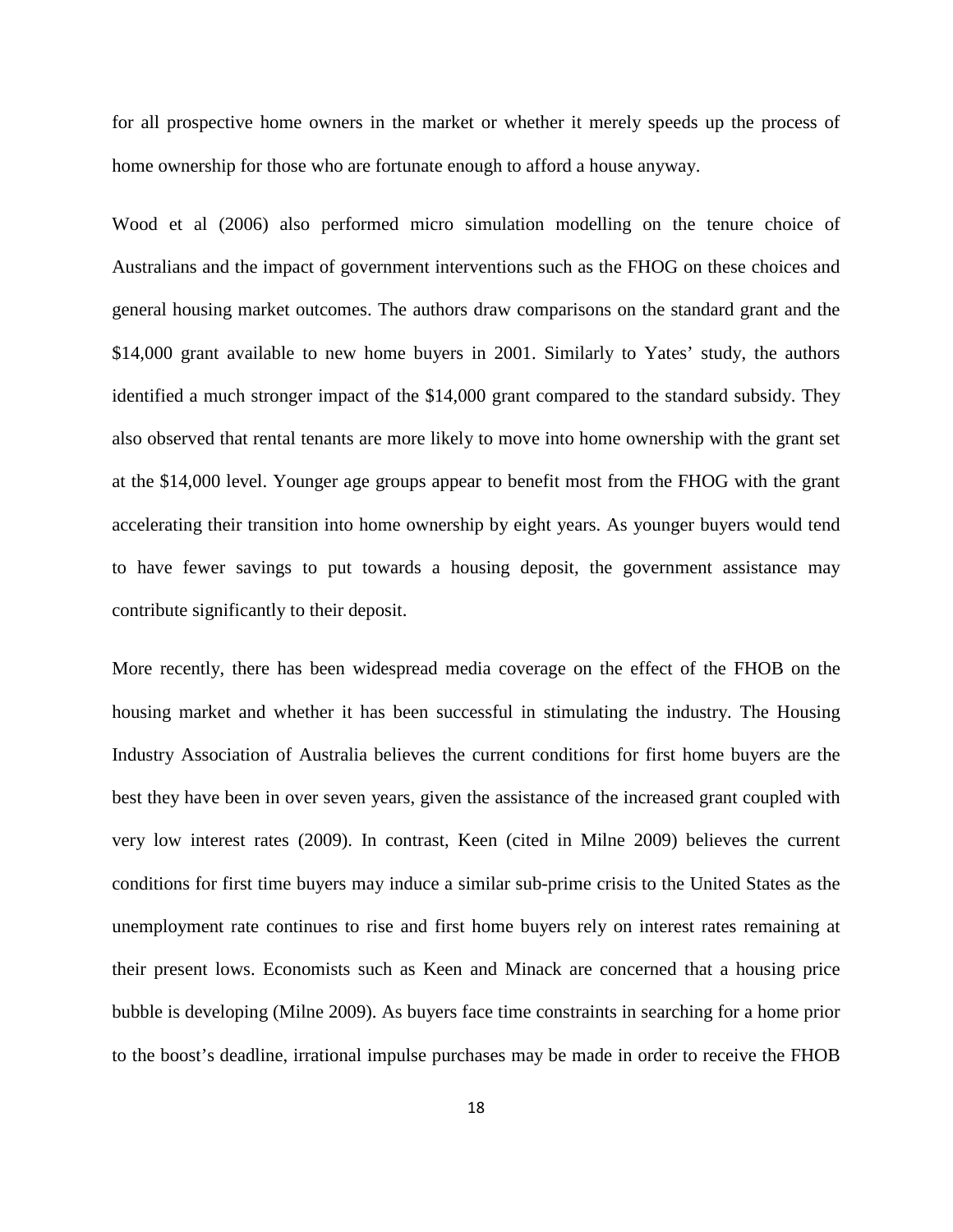without consideration of the long term costs of home ownership and the dangers of excessive debt.

#### **2.3 The Supply of Housing**

Housing is a highly durable commodity; therefore the supply of residential property is determined by the existing housing stock, the rate of depreciation and renovation of this stock, and the flow of new stock into the market. New construction can allow for considerable variation in housing stock over long time periods. Construction at a rate of 3.5 per cent a year adds 40 percent to the stock of housing over a decade (Muth & Goodman 1989). However, if no new construction takes place, stock declines considerably. Thus the elasticity of supply of housing depends largely upon the elasticity of new construction. Residential construction is influenced by the price of existing stock, the cost of building materials, the wages and supply of workers employed in the construction industry as well as the rate of land release and building approvals by governments. Rowley and Costello (2010 forthcoming) found lot approvals are a strong indicator of final land supply.

Figure 2.4 illustrates the effect of high building costs on the supply of housing. The GST introduced in 2000 contributed to higher costs for building supplies and services which led to a significant slowdown in residential construction activity. When building costs increase, developers face weaker profits and therefore will reduce the number of new homes they construct. Some developers may also leave the industry, leading to a reduction in the short run supply of new housing and therefore an increase in house price. The Perth median house price rose by \$10,000 in the year following the GST's introduction with building approvals declining considerably (ABS 2009a).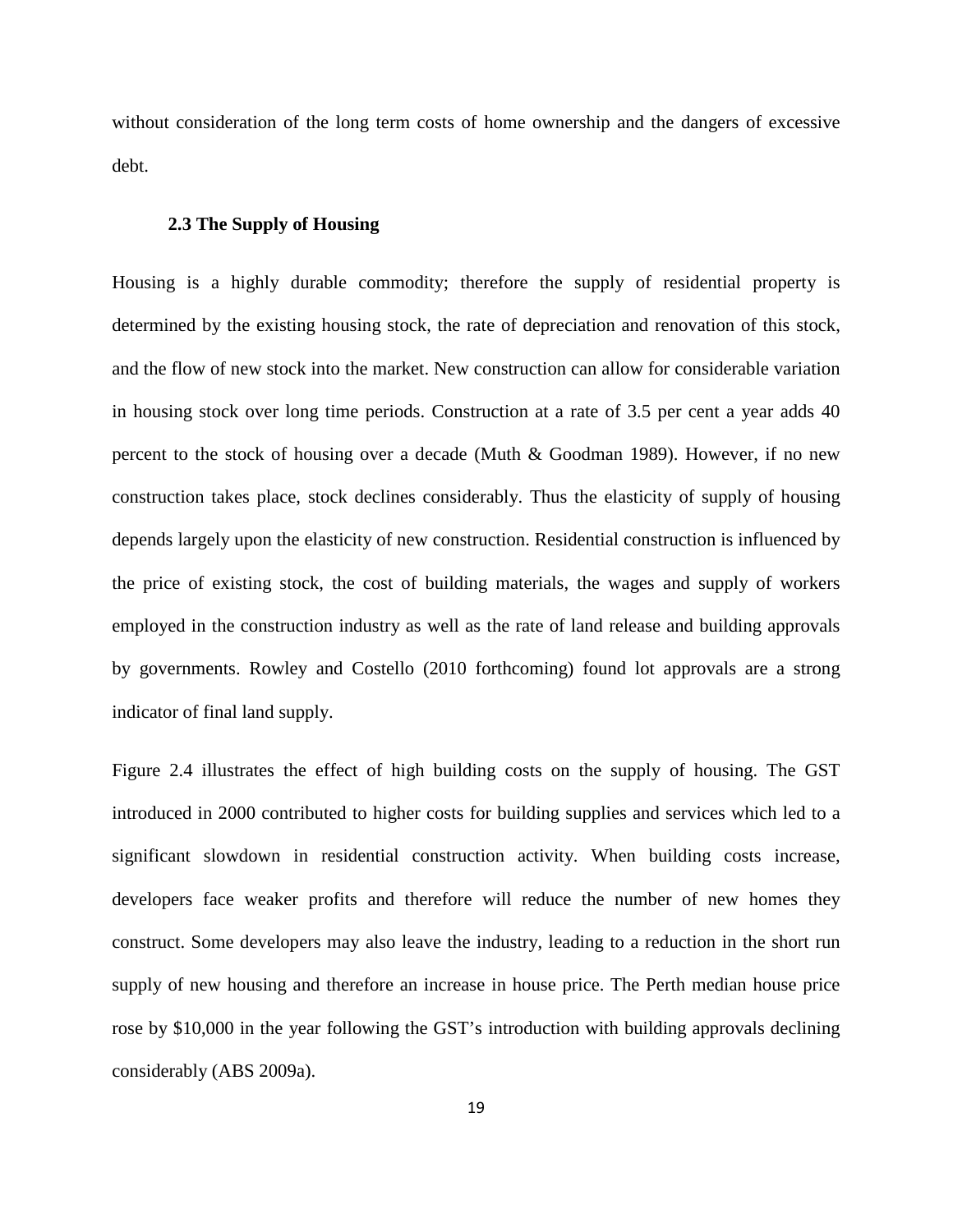## Decrease in the supply of housing



*Figure 2.4* 

The elasticity of supply relates the change in quantity supplied as a result of a change in the price of housing. In the long run, the supply of housing services is deemed to be rather elastic as the supply of land and residential construction can respond to changes in price (Muth and Goodman 1989). In the short run however, the supply of land and housing is likely to be very inelastic as shown in Figure 2.4, because it takes time for new lots to be approved and for zoning regulations to change as well as for construction to be completed. The short run elasticity of supply was estimated to be between 0.24 and 0.83 by Rydell (cited in DiPasquale 1999). Housing in Australia is of a relatively low density with separate houses a popular dwelling type. Therefore expanding the housing supply takes a considerable length of time, particularly within the capital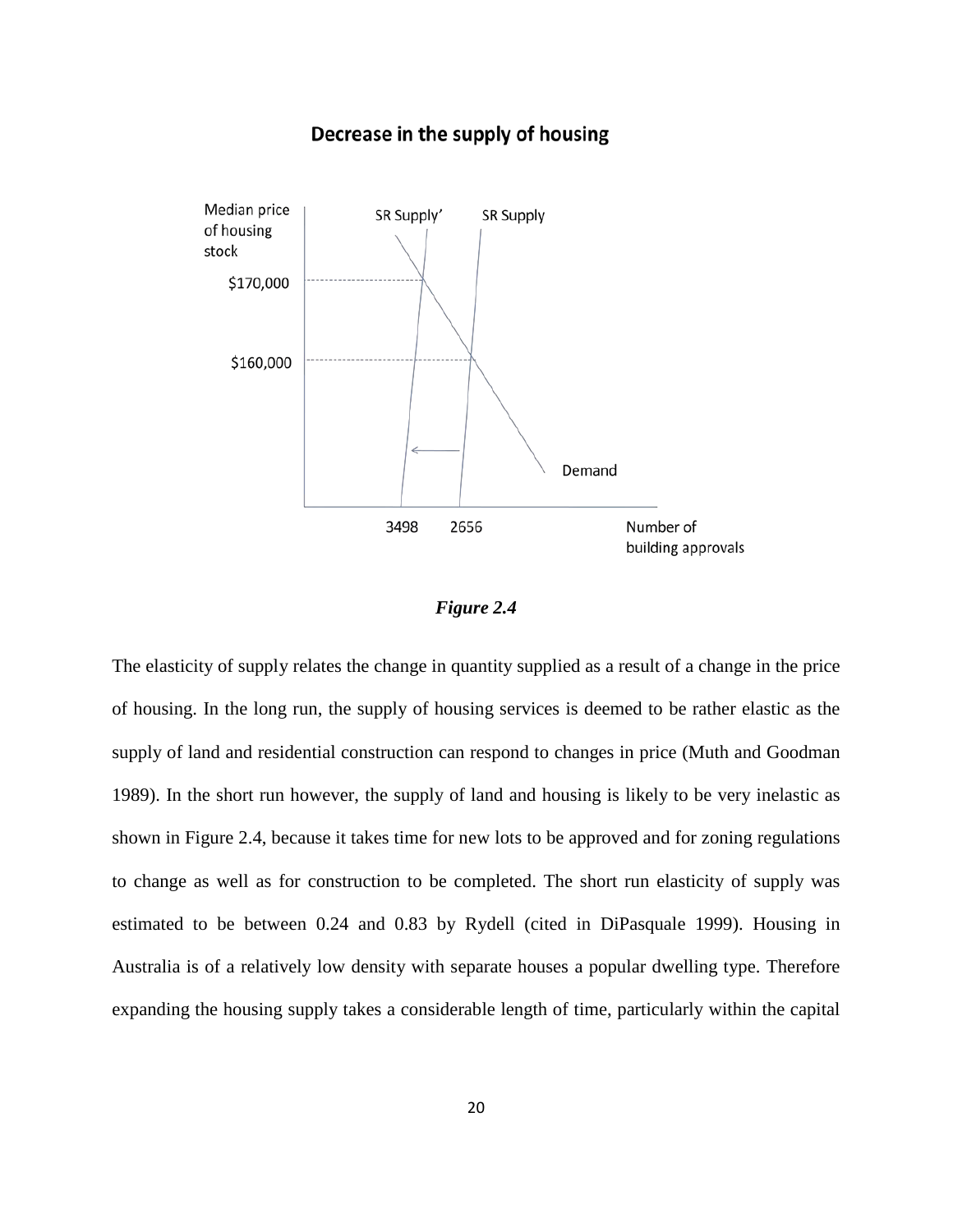cities such as Perth. As a result, there was an estimated shortfall in housing supply of 30,000 dwellings in Australia in 2007 (Housing Assistance in Australia 2008).

In the short run therefore, any increases in demand would be expected to generate a rise in house price as supply is slow to respond to a change in price. In particular, the supply of housing in urban areas close to capital cities is estimated to be more inelastic due to the lack of available land for residential development. It is expected that these areas would experience higher house prices than suburbs on the fringe of the city as supply cannot adjust significantly to an increase in housing demand. Richards (2008) found that average annual growth in house prices for innercity suburbs has been approximately two percent higher than for suburbs close to the edge of the city.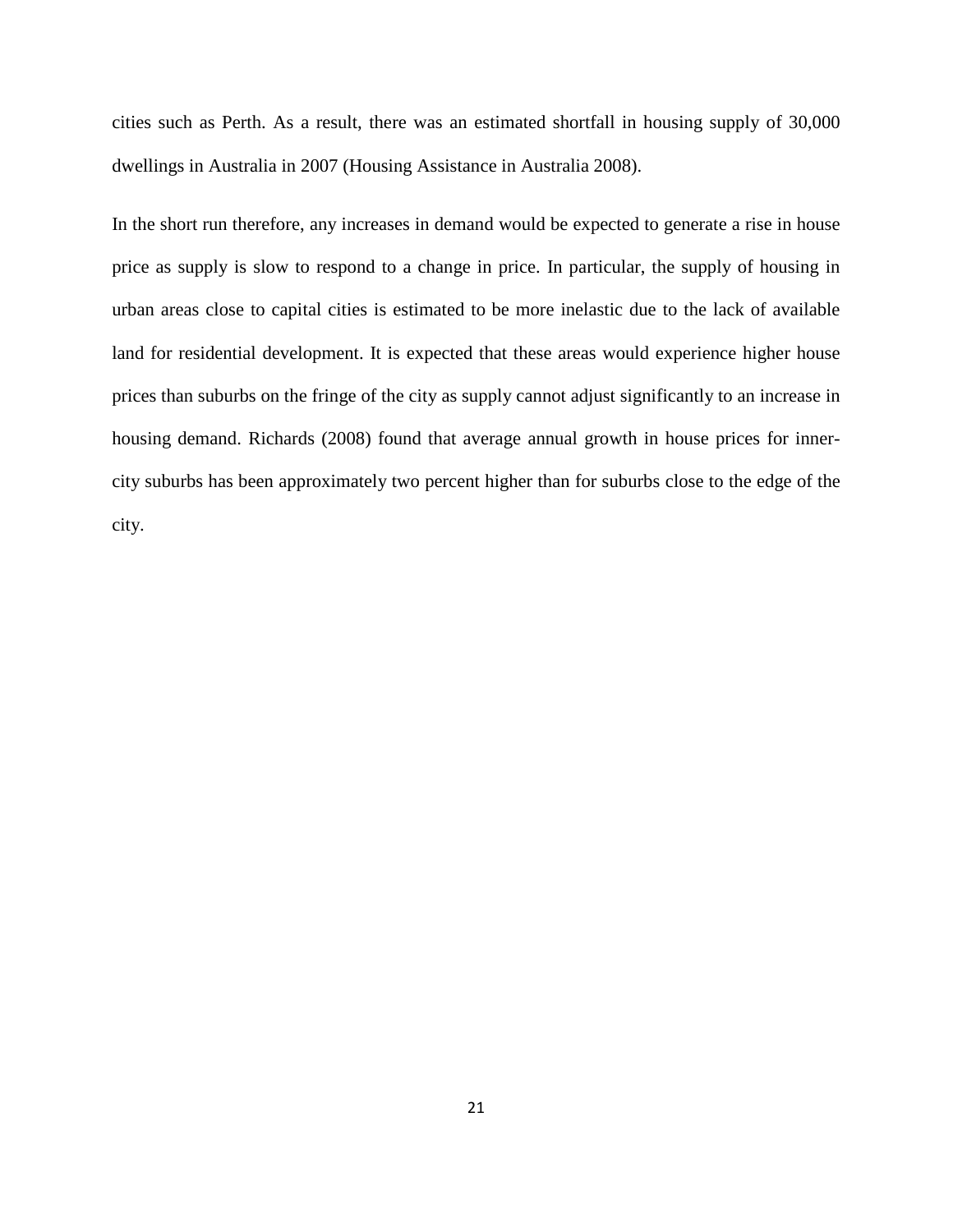# **Chapter Three: Methodology**

# **3.1 Introduction**

This research will examine the effect of the First Home Owner's Grant on the Perth housing market by empirical analysis of the top ten First Home Buyer suburbs in the metropolitan region. These suburbs were selected from the Office of State Revenue's top twenty suburbs with the highest number of grants issued from the year 2000/2001 to 2008/2009. The ten suburbs which appeared most frequently in the list over the nine year period were selected for analysis as they represented the areas with the highest proportion of first home buyers in need of government assistance. It was important that all the suburbs featured in the list for the year 2008/2009 to determine what effect the FHOB had had on each market (*see appendix 2)*. Ten suburbs were selected as this number provided a broad indicator of activity in different areas of Perth and enabled key trends in the market to be determined without being too large a data set to work with effectively.

### **3.2 Data**

Data on the number of grants paid out by the Office of State Revenue was used to identify how many grants have been issued to successful applicants per quarterly period since the grant's inception. This data shows the total number of grants paid out in Western Australia per quarter as well as separating the number of grants issued for new homes and land and those issued for existing dwellings. The data also identifies the median price of dwellings purchased by grant recipients. As discussed in Chapter Two, the records provide evidence that the majority of First Home Owner Grants are issued for the purchase of existing property. Thus this analysis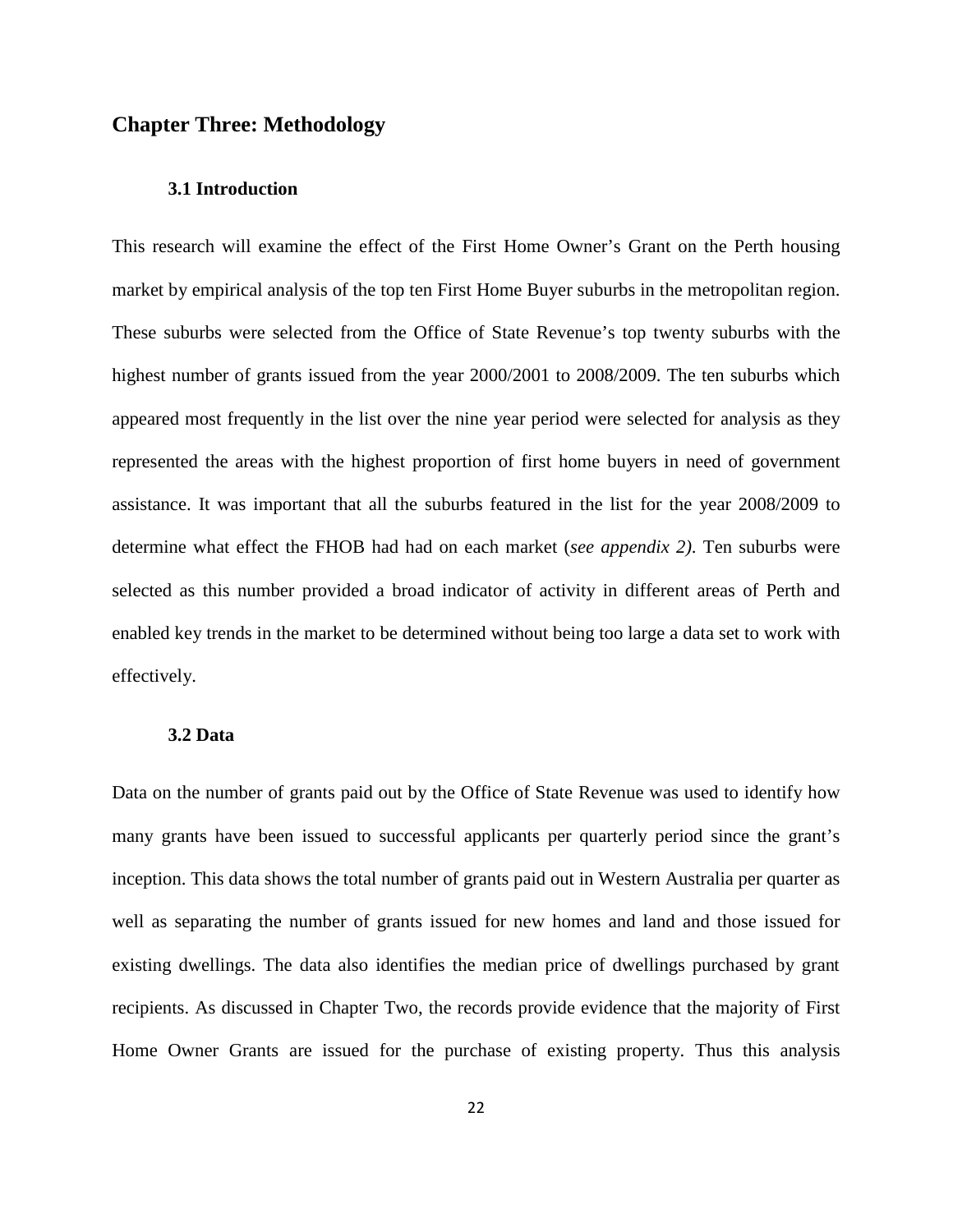primarily concentrated on the effect of the grant on existing dwellings to determine whether the subsidy had its desired impact on the ten suburbs selected.

Data from these ten suburbs was sourced from the Real Estate Institute of Western Australia (REIWA). The data included every property transaction which occurred in each suburb for the period July 1999 to June 2009. This data provided information on sale price and land area, as well as the characteristics of each property. Using this data a quarterly time series was constructed for each suburb to identify trends such as the movement of median and lower quartile house price over the time period as well as the level of sales (*see appendix 1)*. A time series for the Perth metropolitan region was also sourced from REIWA to compare trends in each suburb with the Perth median.

In addition, building approvals data was sourced from the Australian Bureau of Statistics (ABS) to determine the extent of construction activity when the grant was introduced and when it was increased in 2008. This data is seasonally adjusted and illustrates the number of building approvals granted for the construction of private houses per quarter. Data on housing finance commitments by first home buyers was also obtained from the ABS. This data shows the number of dwellings financed by first home buyers in Western Australia to determine the number of first home buyers in the mortgage market.

Data on land supply for each of these ten suburbs was also sourced from the State Lot Activity Report published by the Ministry of Planning. This data represented the number of lot approvals granted each year for each of the top ten suburbs. The data range was 2000/2001 to 2008/2009. The percentage change in the number of lot approvals each year for this data range was calculated to identify how rapidly the supply of land was contracting or expanding for each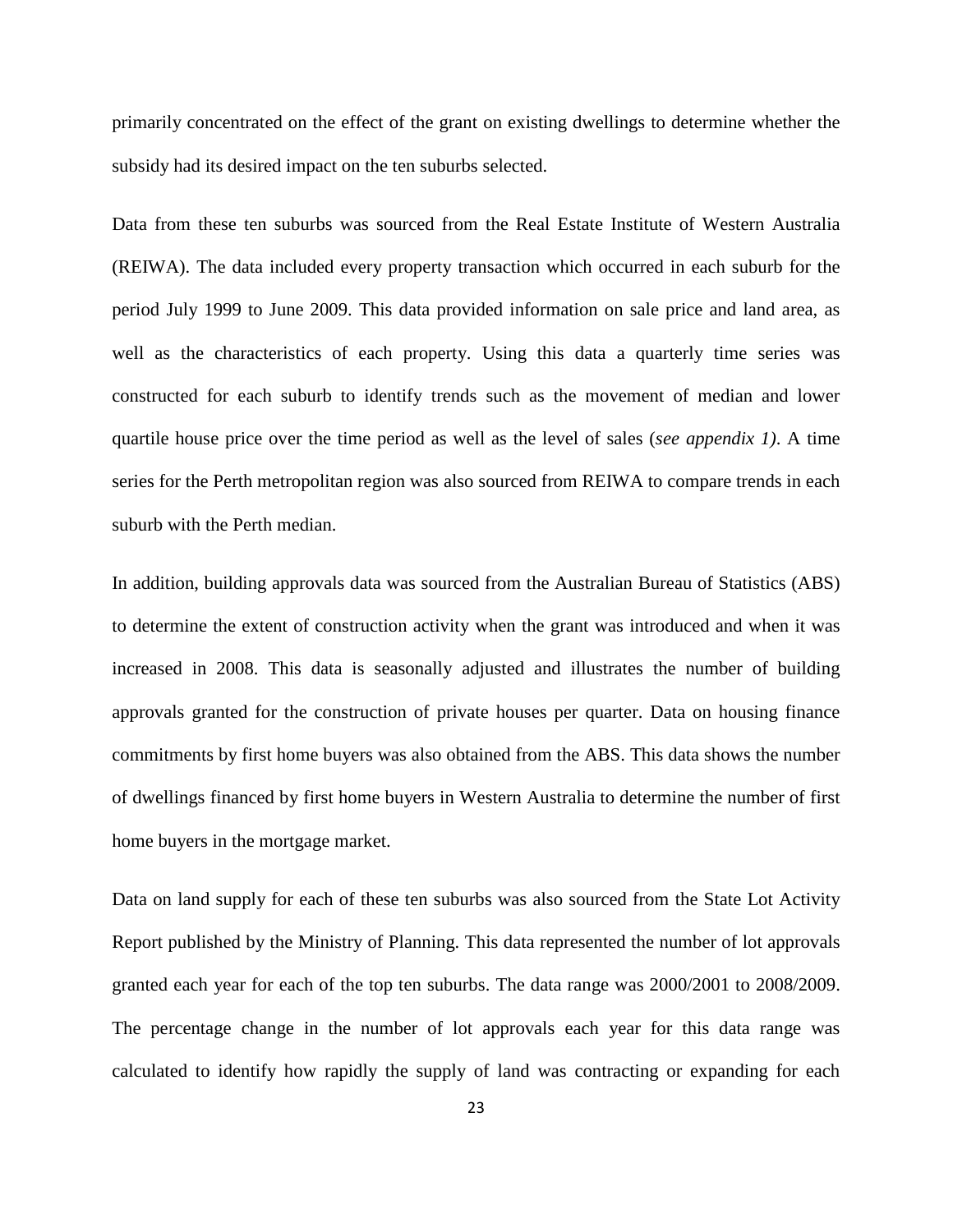chosen suburb. In addition, data on the amount of housing stock available from the 2001 and 2006 Census aided in assessing the level of construction activity in each suburb.

Additionally, the demographic characteristics of each first home buyer suburb were observed by sourcing data from the 2001 and 2006 Census of Population and Housing from the ABS. This data contains relevant characteristics including household size, family type and median household income. This information was used to provide a background for each suburb in order to investigate the relationship between demographic characteristics and the structure of the housing market.

Interest rate data was retrieved from the Reserve Bank of Australia's statistical tables. The data showed the cash rate target for each incremental rate change performed by the Bank. This information was organised into quarterly data from the third quarter of 1999 to the second quarter of 2009 to identify the interest rate level for each period of the analysis. This time series of interest rate data was used to identify the relationship between interest rates and market activity.

### **3.3 Process of Analysis**

The time series was compiled by firstly filtering the sales data to remove irrelevant transactions which would not benefit the analysis. Rural and commercial properties were removed as the analysis intended to focus on activity in the residential property market. Property sales below \$10,000 and dwellings above \$1.5 million were also excluded as these sales would likely skew the results and provide unreliable estimates. In addition, most first home buyers would not be able to afford dwellings in excess of \$1.5 million thus the FHOB would not be expected to have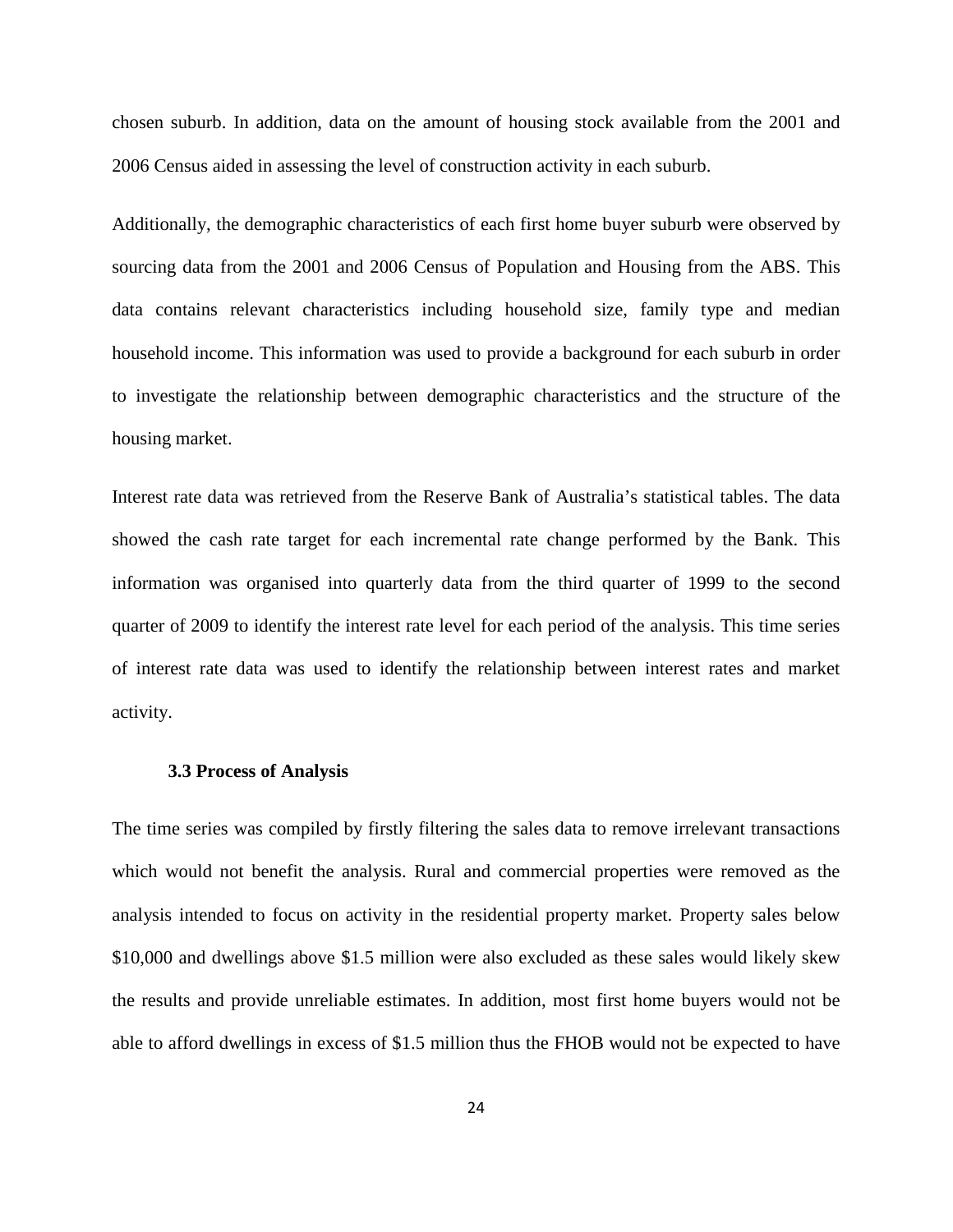any impact on these sales. Land sales in excess of this amount were included in the time series, provided they were within a residential development zoning. Thus it would be possible that the developed land or new homes built on the property would then be purchased by first home buyers.

The data was then sorted into house, unit and land sales for each suburb. House sales comprised all properties classed as house, group house, townhouse, semi-detached house, terrace house and villa house. Unit sales included those dwellings classed as home unit, duplex, duplex unit, triplex, triplex unit, quadruplex, quadruplex unit, flat and apartment. All suburbs had a sufficient number of house and land sales to justify the analysis however many suburbs had a very low number of unit sales, in which case a time series for units in those areas was not constructed. All data was measured quarterly to ensure a sufficient number of sales for the analysis and to identify the immediate impact of any shocks on the housing market. In this manner, any shocks created by the introduction of the FHOG as well as periodic changes to the subsidy were discovered. Demand or supply shocks caused by other factors including the introduction of stamp duty exemptions in 2004 as well as interest rate changes were also identified in the analysis.

Once the time series was compiled, the key information was retrieved for the analysis. This included the number of sales, lower quartile price and median price for each suburb by quarter (*see appendix 1)*. This data was calculated for houses, land and, where relevant, units. The percentage change in median price was also calculated to identify significant changes in price over time. The proportion of sales in the lower quartile segment of the market and those below Perth's median price were detected to analyse sales activity at the lower end of the market.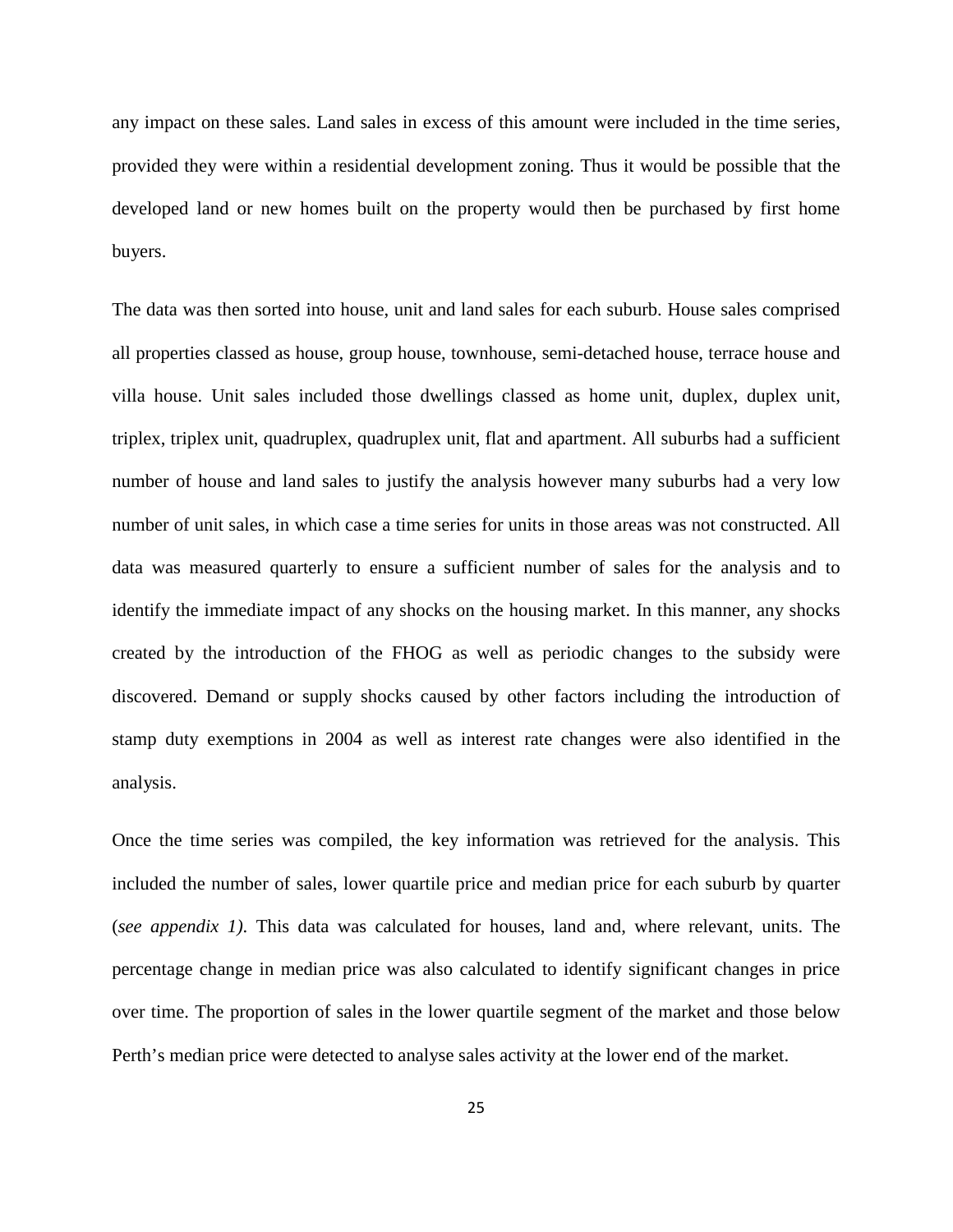Sales and price levels in the median and lower quartile brackets of each suburb were the main focus as the majority of first home buyers eligible for the FHOG would be aiming to purchase a home at the lower end of each market. First home buyers are typically young couples aged in their 20s and 30s who have limited personal savings to fund a home loan deposit. Therefore more affordable properties below the Perth median price will be popular with this demographic. First home buyers who can purchase a house at a relatively affordable price will require a smaller loan, thereby reducing the size of their deposit and the repayments they will be required to make each month. Buyers in the upper quartile segment of the market would be less likely to be first time buyers and any first home owners who could afford dwellings in the upper quartile bracket would tend not to value the grant as an important determinant of home ownership.

# **3.4 Derivation of Results**

The results were derived by constructing graphs from the data to observe movements in sales and price. These graphs combined the median price in each suburb with the lower quartile price and compared these prices to the Perth median (*see appendix 1)*. These figures were used to compare the level of activity in each suburb to the Perth market. The number of lot approvals granted each year was quantified over the period 2000/2001 to 2004/2005 and compared to the change in housing stock to determine whether the supply of land was improving and the extent of residential construction on this land.

To determine the extent of first home buyer activity in each market, the number of grants issued per quarter was compared to the lower quartile sales in each suburb to establish any clear relationship between the FHOG and sales at the bottom end of each market. First home buyers purchasing properties in the lower quartile would have a propensity to value the FHOG relatively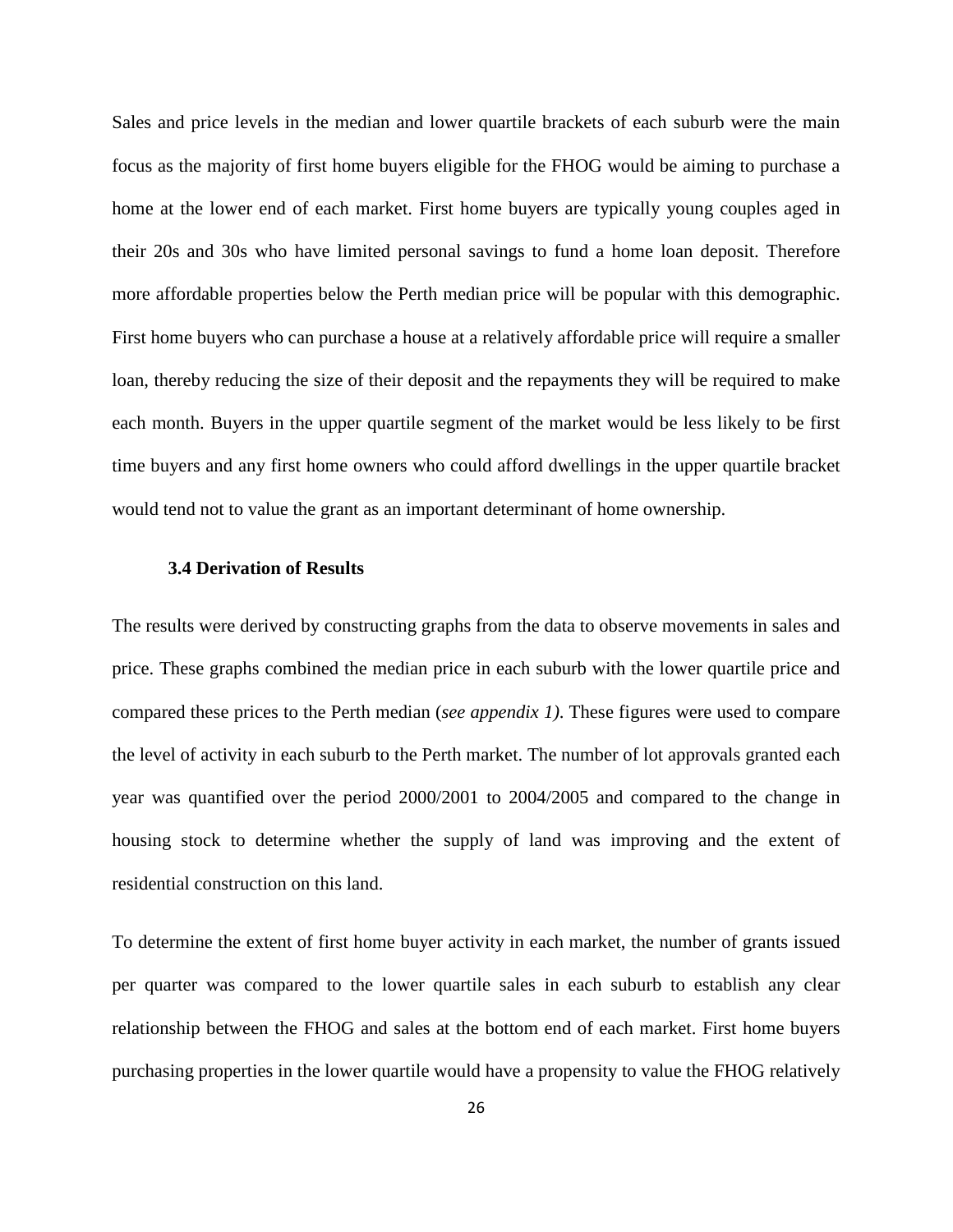highly as it would contribute substantially to a housing deposit for these homes, particularly in the most affordable first home buyer suburbs.

Where data was available on the total number of grants issued in a particular suburb for a given year, this number was compared to total house and unit sales to determine first home buyer sales. In suburbs with a significant proportion of land sales, it was assumed that one third of total grants would be used for land purchase and the remaining grants for house or unit purchase<sup>[2](#page-41-0)</sup>.

ı

<span id="page-41-0"></span> $2$  Taken from the Department of Treasury and Finance's data on the proportion of grants used for established dwellings compared to those issued for new home and land purchases. Discussed at greater length in Chapter Two.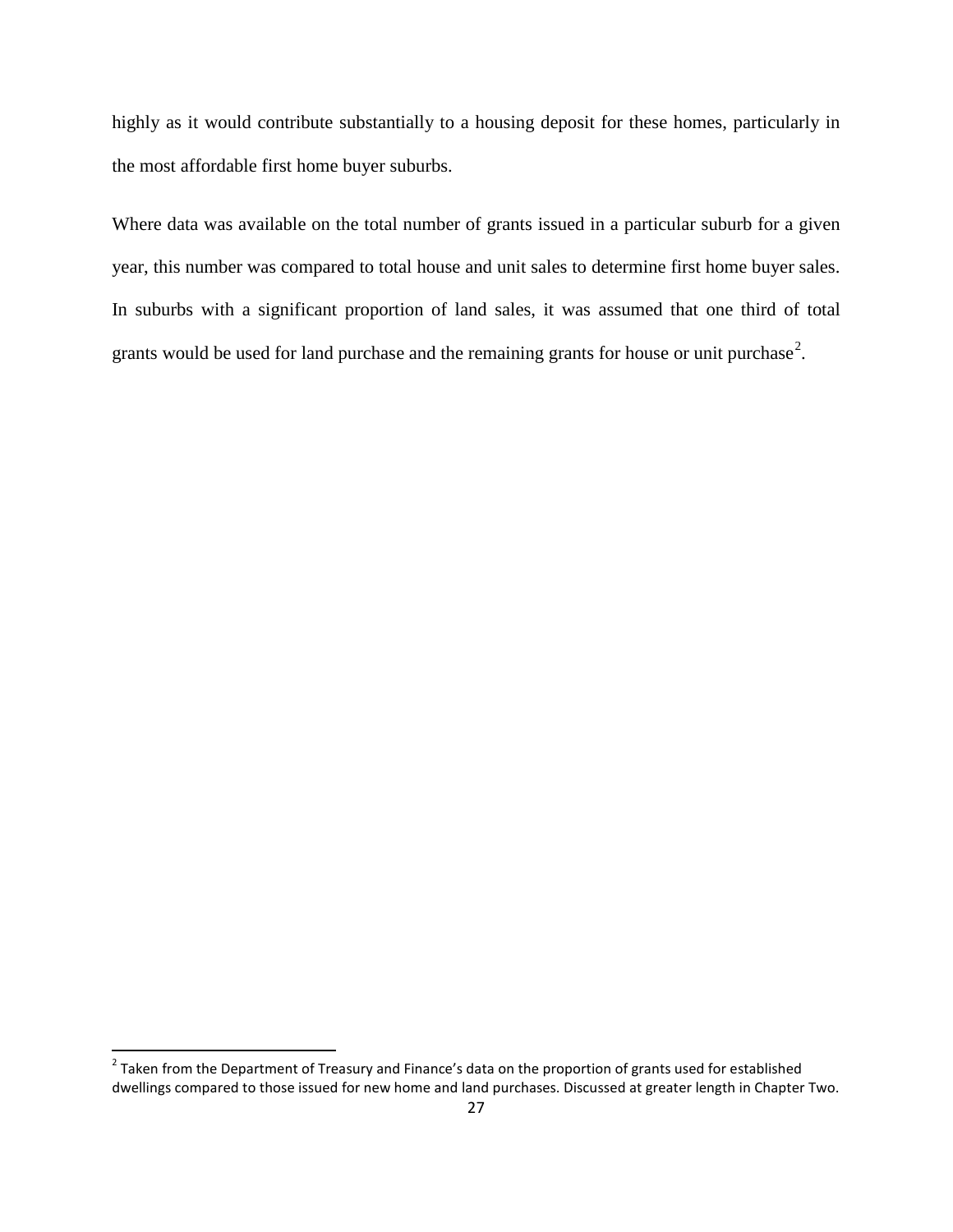# **Chapter Four: Results and Discussion**

# **4.0 Introduction**

This chapter will present the results derived from the analysis of each suburb and provide a discussion of the level of first home buyer activity in each market. The chapter will ultimately determine what effect the FHOG has had on Perth's housing market in general followed by its impact on each sub-market and whether the grant has been more effective in some suburbs compared to others. A background of the Perth metropolitan region as well as each suburb in the analysis will be provided to illustrate the demographic characteristics of the Perth market and each sub-market. A summary of the key statistics for each suburb are provided in Table 4.1 below with Figure 4.1 illustrating the location of all ten first home buyer suburbs included in this analysis.

Key trends occurring in each market over the time series will be illustrated through the use of graphs comparing the median price for each suburb with the lower quartile price and Perth's median price. The number of grants issued in each quarter will be compared to the number of lower quartile sales occurring in the same period to determine any clear relationship between the FHOG and sales at the lower end of the market. The proportion of first home buyer sales in each market since the FHOB was introduced will also be discussed as well as movements in the price of housing at the lower end of each market. Each section will end with a short summary stating the key findings of the research. Finally, the chapter will conclude with a summary of the recent effects of the FHOB on first home buyer activity and price.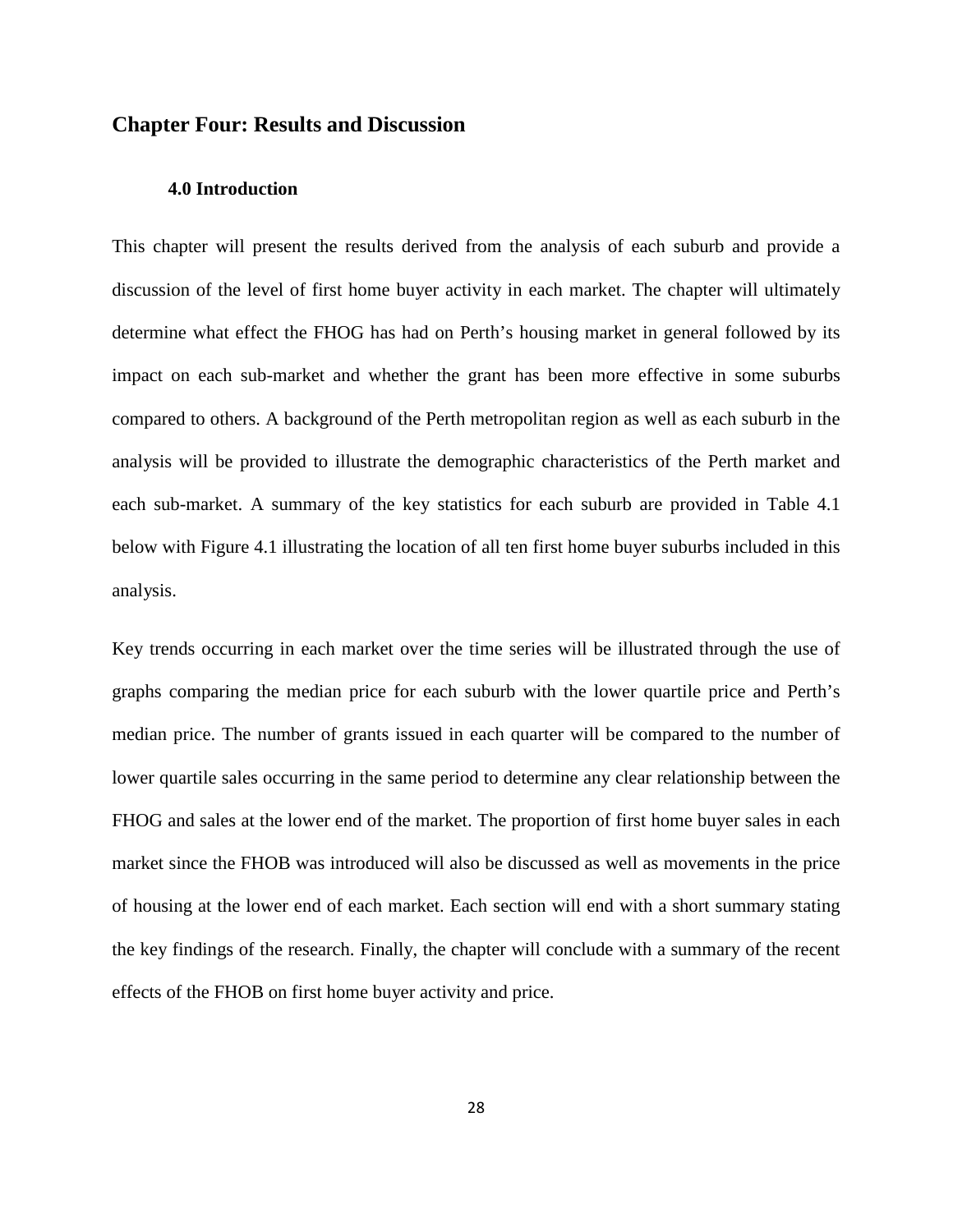| Suburb              | Population* | <b>Median</b><br>house price | Lower<br>quartile<br>house price | % of sales<br>below Perth<br>median price | Growth in<br>land<br>supply** | Growth in<br>housing<br>stock* |
|---------------------|-------------|------------------------------|----------------------------------|-------------------------------------------|-------------------------------|--------------------------------|
| Armadale            | 12,019      | \$270,000                    | \$250,000                        | 94                                        | 170                           | $-2,498$                       |
| Beechboro           | 12,884      | \$362,750                    | \$341,500                        | 88                                        | 1,017                         | 723                            |
| <b>Butler</b>       | 5,056       | \$405,000                    | \$375,000                        | 71                                        | 2,810                         | 1,732                          |
| <b>Canning Vale</b> | 23,289      | \$500,000                    | \$446,750                        | 24                                        | 5,058                         | 3,182                          |
| Ellenbrook          | 10,477      | \$390,000                    | \$367,000                        | 79                                        | 3,582                         | 1,723                          |
| <b>Gosnells</b>     | 17,277      | \$305,000                    | \$289,500                        | 100                                       | 752                           | 597                            |
| Maylands            | 10,448      | \$410,000                    | \$340,000                        | 57                                        | 305                           | 341                            |
| Morley              | 18,564      | \$430,000                    | \$374,500                        | 62                                        | 595                           | 398                            |
| Nollamara           | 7,560       | \$393,500                    | \$370,000                        | 84                                        | 253                           | 480                            |
| Thornlie            | 22,265      | \$360,000                    | \$316,500                        | 82                                        | 400                           | 244                            |

\* As at 2006 Census

\*\* From July 2000 to June 2008

*Table 4.1* 



*Figure 4.1 Map of First Home Buyer Suburbs*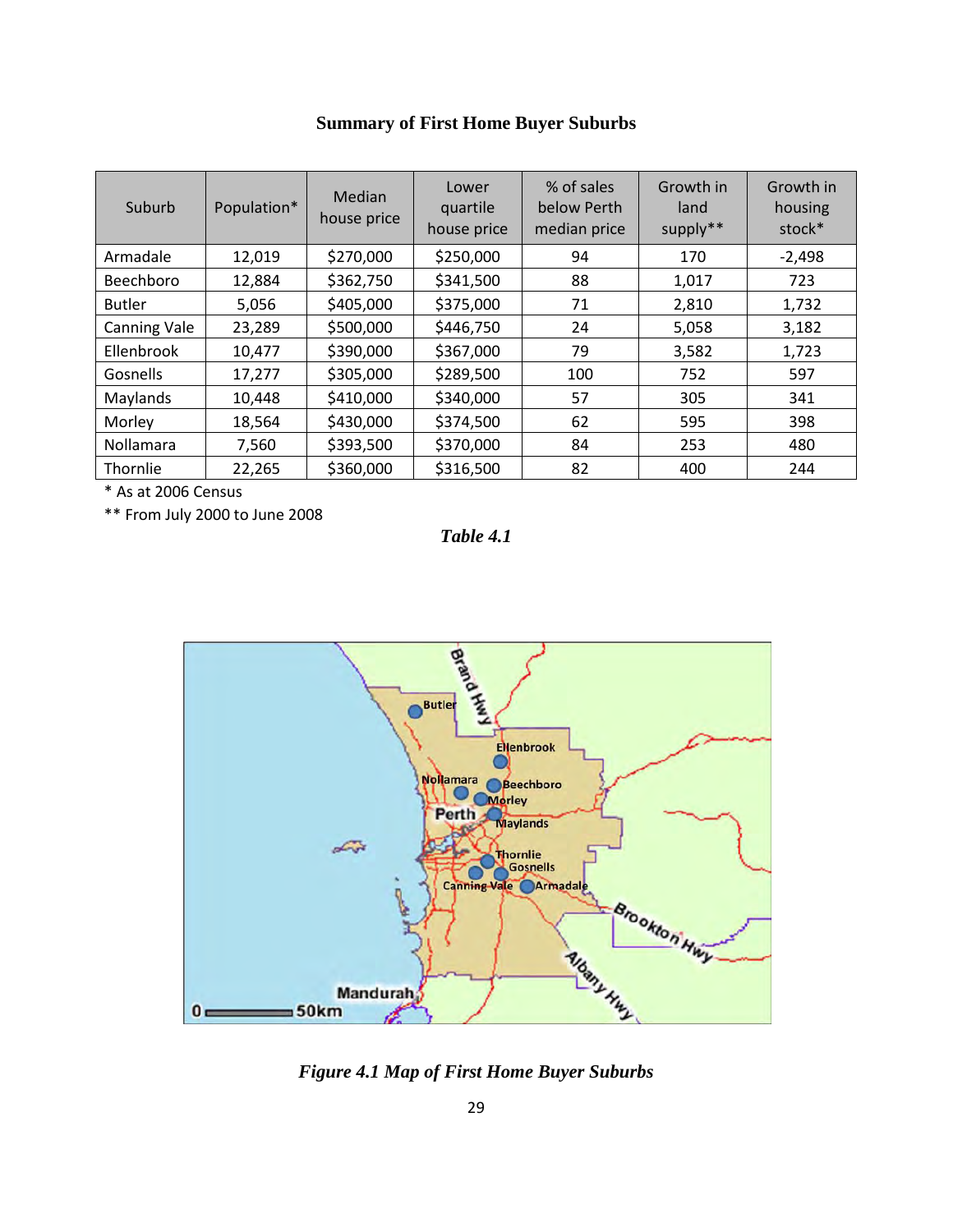## **4.1 Perth Metropolitan Region**

# 4.1.1 Background

Perth has experienced rapid economic growth over the past five years due to the strong demand for Western Australia's valuable natural resource base. The city's population has grown substantially above the national average as inter-state and overseas migrants arrive to share in the region's wealth. This significant population growth has pushed demand for housing stock in the state capital to extreme levels and consequently prices have risen dramatically. Similarly to other Australian cities, home ownership has traditionally been the most popular choice of tenure for Perth households.

2006 Census QuickStats: Perth (Statistical Division)

| <b>Population</b>             | 1,445,078 | <b>Tenure type</b>              |           |
|-------------------------------|-----------|---------------------------------|-----------|
| Median household income*      | \$1,086   | Being purchased                 | 37.60%    |
| Average household size        | 2.5       | Fully owned                     | 29.60%    |
| <b>Household composition</b>  |           | Rented                          | 24.70%    |
| Family                        | 67.20%    | <b>Dwelling characteristics</b> |           |
| Lone person                   | 23.60%    | Separate house                  | 78.10%    |
| Group                         | 3.60%     | Flat, unit or apartment         | 9.40%     |
| <b>Family characteristics</b> |           | Semi-detached, row or terrace   | 11.90%    |
| Couples with children         | 45.80%    | Median loan repayment**         | \$1,300   |
| Couples w/o children          | 37.10%    | Median rent*                    | \$180     |
| One parent                    | 15.20%    | <b>Housing stock</b>            | <b>NA</b> |

\* Measured weekly

\*\* Measured monthly

# *Table 4.1.1*

As approximately 67 per cent of Perth households are families, Perth buyers typically demand low to medium density separate dwellings on a sizeable block within a relatively short distance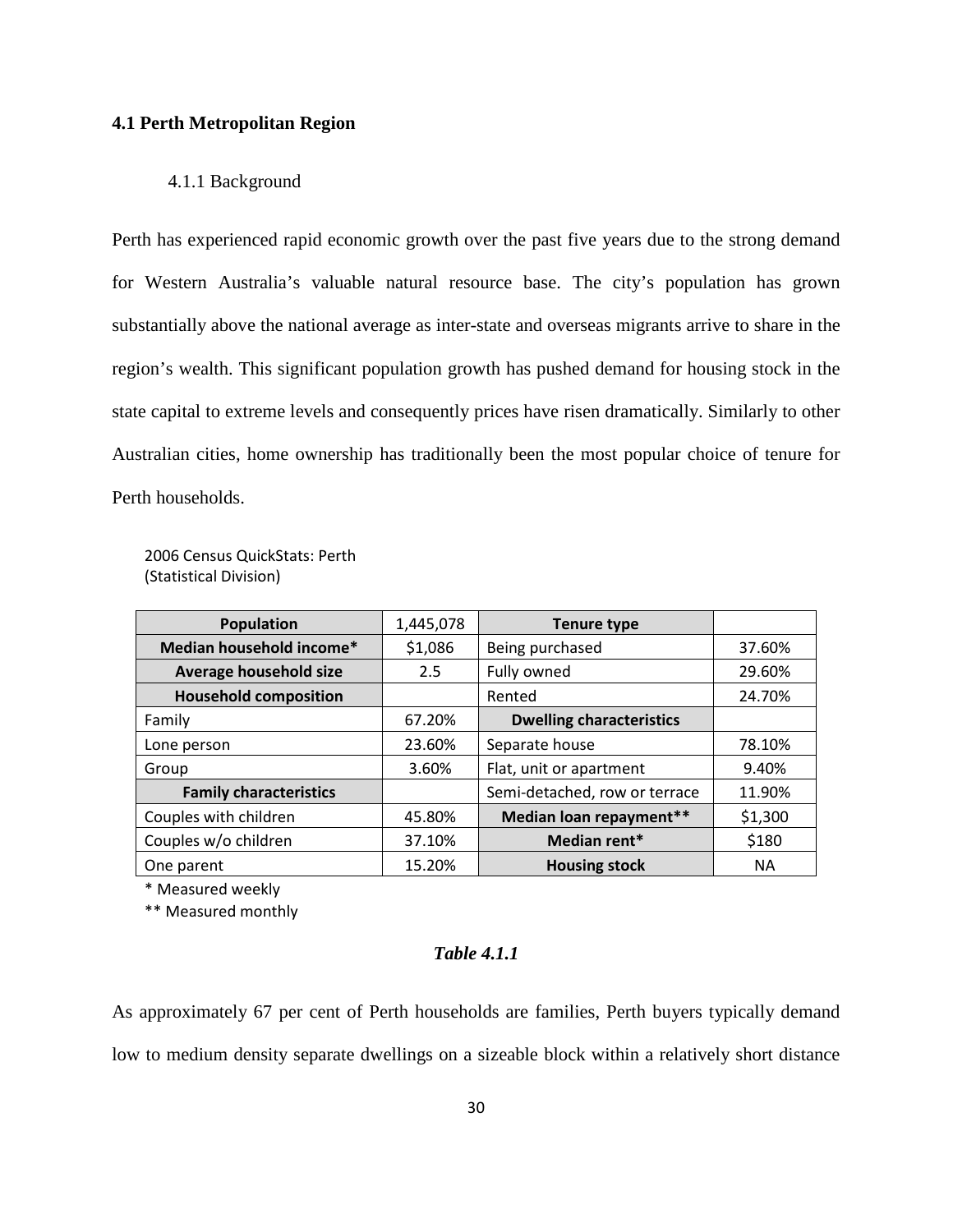to the coast. This has resulted in an ever-increasing suburban sprawl along Perth's coastline. Although the economy has slowed somewhat over the past year as a result of the global financial crisis, new resource projects planned for the coming years are expected to generate further growth in Western Australia and new employment opportunities. These developments will no doubt encourage further population growth in the state, thus once again strengthening demand for Perth's housing stock.

Such strong activity in the housing market has made it difficult for first home buyers to enter the Perth market. As a result, rental vacancy rates have fallen and prices have soared as potential buyers are forced to rent as a long term or transitional tenure due to the lack of affordability in home ownership. The market for units in the Perth metropolitan area has grown to some extent as first time buyers desperate to enter the market consider units as a cheaper alternative to a full sized dwelling<sup>[3](#page-45-0)</sup>. For many Perth buyers however, units are considered an inferior good when compared to the typical 'four by two' suburban home.

### 4.1.2 Key Market Trends

ı

The Perth market experienced a sharp rise in sales following the introduction of the FHOG and successive interest rate cuts in 2001. As mentioned in Chapter Two, interest rates can greatly influence a household's decision to buy a home and their ability to service a mortgage. As shown in Figure 4.1.2, the median price of Perth homes began to rise in early 2001 as the cash rate fell. Price then continued to rise throughout most of the decade due to strong demand caused by rapid population growth, strong employment and income growth in the region. Demand was generated

<span id="page-45-0"></span> $3$  Defined here as a three to four bedroom house on a private block with a minimum land area of 200 square metres.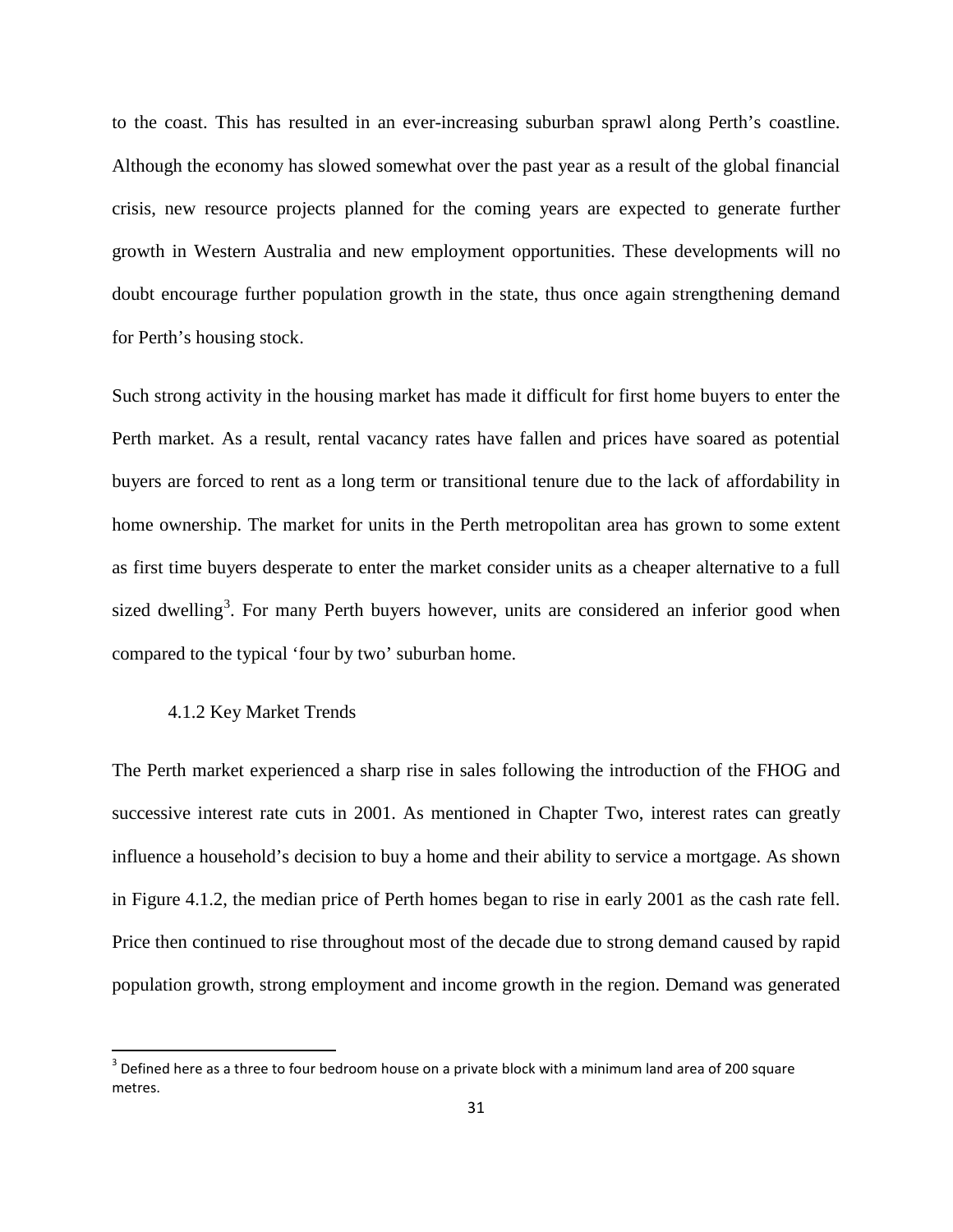by owner-occupiers as well as investors wanting to take advantage of Perth's rising house and rental prices.



*Figure 4.1.1* 



*Figure 4.1.2*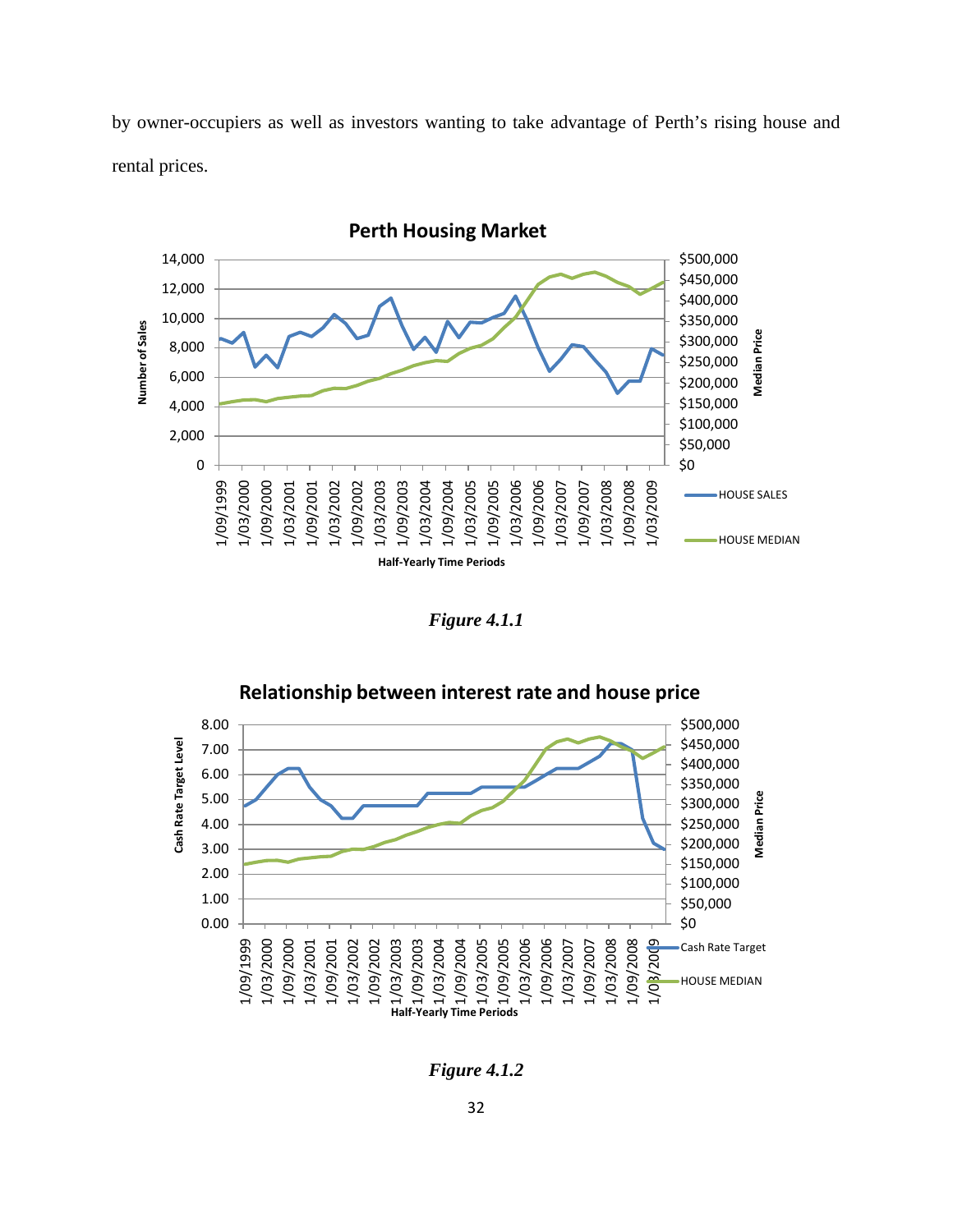The supply of land improved consistently in the Perth region from 2000 to 2006 with construction activity rebounding in 2001 and reaching a peak in mid 2006. However as illustrated, price continued to rise steadily over this period, indicating supply was not able to keep pace with strengthening demand. As shown in Figure 4.1.1, prices remained high despite the significant fall in sales in 2006 as building approvals and land supply dwindled<sup>[4](#page-47-0)</sup>.

House and unit sales fell to their lowest level in early 2008 after successive interest rate hikes and affordability issues dampened demand, shown by the sharp fall in median prices. As expected, the consecutive interest rate cuts later that year contributed to strong sales growth in early 2009. The evidence here suggests that large, consistent reductions in interest rates such as those experienced in the latter part of 2008 and early 2009 can have an immediate impact on consumption in the economy.

As a result of this strong demand, the first half of 2009 saw positive growth in the median house price of approximately 7 percent. Unit prices rose 9 percent, suggesting strong demand for Perth's relatively more affordable units.

### 4.1.3 First Home Buyer Activity

ı

The number of First Home Owner Grants issued for the purchase of existing dwellings appears to correlate reasonably well with the number of house and unit sales in 2001 and the beginning of 2002. The fall in sales prior to the introduction of the FHOG is evidence of the slowdown in construction activity as well as first home buyers postponing their purchases until the grant was implemented. Dwellings financed by first home buyers then increased by 78 percent in the year

<span id="page-47-0"></span> $<sup>4</sup>$  Building approvals fell 28 percent for the year ending September 2007. The supply of land contracted by 8%</sup> during the same period.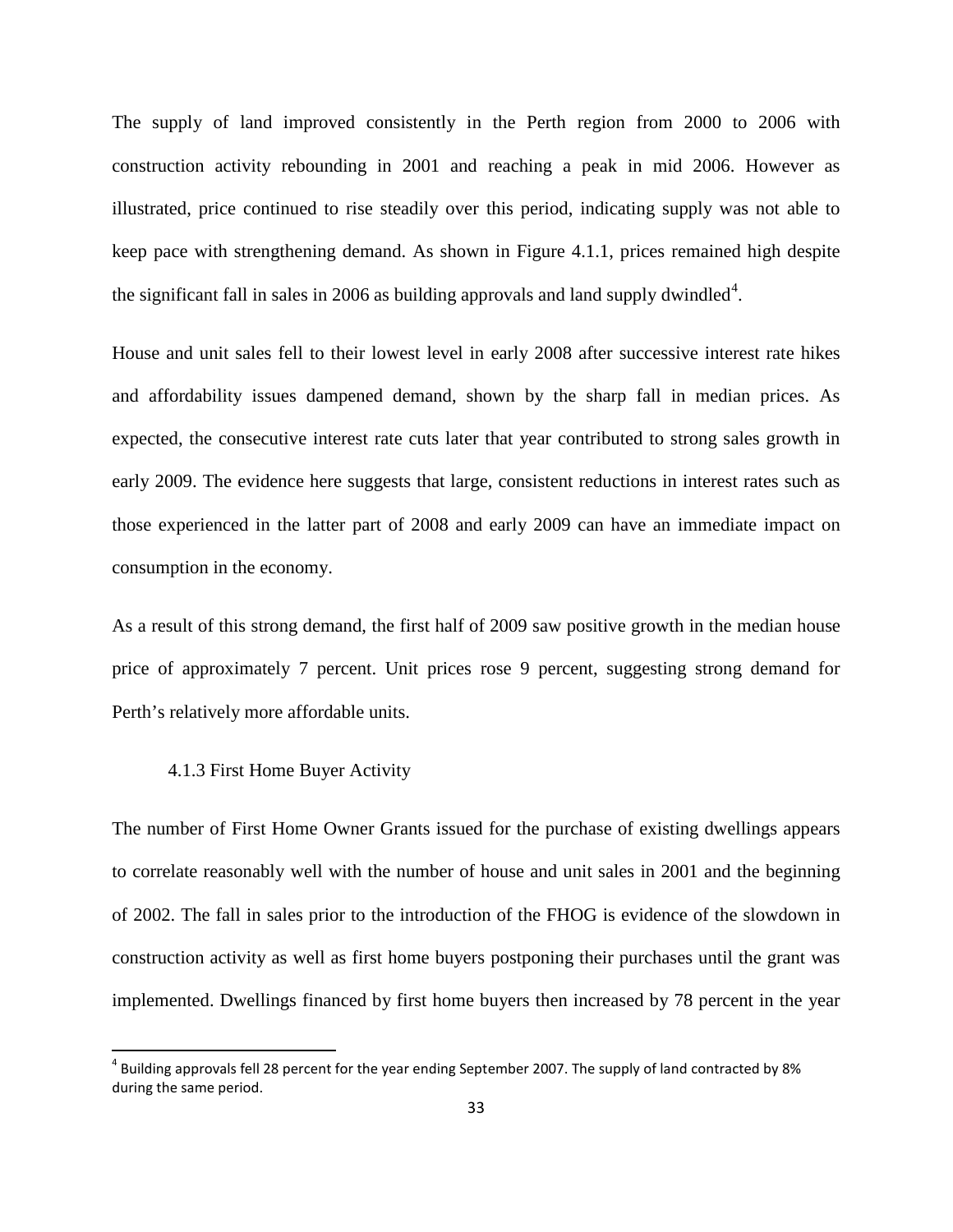following the grant's introduction. First home buyers accounted for almost a third of total house and unit sales. However the lower quartile price appears to have responded to the level of first home buyer activity in the market during this period. In fact, the median price of dwellings financed by first home buyers increased by 17 percent in the two years following the grant's introduction.



### *Figure 4.1.3*

The proportion of first home buyer activity declined from 2002 as rising house prices and interest rates reduced the effectiveness of the FHOG. The median price of dwellings financed by first home buyers in Perth consistently increased before finally falling in mid 2008. Since then, house and unit sales have grown steadily which provides evidence that the FHOB, low interest rates and lower house prices are encouraging first home buyers back into the market. Dwellings financed by these buyers increased by 62 percent in the eight months following the FHOB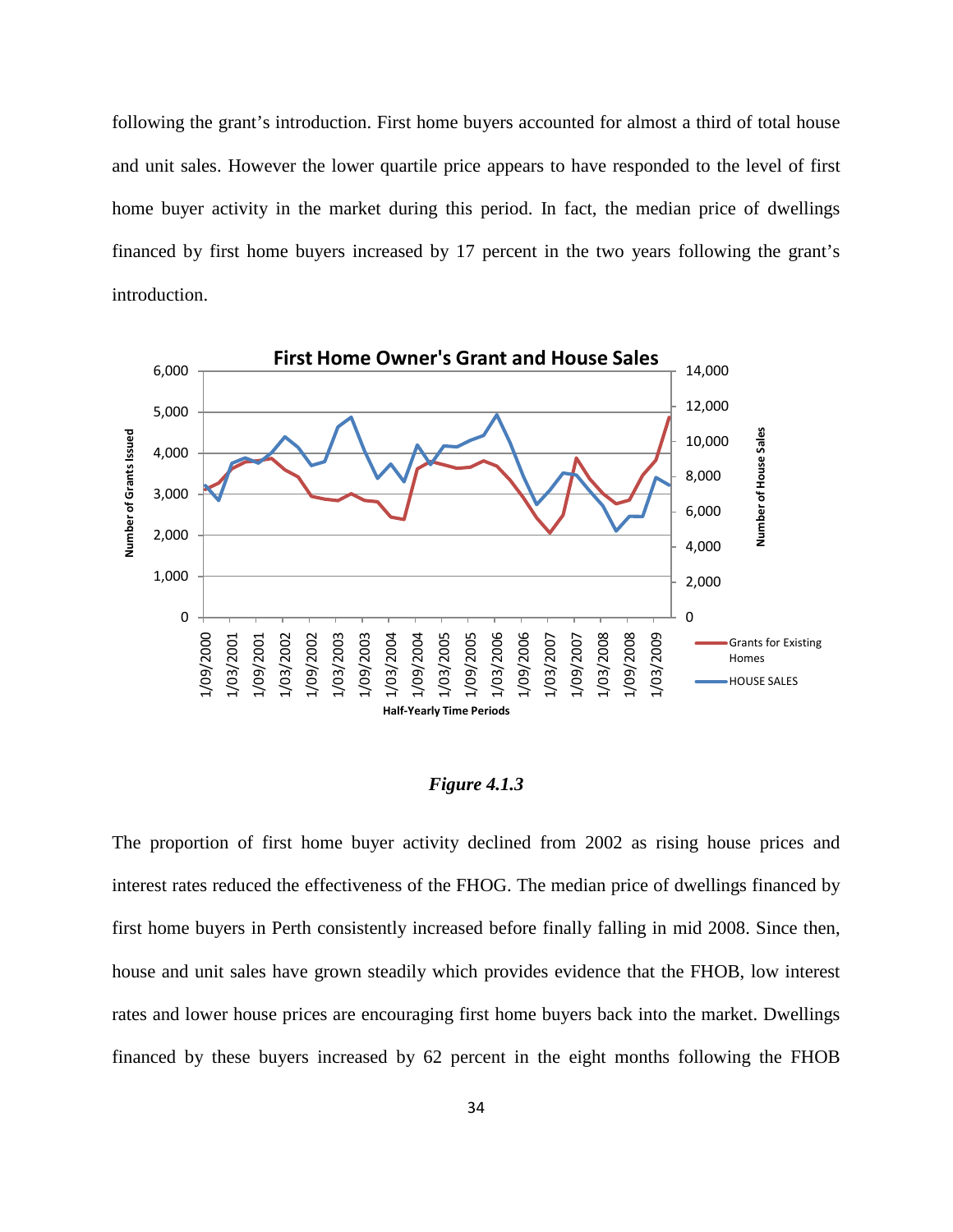announcement with first home buyers accounting for approximately 40 percent of all house and unit sales in the Perth region<sup>[5](#page-49-0)</sup>.



**First Home Owner's Grant and Unit Sales**

## *Figure 4.1.4*

The slight decline in activity in the second quarter of 2009 may be due to the limited number of affordable dwellings available for purchase in Perth, particularly units. First home buyers may also be deterred by the rising median price of dwellings and uncertainty surrounding the proposed end date of the FHOB stimulus. Those first home buyers willing to take advantage of the FHOB would have ensured they applied immediately following the Federal Government's announcement in October 2008 as the boost was initially intended to cease in July 2009. The extension to the FHOB was not announced until May's Federal Budget thus buyers may have

 $\overline{\phantom{0}}$ 

<span id="page-49-0"></span><sup>5</sup> Number of grants issued for existing dwellings was 15,038 in W.A. Assuming approximately 500 grants are issued to regional buyers in popular areas such as Bunbury and Kalgoorlie, around 14,500 grants are paid to Perth buyers. Total house and unit sales for the year were 33,151 therefore first home buyers accounted for approximately 40% of sales, assuming the majority of these dwellings were established homes.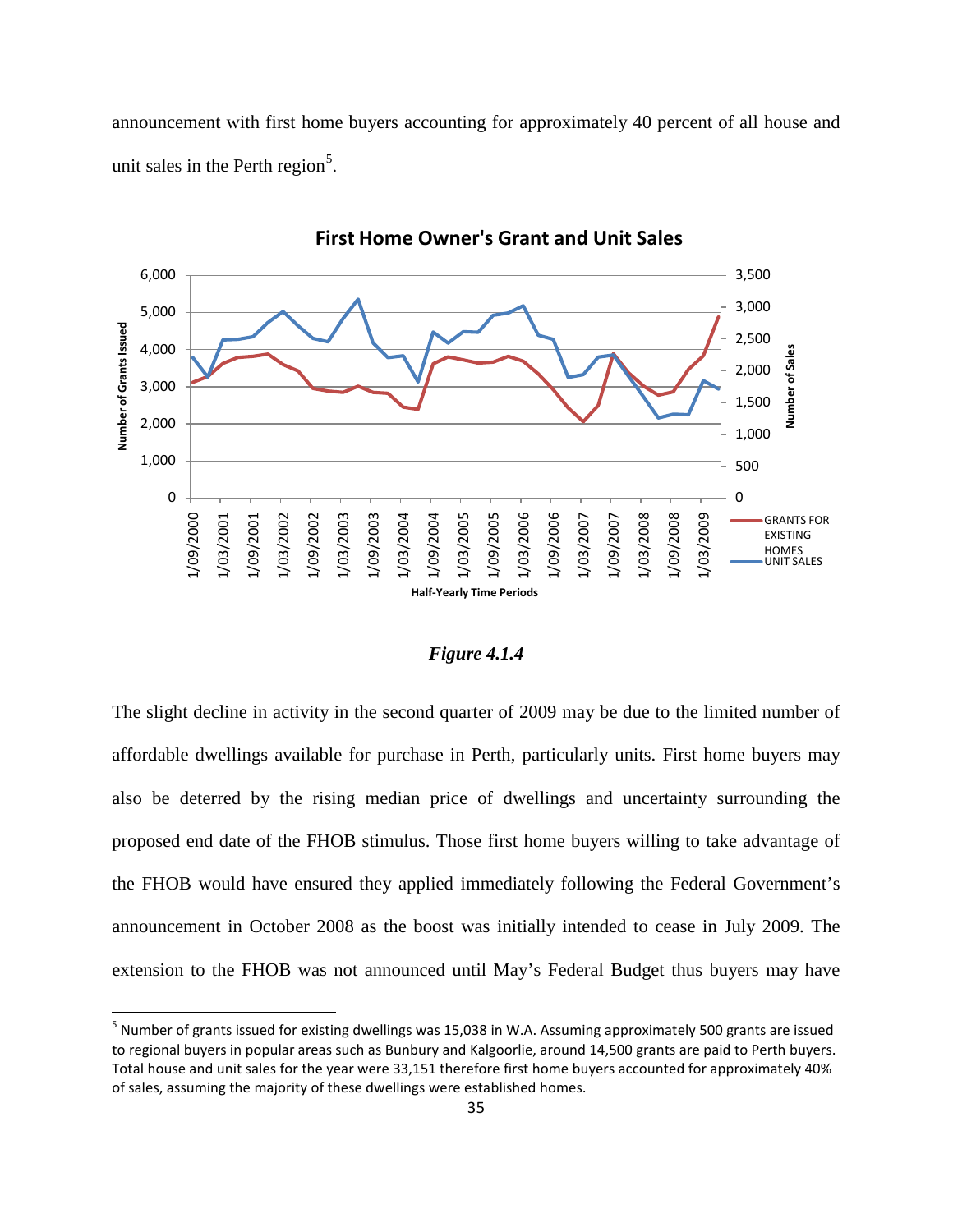thought they were too late to take advantage of the stimulus. In addition, due to the overwhelming demand for housing finance by first home buyers, financial institutions are taking longer to approve mortgages for these buyers. Financial institutions also tightened their lending criteria for home buyers wishing to finance their homes to avoid a similar sub-prime crisis to the United States (*Banks tightening lending criteria* 2009).

In response to this demand, the lower quartile house price increased slightly in the first half of 2009 although not as significantly as the median, suggesting that the reduction in interest rates had a greater effect on demand for the Perth market as a whole. Unit prices had the largest increase in price, suggesting that first home buyer demand for units was exceptionally strong. Due to the lower sale price of these dwellings and therefore the smaller average loan size, the FHOB may contribute substantially to a home loan deposit for a unit. For example, if a \$200,000 unit requires a 20 percent deposit of \$40,000, the \$14,000 grant will contribute to more than a third of the unit's deposit. However the existing supply of units in Perth is very low given the tradition of building low density, detached housing in the metropolitan region. At this stage, the median price of dwellings purchased by FHOG recipients has increased by 4 percent since the beginning of 2009.

In summary, first home buyers accounted for approximately one third of all house and unit sales following the introduction of the FHOG in 2000. The proportion of first home buyer activity then declined as rising house prices negated the effectiveness of the grant. However, the announcement of the FHOB and interest rate reductions at the end of 2008 appears to have attracted many first home buyers back into the market with these buyers accounting for around 40 percent of all sales. House sales at the lower end of Perth's market may decline as the FHOB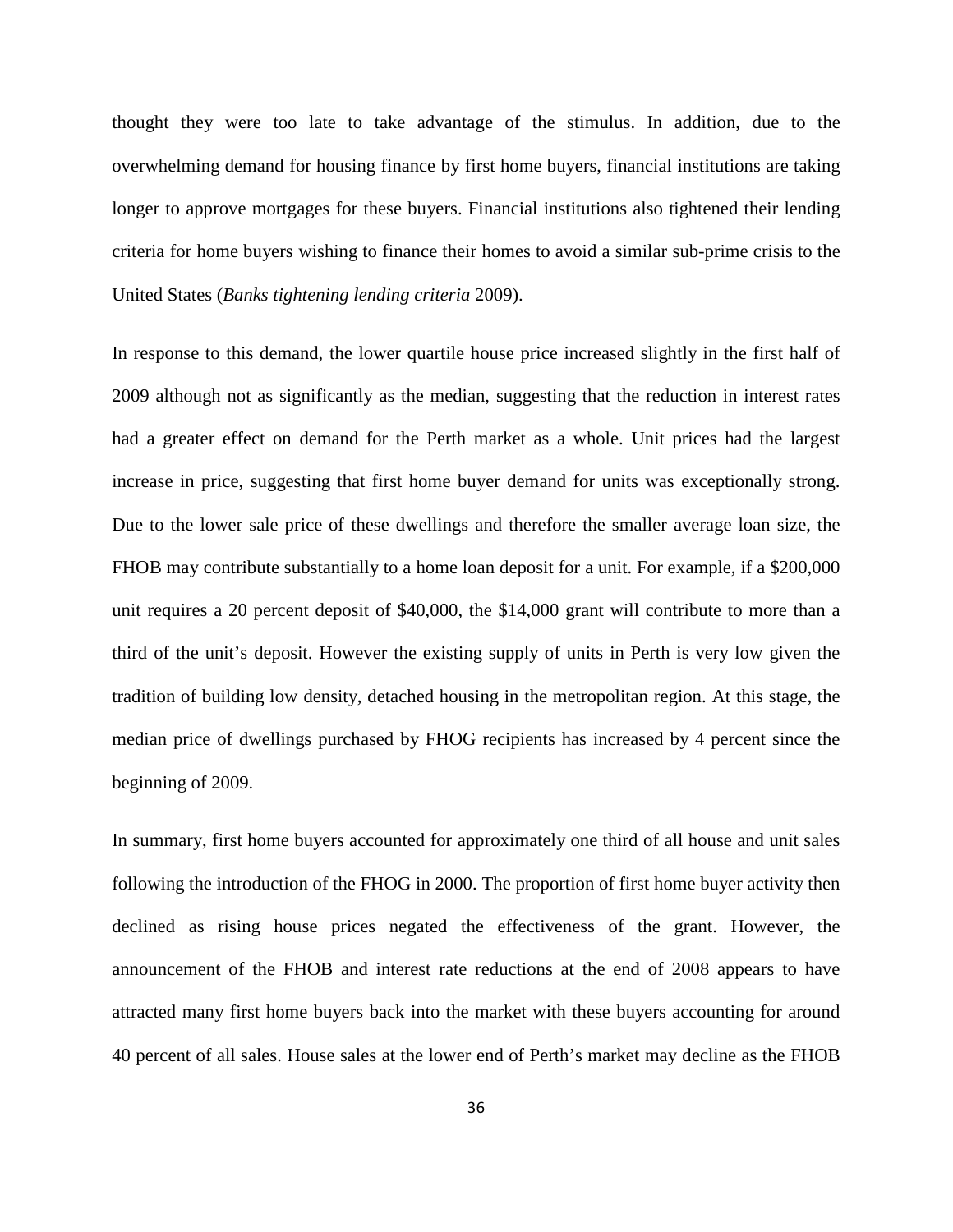is scaled back however as the economy is showing positive signs of recovery, trade-up buyers and investors may return.

# **4.2 Armadale**

#### 4.2.1 Background

Armadale is an older suburb of Perth, located on the south-eastern edge of the metropolitan region, approximately 28 kilometres from the CBD. The majority of Armadale's population is of low socio-economic status with a median household income well below the metropolitan average. As such, Armadale is one of the most affordable suburbs in Perth with median rental prices and housing loan repayments well below the Perth average. Approximately 94 percent of houses sold in Armadale are at prices below the Perth median. This pattern suggests that Armadale's property market is relatively more affordable for first time buyers than the Perth market on average.

The suburb's declining population may be a result of the strong income growth in Western Australia which could have prompted former residents to move to more affluent areas of the city. The occupations of many of Armadale's residents were traditionally low paid however with the onset of the resources boom in Western Australia and subsequent labour shortages, some technicians, trade workers and labourers have been able to demand higher incomes and improve their living standards.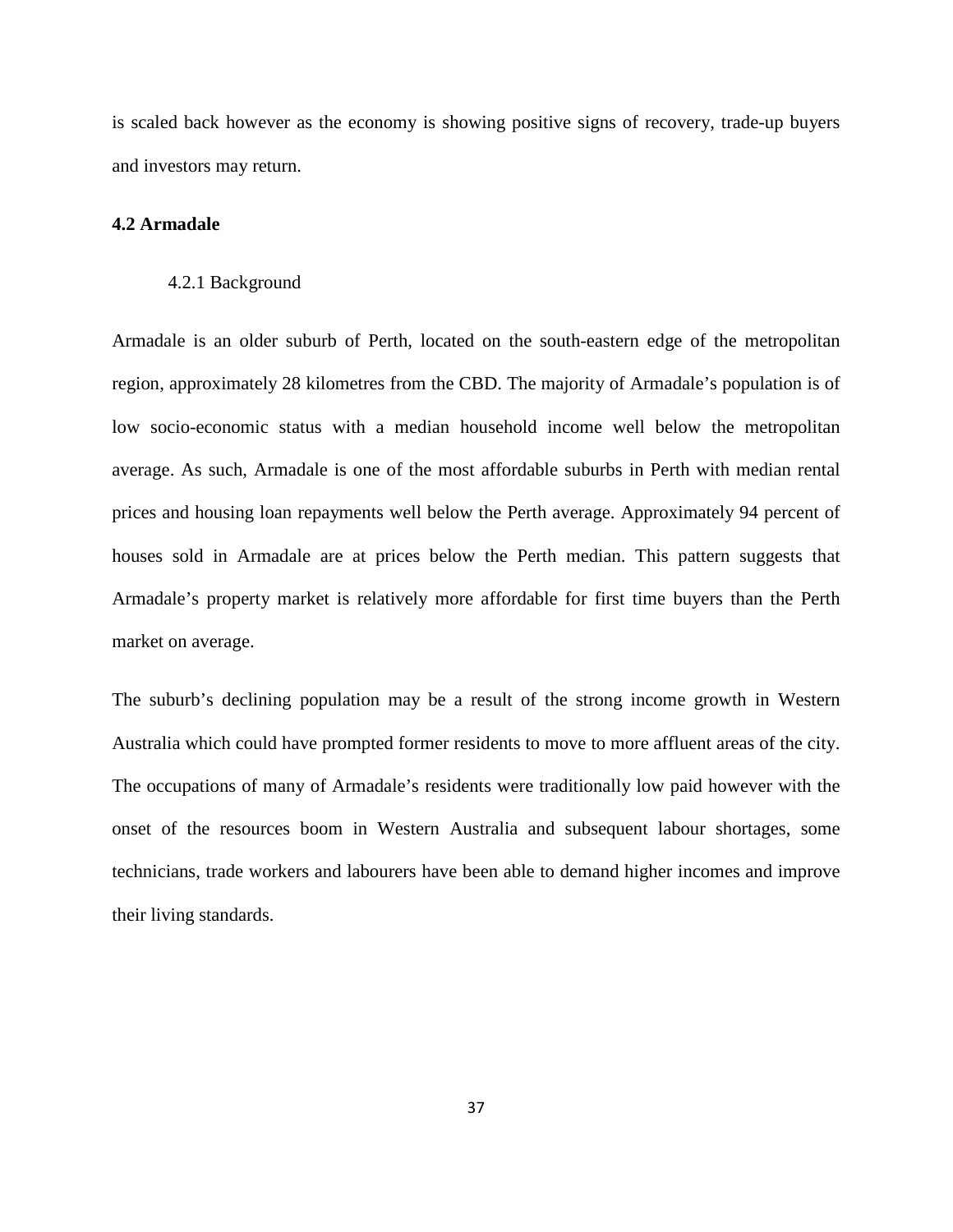2006 Census QuickStats: Armadale (State Suburb)

| <b>Population</b>             | 12,019 | <b>Tenure type</b>              |        |
|-------------------------------|--------|---------------------------------|--------|
| Median household income*      | \$699  | Being purchased                 | 34.30% |
| Average household size        | 2.3    | Fully owned                     | 26.30% |
| <b>Household composition</b>  |        | Rented                          | 29.60% |
| Family                        | 61.30% | <b>Dwelling characteristics</b> |        |
| Lone person                   | 31.10% | Separate house                  | 80.40% |
| Group                         | 2.90%  | Flat, unit or apartment         | 12.00% |
|                               |        | Semi-detached, row or           |        |
| <b>Family characteristics</b> |        | terrace                         | 7.30%  |
| Couples with children         | 37.30% | Median loan repayment**         | \$867  |
| Couples w/o children          | 36.60% | Median rent*                    | \$150  |
| One parent                    | 24.20% | <b>Housing stock</b>            | 5,378  |

\* Measured weekly

\*\* Measured monthly

#### *Table 4.2.1*

Evidently, there has been little residential development in the suburb with new lot approvals remaining low throughout most of the decade. Therefore, Armadale's existing housing stock is rather old with the majority of stock built prior to the 1990s. Some of these older dwellings are likely to have deteriorated or been demolished, contributing to the large decline in housing stock.

The decline in the level of home ownership may be a result of the low socio-economic status of Armadale's population as well as the growing number of individuals in the suburb who are classed as never married, separated or divorced. The growing number of units occupied may be a result of this increasing number of lone person households in the area. There is generally a high rental rate among lone person and single parent households which may account for the growing rental market in the suburb.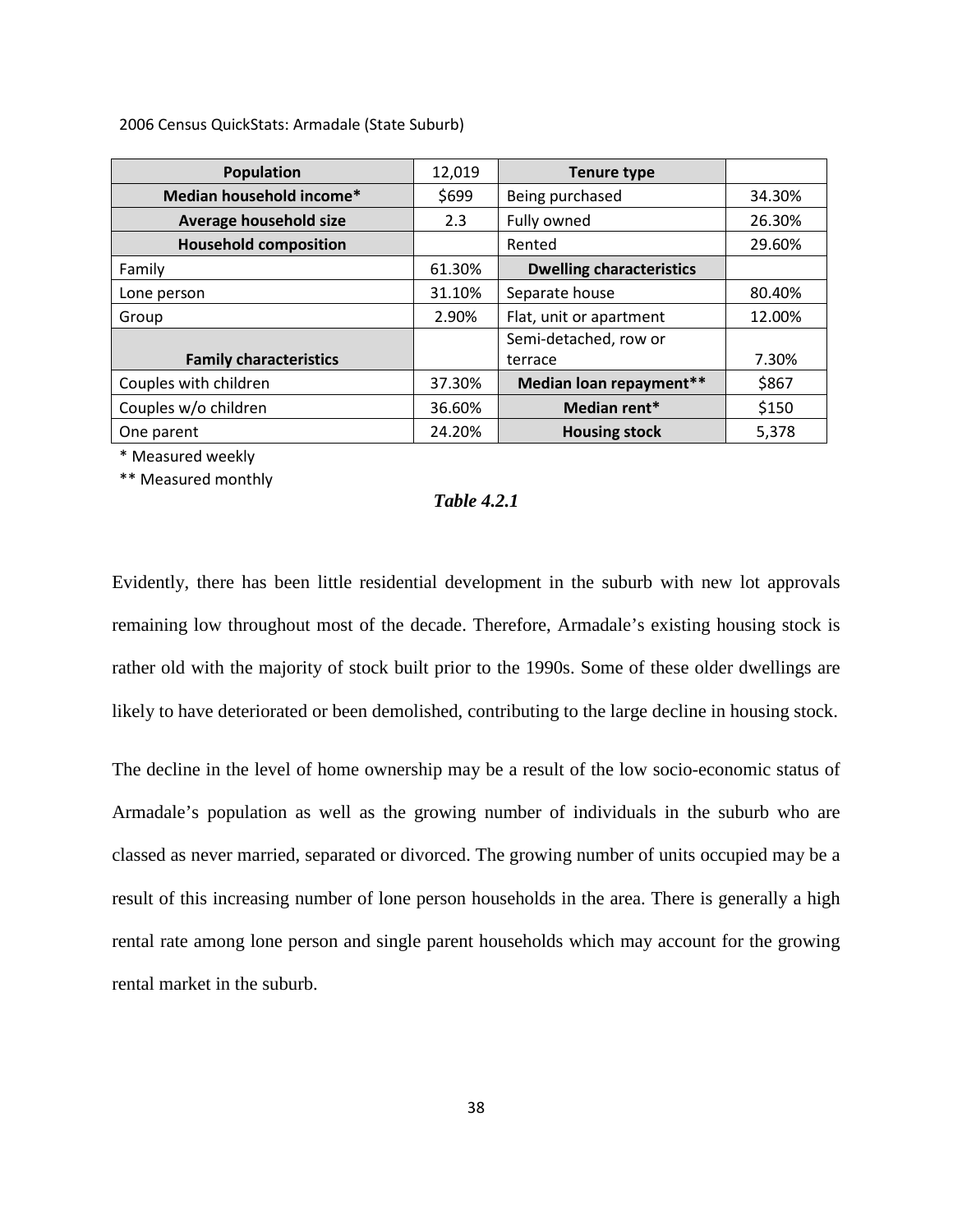### 4.2.2 Key Market Trends

House sales in Armadale have remained relatively low and stable in contrast to other suburbs which may be a result of the suburb's declining population. The age of housing stock in Armadale and the lack of residential development in the area may also be behind this inactivity in the housing market. The lack of available housing in Armadale can also explain the rapid increase in median house price despite the low number of sales reported.



*Figure 4.2.1*

As shown in Figure 4.2.1, house prices in Armadale are well below the Perth median. However the median price of dwellings did experience a gradual increase over the time series as a result of growing demand from buyers and investors. This increase in price is consistent with the performance of the Perth market. In particular, the price of units has grown tremendously. It is evident that the strong growth in unit prices in Armadale occurred much later than the boom in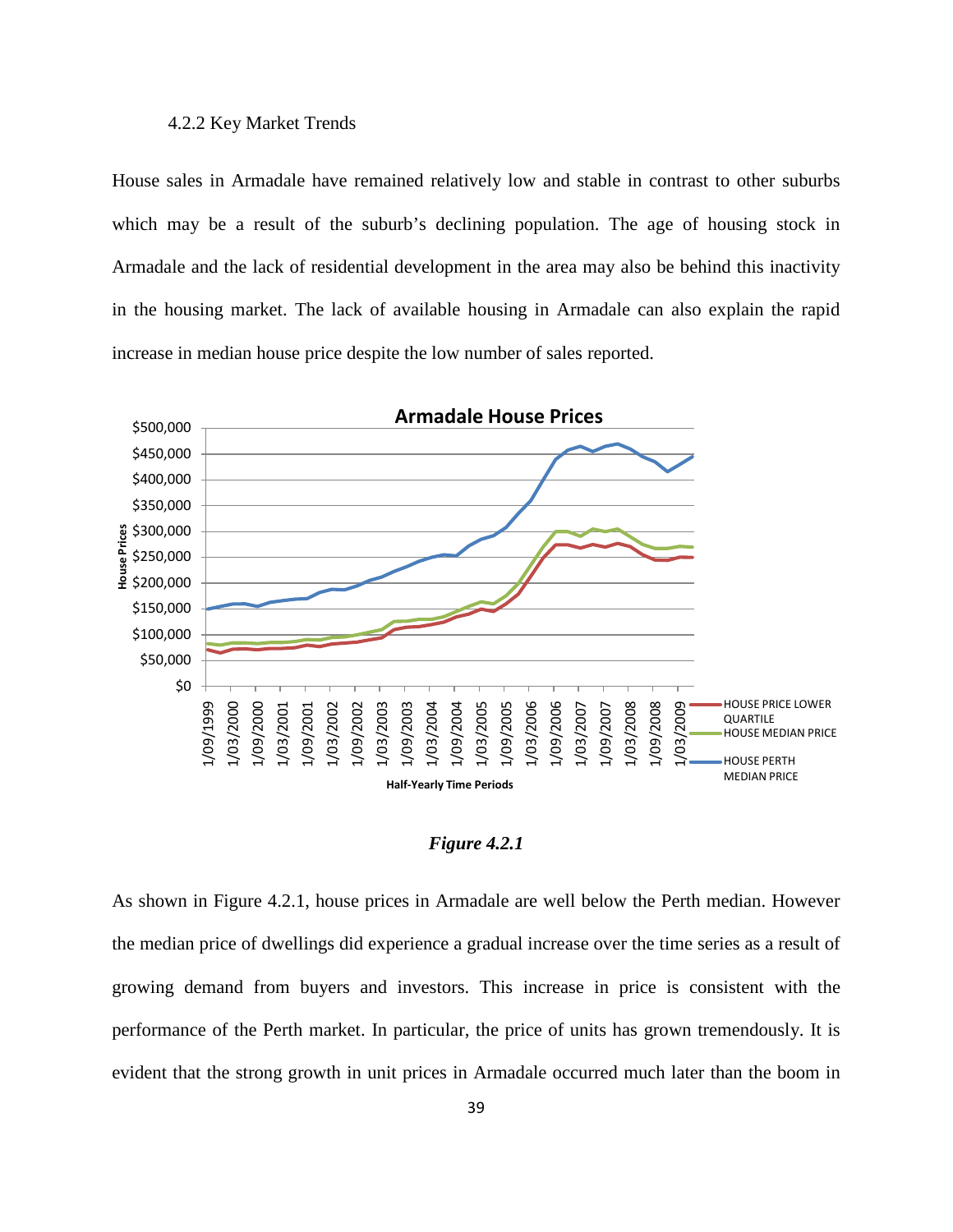house prices. House prices declined in early 2008, comparable with the Perth median, however the median unit price rose by 26 percent in the same quarter.

In fact, the median price of units in Armadale is now substantially higher than the median price of houses. The median house price has stabilised since interest rates were cut and the FHOB was introduced in late 2008 however the median unit price has risen. Thus the demand for units has become much stronger, perhaps due to the demographic characteristics of the population and the significant rental market. The existing supply of units is also much lower than that of houses, thereby contributing to price pressures.



*Figure 4.2.2*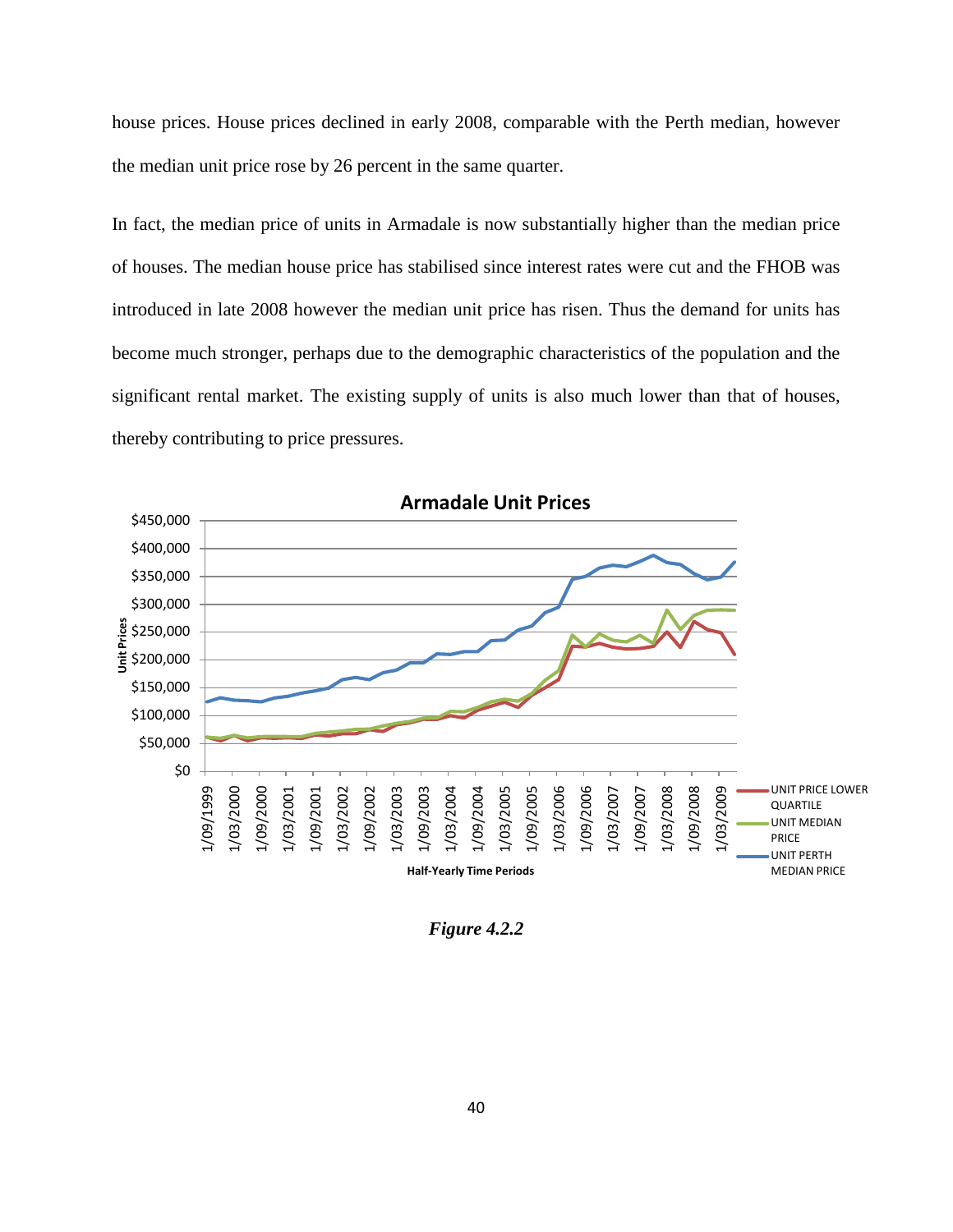### 4.2.2. First Home Buyer Activity

Growth in house sales in 2001 appear to correlate with the number of First Home Owner Grants issued at the time for the purchase of existing homes. Official interest rates also continued to decline during 2001, making home ownership a more affordable choice of tenure. Armadale had the highest number of grants issued for the year. Clearly demand from first home buyers was strong with approximately 40 percent of house and unit sales being first home buyer sales.



*Figure 4.2.3* 

Since 2002 however, the relationship between the number of grants and lower quartile house sales appears insignificant. This suggests a declining proportion of first home buyer activity in the area which may have been due to rising house prices, the decline in housing stock as well as the low socio-economic status of the suburb. As incomes rose in Perth, first home buyers who could afford to buy in a more affluent suburb would tend not to have considered Armadale. In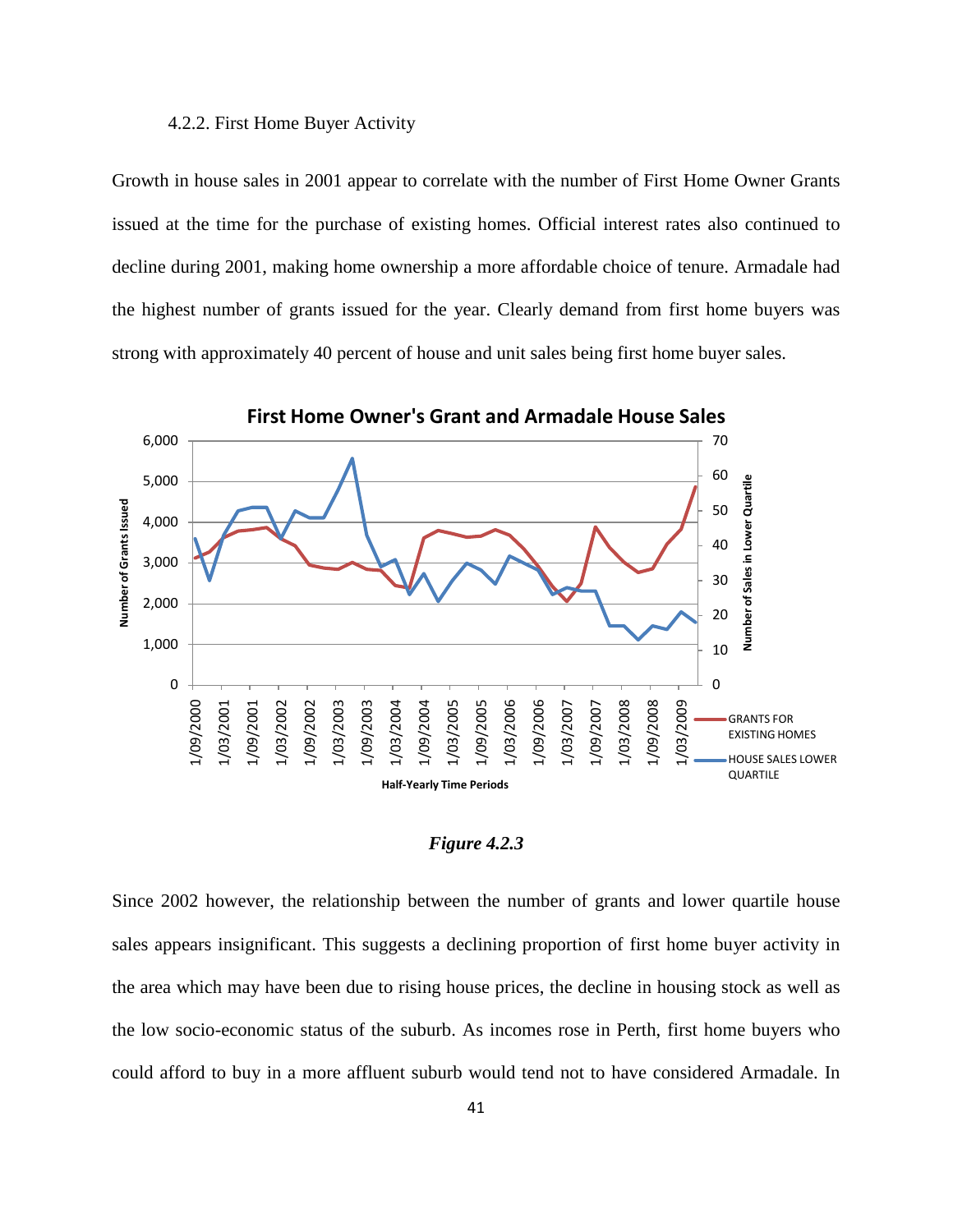particular, new development in surrounding suburbs such as Seville Grove and Champion Lakes may have drawn first home buyers away from the suburb. The relationship between grants and unit sales is also relatively weak however it seems to have improved since 2007.

Indeed, the FHOB appears to have contributed to recent activity in the market. House sales have not improved dramatically however the proportion of first home buyer activity has increased with approximately half of all sales being first home buyer sales. This suggests that first home buyers have replaced other buyers and investors who may have left the market due to the worsening economic conditions.



*Figure 4.2.4* 

The decline in sales in the June quarter is likely due to the issues discussed in section 4.1.3. House prices at the lower end of the market have increased slightly since the FHOB was introduced however the lower quartile price of units has declined considerably, suggesting that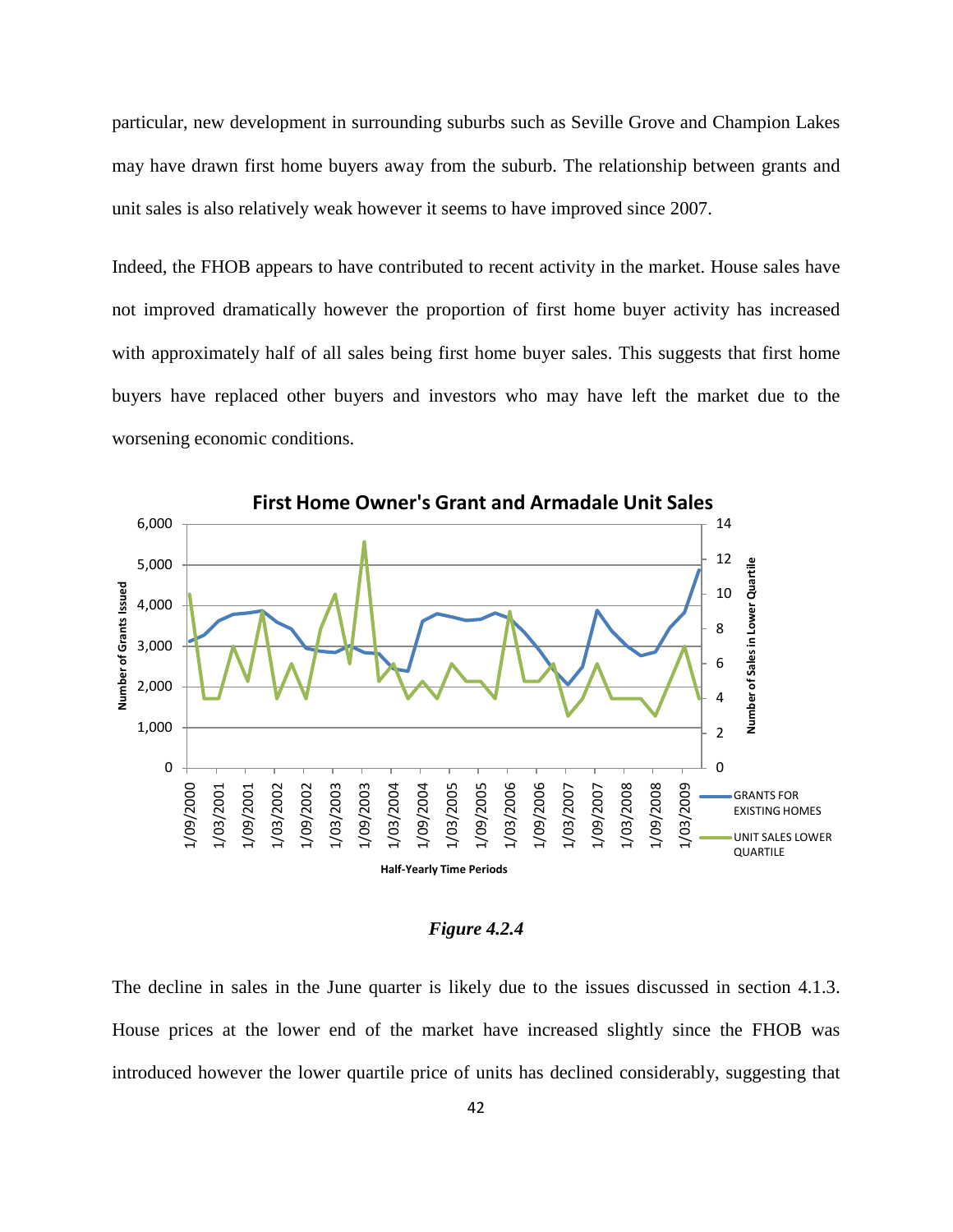first home buyers are choosing to purchase houses in the area as they now cost less than units and are in greater supply.

In summary, Armadale's housing market experienced a high level of first home buyer activity following the inception of the FHOG. The proportion of first home buyers in the market declined soon after, shown by the deteriorating relationship between the number of grants issued and the proportion of lower quartile sales. The announcement of the FHOB appears to have encouraged some first home buyers back into the market as Armadale offers some of the most affordable property in the metropolitan area. Although it is unlikely that this significant first home buyer activity will remain once the FHOB is scaled back as Armadale only has a limited amount of housing stock available and investors may soon return to the market.

## **4.3 Beechboro**

### 4.3.1 Background

Beechboro is located in the north-east of the Perth metropolitan region in the City of Swan, approximately 12 kilometres from Perth's city centre. The suburb's population grew by approximately 14 percent from 2001 to 2006. Beechboro has experienced some development over the past decade with the supply of land in the area continuing to expand. The supply of housing stock in the suburb has increased by 16 percent which is consistent with the growth in new lot approvals. As shown, there are a large number of families with children in Beechboro with average household size being significantly higher than the Perth average. Twenty five percent of Beechboro's population are children. Thus residents would be likely to demand large, family sized homes to accommodate all members of the household.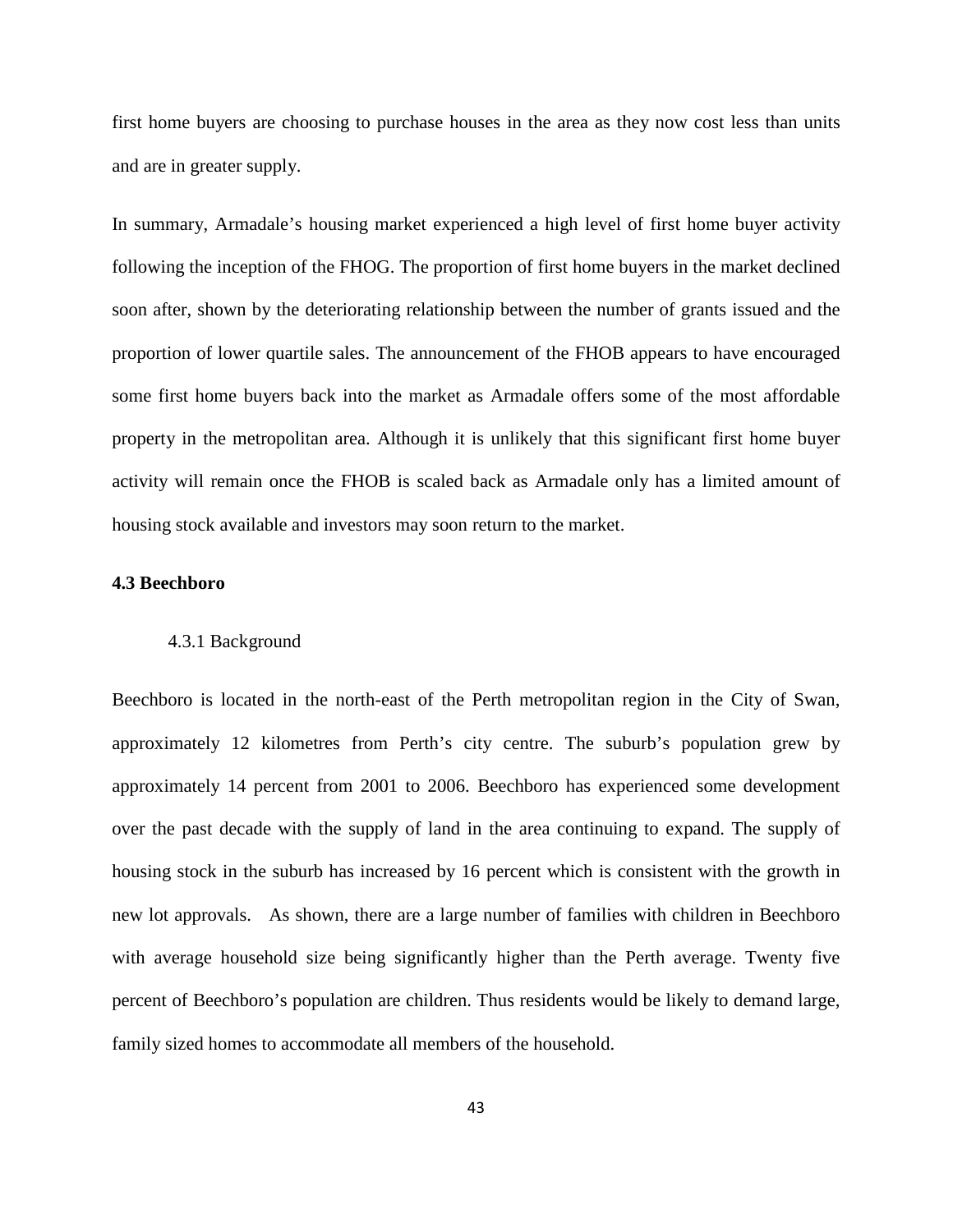2006 Census QuickStats: Beechboro (State Suburb)

| <b>Population</b>             | 12,884  | <b>Tenure type</b>              |         |
|-------------------------------|---------|---------------------------------|---------|
| Median household income*      | \$1,087 | Being purchased                 | 55.00%  |
| Average household size        | 2.9     | Fully owned                     | 20.10%  |
| <b>Household composition</b>  |         | Rented                          | 17.60%  |
| Family                        | 76.80%  | <b>Dwelling characteristics</b> |         |
| Lone person                   | 16.00%  | Separate house                  | 93.40%  |
| Group                         | 2.30%   | Flat, unit or apartment         | 2.70%   |
| <b>Family characteristics</b> |         | Semi-detached, row or terrace   | 3.90%   |
| Couples with children         | 53.00%  | Median loan repayment**         | \$1,134 |
| Couples w/o children          | 27.60%  | Median rent*                    | \$170   |
| One parent                    | 17.70%  | <b>Housing stock</b>            | 4,609   |

\* Measured weekly

\*\* Measured monthly

### *Table 4.3.1*

The median age is considerably lower than the Perth average, suggesting a high number of first home buyers in the suburb. There is also a high migrant population in the area, further contributing to the demand for housing in the suburb. There are a much larger proportion of homes being purchased in the suburb compared to the Perth market. This suggests that new households have entered Beechboro's housing market in recent years with the help of a mortgage, replacing former residents who fully owned these homes. The median loan repayment is slightly lower than the Perth average with median household income at approximately the same level.

#### 4.3.2 Key Market Trends

The key trends in Beechboro's housing market are presented in the following graphs. The rise in sales in 2001 appears to correlate with the economic conditions at the time, given low house prices, the introduction of the FHOG as well as declining interest rates during the year.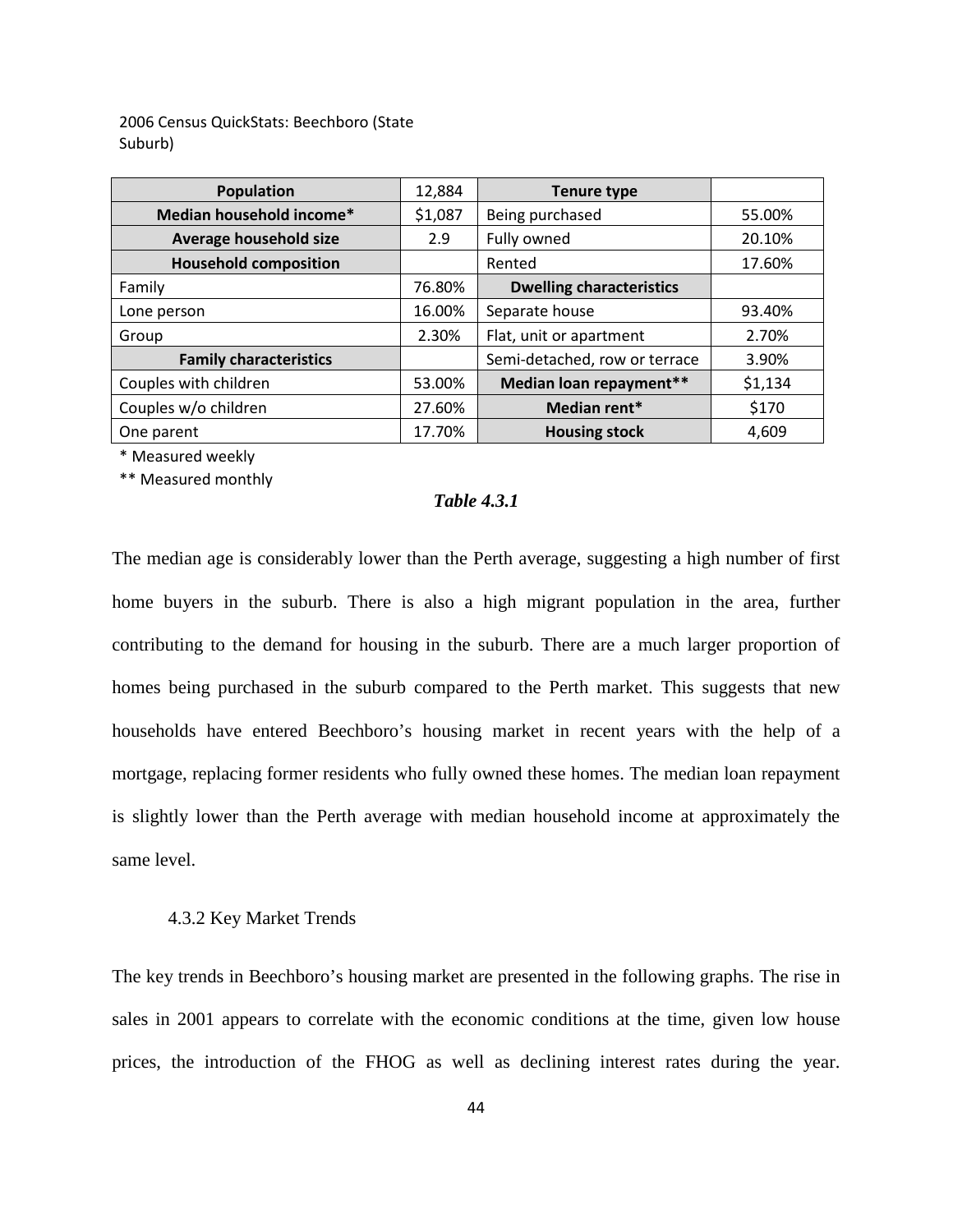Beechboro would have been a popular choice for buyers at the time as more than 90 percent of the houses sold in the suburb were priced below the Perth median. It is evident that sales activity in the suburb followed a similar trend to the Perth market.



**Beechboro House Prices**

### *Figure 4.3.1*

This strong activity in the market generated an upward trend in prices. Although sales began to decline in 2006, median house price in the suburb remained constant; suggesting that demand for housing remained strong although the supply of housing and land was waning. In fact, the median price in Beechboro declined only marginally compared to the Perth median price, implying that substantial demand in affordable areas such as Beechboro remained.

The recovery in sales in the second half of 2008 may be attributed to the decline in median house price and the reduction in interest rates. Moderating house prices attract buyers into the market who may have been delaying their purchase while prices were high during the boom years.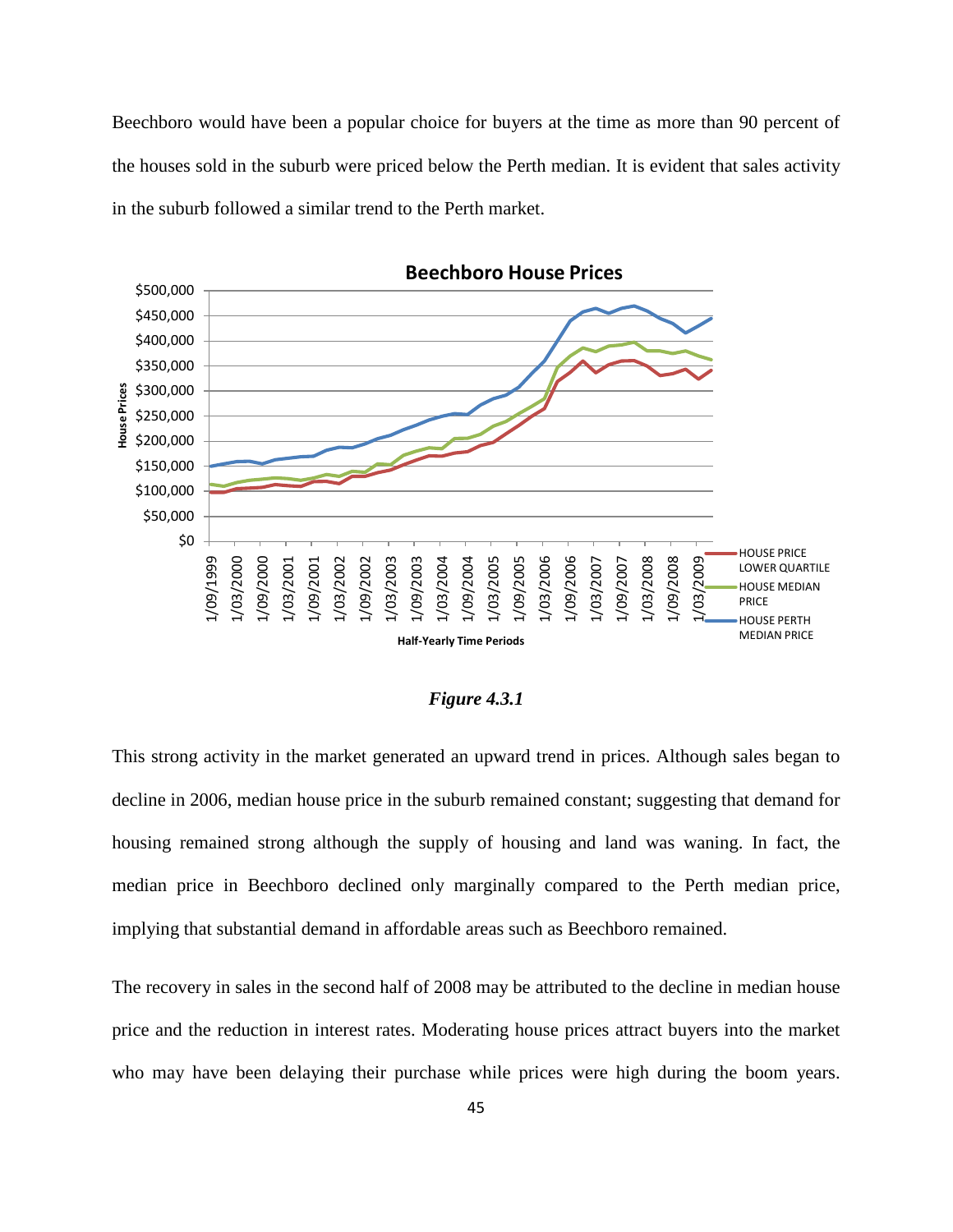However, unlike Perth's median price, Beechboro's median house price continued to decline in 2009 despite the increase in sales. This suggests that sales activity was occurring at the bottom end of the market, popular with first home buyers.

### 4.3.3 First Home Buyer Activity

There appears to be a rather close relationship between the number of grants and lower quartile house sales. Substantial sales growth in 2001 relates to the number of grants issued. Although the subsidy was introduced in July 2000, the number of grants paid in Western Australia for the purchase of existing homes did not peak until the final quarter of 2001. First home buyers who applied for the grant after its inception in mid-2000 would likely have been issued with the subsidy and made their purchase in 2001. Applicants may also have postponed their purchase until interest rates began to decline in early 2001.

Approximately 60 percent of all home sales in the suburb were first home buyer sales during this time. Thus, the introduction of the FHOG in 2000 coupled with the reduction in interest rates during 2001 appears to have created strong sales growth in the lower end of the market. Beechboro had the second highest number of grants issued in the state for the year ending June 2002. However, this stimulus to demand had the typical effect of raising the price of lower quartile properties. The price of lower quartile housing rose faster than the median price from July 2000 to June 2002 at 22% and 15% respectively, suggesting that the grant had a positive effect on price.

First home buyer activity declined slightly after the initial impetus of the FHOG although participation remained strong with at least a third of all sales being first home buyer sales. The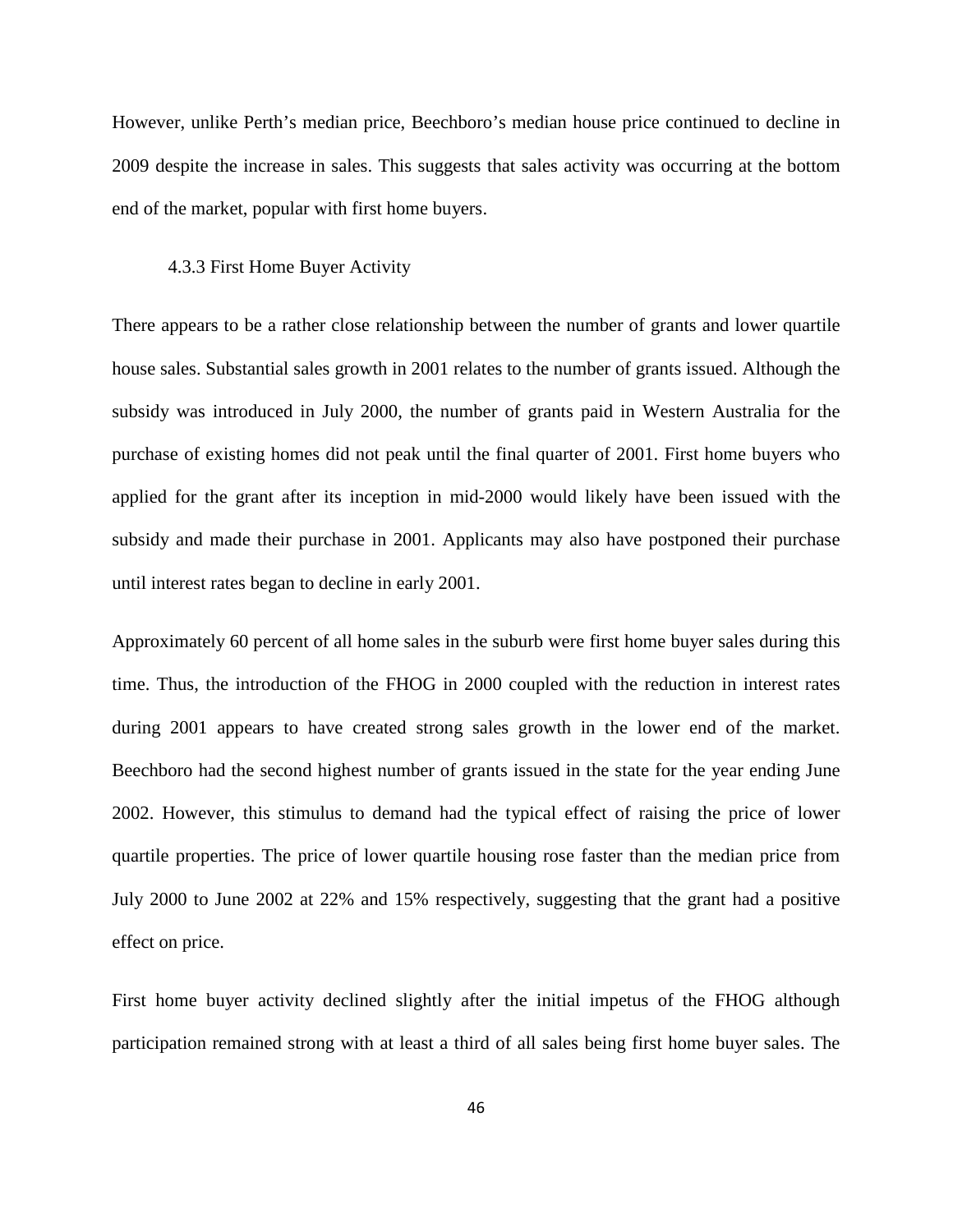proportion of first home buyer activity further increased following the announcement of the FHOB and successive interest rate cuts in 2008, with first home buyers contributing to approximately two-thirds of all house sales. In contrast to the median price of houses, the lower quartile price increased by 5 percent in the second quarter of 2009 as a result of this strong demand for cheaper housing.



*Figure 4.3.2* 

As sales in the lower quartile segment of the market are still increasing, prices would be expected to rise further in the September quarter as first home buyers race to secure a home before the FHOB is scaled back to \$10,500. However, the phasing out of the boost from October 2009 onwards may halt any further increase in first home buyer activity, particularly if interest rates begin to rise again.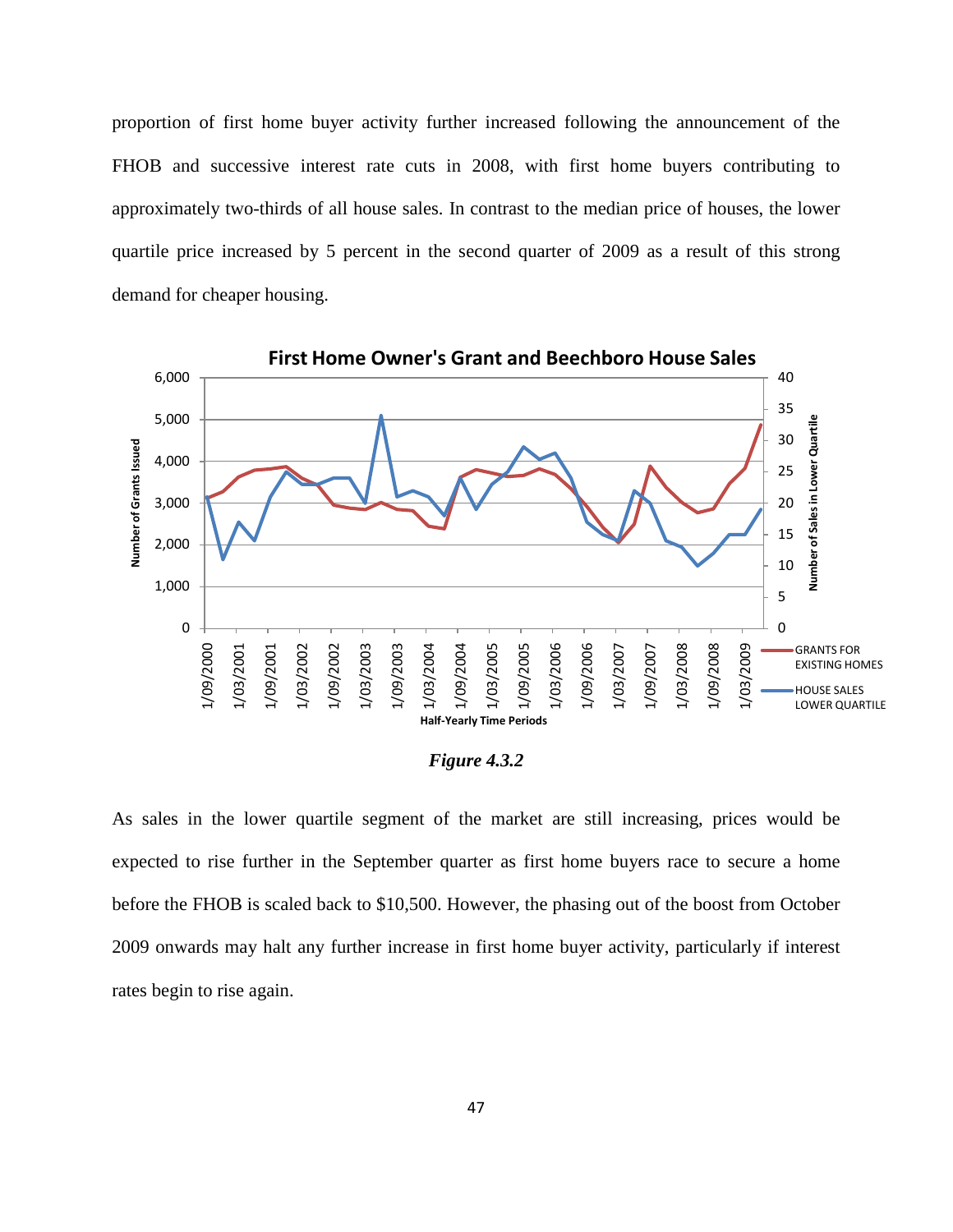In summary, the FHOG appears to have contributed to strong first home buyer activity in Beechboro's market, particularly following its inception and the announcement of the FHOB. However, it does appear to have led to a recent rise in the lower quartile house price which may persist as more first home buyers enter the market.

# **4.4 Butler**

### 4.4.1 Background

Butler is a new suburb of Perth, located along Perth's northern coastline approximately 40 kilometres from the CBD. Butler's supply of land has grown tremendously, leading to some residential development in the suburb with further growth expected in the future as infrastructure and transport links are built as part of the Brighton estate. As a new suburb, Butler's population is relatively small and the suburb's demographic characteristics have only been recorded in the most recent 2006 Census. Due to the suburb's young age, there are a very low number of dwellings fully owned compared to the Perth average.

Butler has a large immigrant population, thus many first home buyers are families arriving from overseas and purchasing their first house in Australia. As a result, first home buyers in the suburb are likely to be older and have a higher income level and accumulated personal savings than the typical first home buyer. This trend may help to explain the higher median household income in Butler relative to the Perth average. The suburb is not as affordable as other first home buyer suburbs with median loan repayments and weekly rents far exceeding the average for the Perth metro area.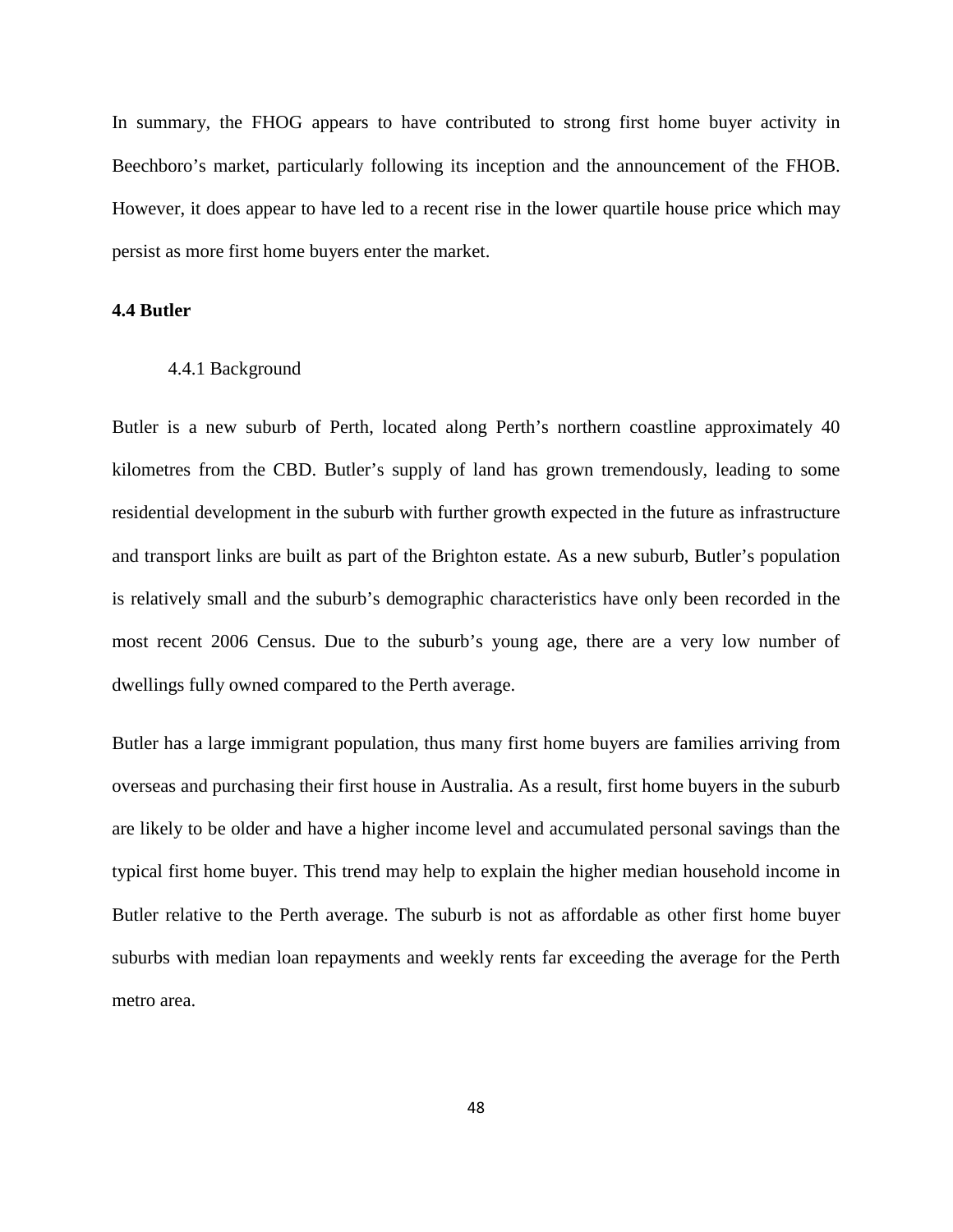2006 Census QuickStats: Butler (State Suburb)

| <b>Population</b>             | 5,056   | <b>Tenure type</b>              |         |
|-------------------------------|---------|---------------------------------|---------|
| Median household income*      | \$1,205 | Being purchased                 | 61.80%  |
| Average household size        | 3.1     | Rented                          | 22.40%  |
| <b>Household composition</b>  |         | Fully owned                     | 10.60%  |
| Family                        | 83.70%  | <b>Dwelling characteristics</b> |         |
| Lone person                   | 11.10%  | Separate house                  | 100.00% |
| Group                         | 1.20%   | Flat, unit or apartment         | 0.00%   |
|                               |         | Semi-detached, row or           |         |
| <b>Family characteristics</b> |         | terrace                         | 0.00%   |
| Couples with children         | 58.20%  | Median loan repayment**         | \$1,517 |
| Couples w/o children          | 29.60%  | Median rent*                    | \$250   |
| One parent                    | 11.20%  | <b>Housing stock</b>            | 1,732   |

\* Measured weekly

\*\* Measured monthly

## *Table 4.4.1*

Average household size in Butler is much larger than the Perth average and as a result, all dwellings occupied in the suburb are separate houses. The supply of housing stock in Butler is very new with more dwellings under construction to suit the needs of the suburb's residents and to create the type of beach-side lifestyle sought by new home buyers in the area. The Brighton estate which comprises part of Butler is a planned community with an abundance of schools, amenities and events, making it a popular location for families with children. As the demand for housing has risen significantly in Perth, new suburbs on the fringe of the city including Butler have been created in an effort to improve the supply of housing for the city's rapidly growing population.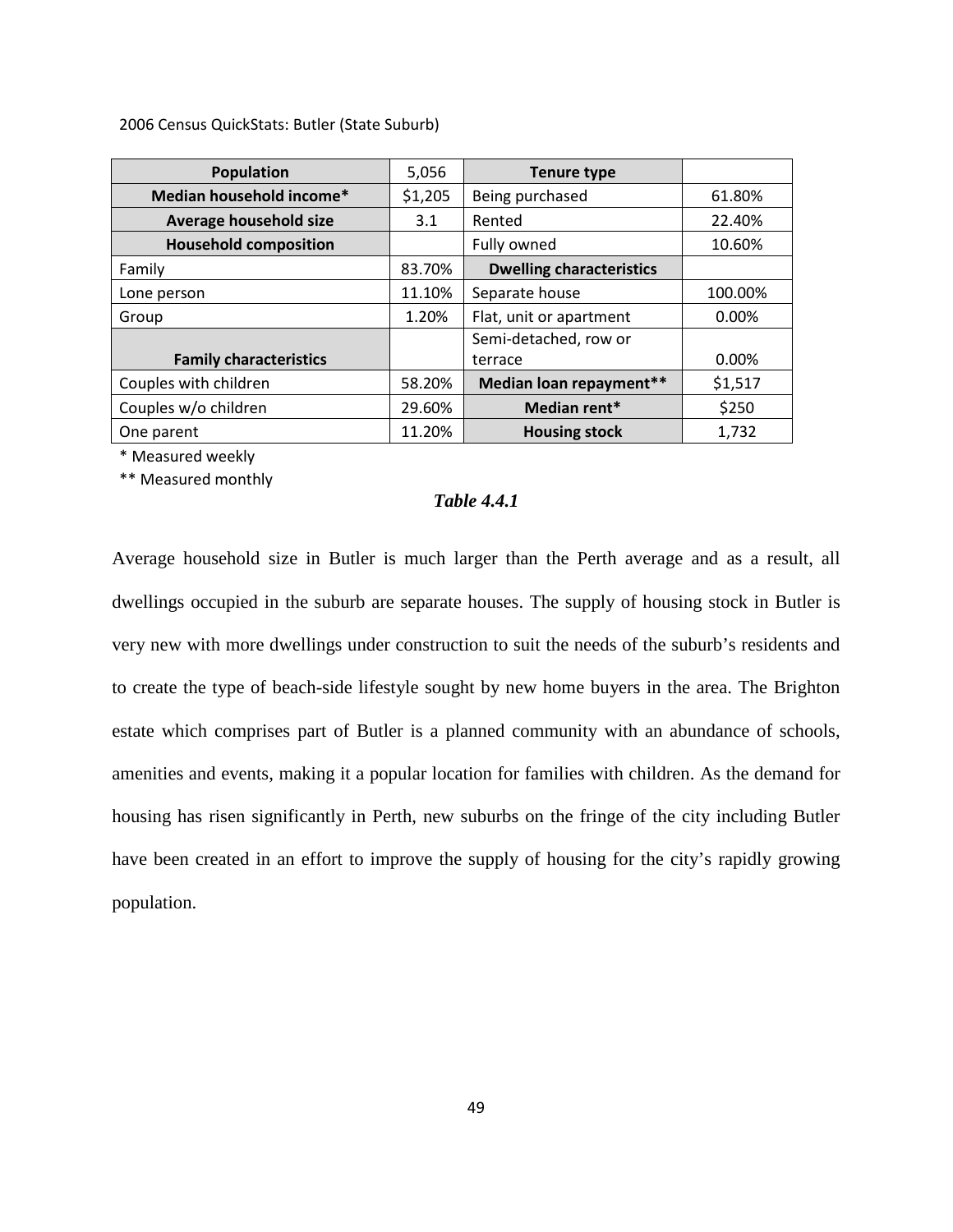### 4.3.2 Key Market Trends

Sales records for Butler's housing market began in 2002. Since then, the housing market in Butler has experienced significant sales growth as a result of the suburb's growing population, construction of housing stock and market conditions. The persistent growth in the first half of the decade can be attributed to the residential development of the Brighton estate taking place in the area as the supply of land continued to increase and construction activity commenced. Clearly, there was also strong demand from buyers to occupy these new dwellings. The development of the planned community of Brighton would have encouraged residents to the area who value the characteristics of a dwelling's location as well as the home itself.



*Figure 4.4.1* 

House prices in Butler were initially above the Perth median price in 2002 when houses were scarce however as the development of the suburb took place, Butler's median price fell into line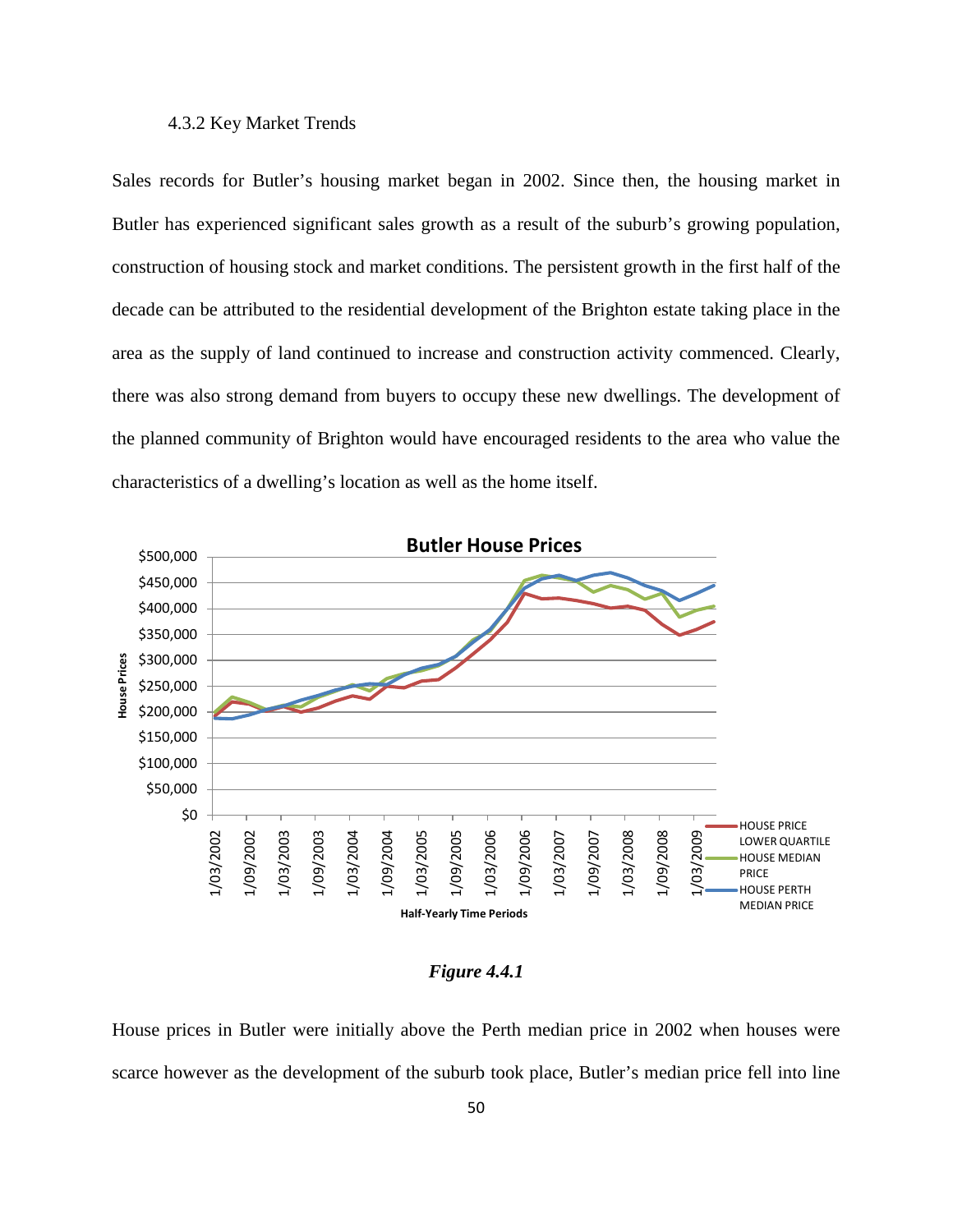with the Perth median house price. Prices rose sharply as demand grew for the suburb's newly constructed housing stock. As the majority of Butler's residents are mortgagees, the successive interest rate rises in 2007 and early 2008 led to a large decline in house sales during this period. The suburb's house prices began to decline earlier than Perth's which is likely due to weakened demand caused by these high interest rates and a slowdown in construction activity.

### 4.4.2. First Home Buyer Activity

The lower end of Butler's housing market has followed a similar trend with strong sales growth in the early years of the suburb's development. Speculative developers are likely to have taken advantage of Butler's future growth and accounted for much of the early sales in houses and land before prices rose. Evidently, there was no relationship between the grant and lower quartile house sales during this time. First home buyers appear to have entered the market in late 2002 although as house sales were very low, the FHOG is likely to have been used for the purchase of land.

The rise in the number of grants issued in 2004 appears to correlate with the number of house sales in the lower quartile. However, it is difficult to estimate the exact proportion of first home buyer purchases of existing homes as land sales continued to dominate the market. As the lower quartile house price declined sharply in 2007 and 2008, it does not appear that demand amongst these buyers was exceptionally strong during these years.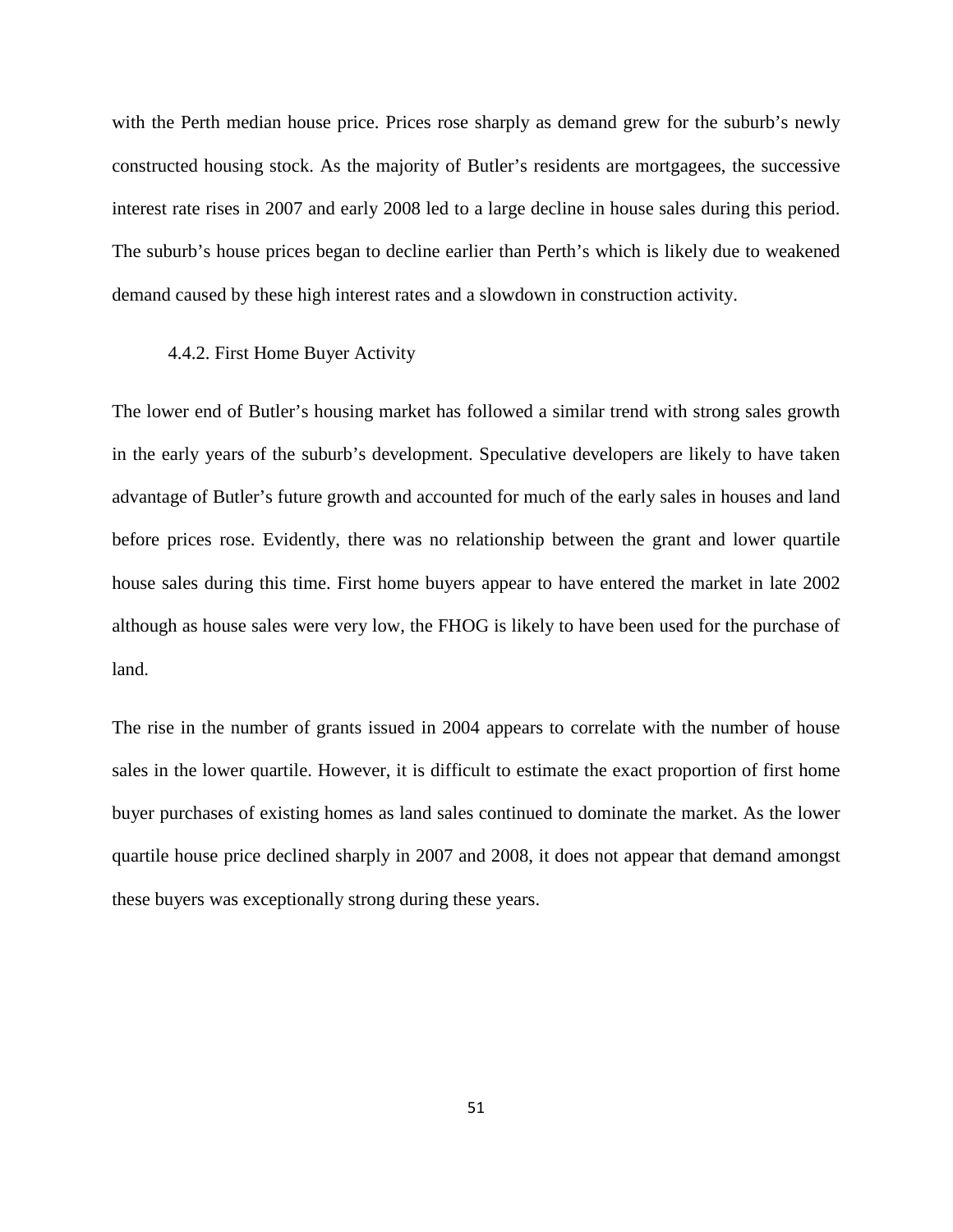

#### *Figure 4.4.2*

However, the lower quartile segment of the market has experienced a strong recovery in sales since interest rates were reduced successively and the FHOB was announced in the latter part of 2008. Assuming that one third of grants were used for land purchase, first home buyer sales appear to account for approximately 90 percent of all house sales. This is evidence that the FHOB has stimulated very strong activity at the lower end of the market. However, this strong increase in demand by first home buyers appears to have stimulated a sharp rise in the lower quartile house price since the start of 2009. This price increase is greater than the median, suggesting that the FHOB has contributed to higher house prices at the lower end of the market.

In summary, the FHOG appears to have been used for land purchases in the early years of the suburb's development. Thus, Butler appears to be one suburb where first home buyers have been willing to build their own home due to the availability of land at affordable prices. The FHOB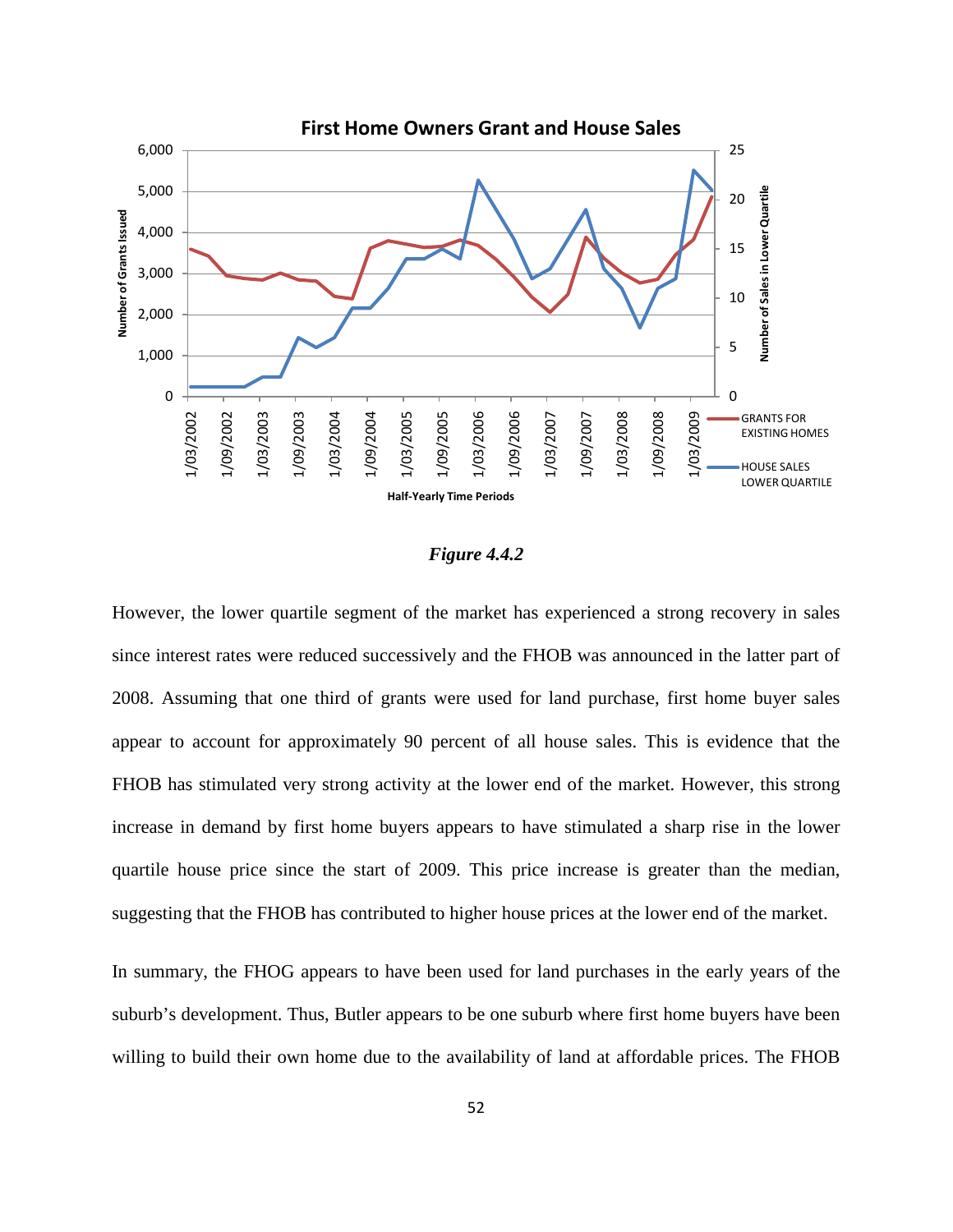appears to have generated overwhelming demand from first home buyers for established homes however this activity has resulted in a substantial increase in house price at the lower end of the market. Unless new homes appear on the market in the latter part of 2009, prices may continue to escalate as the FHOB is scaled back.

# **4.5 Canning Vale**

4.5.1 Background

Canning Vale is a relatively new residential suburb which until recently was a rural farming area. It is a large suburb located south-east of Perth, approximately 20 kilometres from the CBD. Canning Vale's population almost doubled from 2001 to 2006 as a result of substantial residential development in the area. The suburb's residents are ethnically diverse with almost 40 percent of Canning Vale's population born overseas.

<sup>2006</sup> Census QuickStats: Canning Vale (State Suburb)

| <b>Population</b>             | 23,289           | <b>Tenure type</b>              |         |
|-------------------------------|------------------|---------------------------------|---------|
| Median household income*      | \$1,591          | Being purchased                 | 61.60%  |
| Average household size        | 3.3 <sub>2</sub> | Fully owned                     | 21.80%  |
| <b>Household composition</b>  |                  | Rented                          | 12.20%  |
| Family                        | 89.40%           | <b>Dwelling characteristics</b> |         |
| Lone person                   | 6.80%            | Separate house                  | 98.60%  |
| Group                         | 1.10%            | Flat, unit or apartment         | 0.10%   |
| <b>Family characteristics</b> |                  | Semi-detached, row or terrace   | 1.20%   |
| Couples with children         | 62.80%           | Median loan repayment**         | \$1,450 |
| Couples w/o children          | 27.30%           | Median rent*                    | \$290   |
| One parent                    | 8.50%            | <b>Housing stock</b>            | 7,297   |

\* Measured weekly

\*\* Measured monthly

*Table 4.5.1*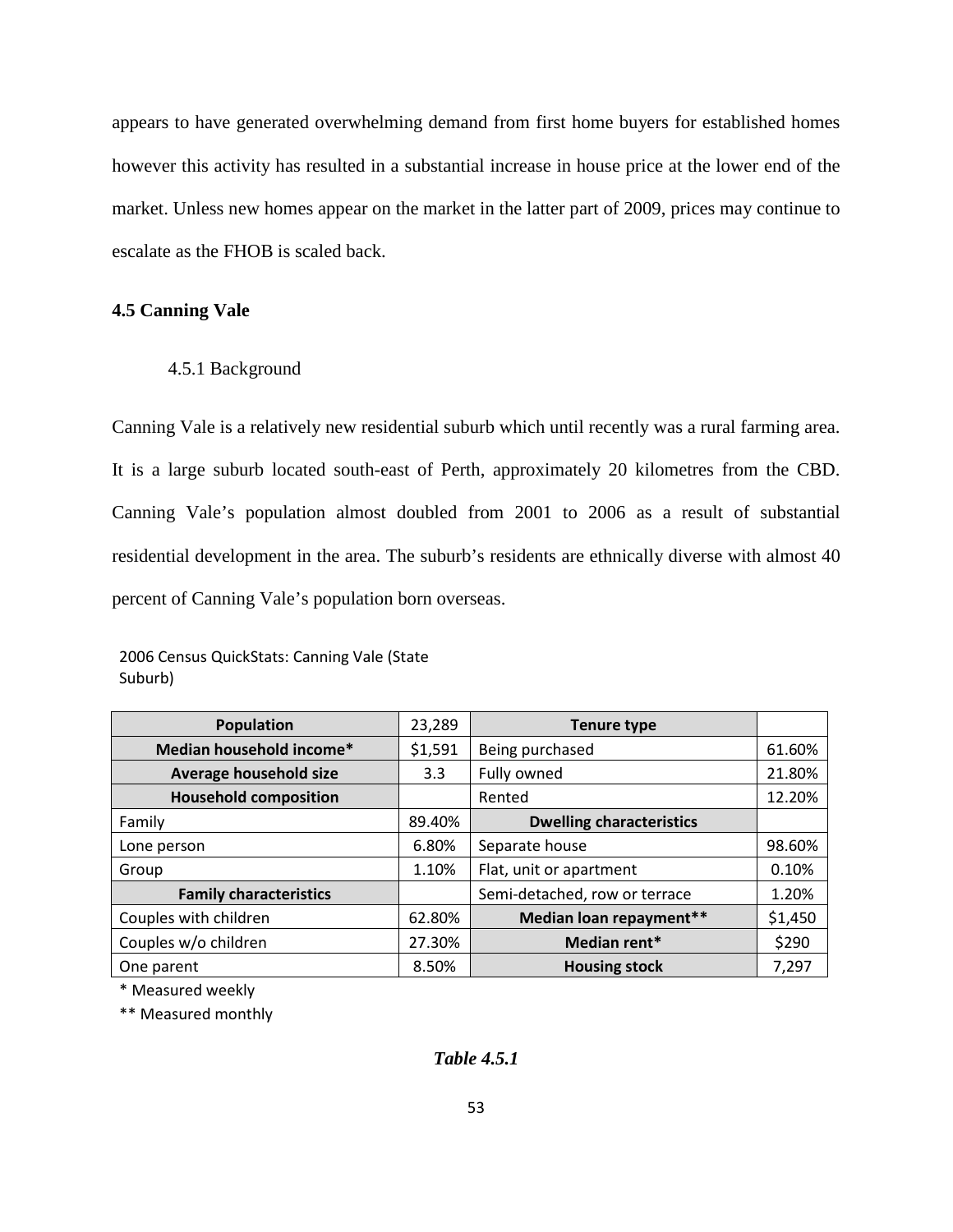The area's housing stock increased by almost 80 percent from 2001 to 2006 with lot approvals consistently increasing each year to far exceed the availability of land in all other first home buyer suburbs. The development of several residential estates in Canning Vale such as Livingston and Ranford complete with schools, community parks and facilities has also attracted many families to the area. As shown in the table below, almost all of Canning Vale's dwellings are separate houses, reflecting the demographic characteristics of the population.

The socio-economic status of Canning Vale's residents is moderately high with median household incomes exceeding the Perth median. Median loan repayments for mortgaged dwellings are also well above the Perth average along with median weekly rents. Similarly to Butler, a proportion of first home buyers in the area are likely to be overseas migrants who are older than typical first time buyers and therefore have higher relative incomes and savings to afford higher housing costs.

Canning Vale is a typical mortgage belt area with a very high concentration of households servicing a mortgage, compared to the Perth average. Therefore fluctuations in interest rates and other factors which affect the cost of living can have a significant impact on the household's ability to meet mortgage repayments and their vulnerability to 'housing stress'<sup>[6](#page-68-0)</sup>.

### 4.5.2 Key Market Trends

ı

After a slight downturn in sales in early 2000 perhaps attributable to the pending introduction of the FHOG, Canning Vale experienced an upward trend in sales during the following years. As in Butler, speculative developers and investors would have seized on the potential of Canning

<span id="page-68-0"></span> $6$  Defined as a situation where the cost of housing for a household is high relative to household income. Generally a household spending more than 30 percent of its income on housing can be regarded as under housing stress.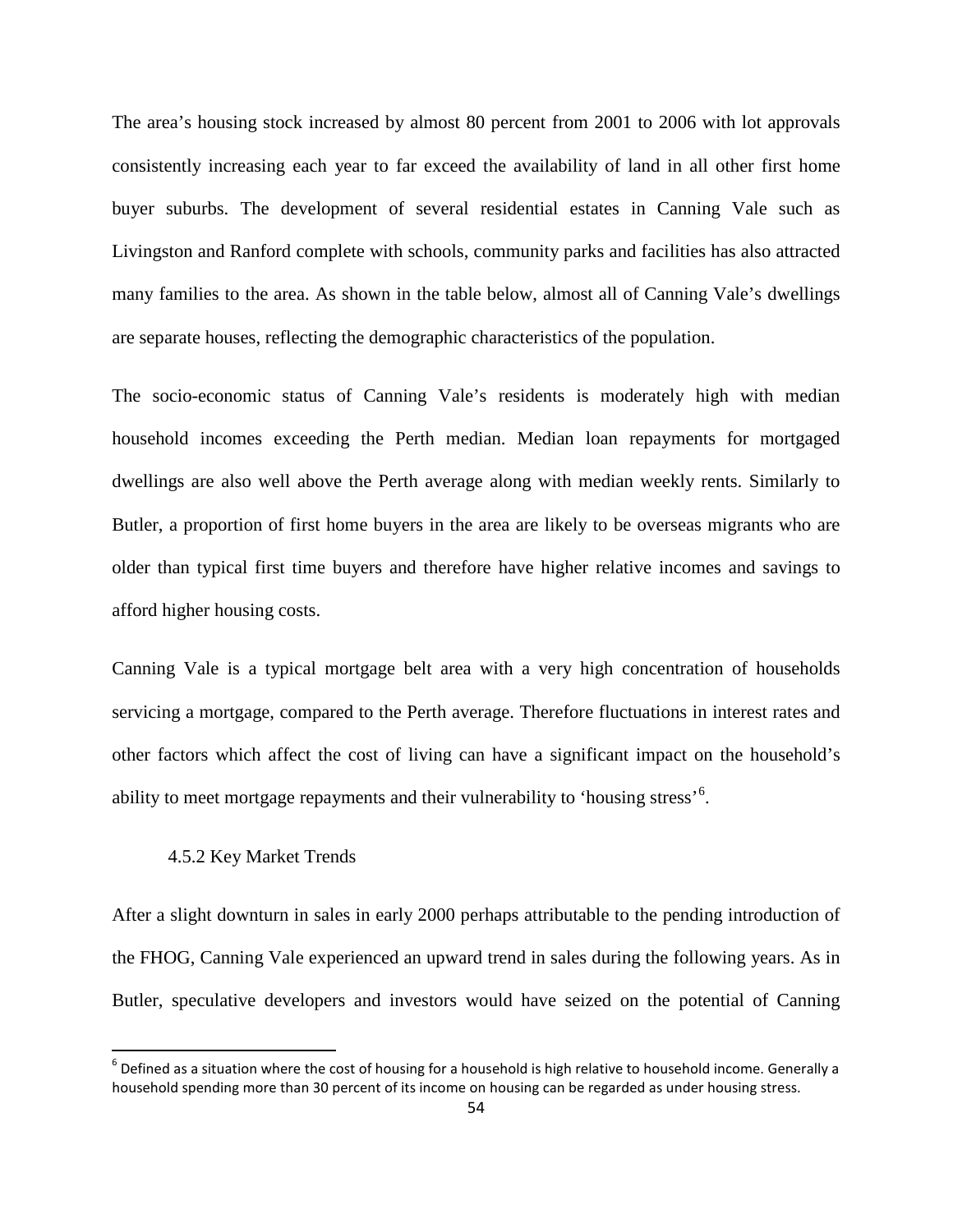Vale's residential estates in the early stages of development and contributed to the growth in sales. Canning Vale's median house price is significantly higher than the Perth price, thus the suburb may be out of reach for many first home buyers.



### *Figure 4.5.1*

Rising house prices were consistent with price activity in the Perth market as Canning Vale's population grew significantly and demand for housing strengthened. The sharp decline in sales in mid 2006 while price remained relatively stable is evidence of the demand for housing outstripping supply in the market, even in an area such as Canning Vale with an expanding supply of land and sizeable residential development. House prices began to rise again in the final quarter of 2008 as demand for housing increased following successive interest rate cuts and the announcement of the FHOB.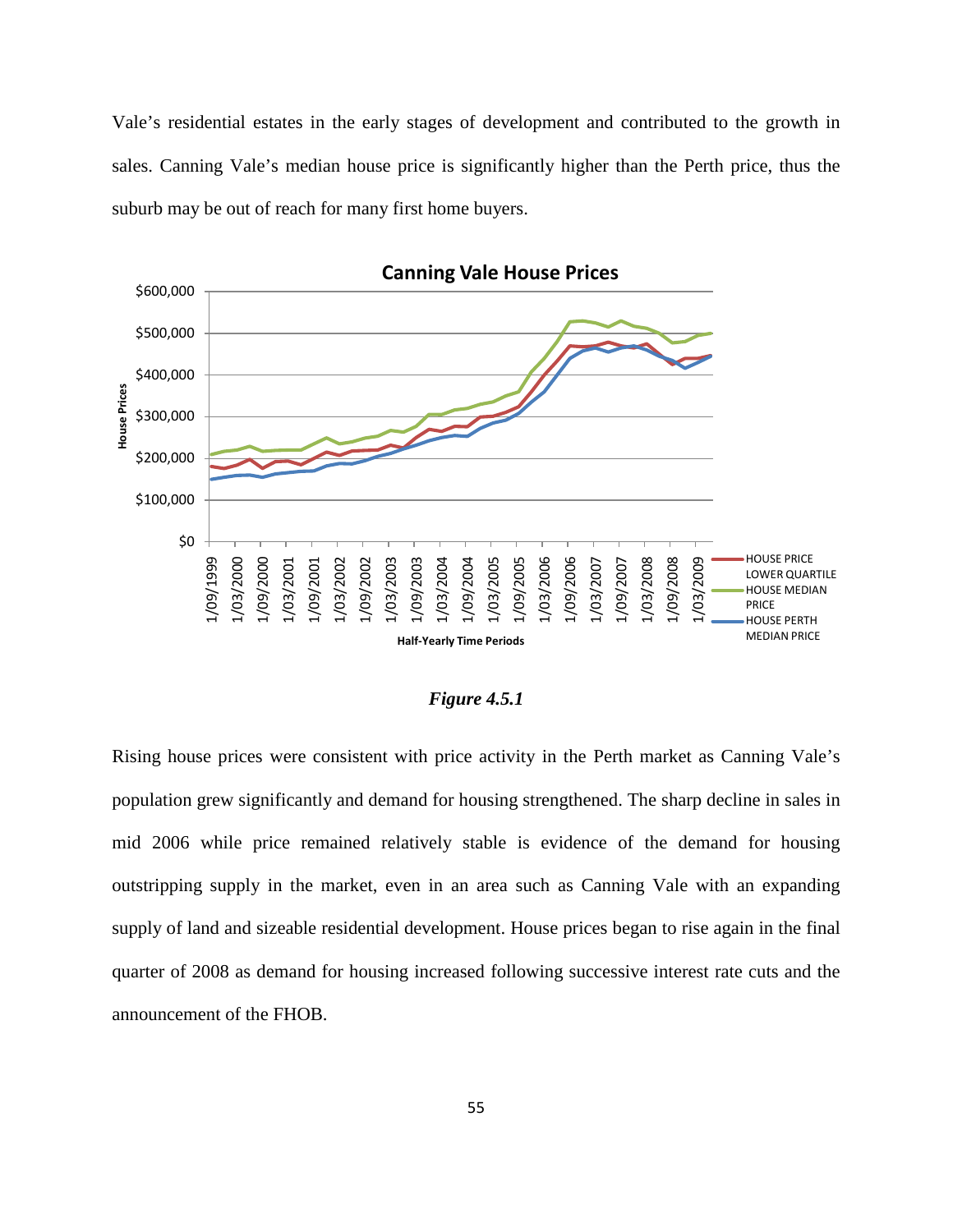



#### *Figure 4.5.2*

The number of grants issued appears to correlate fairly well with the number of sales in the lower quartile segment of the housing market. The rise in house sales in 2001 is consistent with the increase in grants issued for existing homes as well as the interest rate reductions taking place at the time. Canning Vale had the highest number of grants issued in Western Australia for the year ending June 2002. As a result, more than two thirds of all house sales in the suburb were first home buyer sales. However, house prices at the lower end of the market increased by 17 percent, compared to a 9 percent increase in the median price, which suggests that the grant contributed to a higher price for affordable homes.

Although Canning Vale continued to have one of the highest number of grants issued in the state, the proportion of first home buyer sales in the market declined considerably from 2003, which is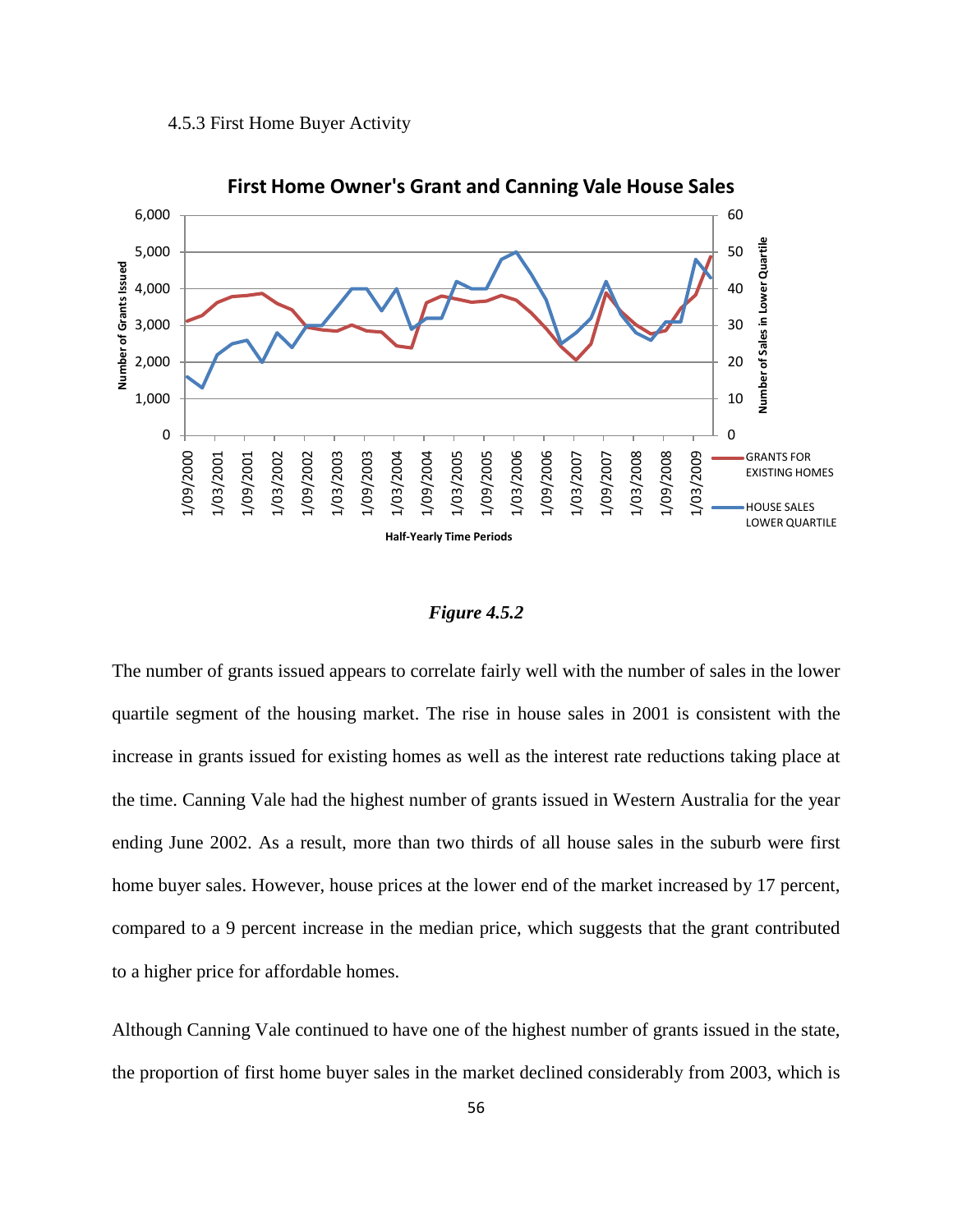likely due to rising house prices in the suburb as well as successive interest rate rises. It appears that many first home buyers were being crowded out of the market due to a lack of affordability.

With house prices falling in the suburb during the latter part of 2007 into 2008, a slight recovery in sales occurred. The lower quartile price fell to its lowest level in over two years, to lie below the Perth median, thus first home buyers may have considered it a good time to purchase a home. The Reserve Bank's lowering of interest rates from September as well as the Federal Government's announcement of the FHOB in October 2008 led to a further significant increase in sales in early 2009.

Canning had the second highest number of grants issued for the year ending June 2009 with first home buyers accounting for around 45 percent of all house sales. House prices at the lower end of the market increased by 5 percent as a result of this strengthening demand. However, sales dropped back slightly in the second quarter of 2009 despite the continuation of the FHOB. This result may be due to the issues discussed in section 4.1.3.

In addition, the supply of land in Canning Vale is now falling and of course there are only a limited number of homes available in any one suburb, particularly those priced low enough for first home buyers. A suburb such as Canning Vale may also be out of reach for many first time buyers wishing to take advantage of the FHOB. Unless new homes appear on the market before the FHOB is removed, prices may continue to rise further.

In summary, there have been a very high number of grants issued to first home buyers in Canning Vale since 2001. The grant contributed to strong first home buyer sentiment in the market during 2001 and 2002 however activity declined in subsequent years as rising prices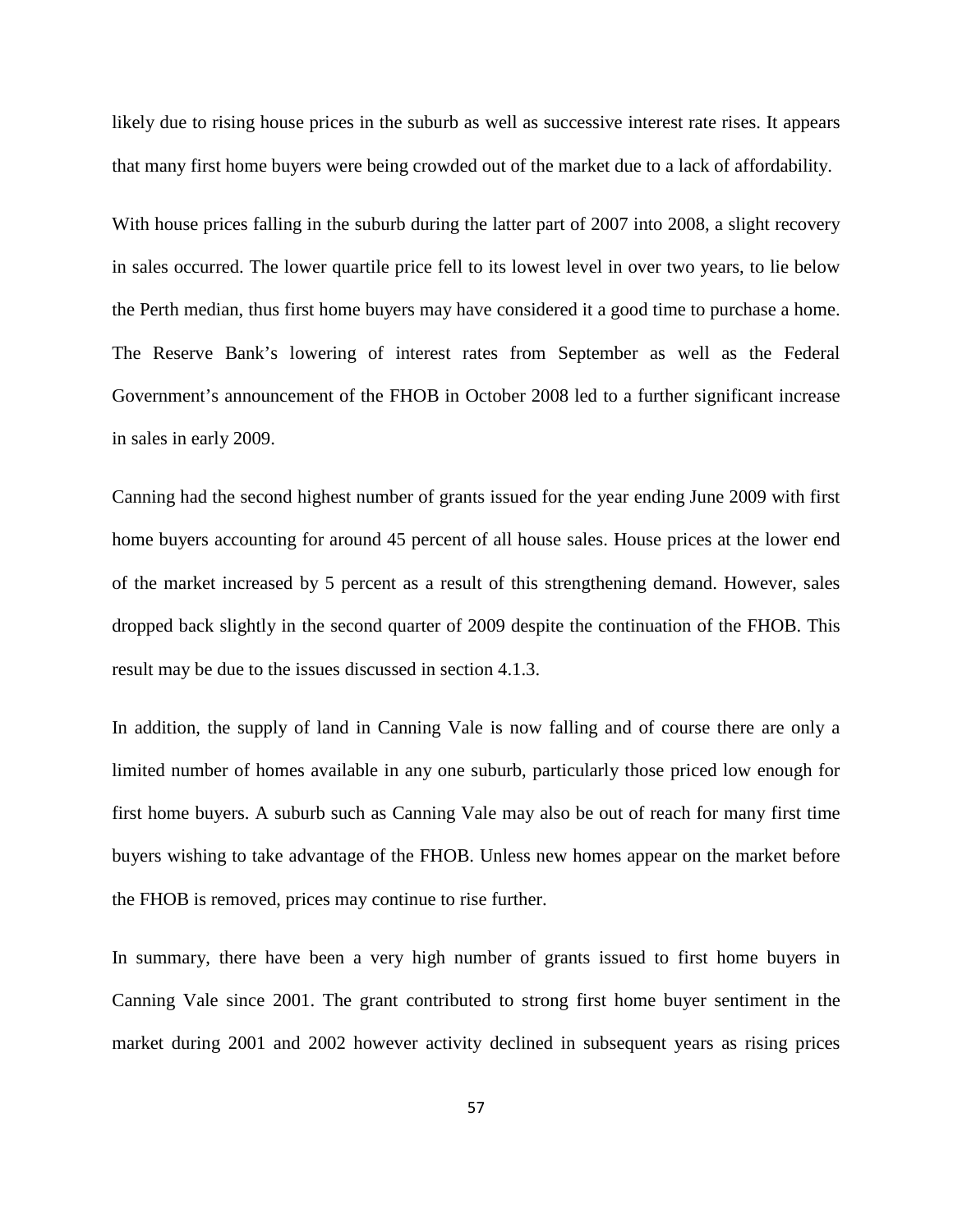reduced the grant's effectiveness. The FHOB has contributed to a greater proportion of first home buyer activity in the suburb although with prices still above the Perth median, the suburb is not as popular with these buyers as it was at the start of the decade.

## **4.6 Ellenbrook**

4.6.1 Background

Ellenbrook is a relatively new suburb, located in the north-east of the Perth metropolitan region. It is approximately 21 kilometres from the Perth CBD. Ellenbrook is relatively isolated, being a significant distance from neighbouring suburbs and the city centre. Therefore, like Butler, Ellenbrook has been developed as a self-sustainable, planned community with plans to become a satellite city home to more than 30,000 people in years to come.

2006 Census QuickStats: Ellenbrook (State Suburb)

| <b>Population</b>             | 10,477                           | <b>Tenure type</b>                 |        |
|-------------------------------|----------------------------------|------------------------------------|--------|
| Median houshold income*       | \$1,210<br>Being purchased       |                                    | 59.90% |
| Average household size        | 3<br>Rented                      |                                    | 18.70% |
| <b>Household composition</b>  | Fully owned                      |                                    | 14.40% |
| Family                        | 80.00%                           | <b>Dwelling characteristics</b>    |        |
| Lone person                   | Separate house<br>12.10%         |                                    | 94.20% |
| Group                         | Flat, unit or apartment<br>1.60% |                                    | 0.60%  |
| <b>Family characteristics</b> |                                  | Semi-detached, row or terrace      | 5.20%  |
| Couples with children         | 53.90%                           | Median loan repayment**<br>\$1,408 |        |
| Couples w/o children          | 32.40%                           | Median rent*<br>\$231              |        |
| One parent                    | 13.00%                           | <b>Housing stock</b>               | 3,676  |

\* Measured weekly

\*\* Measured monthly

*Table 4.6.1*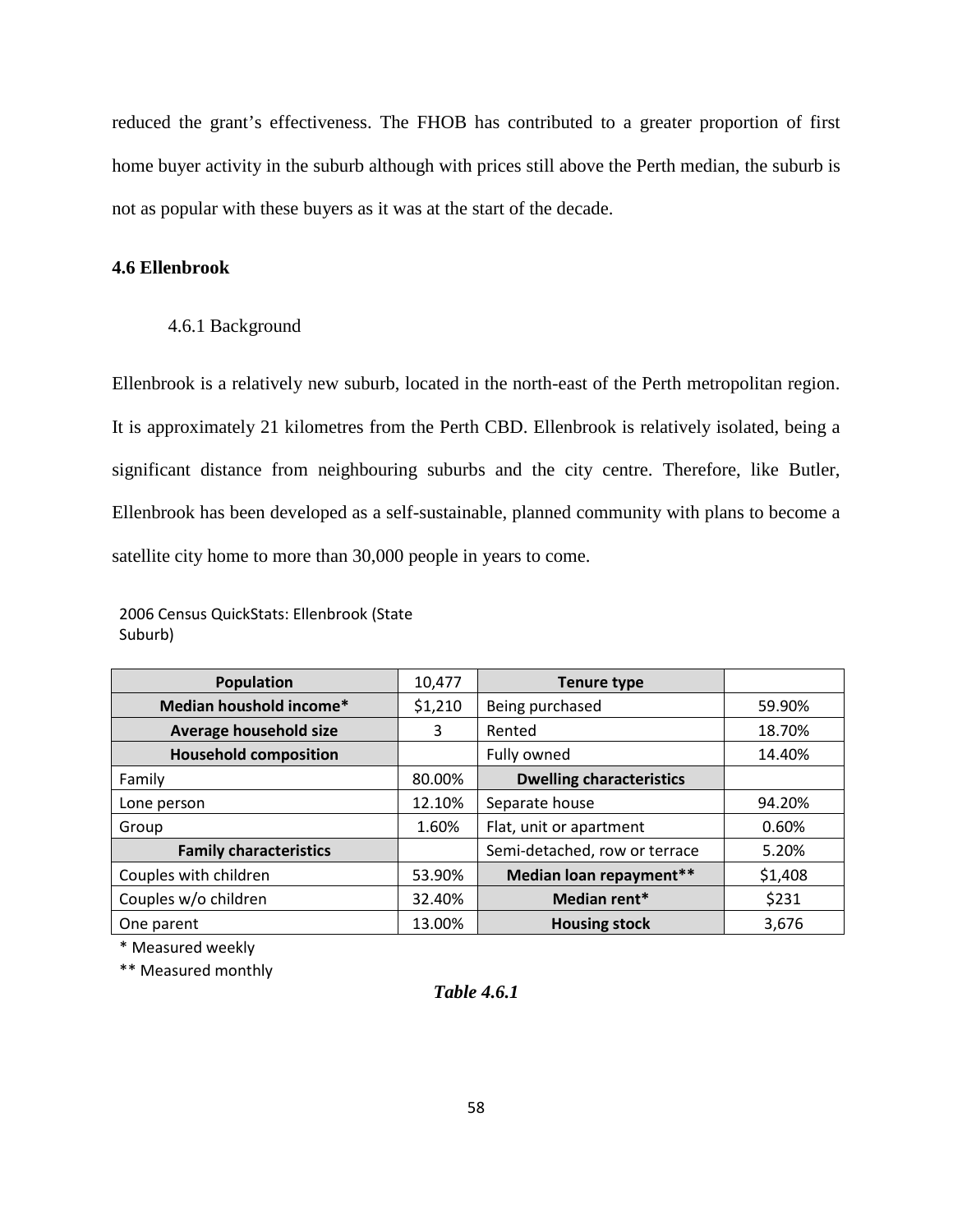Ellenbrook's residential development has already been significant with the suburb's population almost doubling from 2001 to 2006 and housing stock increasing by almost 90 percent during the same period. This is due to the area's expanding supply of land for residential construction as developers commence each new phase of the development. As a rather new suburb, all of Ellenbrook's existing housing stock is less than 15 years old and Ellenbrook's dwellings have been built to suit the needs of the suburb's residents, primarily families who desire separate houses.

As with other planned communities, developers have focussed on building infrastructure and facilities for residents as well as conserving the natural features of the suburb to encourage buyers to the area. Ellenbrook is another typical 'mortgage belt' area with a very high proportion of residents in the process of purchasing a home, compared to the Perth metropolitan region. There is also a growing rental market in the suburb with weekly rents considerably higher than the Perth average.

#### 4.6.2 Key Market Trends

The median house price in Ellenbrook began to rise later than the Perth median house price, which is likely due to the young age of the suburb and the low amount of existing housing stock available prior to 2000. Therefore demand for housing would have been relatively weak before the extensive residential development of Ellenbrook commenced.

Like Butler, house sales in Ellenbrook increased greatly as the supply of land grew tremendously and construction activity accelerated. The median house price followed a similar pattern to Butler's over the time series although Ellenbrook's prices remained below the Perth median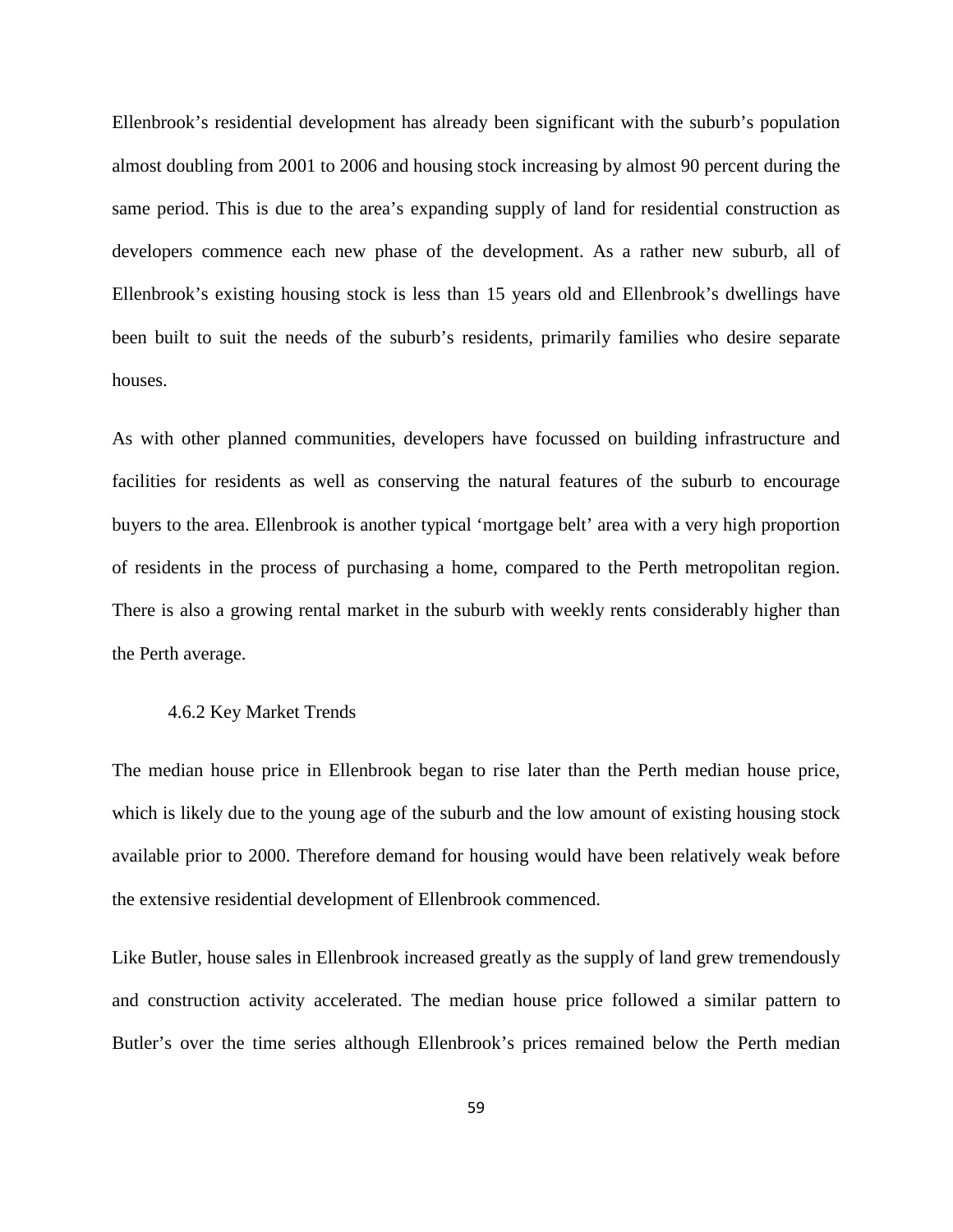which may be due to the greater amount of affordable housing stock available. This suggests that the large amount of new supply on the market was restricting price growth to some extent.



*Figure 4.6.1* 

4.6.3 First Home Buyer Activity

Lower quartile sales were stable following the introduction of the grant in 2000, after falling slightly at the beginning of the year, suggesting that the subsidy may have achieved its intended goal of protecting the housing industry in the wake of the GST by encouraging first home buyer sales. Sales improved slightly in 2001 when interest rate cuts and falling house prices encouraged more first time buyers into the market. Most houses sold during this period were priced below the Perth median, making Ellenbrook an affordable area to buy a home. At least half of all house sales for the year ending June 2002 were first home buyer sales. The lower quartile house price then increased slightly as a result of this strong demand.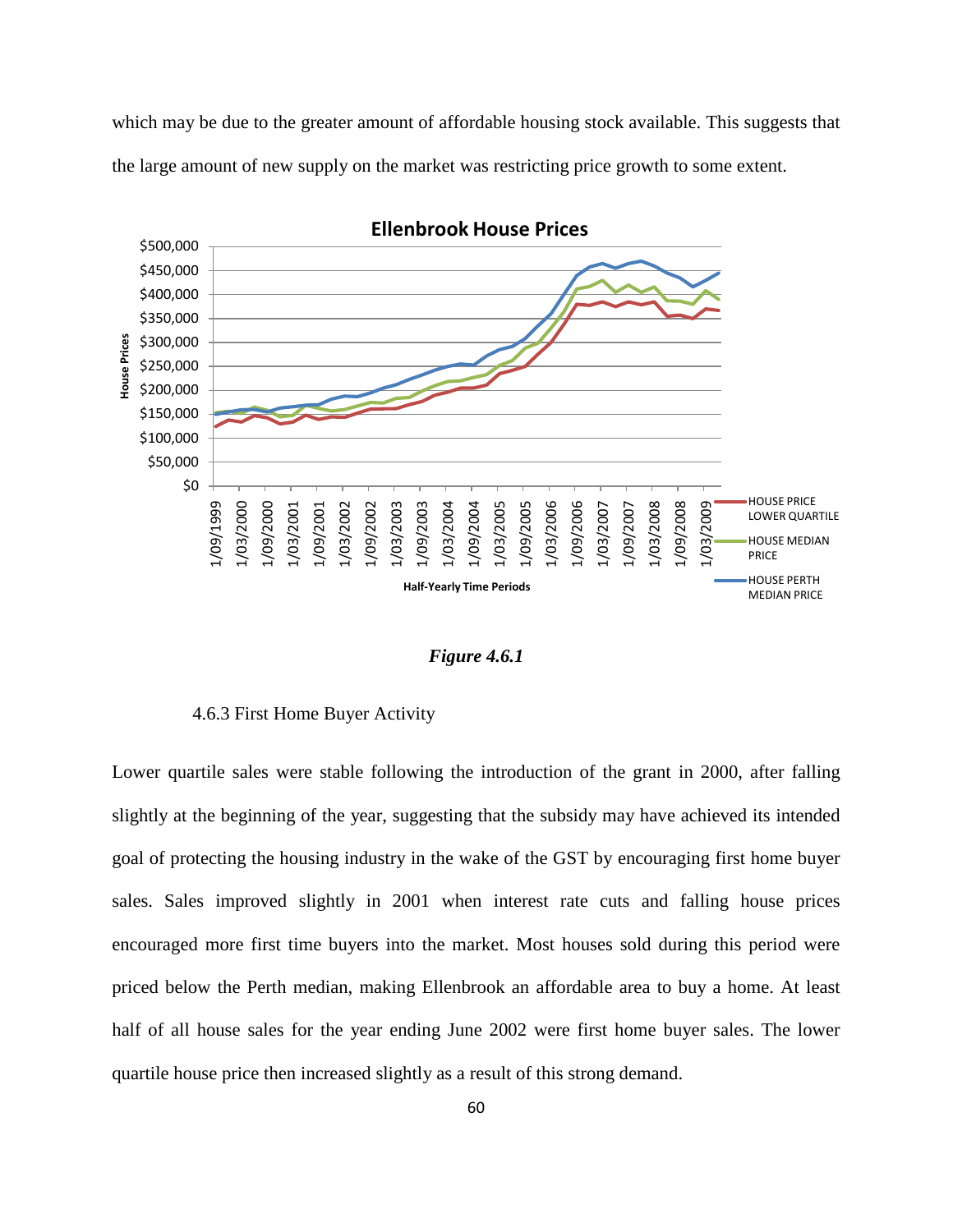Whereas first home buyer activity slowed in many other suburbs during 2004 and 2005, first home buyer participation remained high in Ellenbrook with the number of sales below the Perth median price actually increasing. Thus, housing in Ellenbrook was still relatively cheaper than the Perth metropolitan market. The stimulus to the housing industry via the FHOB and successive interest rate cuts appears to have encouraged further sales activity. Ellenbrook had the highest number of grants issued in the state for the year ending June 2009 with first home buyer sales contributing to approximately 70 percent of total house sales. As a result of this strong demand, lower quartile price rose by 4 percent which is comparable with the median price of first home buyer dwellings in Perth.



#### *Figure 4.6.2*

In summary, the FHOG appears to have contributed to first home buyer activity in Ellenbrook, particularly in the latter part of the time series when development of the suburb expanded rapidly. In addition, the FHOB and interest rate reductions appear to have further increased first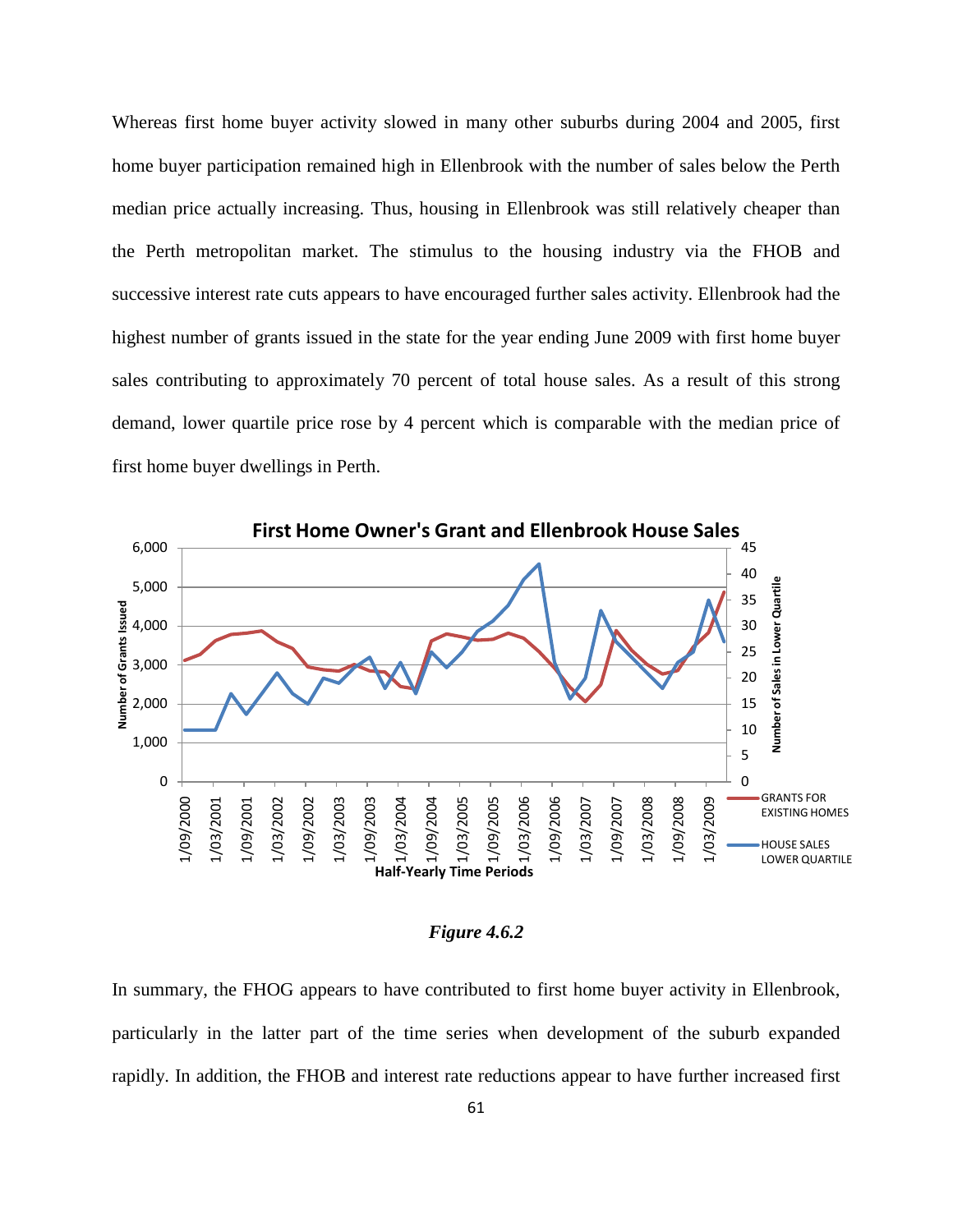home buyer participation with these buyers now dominating the market. The price of houses at the lower end of the market has risen slightly since the FHOB was announced. Although sales declined in the June quarter, they may increase again before the boost is phased out if the FHOB has also resulted in a greater supply of new housing stock.

## **4.7 Gosnells**

# 4.7.1 Background

Gosnells is an older suburb of Perth, located in the south-east corridor of the metropolitan region, approximately 20 kilometres from the city centre. Gosnells' population rose slightly from 2001 to 2006 with the quantity of housing stock improving slightly. As an older suburb, the majority of Gosnells' housing stock is rather aged with separate houses the dominant type of dwelling. New housing stock exceeded new lot approvals for the period 2000 to 2005, thus these new additions are likely to have been units.

| Population                    | 17,277 | <b>Tenure type</b>              |        |
|-------------------------------|--------|---------------------------------|--------|
| Median household income*      | \$827  | Being purchased                 | 39.10% |
| Average household size        | 2.4    | Fully owned                     | 27.10% |
| <b>Household composition</b>  |        | Rented                          | 24.90% |
| Family                        | 64.70% | <b>Dwelling characteristics</b> |        |
| Lone person                   | 27.60% | Separate house                  | 86.60% |
| Group                         | 3.20%  | Flat, unit or apartment         | 4.20%  |
| <b>Family characteristics</b> |        | Semi-detached, row or terrace   | 8.90%  |
| Couples with children         | 39.70% | Median loan repayment**         | \$997  |
| Couples w/o children          | 36.20% | Median rent*                    | \$160  |
| One parent                    | 22.20% | <b>Housing stock</b>            | 7,404  |

### 2006 Census QuickStats: Gosnells

\* Measured weekly

\*\* Measured monthly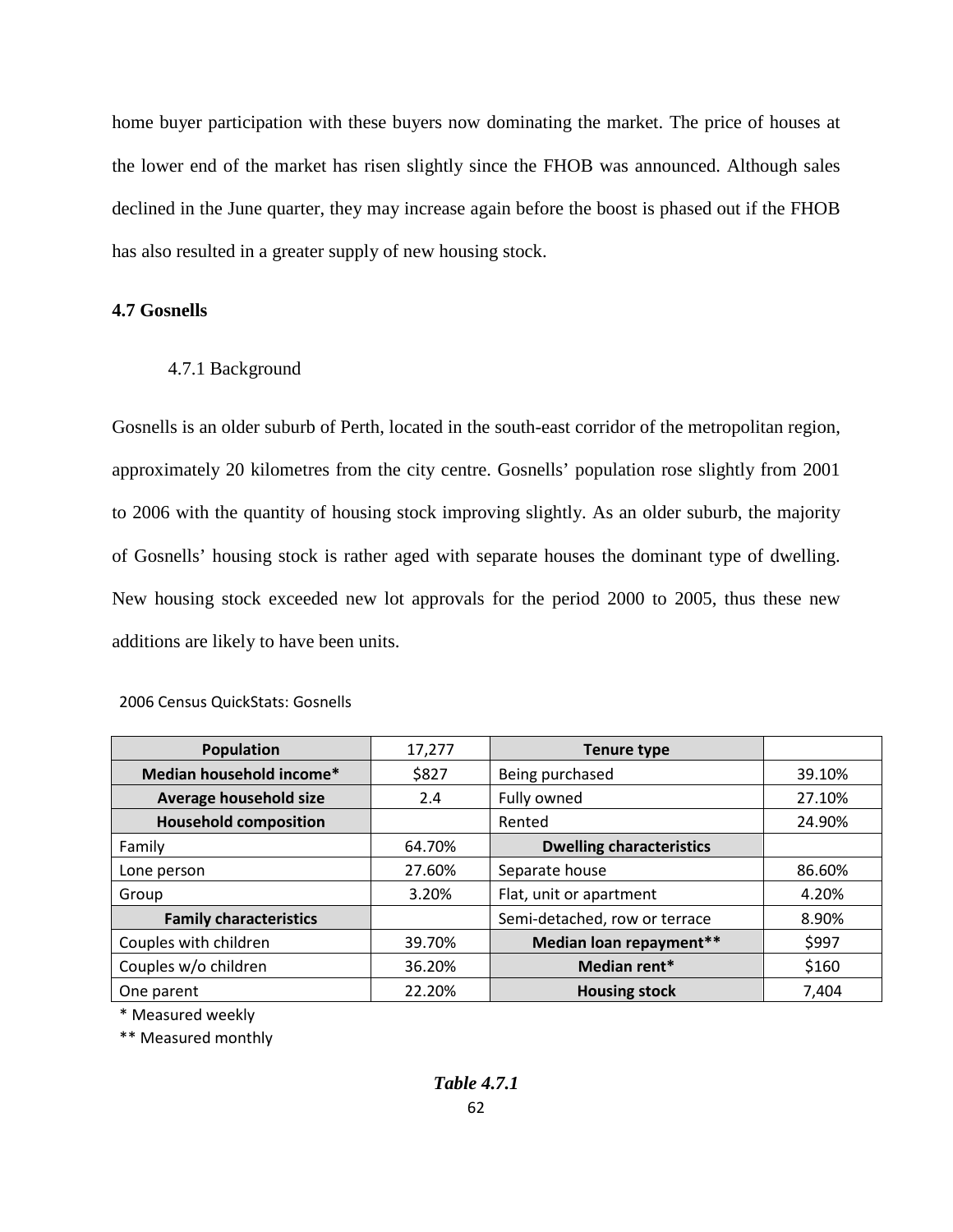All house and unit sales have been priced below the Perth median, making Gosnells a very affordable suburb to live in with median loan repayments and weekly rents well below the Perth average. As a result, the suburb's residents are of low socio-economic status with rather low median household incomes compared to the Perth average. As shown, the majority of Gosnells' households are families although there are also a large percentage of lone person households in the area. The characteristics of these families also vary widely with different types of tenure chosen to suit each household. The rising number of lone person and one parent households may have contributed to the decline in home ownership and the subsequent rise in renting.



4.7.2 Key Market Trends

### *Figure 4.7.1*

Sales activity prior to the downturn in 2006 appears consistent with the Perth region although house prices in Gosnells did not increase as rapidly as Perth's median, suggesting demand was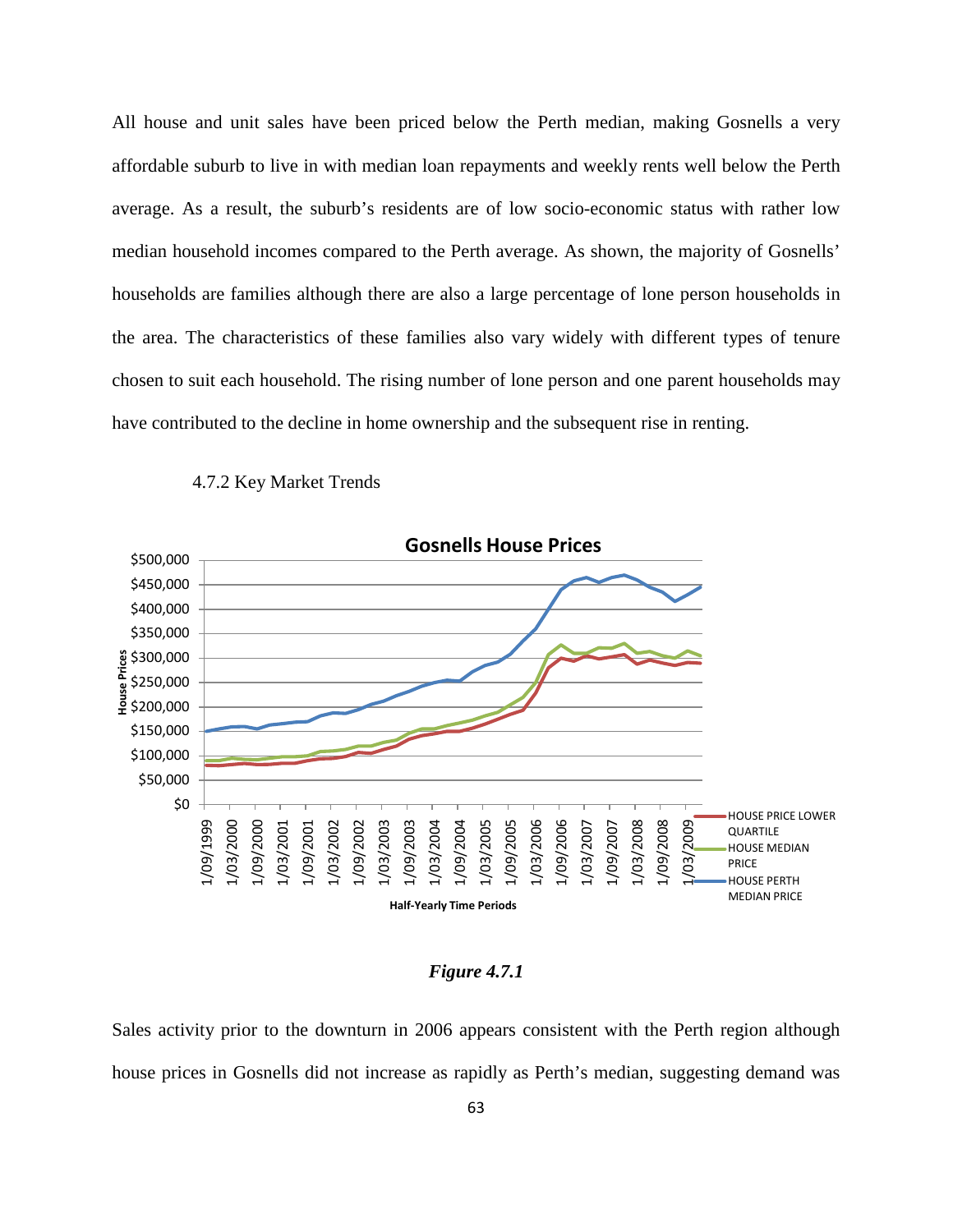relatively weaker in the suburb. This may also be due to the growing number of renters in Gosnells. Like Armadale, buyers are likely to have purchased in a more prosperous suburb than Gosnells if they could afford to, particularly as the development in nearby Canning Vale progressed.

#### 4.7.3 First Home Buyer Activity

The lower quartile market experienced a sharp rise in sales following the introduction of the FHOG however due to the limited amount of housing stock available in the suburb and the lack of new development, sales contracted soon after. The recovery in early 2001 is most likely a response to the interest rate reductions made throughout the year and the stimulus provided by the grant. Gosnells had the second highest number of grants issued for the year ending June 2001, thus there was a high level of first home buyer activity during that time. Approximately 45 percent of all house and unit sales in the suburb were first home buyer sales. However, first home buyer activity declined in the following years, perhaps due to rising house prices and the lack of available housing stock as Gosnells' rental market grew.

First home buyers flooded back into the market in 2007 and 2008 as investors retreated, leaving an abundance of affordable housing stock. In addition, all of these properties would have been exempt from stamp duty after the threshold was increased in May 2007. This activity may explain why the lower quartile price in Gosnells did not fall significantly, compared to the Perth median house price. The announcement of the FHOB and interest rate reductions appear to have further stimulated first home buyer participation with approximately 83 percent of all house sales being first home buyer sales. House prices at the lower end of the market have not increased as a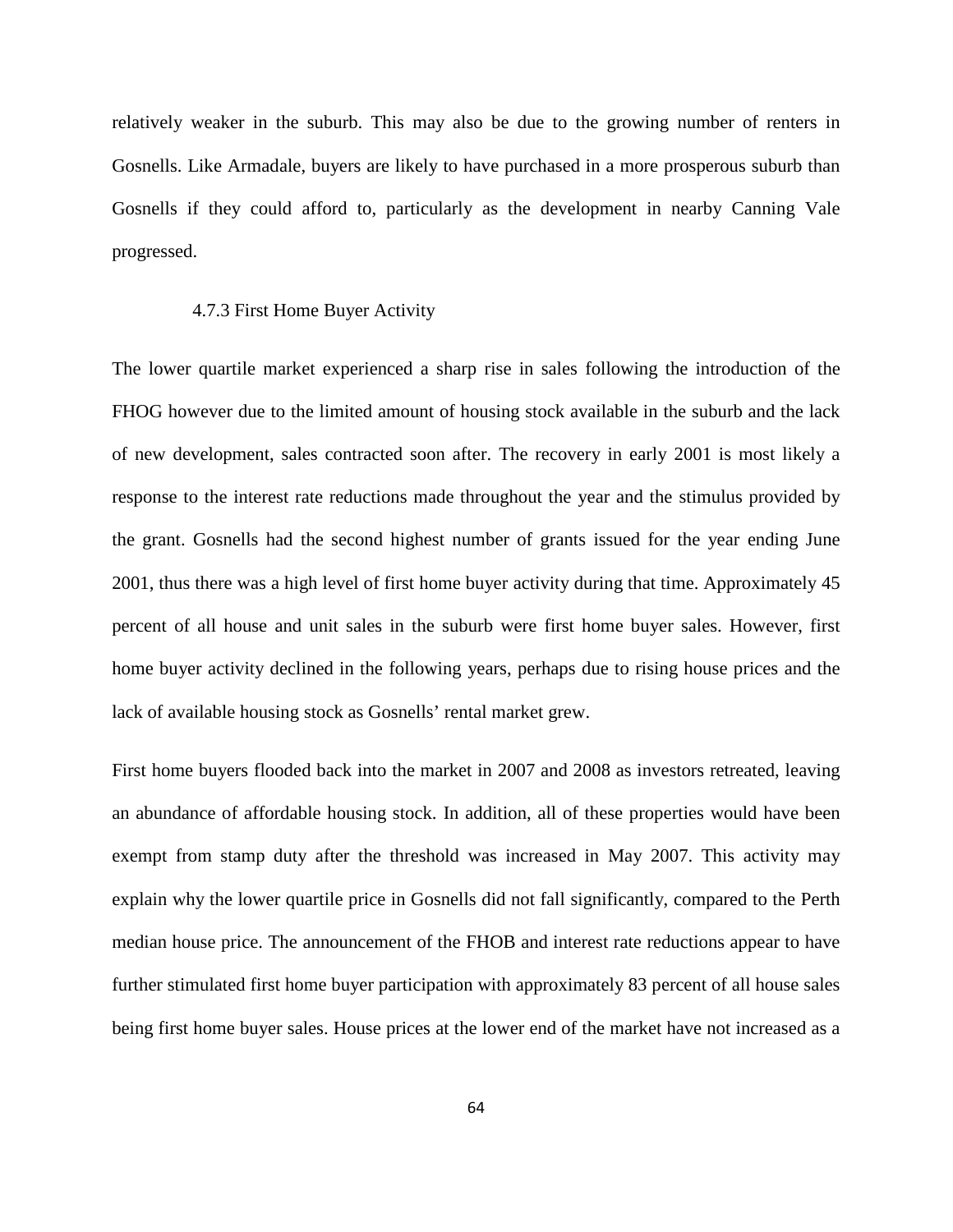result which may be due to the large amount of stock available on the market, judging by the considerable decline in sales over the previous three years.



*Figure 4.7.2* 

To summarise, the FHOG contributed to strong demand from first home buyers in the market following its inception however first home buyer sales declined shortly after as investors entered the market. The sharp downturn in sales in 2006 and 2007 provided first home buyers with an abundance of affordable housing with first home buyer sales accounting for approximately 80 percent of all sales. This high level of first home buyer participation continued as the FHOB was announced and interest rates declined in 2008. Despite this activity in the market, lower quartile prices have remained stable. However, if first home buyers continue to flood the market before the FHOB is removed, prices are likely to rise. Further, it is unlikely that this very high level of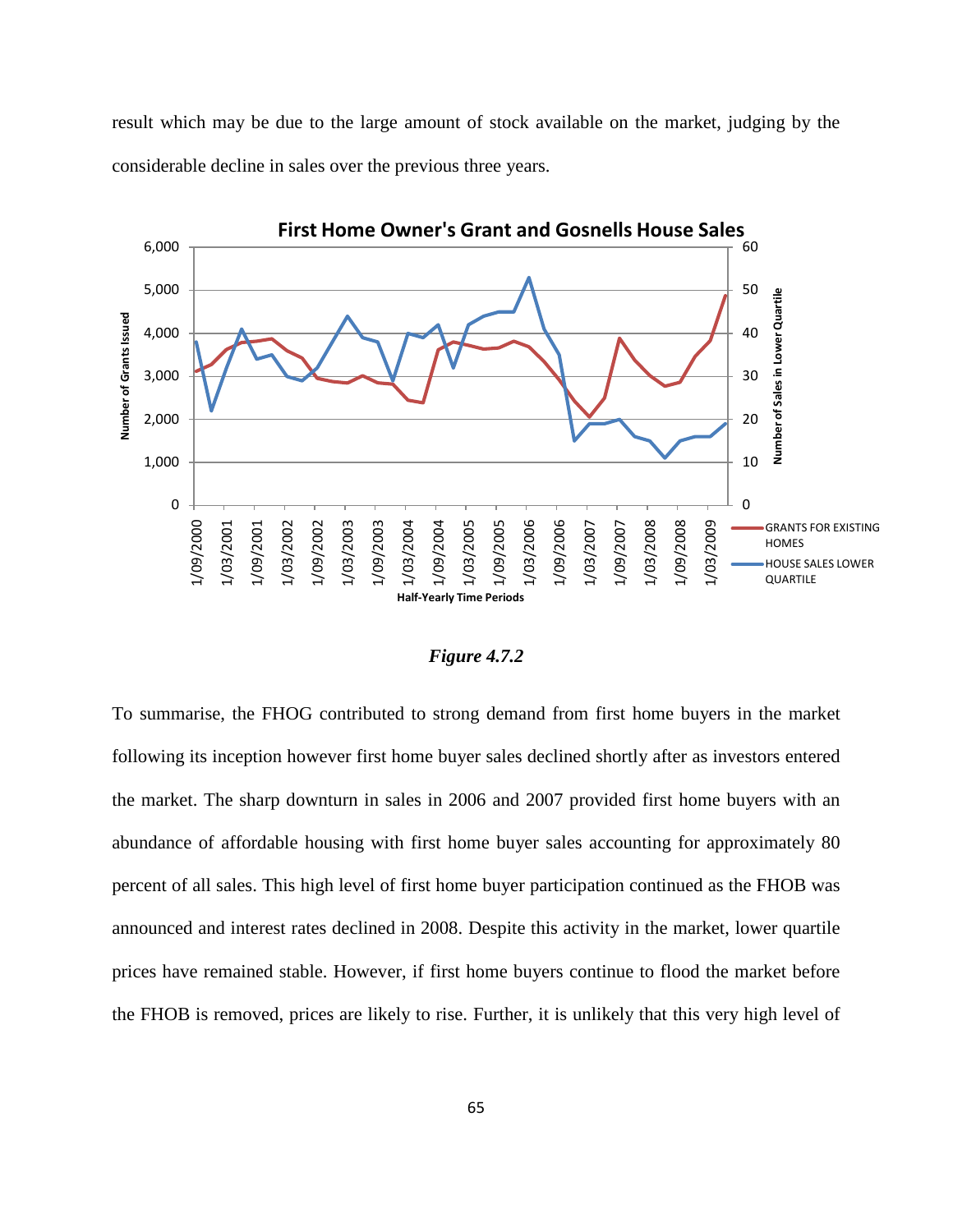first home buyer activity will continue once the FHOB ends as investors will eventually return to the market.

#### **4.8 Maylands**

#### 4.8.1 Background

Maylands is an inner-city suburb of Perth, located approximately 5 kilometres north-east of the CBD along the Swan River. The suburb was initially developed more than a century ago and as such, a significant proportion of Maylands' housing stock is rather old with the amount of housing stock only increasing marginally from 2001 to 2006. New housing stock has exceeded the supply of land which is due to the greater number of units built in the suburb.

Maylands' demographic characteristics are rather different from many of the first home buyer suburbs studied in this research. Lone person households are the most common household type in Maylands, followed by families. Couples without children account for the majority of family households. It is expected that these households would have a higher level of disposable income than couples with children; therefore they would tend to be more willing and able to spend a large portion of income on home loan repayments in an area such as Maylands.

Median household income is relatively low compared to the Perth median which may be due to the high number of lone persons. This phenomenon may explain the higher number of residents choosing to rent in Maylands. Given the high number of rental properties in the suburb, it is expected that Maylands has a significant investor market. However, the level of home ownership has increased slightly in recent years, perhaps due to the increased difficulty in finding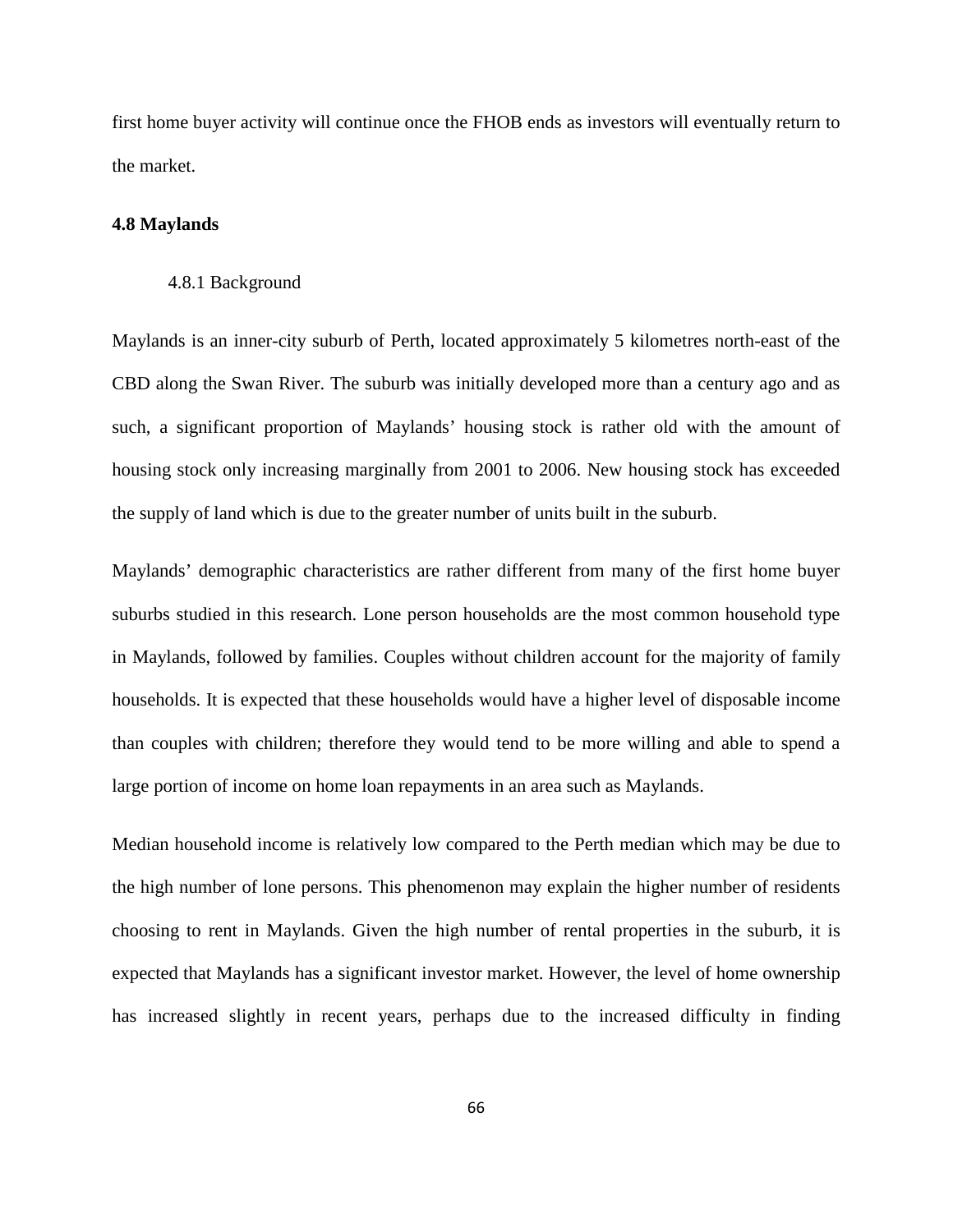affordable rental accommodation in Perth's suburbs and the attractive incentives available for first home buyers.

| <b>Population</b>             | 10,448                 | <b>Tenure type</b>              |         |
|-------------------------------|------------------------|---------------------------------|---------|
| Median household income*      | \$807<br>Rented        |                                 | 44.50%  |
| Average household size        | Being purchased<br>1.8 |                                 | 24.70%  |
| <b>Household composition</b>  |                        | Fully owned                     | 16.70%  |
| Family                        | 37.50%                 | <b>Dwelling characteristics</b> |         |
| Lone person                   | 44.20%                 | Separate house                  | 27.50%  |
| Group                         | 6.60%                  | Flat, unit or apartment         | 47.10%  |
| <b>Family characteristics</b> |                        | Semi-detached, row or terrace   | 25.20%  |
| Couples w/o children          | 48.70%                 | Median loan repayment**         | \$1,298 |
| Couples with children         | 29.60%                 | Median rent*                    | \$145   |
| One parent                    | 17%                    | <b>Housing stock</b>            | 6,539   |

2006 Census QuickStats: Maylands (State Suburb)

\* Measured weekly

\*\* Measured monthly

## *Table 4.8.1*

Unlike the Perth market, units are the primary type of dwelling in Maylands. The popularity of units in the suburb is consistent with the composition and size of households in the area with average household size being much lower than the Perth average. High density dwellings are also common in inner-city suburbs which lack a plentiful supply of land for housing.

#### 4.8.2 Key Market Trends

Maylands' housing market has followed a similar trend to Perth's market. House sales in the suburb reached their peak much earlier than other first home buyer suburbs which may be due to the age of the area and its large amount of existing housing stock. The median price of houses in Maylands is slightly higher than the Perth median, thus houses may not be an affordable option for first home buyers.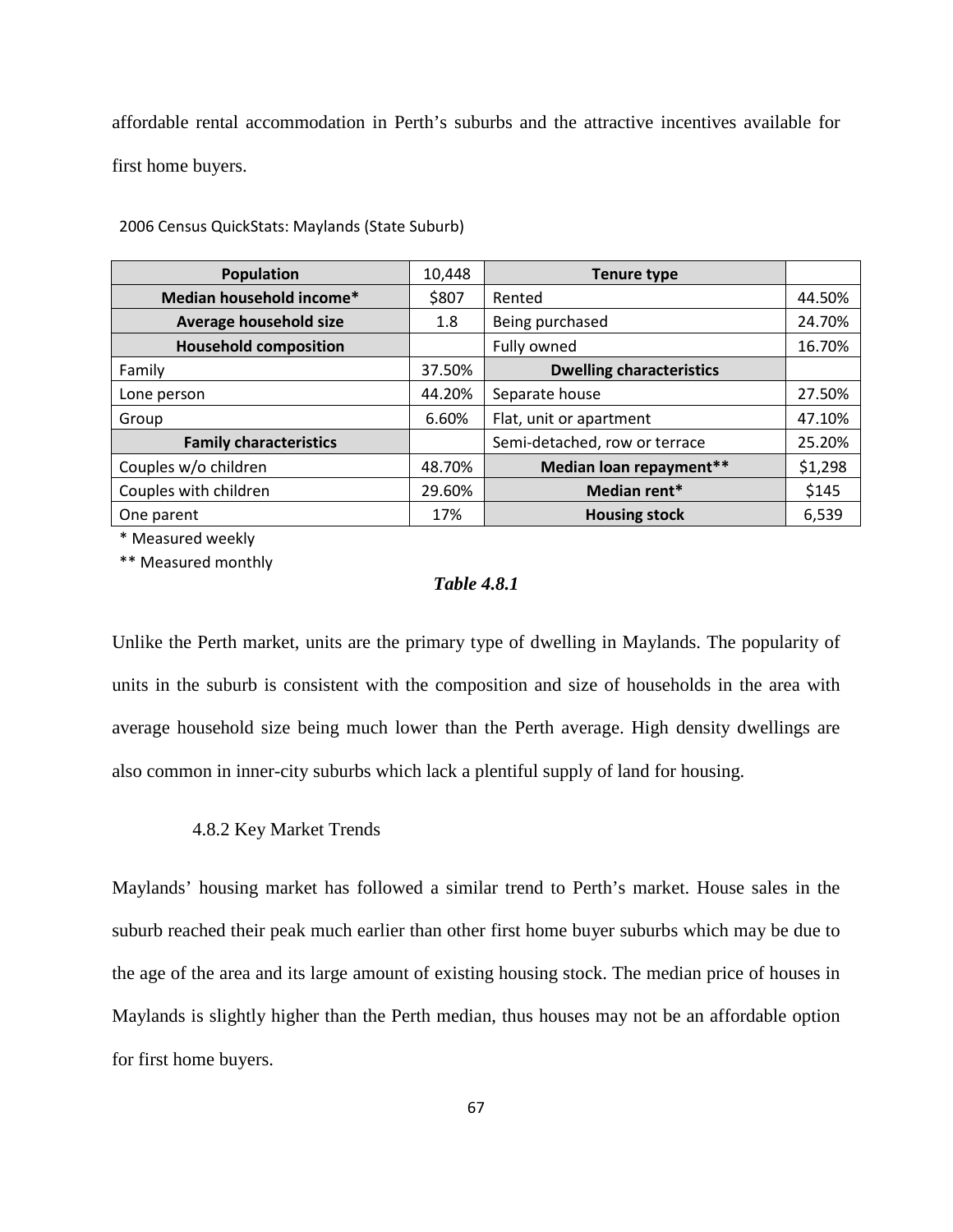

# **Maylands House Prices**

*Figure 4.8.1* 



*Figure 4.8.2*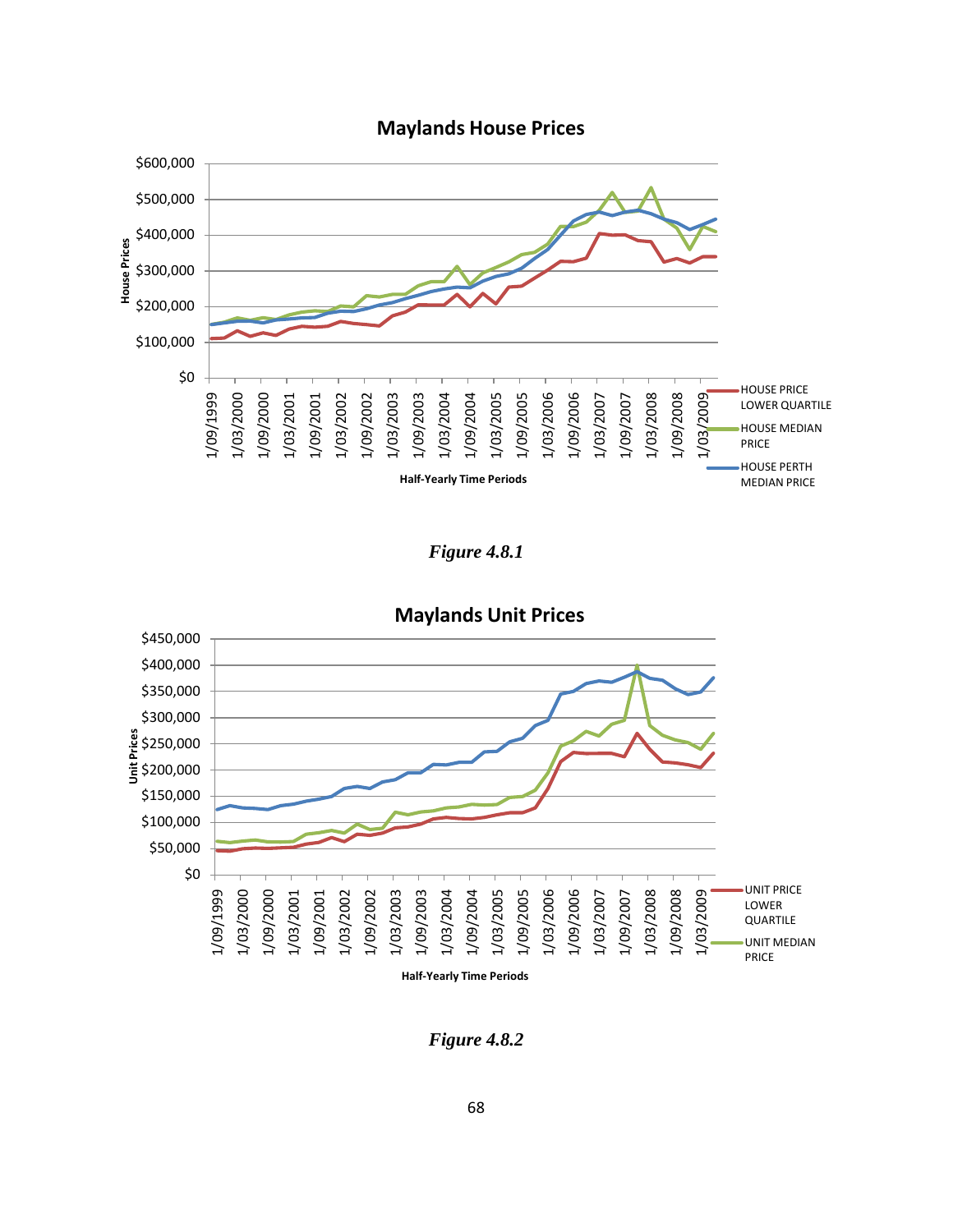Unit sales similarly peaked early in the time series as buyers and investors took advantage of low prices and interest rate cuts to secure a dwelling while existing properties were still available. The median price of units peaked in late 2007 thus clearly demand remained strong in the market, despite the tremendous rise in price.

### 4.8.3 First Home Buyer Activity

First home buyer activity appeared to be relatively strong following the introduction of the FHOG as Maylands had the third highest number of grants issued in the state for the year ending June 2001. This high number of grants is consistent with the increase in sales at the time. The vast majority of grants issued in Maylands would have been for the purchase of existing homes due to the lack of new homes and land in the suburb. Approximately a third of house and unit sales during that year were first home buyer sales.

As the grant is believed to bring forward the purchases of first home buyers, these buyers were likely to have flooded the market early while properties were still available and before prices rose. This high level of activity led to a sharp rise in the lower quartile price for houses and units. House prices increased by 23 percent in the year following the grant's introduction with unit prices also rising by 20 percent.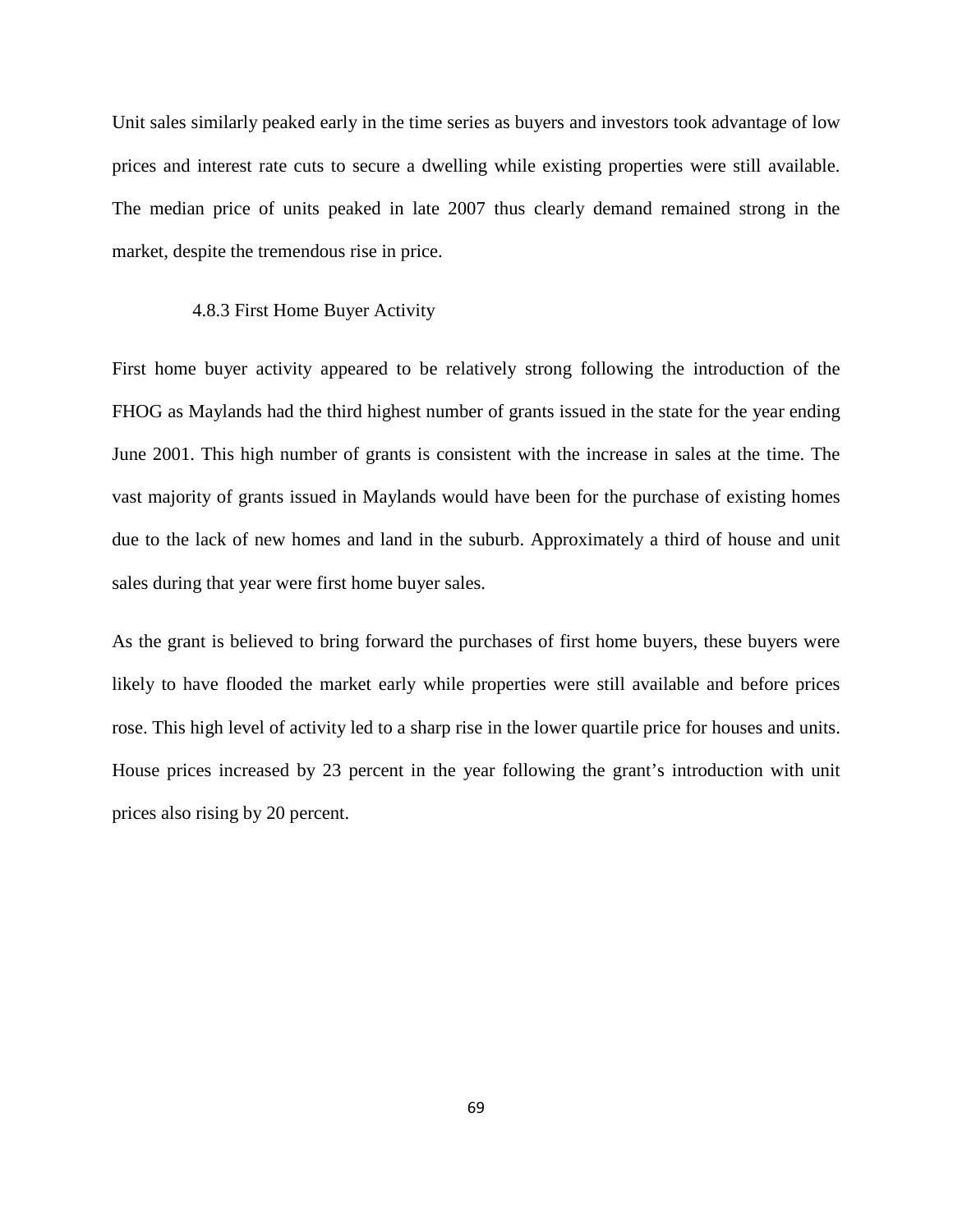

### *Figure 4.8.3*

It appears that first home buyers took advantage of the grant to buy a house in Maylands in the early part of the decade however once prices rose above the Perth median, first home buyers seem to have opted for more affordable units. As illustrated, there is a more significant relationship between the number of grants and the number of lower quartile unit sales. Thus first home buyers may be using the grant to purchase units as they are relatively more affordable. The lower quartile price for houses reached its peak earlier than the median price, thus demand from first home buyers appears to have weakened after prices rose significantly and interest rates reached their highest levels in over a decade. The proportion of first home buyers in the market was lower during this period<sup>[7](#page-84-0)</sup>.

ı

<span id="page-84-0"></span> $<sup>7</sup>$  First home buyers in receipt of the FHOG represented less than a third of all buyers.</sup>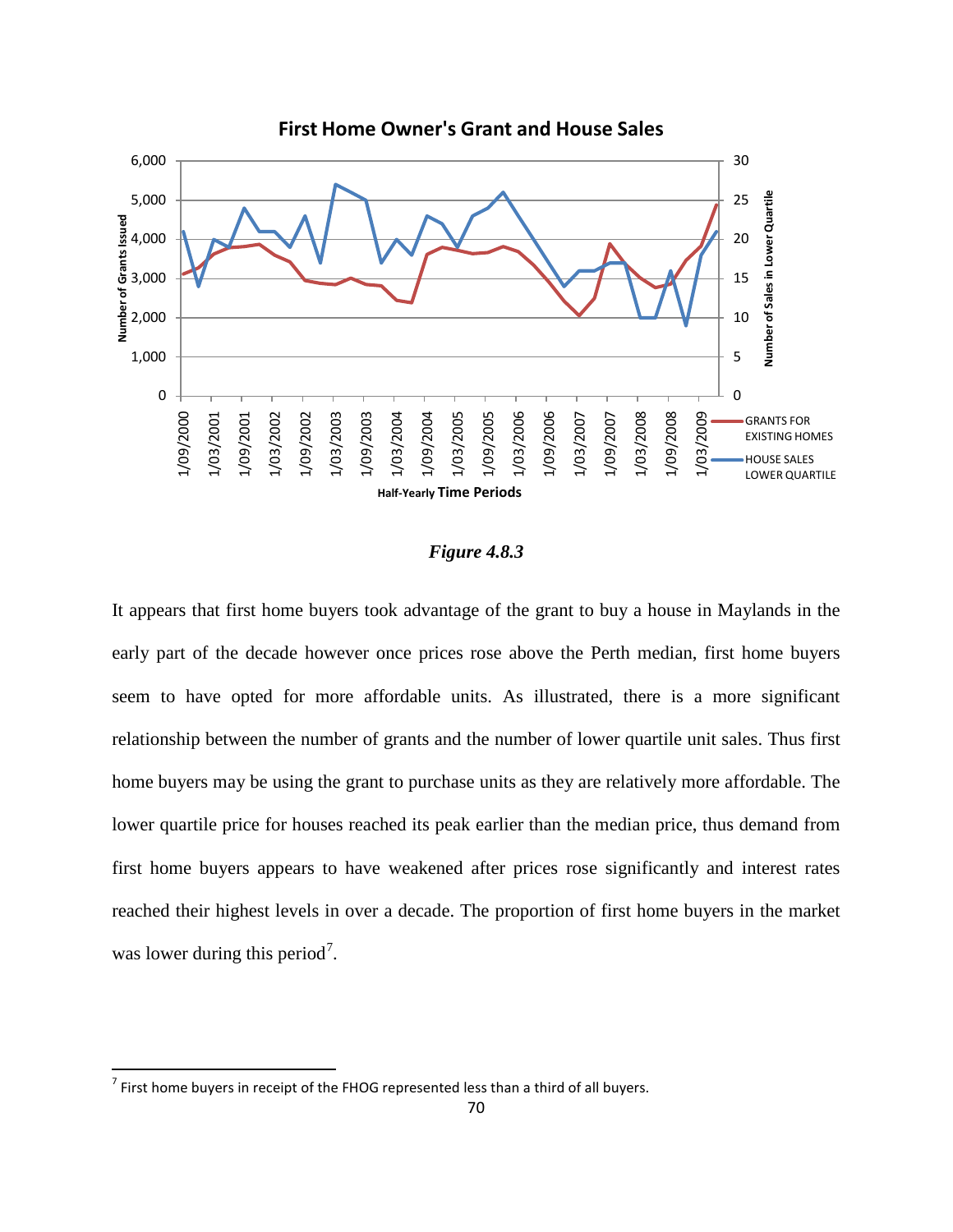

#### *Figure 4.8.4*

However, the FHOB appears to have led to a sharp rise in activity at the lower end of Maylands' housing market, delivering its intended outcome of increasing first home buyer participation in the market. Almost half of all house and unit sales appear to be first home buyer sales. Yet again prices at the lower end of the market have responded to this strong demand with a 5 percent increase in house price and a substantial 13 percent increase in unit price in 2009. As sales are continuing to rise in Maylands, lower quartile prices may increase further before the FHOB is removed.

In summary, first home buyers contributed to strong sales growth following the introduction of the FHOG however this increased demand led to a significant rise in the price of houses and units at the lower end of the market. As a result, first home buyer participation appears to have declined over the following years, particularly in the market for houses. Nonetheless, house and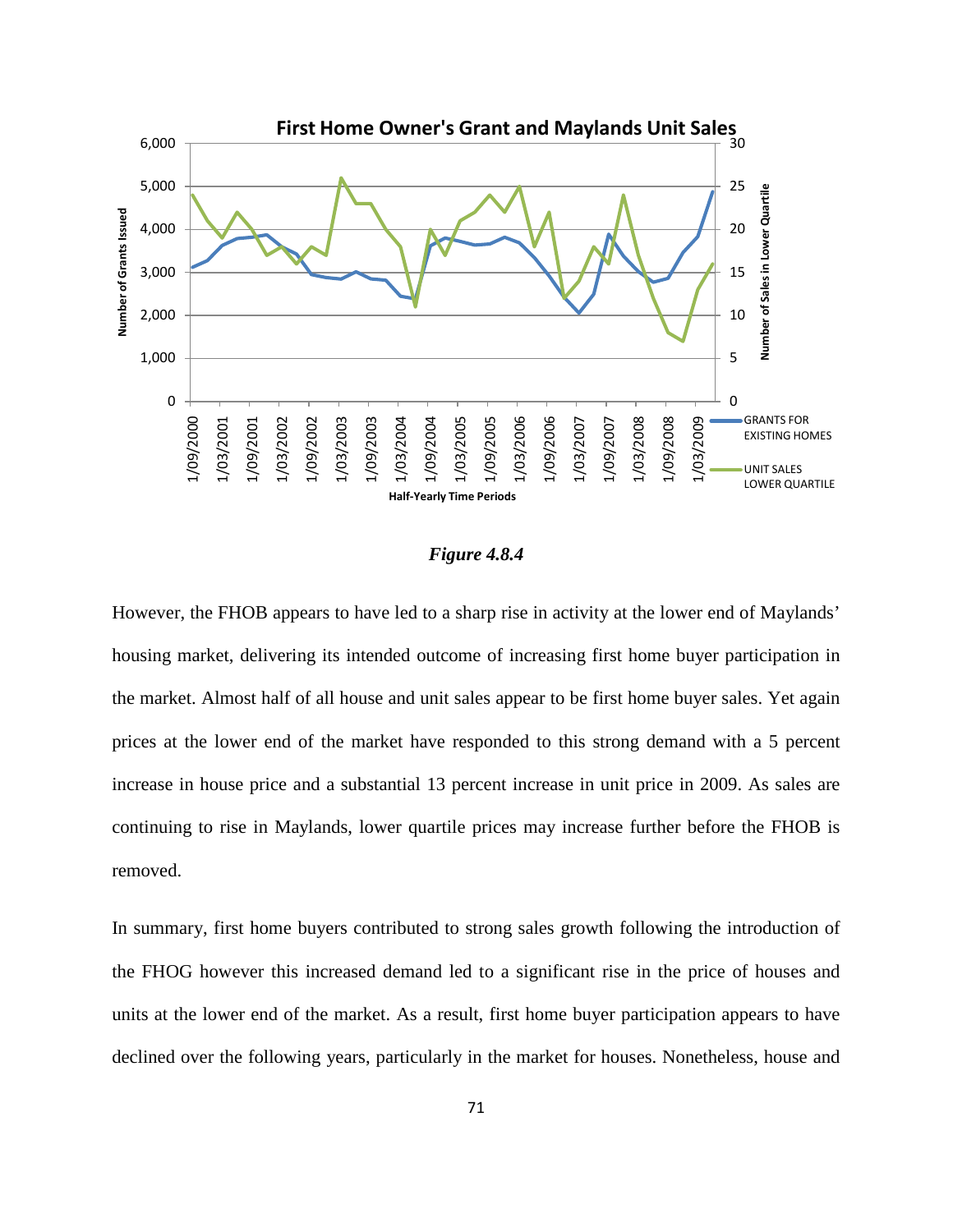unit sales increased greatly in 2009 with approximately half of all sales being first home buyer purchases. Thus it appears that the FHOB has achieved its intended outcome of encouraging more first home buyer activity in Maylands. However the boost has contributed to a large increase in the price of housing, particularly units, as the grant has been used to purchase existing stock. Therefore it is unlikely that the strong growth in sales will persist due to the finite amount of stock available with demand continuing to push up prices.

#### **4.9 Morley**

#### 4.9.1 Background

Morley was established in the 1950s and is located 10 kilometres north-east from the Perth city centre. Morley's population has remained fairly stable since 2001. The suburb's housing stock has increased only marginally, mostly in the form of group houses, townhouses and villa houses due to the lack of available land.

Unlike most of the first home buyer suburbs included in this analysis, Morley has a higher proportion of fully owned dwellings than mortgaged homes. This may be due to the higher median age of Morley residents compared to the Perth average, hence older home owners are more likely to own their homes outright. This indicates that sales activity may have been minor compared to other areas of Perth. Having said this, the proportion of mortgaged homes has risen in recent years, suggesting that some younger buyers may have entered the market.

Like most first home buyer suburbs, the majority of households in Morley are families although there is a reasonably even spread of couples with children and those without. There is also a fairly significant rental market. Median household income is slightly lower than the Perth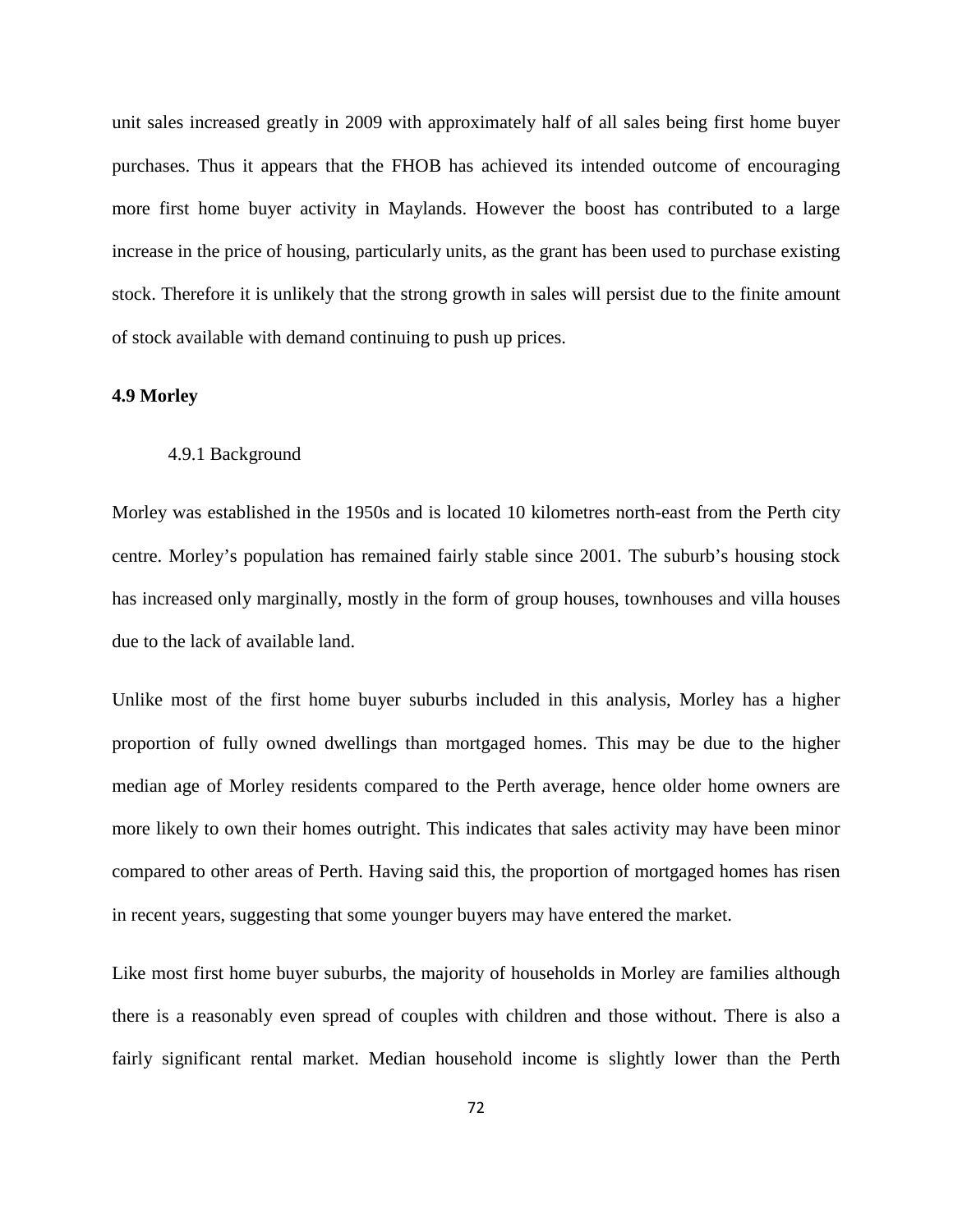average. Weekly rents are comparable to the Perth level however median loan repayments are less, suggesting that home ownership may be a more affordable option in Morley.

| <b>Population</b>             | 18,564                 | <b>Tenure type</b>              |         |
|-------------------------------|------------------------|---------------------------------|---------|
| Median household income*      | \$980<br>Fully owned   |                                 | 40.00%  |
| Average household size        | Being purchased<br>2.5 |                                 | 31.60%  |
| <b>Household composition</b>  |                        | Rented                          | 22.90%  |
| Family                        | 70.90%                 | <b>Dwelling characteristics</b> |         |
| Lone person                   | 22.70%                 | Separate house                  | 89.10%  |
| Group                         | 3.10%                  | Flat, unit or apartment         | 2.10%   |
| <b>Family characteristics</b> |                        | Semi-detached, row or terrace   | 8.70%   |
| Couples with children         | 42.00%                 | Median loan repayment**         | \$1,100 |
| Couples w/o children          | 39.40%                 | Median rent*                    | \$185   |
| One parent                    | 16.70%                 | <b>Housing stock</b>            | 7,933   |

2006 Census QuickStats: Morley (State Suburb)

\* Measured weekly

\*\* Measured monthly

# *Table 4.9.1*

# 4.9.2 Key Market Trends

Morley's median price correlates very closely with the Perth median, increasing sharply as demand for housing in the suburb increased. House sales peaked early in the time series as buyers took advantage of favourable conditions including low interest rates to purchase the existing housing stock before prices rose significantly. Like the Perth market, the median house price has increased sharply since the start of 2009 as a result of strong sales growth. Lower house prices, interest rate reductions and the stimulus provided by the FHOB have all contributed to this strong demand for housing in Morley.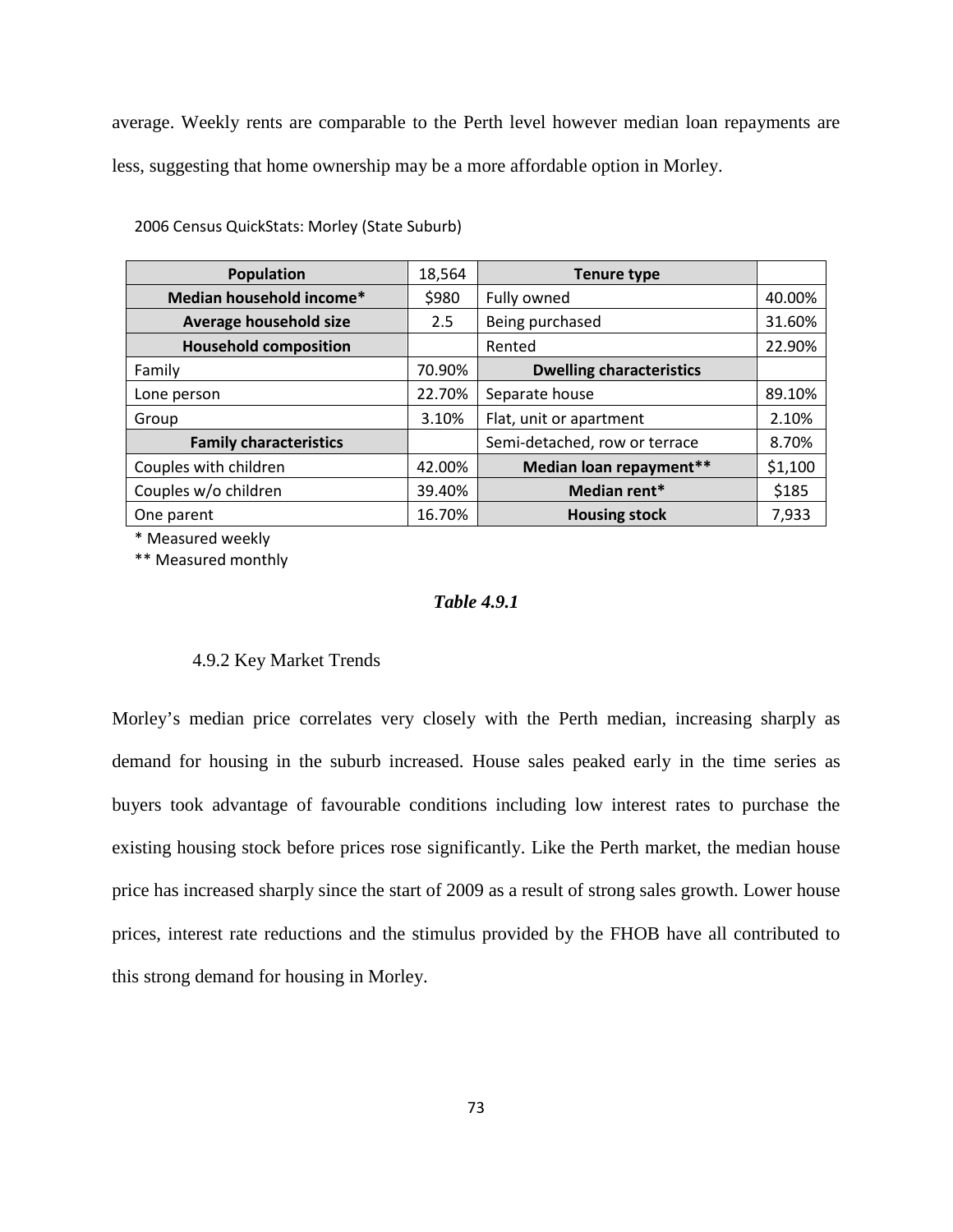

#### *Figure 4.9.1*

#### 4.9.3 First Home Buyer Activity

The relationship between the number of grants issued and the number of sales in Morley is rather insignificant. Furthermore, the number of grants issued in the suburb is relatively low compared to other first home buyer suburbs. The introduction of the FHOG appears to have had little immediate effect on first home buyer activity as these buyers did not enter the market until 2003. First home buyer sales accounted for only 20 percent of total sales for the year ending June 2004. This may be attributed to the high price of housing in the area as well as the lack of existing stock available for sale due to the high number of fully owned dwellings and the growing rental market.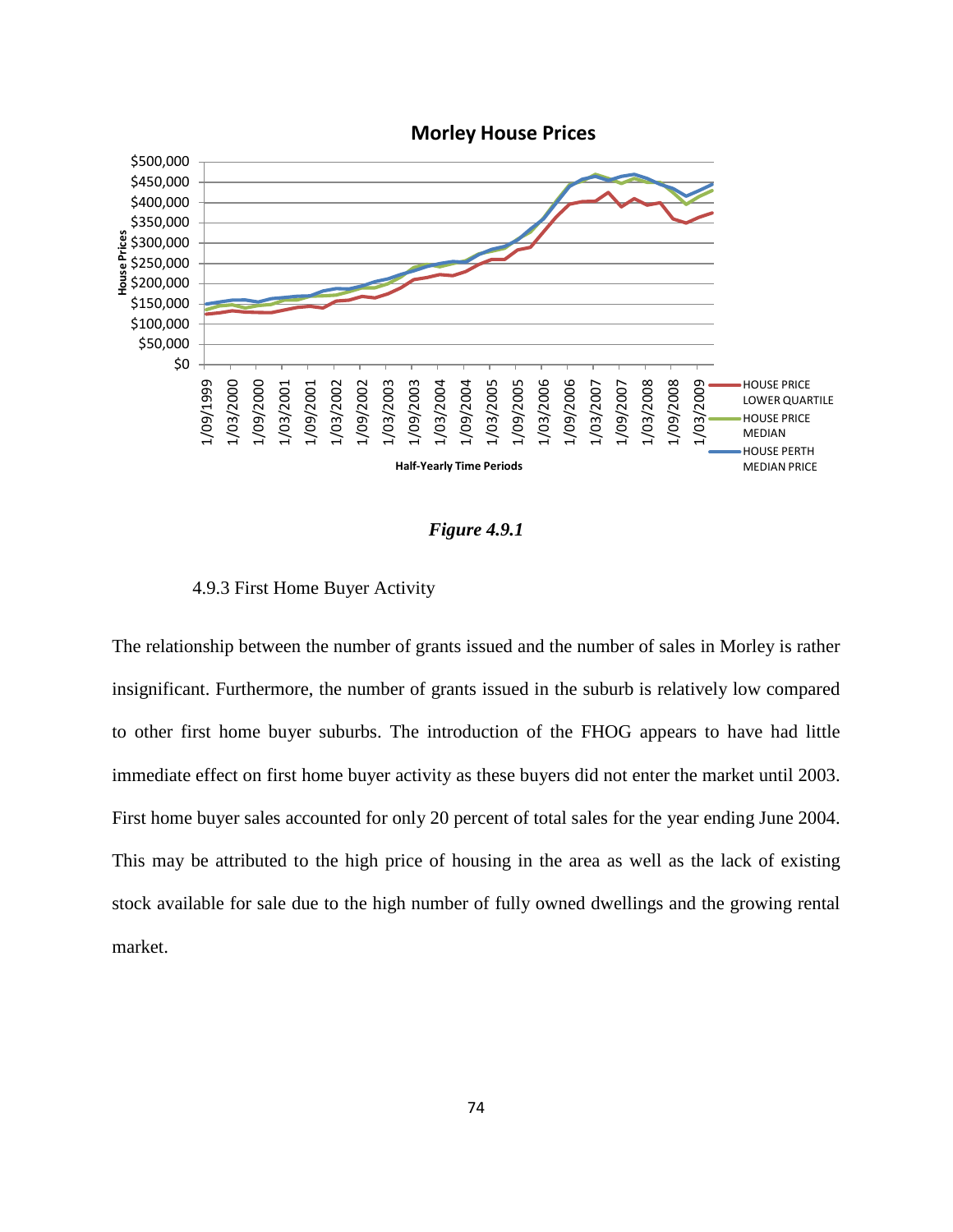

#### *Figure 4.9.2*

Despite this, the proportion of first home buyer activity improved in 2007, perhaps as a result of falling prices in the suburb and the government announcement of stamp duty exemptions for homes priced below \$500,000. The interest rate cuts and the announcement of the FHOB in 2008 further stimulated first home buyer demand with these buyers accounting for almost half of total house sales for the year ending June 2009. However as a result of this strong demand, lower quartile house price rose sharply during the first half of 2009. The FHOB does not appear to have contributed to new home sales as most new dwellings in the suburb were priced above the median.

To summarise, first home buyer activity was not particularly evident throughout most of the time series with first home buyers accounting for less than a quarter of all house sales. Sales activity is not as strong as in other first home buyer suburbs as buyers have had to rely on a limited quantity of existing housing stock with new additions priced beyond their reach. Despite this trend, first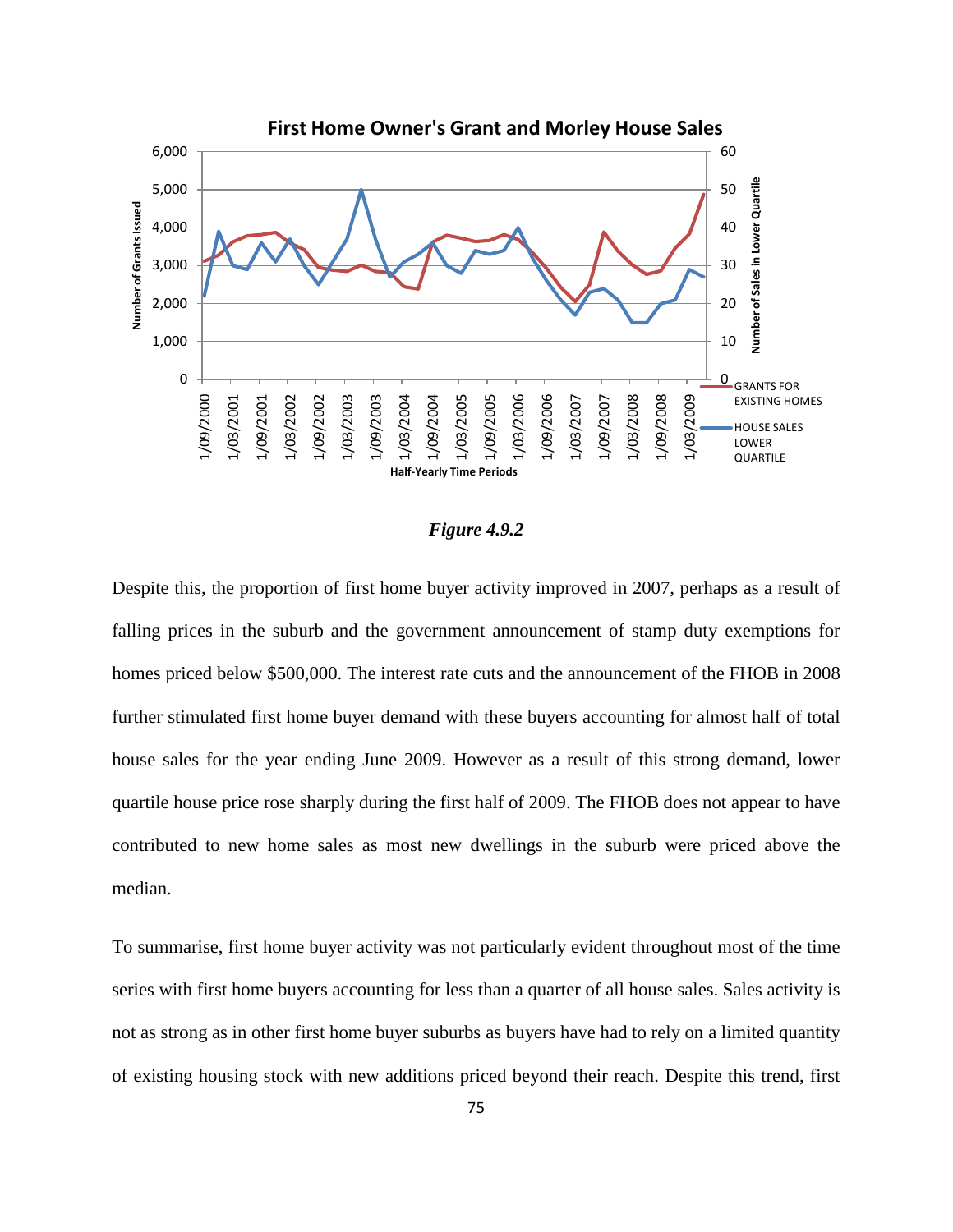home buyer participation improved as prices fell substantially in 2007 and was further stimulated by interest rate reductions and the FHOB. Although this strong demand has resulted in higher prices for lower quartile properties which may persist as first home buyers continue to take advantage of the FHOB.

#### **4.10 Nollamara**

#### 4.10.1 Background

Nollamara is located approximately 10 kilometres north of Perth in the City of Stirling. The suburb's population grew by almost nine percent from 2001 to 2006. The age of housing stock varies in Nollamara with a sizeable number of older properties as well as new dwellings. The supply of land in Nollamara has been very low thus new additions to the housing stock have been in the form of smaller semi-detached dwellings. This increase in the number of smaller sized homes also reflects the declining number of families and the smaller household size in the area compared to the Perth metropolitan region.

There are a large proportion of lone person and single parent households in the suburb, which may account for the very low median household income of residents. Median weekly rents are much lower than the Perth average, thus a higher proportion of households in Nollamara choose to rent. Consequently, the housing market will have a sizeable amount of investor activity. Median loan repayments are rather high given the low household incomes in the suburb; therefore home ownership may be out of reach for many residents.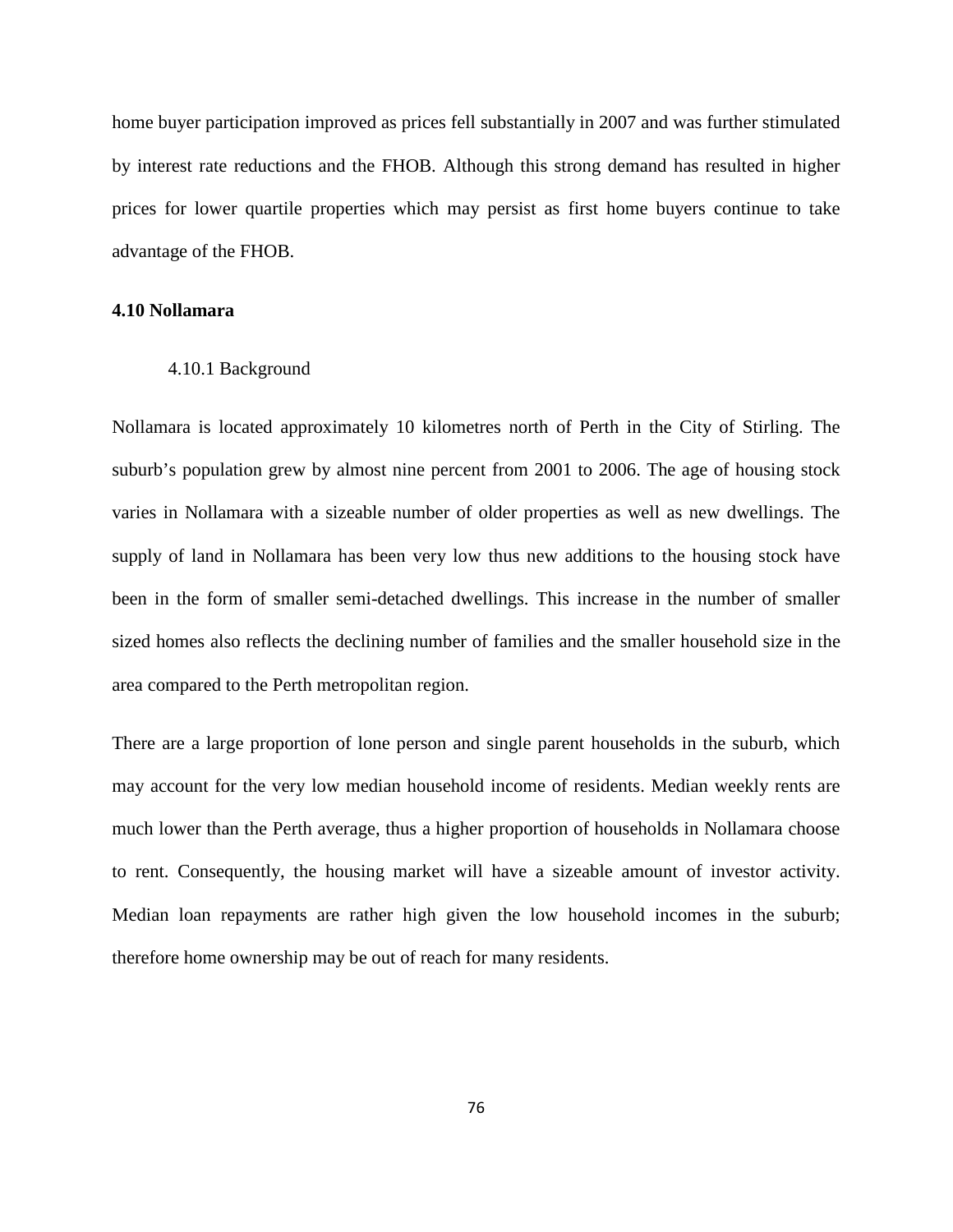2006 Census QuickStats: Nollamara

| <b>Population</b>             | 7,560  | <b>Tenure type</b>              |         |
|-------------------------------|--------|---------------------------------|---------|
| Median household income*      | \$790  | Rented                          | 37.50%  |
| Average household size        | 2.2    | Being purchased                 | 27.10%  |
| <b>Household composition</b>  |        | Fully owned                     | 24.60%  |
| Family                        | 54.90% | <b>Dwelling characteristics</b> |         |
| Lone person                   | 33.10% | Separate house                  | 61.40%  |
| Group                         | 4.70%  | Flat, unit or apartment         | 0.60%   |
| <b>Family characteristics</b> |        | Semi-detached, row or terrace   | 37.90%  |
| Couples w/o children          | 41.60% | Median loan repayment**         | \$1,196 |
| Couples with children         | 31.50% | Median rent*                    | \$165   |
| One parent                    | 23.60% | <b>Housing stock</b>            | 3,766   |

\* Measured weekly

\*\* Measured monthly

## *Table 4.10.1*

## 4.10.2 Key Market Trends

The market experienced a significant growth in sales in early 2001, consistent with the pattern of sales in the Perth market. The introduction of the FHOG as well as successive interest rate cuts throughout 2001 is likely to have contributed to this growth. As in other suburbs, this strong demand for housing led to a steady increase in median price which eventually declined as conditions worsened in 2008. Sales then rose following the interest rate reductions in late 2008. This increased demand has led to a 6 percent rise in the median house price.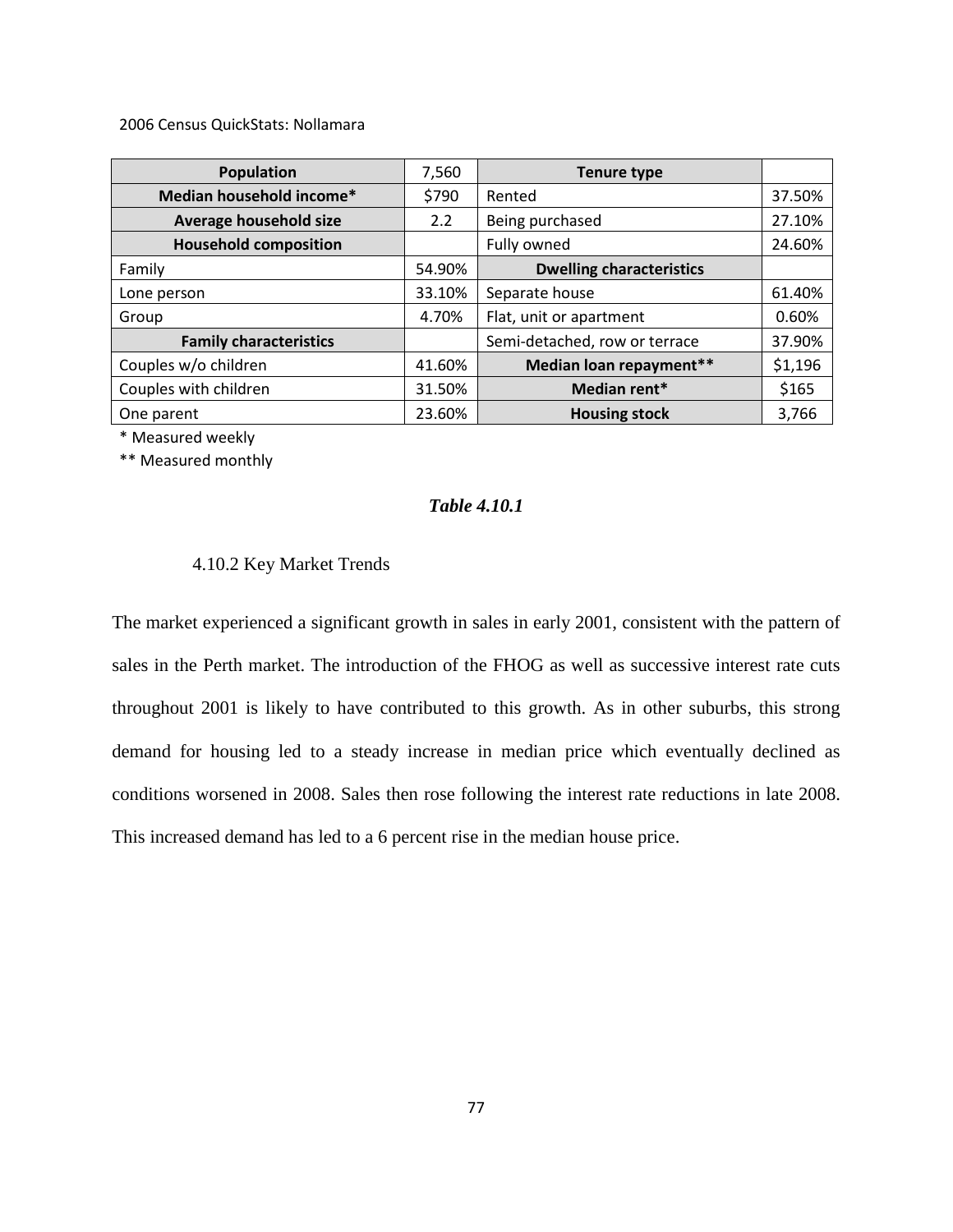

## **Nollamara House Prices**

### *Figure 4.10.1*

#### 4.10.3 First Home Buyer Activity

The introduction of the FHOG appears to have contributed to some first home buyer activity in 2000 as approximately a third of all house sales were first home buyer sales during that period. Further, the grant appears to have encouraged new sales as several smaller houses were sold in the second half of 2000. These houses were perhaps built in the first half of the year to avoid the additional building costs imposed by the introduction of the GST. The behaviour of buyers prior to the introduction of the FHOG is consistent with other suburbs. During this period, the majority of houses sold in Nollamara were priced below the Perth median, making the suburb an affordable location for first home buyers.

This strong demand led to a 17 percent increase in Nollamara's lower quartile house price in the two years following the grant's introduction. These higher house prices then had the expected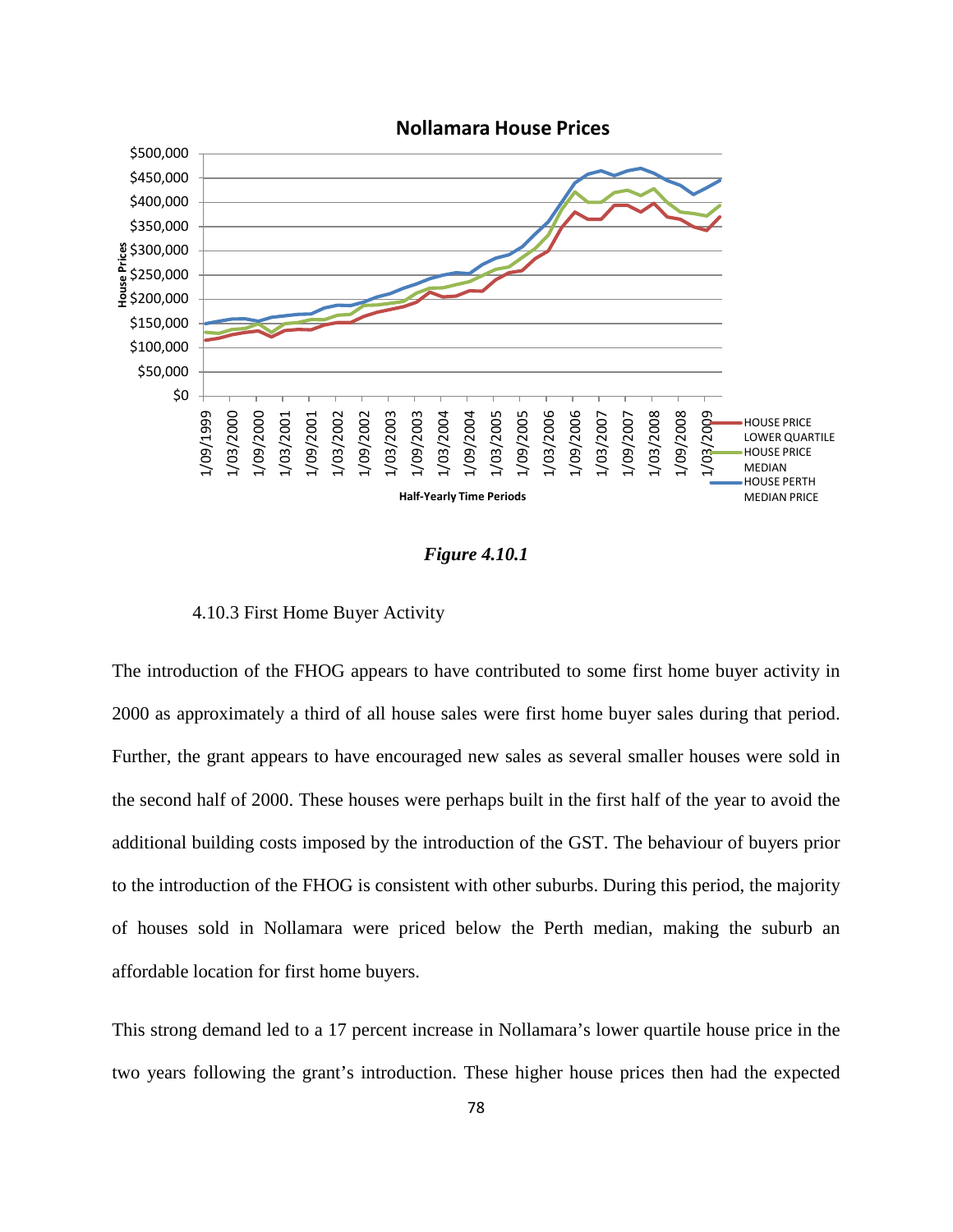effect of inhibiting first home buyer activity and stimulating the interest of investors in the market. However, the stimulus provided by the FHOB as well as low interest rates has had a significant effect on first home buyer participation recently with first home buyers accounting for approximately 60 percent of all house sales for the year ending June 2009. House prices at the lower end of the market have risen by 8 percent, in contrast to the growth in median house price, suggesting that the strong demand generated by the FHOB has contributed to rising house prices for first home buyers.



*Figure 4.10.2* 

In summary, Nollamara has traditionally had a lower proportion of first home buyer participation in the market compared to other suburbs included in this analysis. The FHOB however appears to have increased the level of first home buyer activity as approximately 60 percent of all sales in Nollamara were first home buyer sales. Thus, the boost appears to have achieved its intended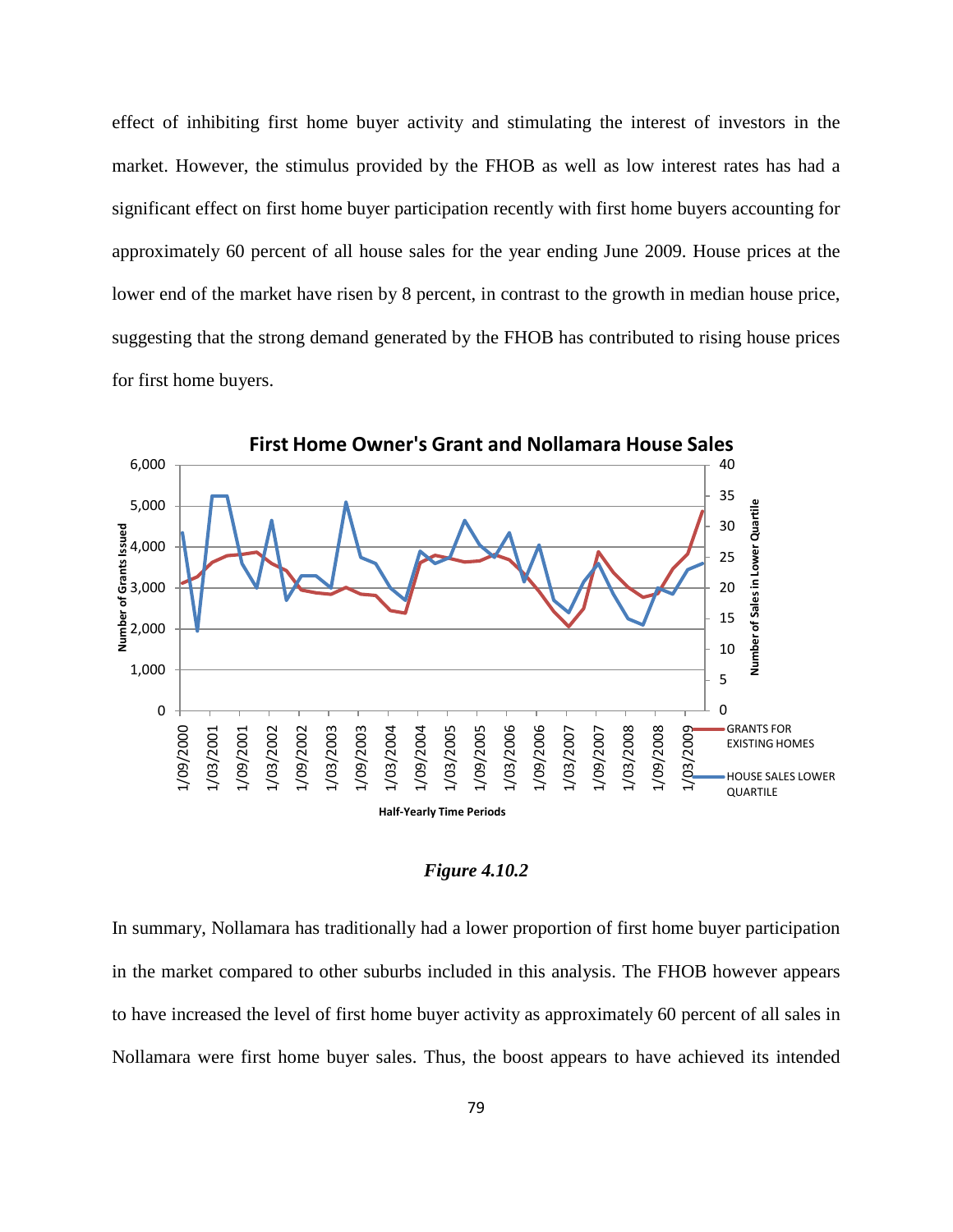outcome of stimulating demand by first home buyers however prices at the lower end of the market have increased. It is likely that prices will continue to rise before the FHOB is removed, in which case it is doubtful that this high proportion of first home buyer activity will remain in the market.

## **4.11 Thornlie**

## 4.11.1 Background

Thornlie is located in the south-east corridor of the Perth metropolitan region, approximately 18 kilometres from the city centre. Thornlie was established in the 1950s and is a well-serviced residential area with good transport links and infrastructure. The suburb's population is rather large although it declined slightly from 2001 to 2006.

<sup>2006</sup> Census QuickStats: Thornlie (State Suburb)

| <b>Population</b>             | 22,265  | <b>Tenure type</b>              |         |
|-------------------------------|---------|---------------------------------|---------|
| Median household income*      | \$1,100 | Being purchased                 | 45.20%  |
| Average household size        | 2.8     | Fully owned                     | 31.10%  |
| <b>Household composition</b>  |         | Rented                          | 17.90%  |
| Family                        | 76.50%  | <b>Dwelling characteristics</b> |         |
| Lone person                   | 17.40%  | Separate house                  | 93.60%  |
| Group                         | 2.60%   | Flat, unit or apartment         | 3.40%   |
| <b>Family characteristics</b> |         | Semi-detached, row or terrace   | 3.00%   |
| Couples with children         | 48.70%  | Median loan repayment**         | \$1,083 |
| Couples w/o children          | 33.90%  | Median rent*                    | \$180   |
| One parent                    | 15.70%  | <b>Housing stock</b>            | 8,399   |

\* Measured weekly

\*\* Measured monthly

*Table 4.11.1*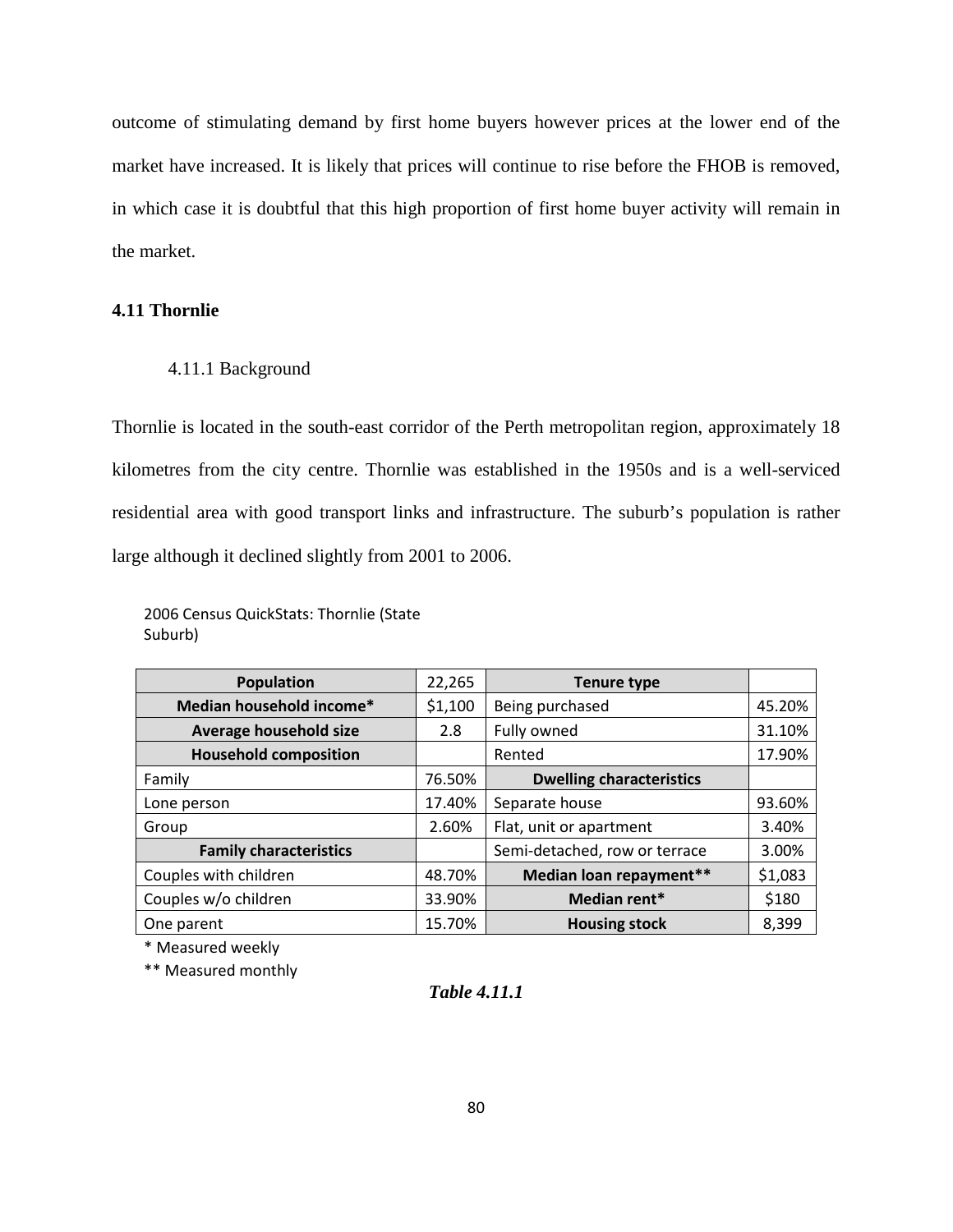Median loan repayments in the suburb are lower than the Perth median, making Thornlie a more affordable suburb to buy a home. Thornlie is another mortgage belt area of Perth as the majority of residents are in the process of repaying a mortgage on their home. However, the number of residents who fully own their property is higher than the Perth level, suggesting there has not been as much sales activity compared to other areas of Perth. There are also a growing number of renters in the suburb, indicating a level of investment activity in the market. Median household incomes in Thornlie are comparable with the Perth average.

Families with children are the most common household type thus the average household size in Thornlie is slightly larger than the Perth average. As a result, separate houses are the predominant dwellings in the area although there are a proportion of smaller dwellings. Thornlie's market relies predominantly on existing housing stock although there has been a slight increase since 2001. The amount of new housing stock was actually greater than the increase in lot approvals for the period 2000 to 2005, which suggests that smaller dwellings have been constructed in the suburb.

#### 4.11.2 Key Market Trends

Thornlie's housing market is consistent with the Perth market with prices following a similar pattern throughout the time series. The median and lower quartile house prices rose slightly in early 2009 as a result of the strong demand generated from the FHOB and lower interest rates however prices have since declined, suggesting demand is beginning to slow in the market.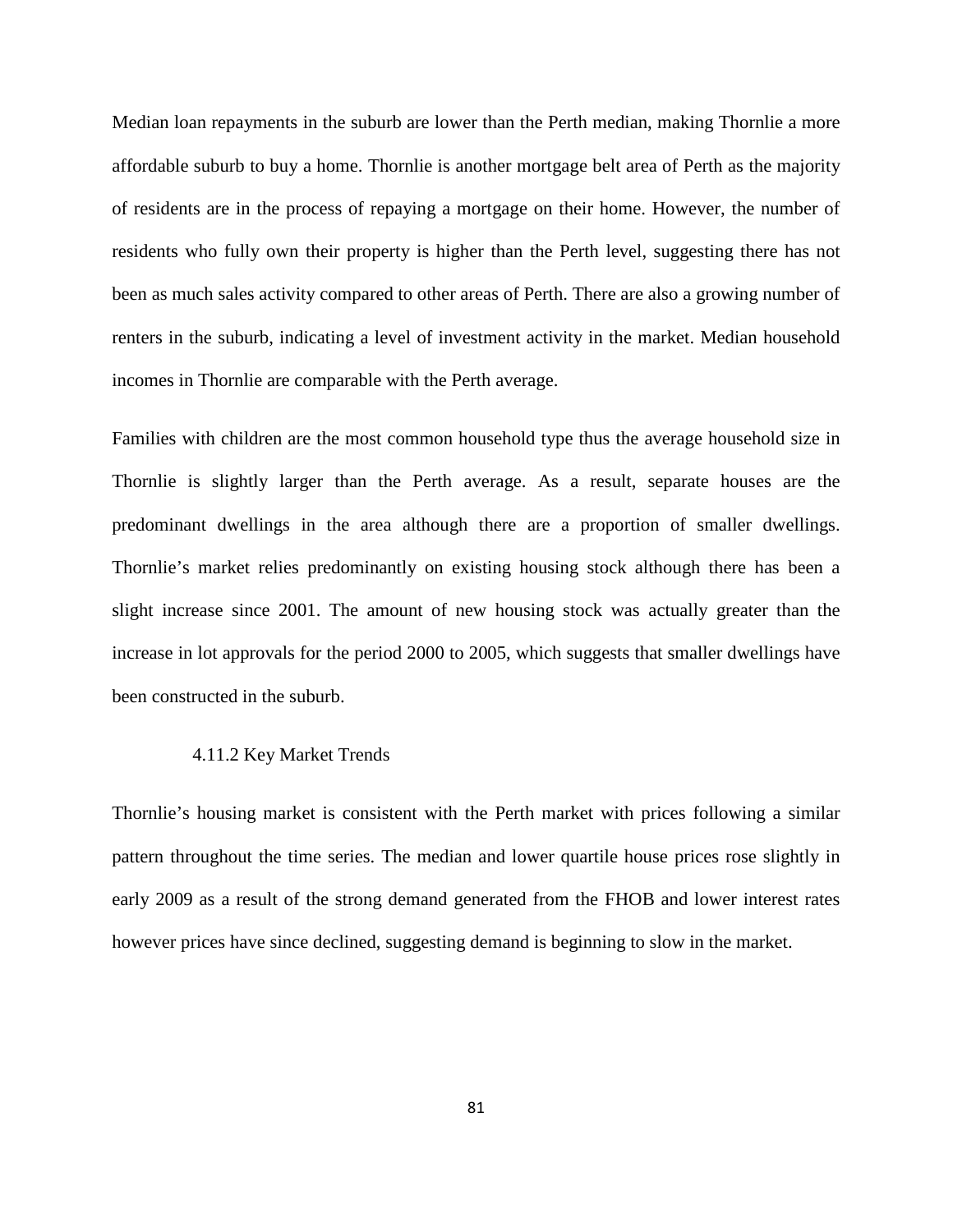

#### *Figure 4.11.1*

### 4.11.3 First Home Buyer Activity

The lower quartile market experienced a sharper rise in sales following the introduction of the FHOG, suggesting an increase in first home buyer activity at the lower end of Thornlie's market. The large fall in sales preceding the grant's introduction is consistent with most other suburbs included in this analysis. During this period, first home buyer sales represented a third of all house sales. In addition, interest rate reductions in early 2001 appear to have further encouraged more first home buyers into the market.

Clearly, the lower quartile house price responded to this increased demand in the market. Price increased sharply following the introduction of the FHOG with an 11 percent increase in the final quarter of 2000. Thus, the grant seems to have achieved its desired outcome of boosting the level of first home buyer activity in Thornlie's market however it also had the added effect of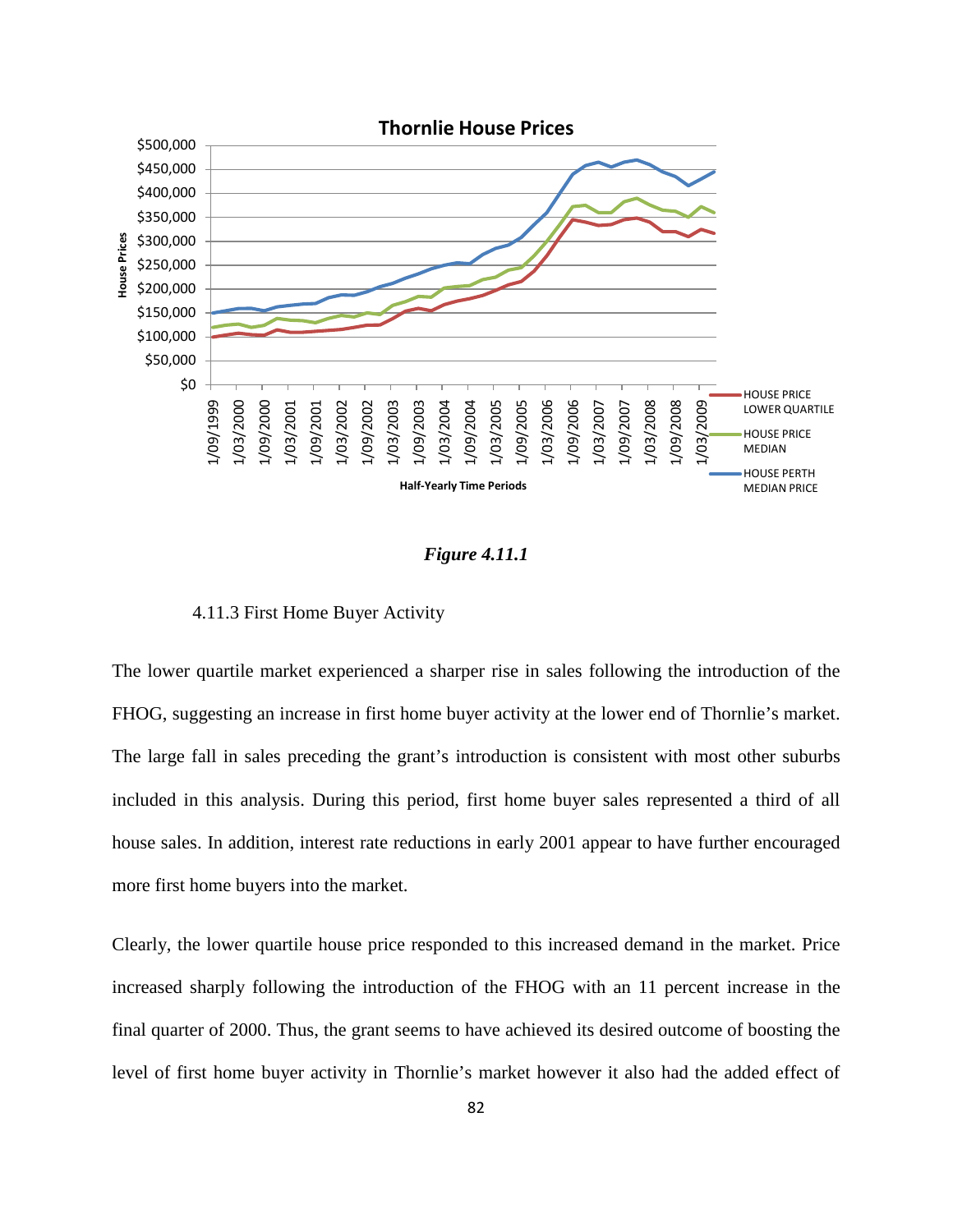increasing price. As in many other suburbs, the level of first home buyer activity declined after 2002, shown by the poor relationship between the grant and the number of lower quartile sales.



**First Home Owner's Grant and Thornlie House Sales**

### *Figure 4.11.3*

However, first home buyer activity increased in late 2007 as the sharp fall in sales provided a greater share of affordable housing stock in the suburb and stamp duty exemptions were increased. The FHOB and interest rate reductions further encouraged first home buyer activity in the suburb. It is estimated that approximately 55 percent of all house sales in the suburb have been first home buyer sales. The price of housing at the lower end of the market increased by 5 percent in the March quarter of 2009 although it has since declined, perhaps due to weakening demand from first home buyers. The recent decline in sales may be attributed to the lack of housing stock available in the suburb as well as other issues discussed in section 4.1.3.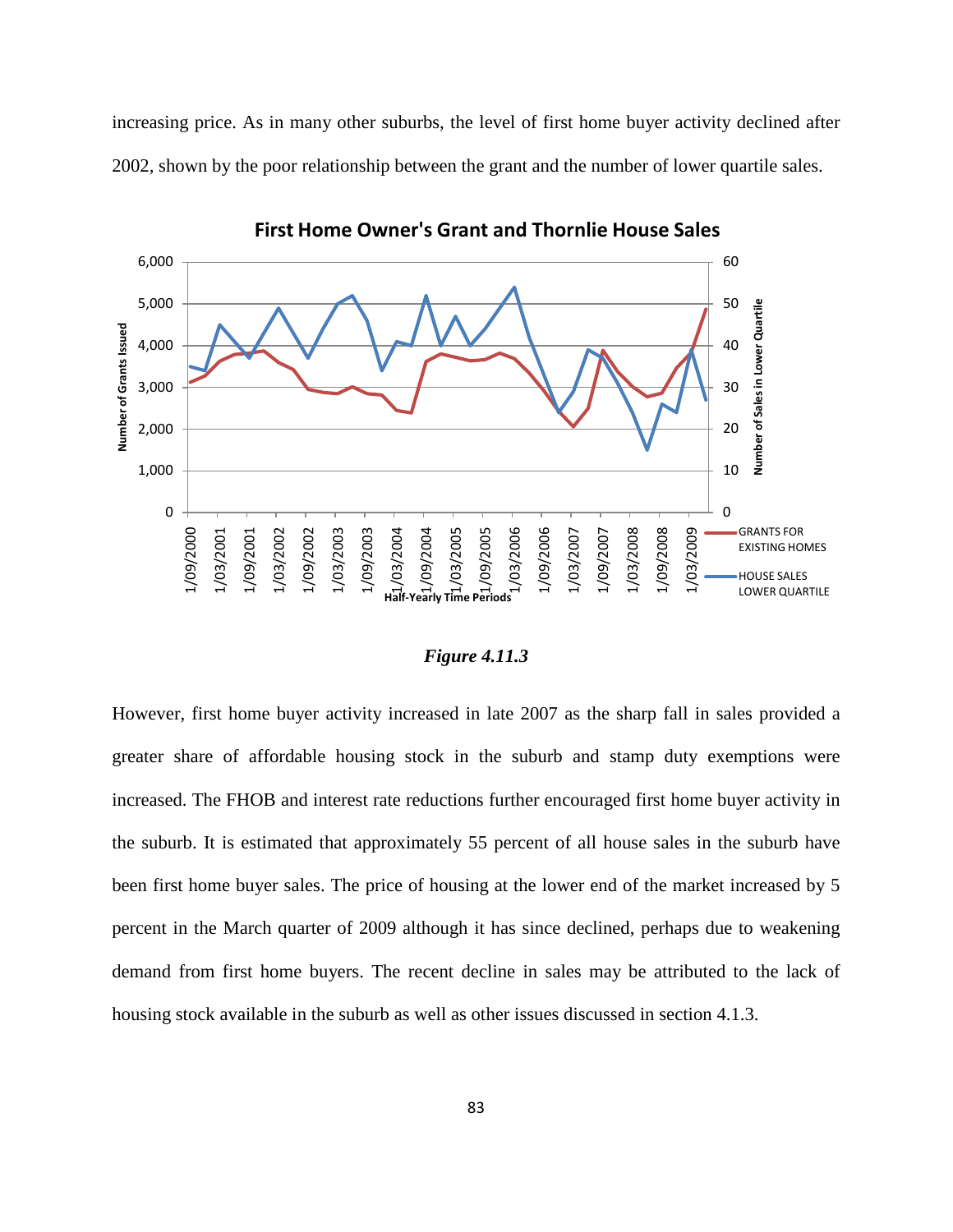In summary, the grant contributed to strong first home buyer activity following its inception. This proportion of first home buyer activity declined soon after as prices rose and the supply of housing stock remained weak. These buyers returned to the market in 2007 to take advantage of the greater supply of housing stock on the market and the generous stamp duty exemptions available. The introduction of the FHOB and interest rate cuts in late 2008 further stimulated first home buyer activity. However it is unlikely that sales will increase significantly before the FHOB is phased out as demand appears to be dwindling and there is only so much existing housing stock available for purchase.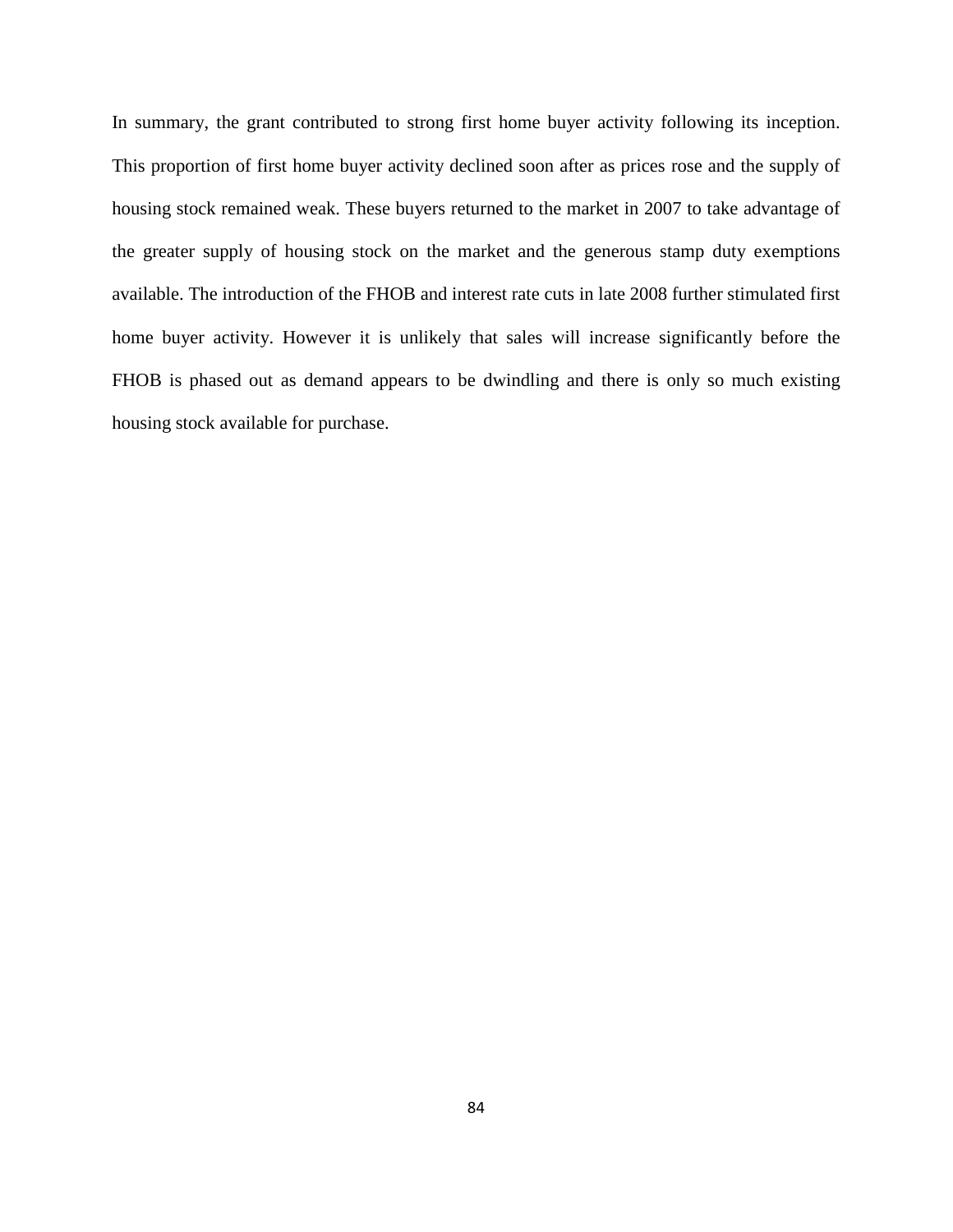### **4.12 Summary**

ı

The following table presents a summary of the key findings identified in this chapter. The impact of the FHOB on first home buyer activity and prices at the lower end of each market is ranked as being high, medium or low<sup>[8](#page-99-0)</sup>.

| Suburb              | Impact of FHOB on<br><b>First Home Buyer Sales</b> | Impact of FHOB on<br>Price |
|---------------------|----------------------------------------------------|----------------------------|
| Armadale            | High                                               | Low                        |
| Beechboro           | High                                               | Medium                     |
| <b>Butler</b>       | High                                               | High                       |
| <b>Canning Vale</b> | Medium                                             | Low                        |
| Ellenbrook          | Low                                                | Medium                     |
| Gosnells            | Low                                                | Low                        |
| Maylands            | Medium                                             | High                       |
| Morley              | Low                                                | High                       |
| Nollamara           | High                                               | High                       |
| Thornlie            | Low                                                | Low                        |

*Table 4.12 Summary of Key Findings* 

<span id="page-99-0"></span><sup>&</sup>lt;sup>8</sup> Suburbs where the FHOB had a low impact on first home buyer sales are those where the proportion of first home buyer activity increased by less than 10 percent over the previous year's number of first home buyer sales. A medium impact indicates an increase of between 10 and 20 percent compared to the previous year's level and a high impact indicates an increase in first home buyer sales of more than 20 percent compared to the previous year's level. The FHOB is deemed to have a low impact on price if prices rose by less than 3 percent in the first half of 2009. It is deemed to have a medium impact if prices increased by 4 to 5 percent, comparable to the increase in the median price of first home buyer dwellings in Perth. The FHOB is considered to have a high impact on price if prices increased by more than 5 percent in 2009. In suburbs where houses and units were both included in the study, an average of the price effects for both dwellings was estimated.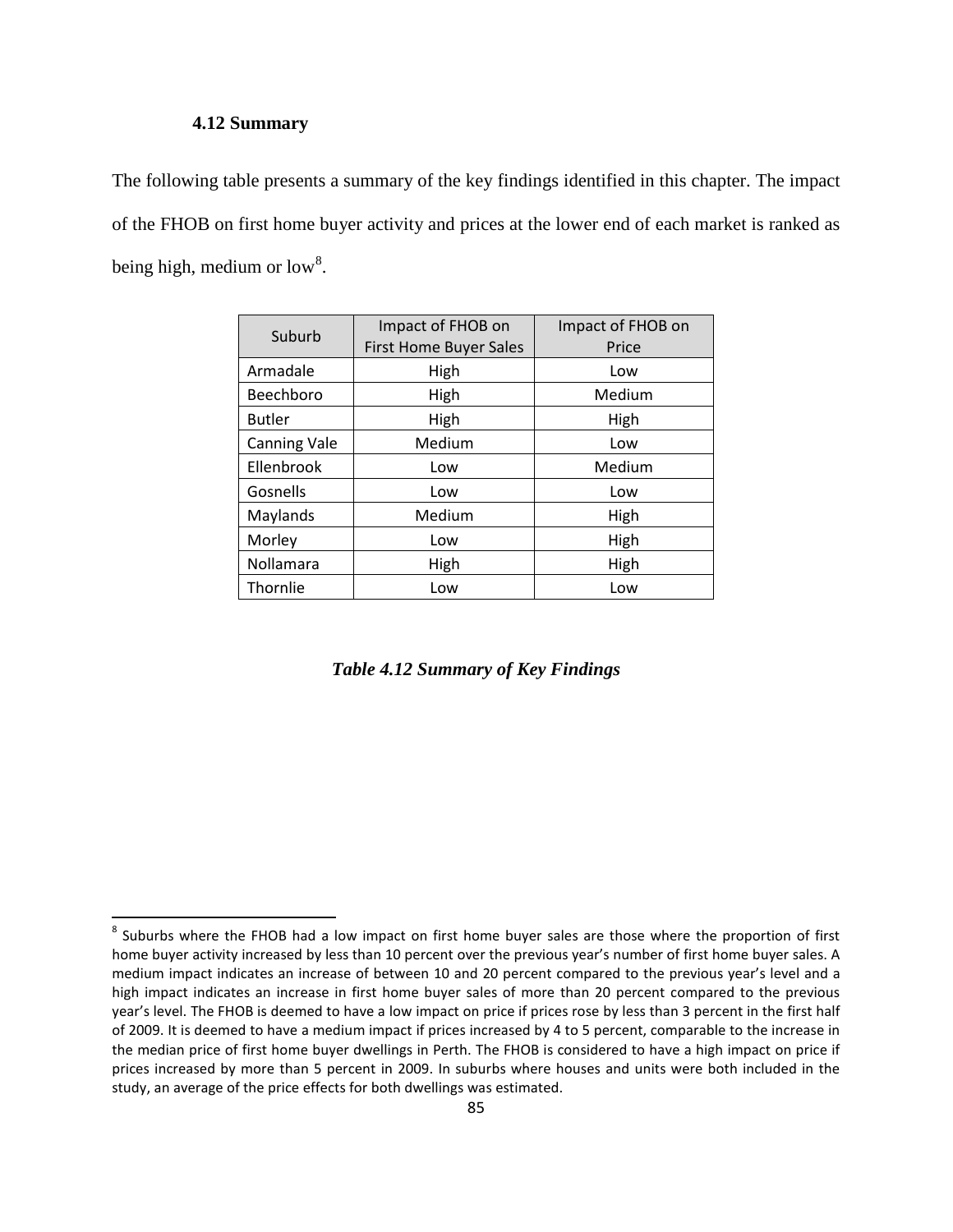## **Chapter Five: Conclusion**

### **5.2 Concluding Remarks**

This research suggests that the First Home Owner's Grant has overall achieved its intended policy goal of increasing first home buyer activity in Perth's housing market. This study has focussed primarily on the extent of first home buyer activity in the market for existing dwellings as research found that the majority of first home buyers purchase an existing property with only a small number building their first home.

It is clear that many first home buyers took advantage of the grant following its inception in 2000 with the number of grants issued increasing rapidly in Western Australia in the years following the introduction of the subsidy. The presence of first home buyer activity is evident in all suburbs included in the analysis, although new areas such as Ellenbrook and Butler appear to have the greatest level of market participation by these buyers. The rapid development of these suburbs has created a greater supply of affordable housing stock for first home buyers, thus attracting buyers to these new areas.

The FHOG also appears to have contributed to an increase in the price of houses and units for most suburbs in the analysis. As discussed in Chapter Two, the grant would theoretically have the same effect as any government subsidy by lowering the price of a home for buyers but increasing the price received by sellers. Thus, while buyers may receive a helping hand towards meeting deposit requirements for a home loan, the cost of the dwelling they are purchasing will have increased. The grant was introduced at a time when conditions in the housing market were favourable for buyers given low interest rates and relatively cheap housing. Thus trade-up buyers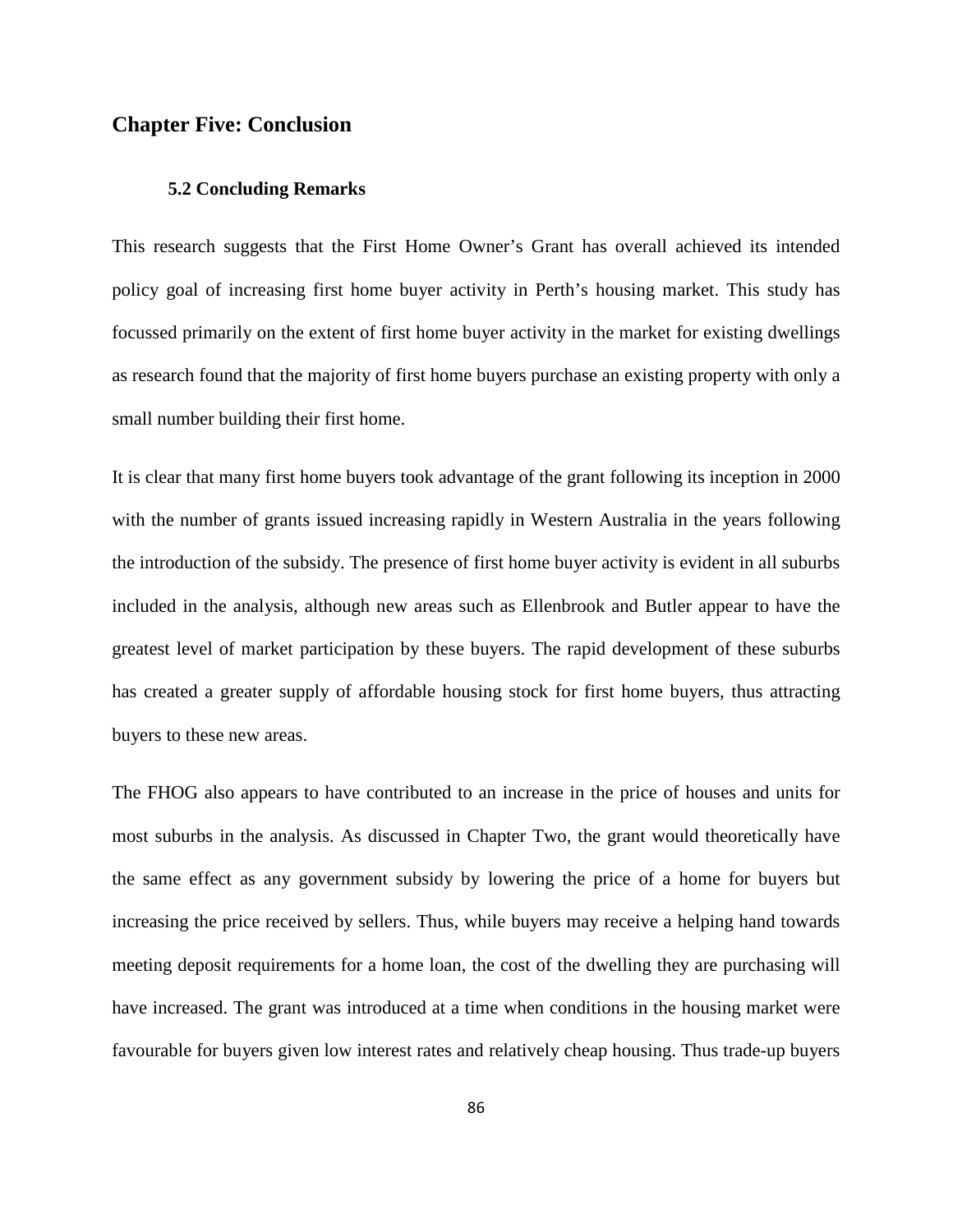and investors were also present in the market and contributing to substantial increases in the cost of housing. Although this rise in price was a boon for the housing industry and existing home owners, first home buyers were squeezed out of many of the markets studied in this research due to affordability issues.

On the whole, the Federal Government's boost to the grant in October 2008 to stimulate the housing industry in the midst of the Global Financial Crisis appears to have achieved its intended market stimulus. First home buyer activity reached its highest level with the number of grants issued in Western Australia higher than ever before in the grant's history. The FHOB was of course announced around the same time as successive interest rate reductions occurred, thus low interest rates provided a further incentive for first home buyers to enter the housing market.

The FHOB had its greatest influence on first home buyer activity in Butler with first home buyers accounting for around 90 percent of total house sales, followed by Beechboro and Nollamara. The more affordable suburbs such as Gosnells and Thornlie had already experienced an increase in first home buyer participation prior to the announcement of the boost due to the downturn in the market which provided a greater supply of housing stock for first home buyers at more affordable prices.

Sales did decline in the June quarter of 2009 for the majority of first home buyer suburbs which may suggest that the supply of affordable housing was insufficient to meet strong demand from these buyers. It also appears that first home buyers intending to take advantage of the FHOB applied early for the grant and secured their purchase in the March quarter of 2009; particularly given the boost was originally expected to end soon after. Issues surrounding the availability of housing finance for first home buyers may also have contributed to the decline.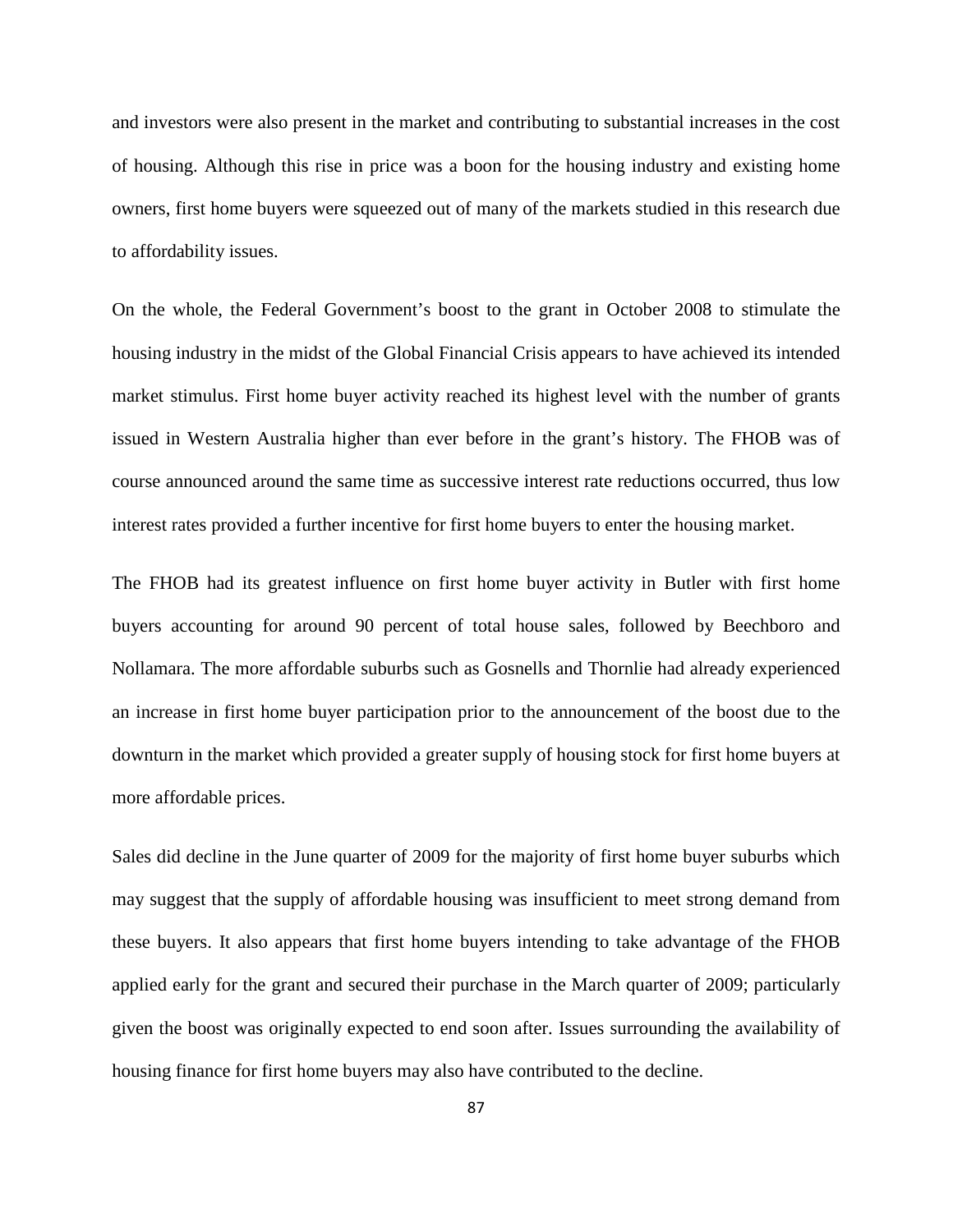House and unit prices in the lower end of Perth's market have showed positive signs of growth since the effects of the FHOB have filtered through. The effect on price varies across suburbs depending on the strength of first home buyer demand and the amount of affordable housing stock on the market. In suburbs where the boost has had the greatest impact such as Butler and Nollamara, prices have increased considerably, suggesting that the rapid increase in first home buyer demand has placed upward pressure on the cost of housing.

It is difficult to ascertain what will happen to the market once the FHOB begins to be scaled back in October 2009. The strongest activity by first home buyers in this sample occurred in the first quarter of 2009 and since sales have declined since then, the full effect of the FHOB on sales activity may have already passed. For suburbs with a greater supply of land and substantial residential development such as Ellenbrook, it could be estimated that these markets will see a sharp rise in sales at the end of 2009 by first home buyers who still want to take advantage of the FHOB before it expires.

However, the price of housing at the lower end of the market may continue to rise as first home buyers rush into the market before the FHOB is removed. Once the FHOB ends, first home buyer activity is likely to decline at the lower end of the market, however as the economy is showing signs of recovery, investors and trade-up buyers may soon return to boost sales in the median and upper quartiles of the market. Although if interest rates begin to rise again, it is expected that total sales will suffer judging by previous trends.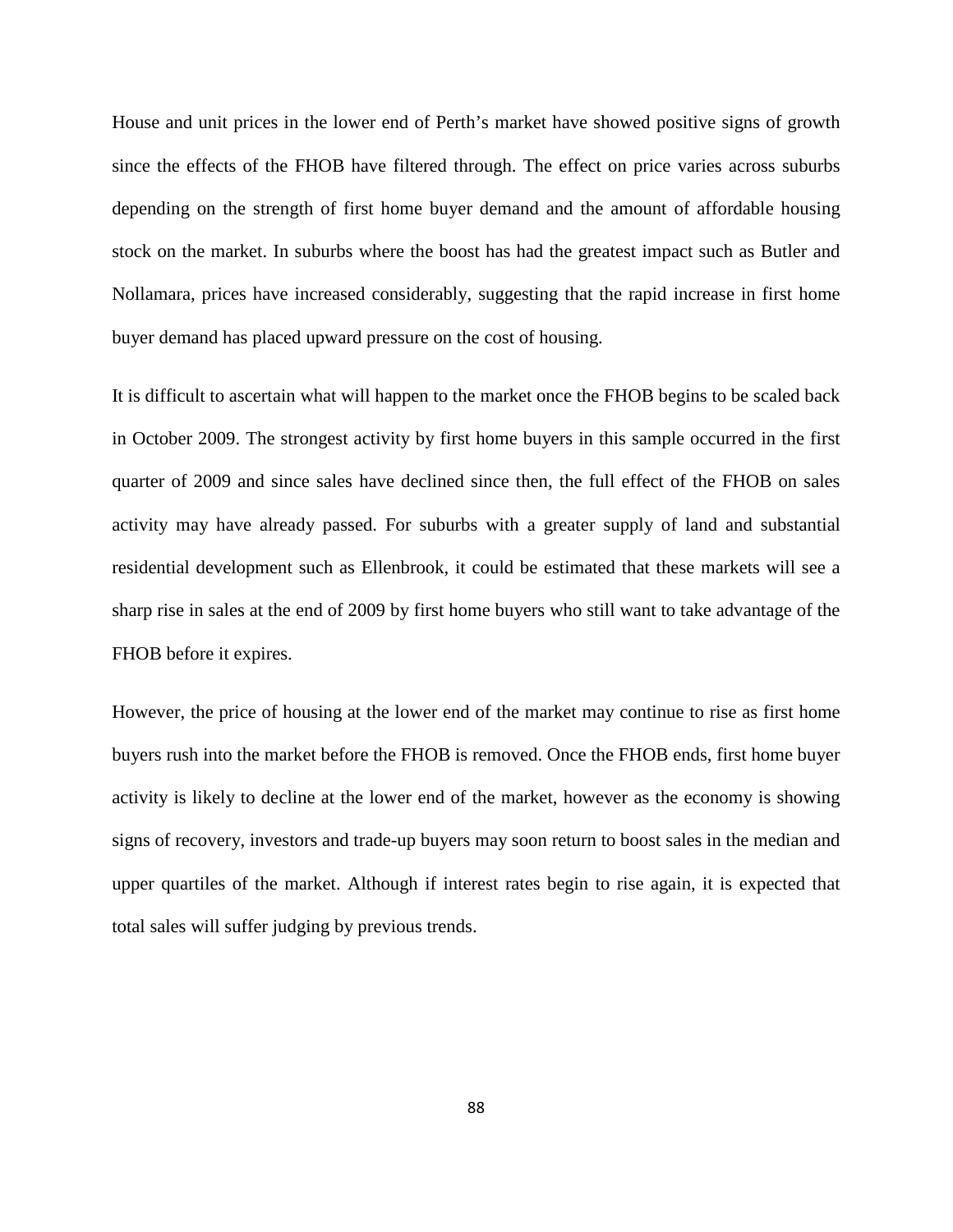#### **5.2 Policy Recommendations**

This research concludes that the FHOG has been successful at encouraging first home buyers into the market. However, as discovered, most first home buyers purchase existing dwellings with the assistance provided by the grant which appears to contribute to rising prices at the lower end of the market. To solve the supply issues evident in most of the suburbs studied, the FHOG could be restricted to purchases of new homes and land to encourage more first home buyers to build. This move would also promote the construction of new homes by developers targeting these buyers. The development of affordable suburbs such as Ellenbrook specifically targeted at first home buyers is recommended to provide a greater supply of affordable housing for these buyers. It appears that first home buyers may be more likely to consider buying or building a new home if there was a greater supply of affordable house and land packages available.

It is also recommended that the construction of medium density housing be considered, particularly in areas close to Perth's CBD which lack a plentiful supply of land for residential development. Smaller dwellings would suit the changing demographic characteristics of many suburbs and provide more affordable housing options for first home buyers. Demand for units appears very strong, particularly amongst first home buyers, as these dwellings typically cost less than houses but still deliver the dream of home ownership. Ultimately, the tradition of constructing low density housing close to Australia's capital cities must shift if the majority of Australians are going to continue to pursue home ownership at some stage in their lives.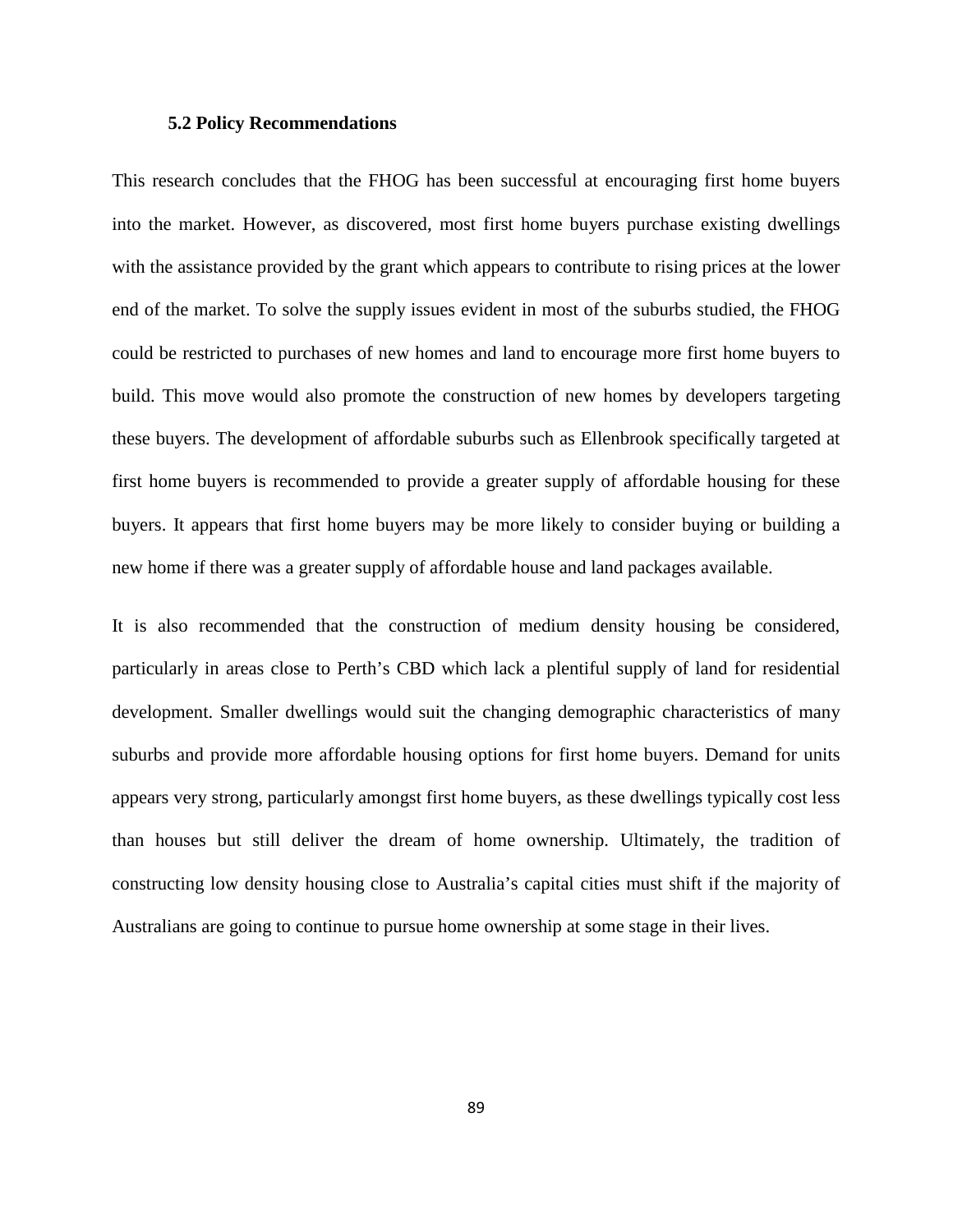#### **5.3 Limitations**

There are several limitations to this research. Firstly, the data retrieved from the Office of State Revenue on the number of grants issued for existing properties was only available at the state level, thus comparisons with the level of sales in each suburb were rather generalised. There was only limited information available on the number of grants issued in each suburb per year as very few suburbs appeared in the top twenty for the entire time series. A fuller analysis would have been possible if there was data available on the number of grants issued for existing dwellings as well as new homes and land in each suburb per quarter, enabling this data to be compared with the number of sales. The exact level of first home buyer activity in each suburb would then be more clearly determined.

Secondly, as the level of first home buyer activity was determined by the proportion of grants issued, first home buyer activity prior to the grant's introduction could not be measured. Thus, the analysis relied on the Bureau of Statistics data which indicated the number of dwellings financed by first home buyers in Western Australia to give some measure of the grant's initial impact on activity.

Additionally, the timing of this research allows some of the effects of the FHOB to be determined however at this point in time the full stimulus is still available to buyers. Therefore, the impact of the boost's scaling back in October 2009 and its expiration in January 2010 cannot be measured, only estimated from analysing conditions in the market and previous trends.

Finally, the house and unit sales data for each suburb encompassed both new and existing dwellings. Thus, it was difficult to ascertain what proportion of first home buyer sales had been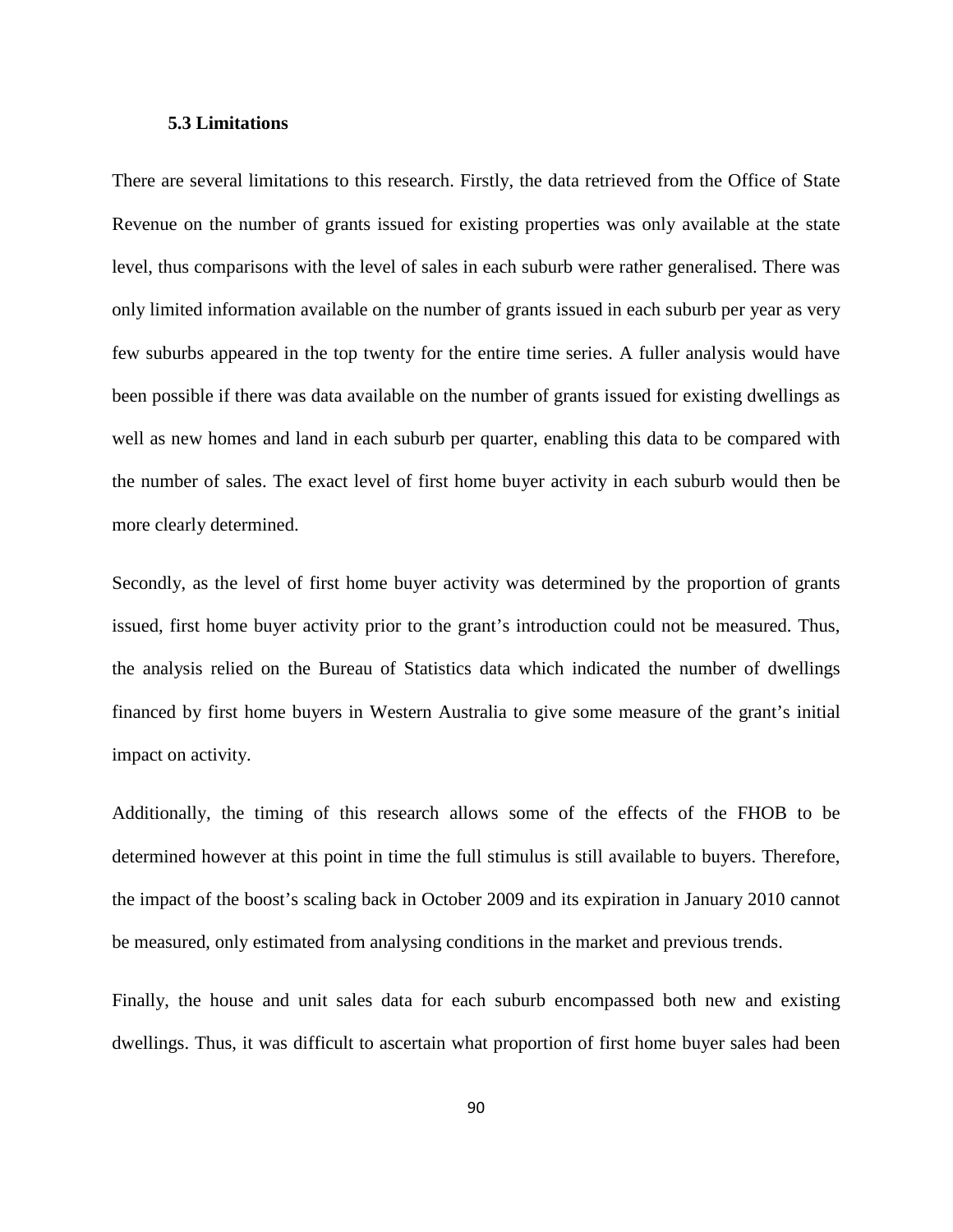for new homes compared to existing ones. In addition, new home purchases can take time to appear in the data as they may have been bought off the plan or under a building contract and are therefore awaiting construction.

#### **5.4 Further research**

Further research is required to investigate the affordability issues surrounding the grant, particularly the FHOB. This analysis has briefly analysed the impact of the grant on house prices at the lower end of the market however a more thorough examination of the implications of the grant for first home buyer affordability is needed. A survey of first home buyers may also be necessary to determine the importance of the grant in a household's decision to purchase a home.

This research attempted to determine the exact level of first home buyer activity in the market however as stated in the previous section, generalisations and assumptions were made as there was only limited data available on the number of grants issued to buyers at the suburb level. Therefore, if more detailed information was made available for individual suburbs, further research could be undertaken to simulate this study and possibly produce more accurate results. This research could be conducted some time after the FHOB is removed, thereby evaluating the boost's effectiveness from when it was introduced to its expiration.

Although this research concludes that the majority of first home buyers purchase existing dwellings, further research could be conducted into the FHOB's effect on new house and land purchases. It would be interesting to discover, once the FHOB has been phased out, if the boost contributed to an increase in the demand for new homes and land. As mentioned, new homes may not appear in the sales data for some time to come as grant recipients are permitted 18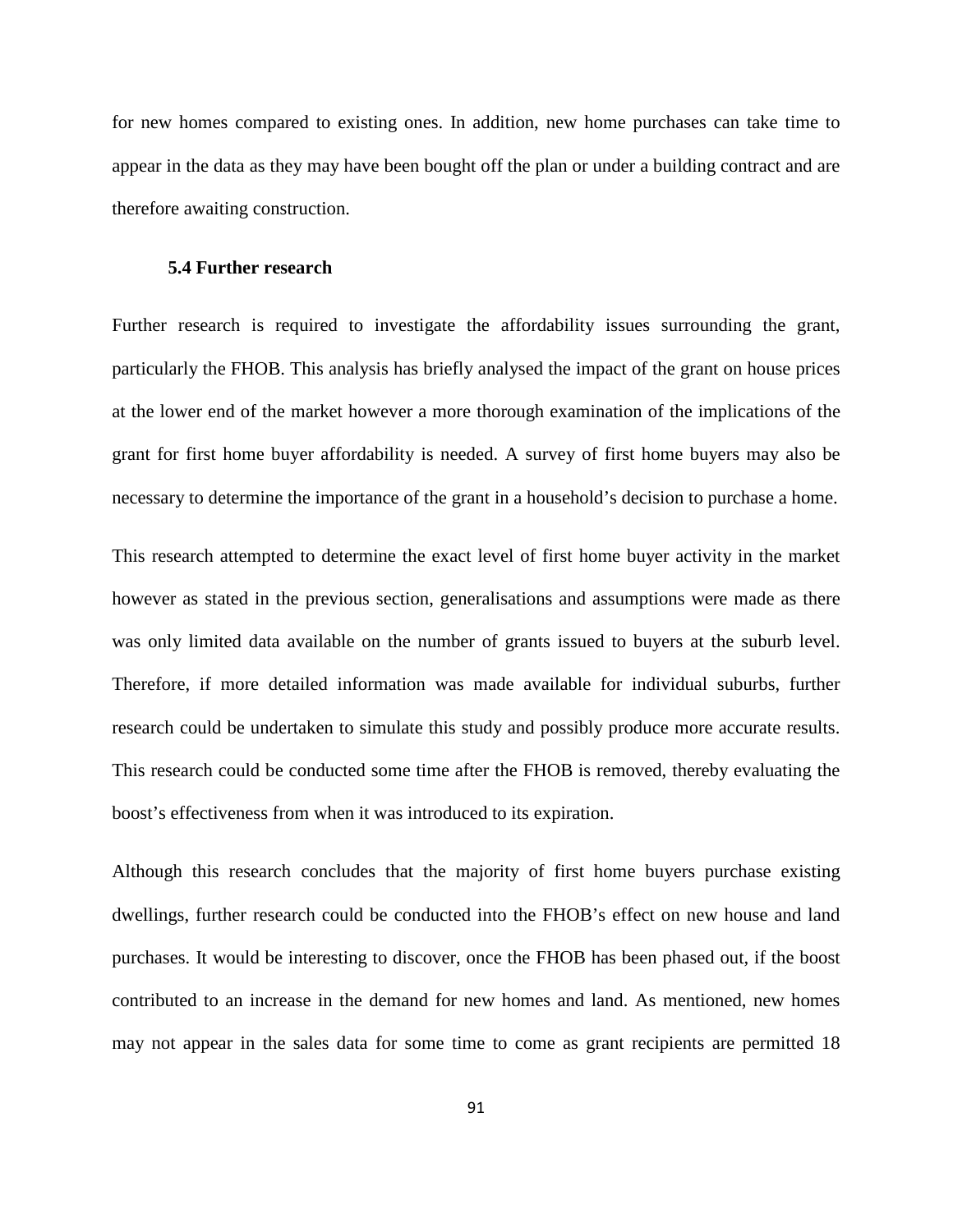months to complete the construction of a new home. If the stimulus succeeded in attracting more first home buyers towards buying or building a new home and therefore stimulated the construction industry, a more substantial permanent grant for new home and land purchases may be a valid recommendation.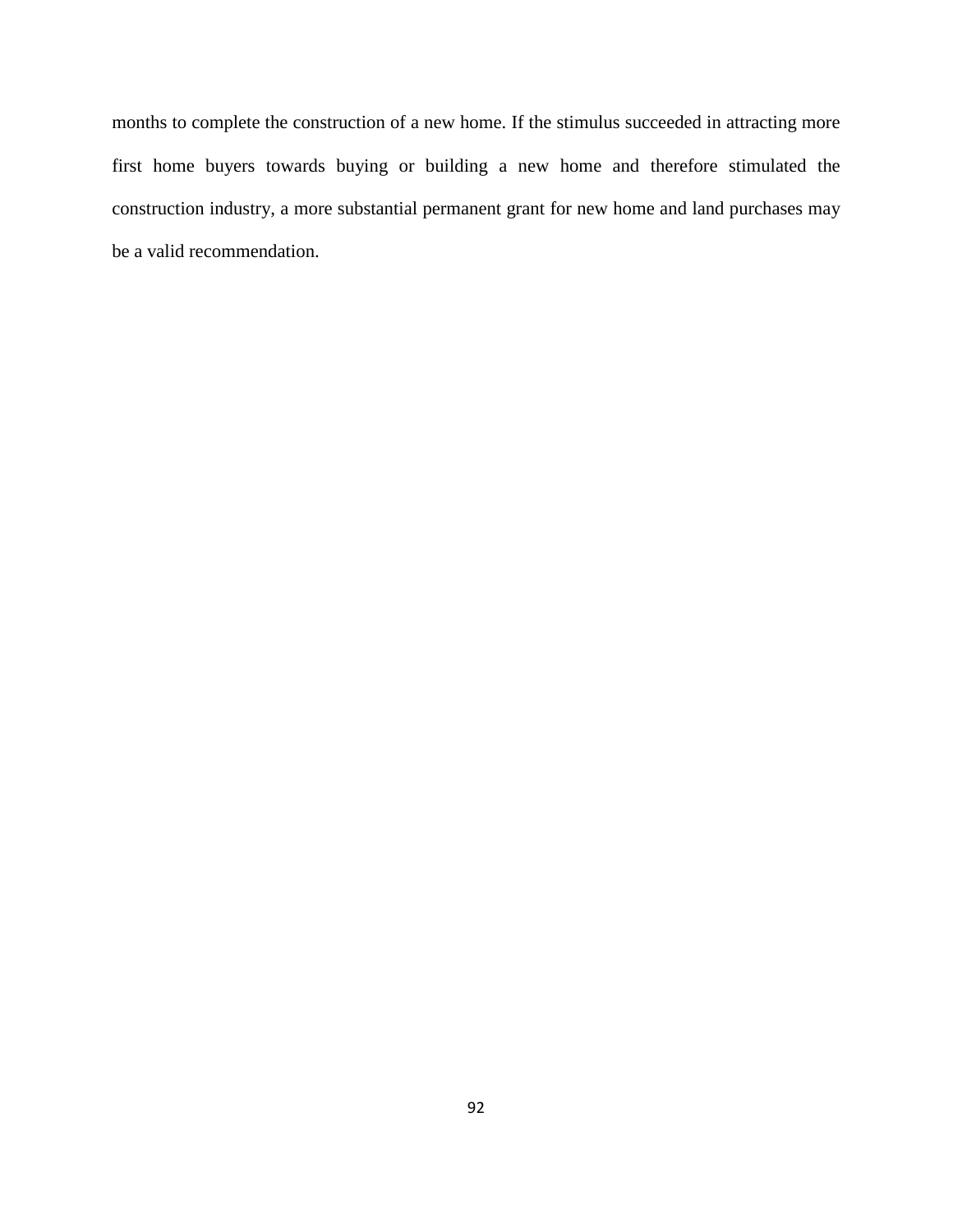# **Reference**

- Australian Bureau of Statistics 2001a, *Australian Social Trends: Summary of Findings,* cat. no. 4102.0. Retrieved: October 7, 2009, from [http://www.abs.gov.au/ausstats/ ABS@.nsf/](http://www.abs.gov.au/ausstats/%20ABS@.nsf/%202f762f95845417aeca25706c00834efa/0c81c6c07b65dc81ca2570ec000cc2ee!OpenDocument)  [2f762f95845417aeca25706c00834efa/0c81c6c07b65dc81ca2570ec000cc2ee!OpenDocu](http://www.abs.gov.au/ausstats/%20ABS@.nsf/%202f762f95845417aeca25706c00834efa/0c81c6c07b65dc81ca2570ec000cc2ee!OpenDocument) [ment.](http://www.abs.gov.au/ausstats/%20ABS@.nsf/%202f762f95845417aeca25706c00834efa/0c81c6c07b65dc81ca2570ec000cc2ee!OpenDocument)
- Australian Bureau of Statistics 2001b, *2001 Census QuickStats: Perth (Statistical Division).*  Retrieved: August 11, 2009, from [www.censusdata.abs.gov.au.](http://www.censusdata.abs.gov.au/)
- Australian Bureau of Statistics 2001c, *2001 Census QuickStats: Armadale (State Suburb).*  Retrieved: August 11, 2009, from [www.censusdata.abs.gov.au.](http://www.censusdata.abs.gov.au/)
- Australian Bureau of Statistics 2001d, *2001 Census QuickStats: Beechboro (State Suburb).*  Retrieved: August 11, 2009, from [www.censusdata.abs.gov.au.](http://www.censusdata.abs.gov.au/)
- Australian Bureau of Statistics 2001e, *2001 Census QuickStats: Canning Vale (State Suburb).*  Retrieved: August 11, 2009, from [www.censusdata.abs.gov.au.](http://www.censusdata.abs.gov.au/)
- Australian Bureau of Statistics 2001f, *2001 Census QuickStats: Ellenbrook (State Suburb).*  Retrieved: August 11, 2009, from [www.censusdata.abs.gov.au.](http://www.censusdata.abs.gov.au/)
- Australian Bureau of Statistics 2001g, *2001 Census QuickStats: Gosnells (State Suburb).*  Retrieved: August 11, 2009, from [www.censusdata.abs.gov.au.](http://www.censusdata.abs.gov.au/)
- Australian Bureau of Statistics 2001h, *2001 Census QuickStats: Maylands (State Suburb).*  Retrieved: August 11, 2009, from [www.censusdata.abs.gov.au.](http://www.censusdata.abs.gov.au/)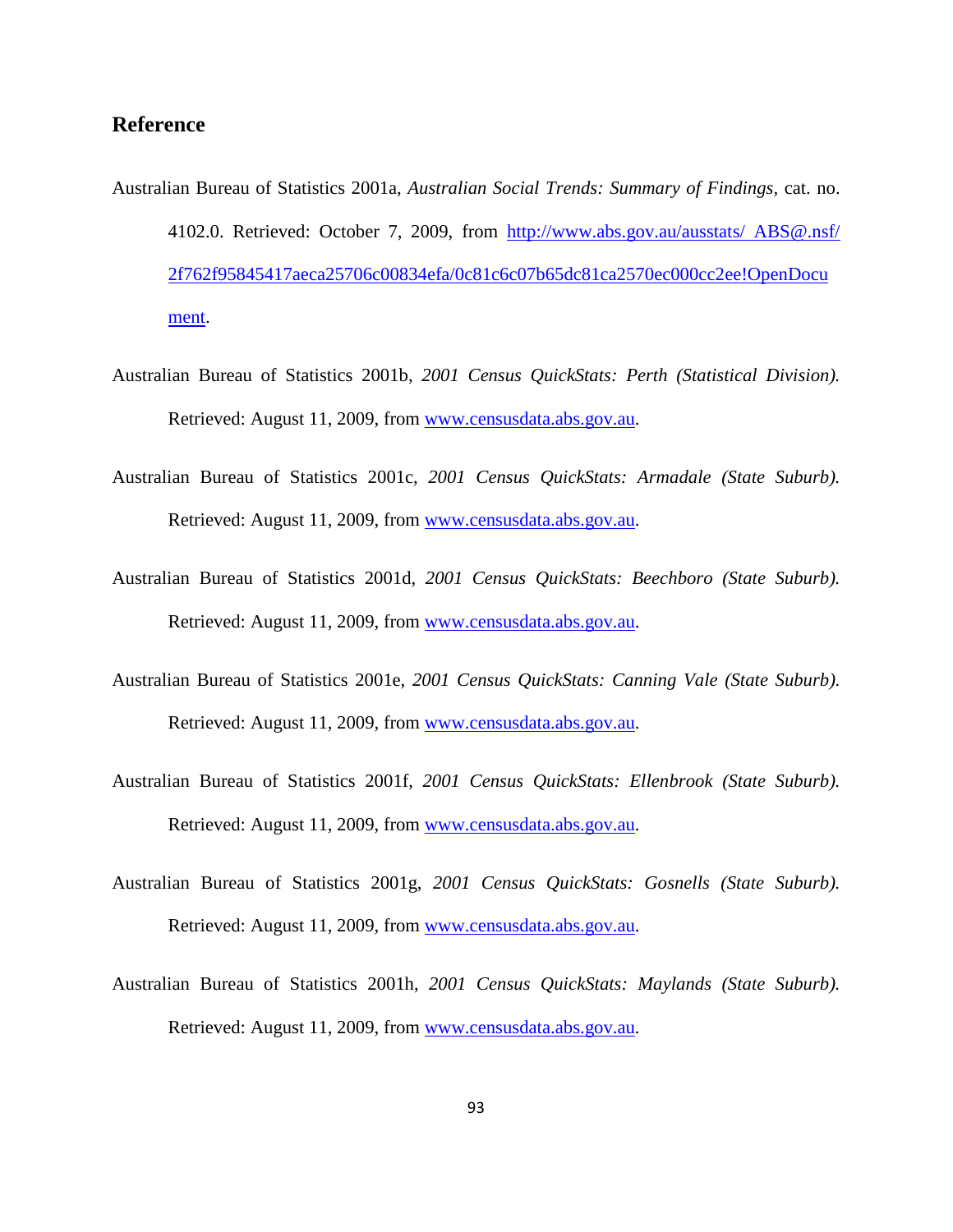- Australian Bureau of Statistics 2001i, *2001 Census QuickStats: Morley (State Suburb).*  Retrieved: August 11, 2009, from [www.censusdata.abs.gov.au.](http://www.censusdata.abs.gov.au/)
- Australian Bureau of Statistics 2001j, *2001 Census QuickStats: Nollamara (State Suburb).*  Retrieved: August 11, 2009, from [www.censusdata.abs.gov.au.](http://www.censusdata.abs.gov.au/)
- Australian Bureau of Statistics 2001k, *2001 Census QuickStats: Thornlie (State Suburb).*  Retrieved: August 11, 2009, from [www.censusdata.abs.gov.au.](http://www.censusdata.abs.gov.au/)
- Australian Bureau of Statistics 2005, *House Price Indexes: Eight Capital Cities, Dec 2005,* cat. no. 6146.0, ABS, Canberra. Retrieved: October 28, 2009, from [http://www.abs.gov.au/AUSSTATS/abs@.nsf/ProductsbyReleaseDate/711AD92E52264](http://www.abs.gov.au/AUSSTATS/abs@.nsf/ProductsbyReleaseDate/711AD92E52264FA7CA257178001B66F7?OpenDocument) [FA7CA257178001B66F7?OpenDocument.](http://www.abs.gov.au/AUSSTATS/abs@.nsf/ProductsbyReleaseDate/711AD92E52264FA7CA257178001B66F7?OpenDocument)
- Australian Bureau of Statistics 2006a, *2006 Census QuickStats: Perth (Statistical Division).*  Retrieved: August 11, 2009, from [www.censusdata.abs.gov.au.](http://www.censusdata.abs.gov.au/)
- Australian Bureau of Statistics 2006b, *2006 Census QuickStats: Armadale (State Suburb).*  Retrieved: August 11, 2009, from <u>www.censusdata.abs.gov.au</u>.
- Australian Bureau of Statistics 2006c, *2006 Census QuickStats: Beechboro (State Suburb).*  Retrieved: August 11, 2009, from [www.censusdata.abs.gov.au.](http://www.censusdata.abs.gov.au/)
- Australian Bureau of Statistics 2006d, *2006 Census QuickStats: Butler (State Suburb).*  Retrieved: August 11, 2009, from [www.censusdata.abs.gov.au.](http://www.censusdata.abs.gov.au/)
- Australian Bureau of Statistics 2006e, *2006 Census QuickStats: Canning Vale (State Suburb).*  Retrieved: August 11, 2009, from [www.censusdata.abs.gov.au.](http://www.censusdata.abs.gov.au/)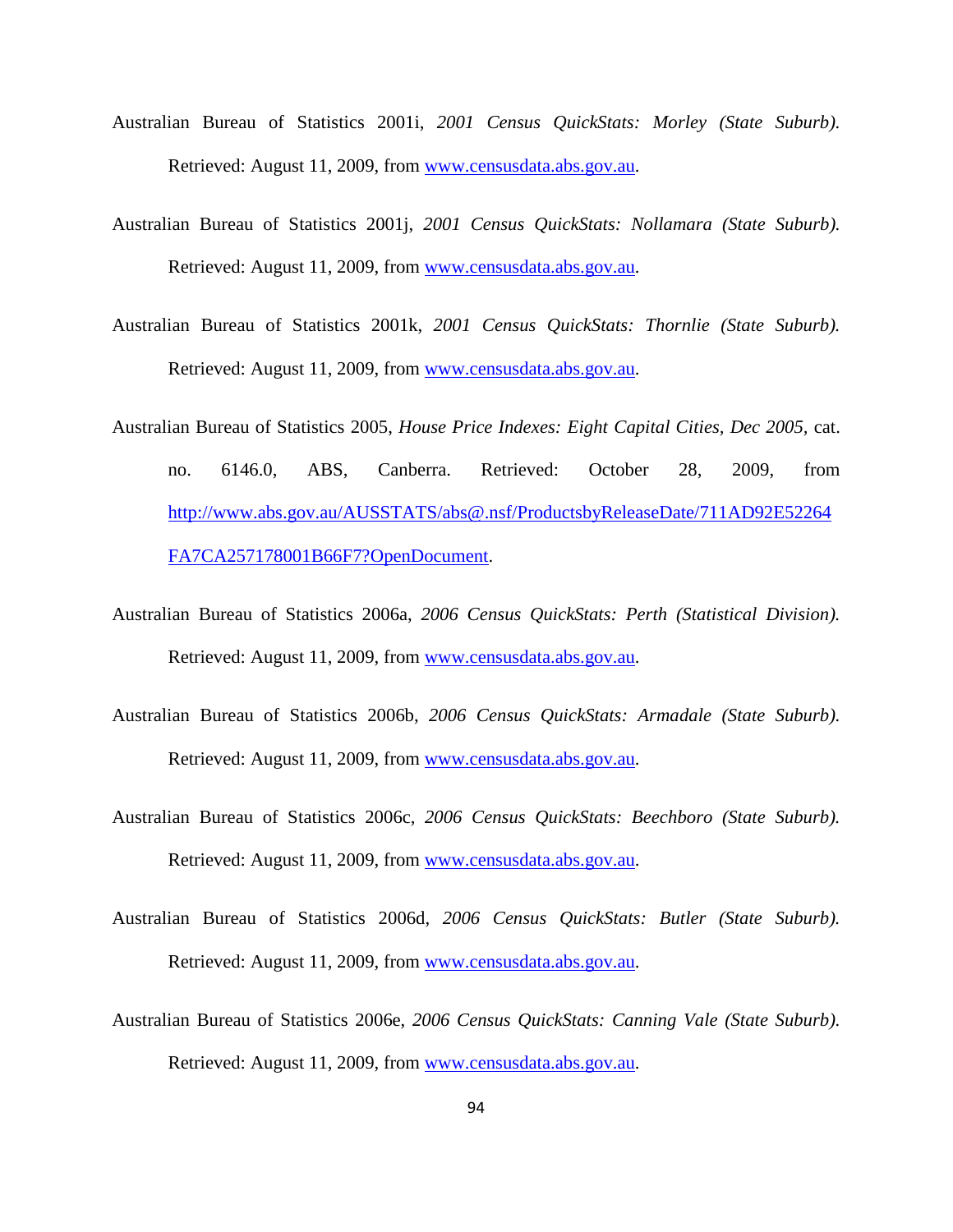- Australian Bureau of Statistics 2006f, *2006 Census QuickStats: Ellenbrook (State Suburb).*  Retrieved: August 11, 2009, from [www.censusdata.abs.gov.au.](http://www.censusdata.abs.gov.au/)
- Australian Bureau of Statistics 2006g, *2006 Census QuickStats: Gosnells (State Suburb).*  Retrieved: August 11, 2009, from [www.censusdata.abs.gov.au.](http://www.censusdata.abs.gov.au/)
- Australian Bureau of Statistics 2006h, *2006 Census QuickStats: Maylands (State Suburb).*  Retrieved: August 11, 2009, from [www.censusdata.abs.gov.au.](http://www.censusdata.abs.gov.au/)
- Australian Bureau of Statistics 2006i, *2006 Census QuickStats: Morley (State Suburb).*  Retrieved: August 11, 2009, from [www.censusdata.abs.gov.au.](http://www.censusdata.abs.gov.au/)
- Australian Bureau of Statistics 2006j, *2006 Census QuickStats: Nollamara (State Suburb).*  Retrieved: August 11, 2009, from [www.censusdata.abs.gov.au.](http://www.censusdata.abs.gov.au/)
- Australian Bureau of Statistics 2006k, *2006 Census QuickStats: Thornlie (State Suburb).*  Retrieved: August 11, 2009, from [www.censusdata.abs.gov.au.](http://www.censusdata.abs.gov.au/)
- Australian Bureau of Statistics 2009a, *Building Approvals, Australia,* cat. no 8731.0, *Table 5, Number of Dwelling Units Approved, by Sector, all series – Western Australia,* ABS, Canberra. Retrieved: October 2, 2009, from [http://www.abs.gov.au/ AUSSTATS/](http://www.abs.gov.au/%20AUSSTATS/%20abs@.nsf/DetailsPage/8731.0Aug%202009?OpenDocument)  [abs@.nsf/DetailsPage/8731.0Aug%202009?OpenDocument.](http://www.abs.gov.au/%20AUSSTATS/%20abs@.nsf/DetailsPage/8731.0Aug%202009?OpenDocument)
- Australian Bureau of Statistics 2009b, *Housing Finance, Australia,* cat. no. 5609.0, *Table 9b, Housing Finance Commitments (Owner Occupation), By Type of Buyer and Loan: State, Original,* ABS, Canberra. Retrieved: October 17, 2009, from [http://www.abs.gov.au/](http://www.abs.gov.au/%20AUSSTATS/abs@.nsf/DetailsPage/5609.0Jan%202008?OpenDocument)  [AUSSTATS/abs@.nsf/DetailsPage/5609.0Jan%202008?OpenDocument.](http://www.abs.gov.au/%20AUSSTATS/abs@.nsf/DetailsPage/5609.0Jan%202008?OpenDocument)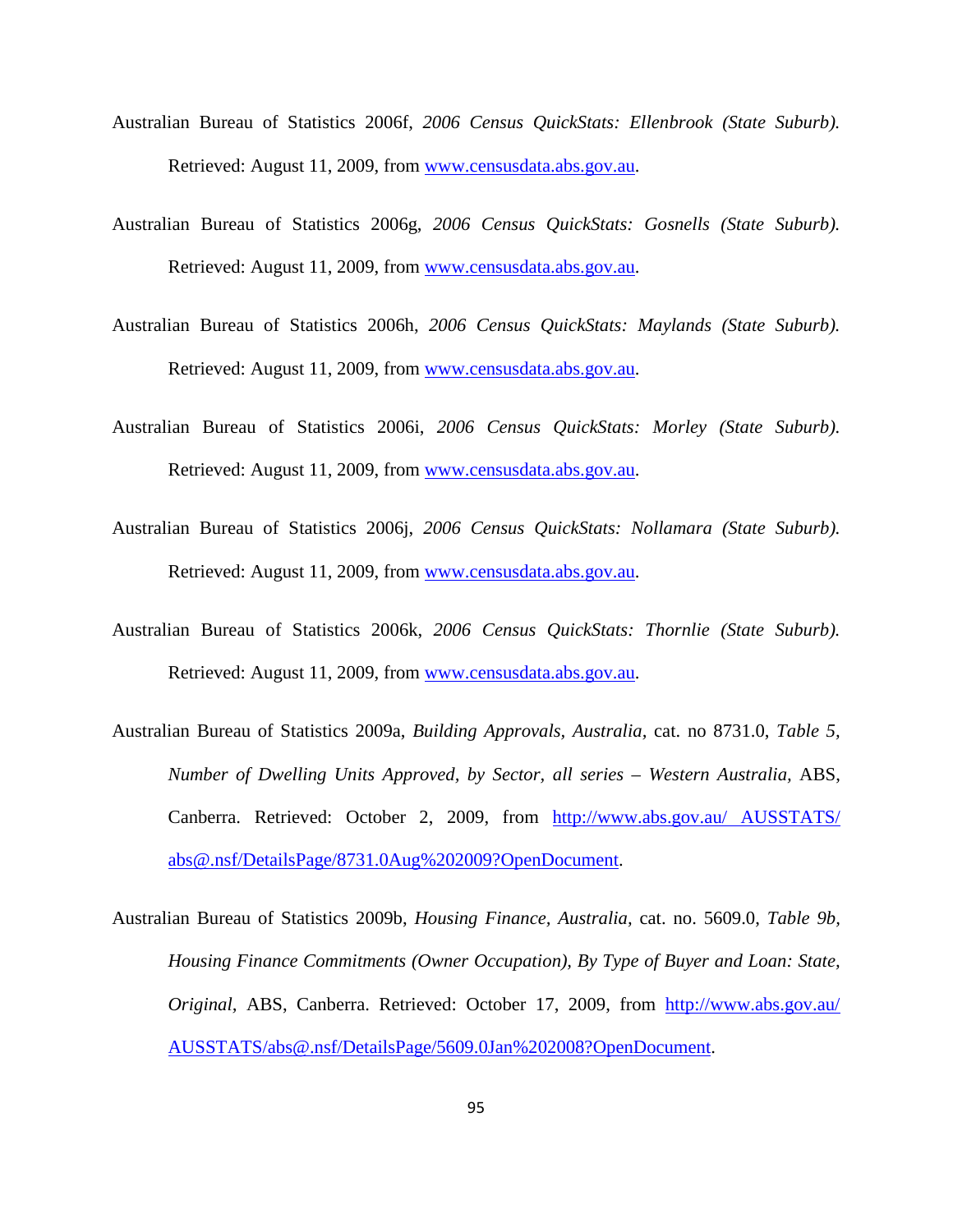- Australian Institute of Health and Welfare 2008, 'Housing assistance in Australia', cat. no. HOU 173, Canberra.
- *Banks tighten home lending criteria over past 13 months: research* 2009. Retrieved: November 1, 2009, from [http://www.businessspectator.com.au/bs.nsf/Article/Banks-tighten-lending](http://www.businessspectator.com.au/bs.nsf/Article/Banks-tighten-lending-criteria-over-year-to-Sept-r-pd20091002-WF7T2?OpenDocument)[criteria-over-year-to-Sept-r-pd20091002-WF7T2?OpenDocument.](http://www.businessspectator.com.au/bs.nsf/Article/Banks-tighten-lending-criteria-over-year-to-Sept-r-pd20091002-WF7T2?OpenDocument)
- Beer, A & Faulkner, D 2009, '21<sup>st</sup> century housing careers and Australia's housing future, *AHURI Final Report No. 128,* pp. 1-238. Retrieved: May 14, 2009, from [www.ahuri.edu.au.](http://www.ahuri.edu.au/)
- Costello, G 2006, 'The Impact of Stamp Duty Reductions on Demand in the Perth Housing Market', *Pacific Rim Property Research Journal,* vol. 12, no. 2, pp. 198-212.

De Brito, R 2009, 'Door to slam on first-home grant', *The Sunday Times,* 27 September, p. 36.

- Department of Treasury and Finance 2007, 'First Home Buyer Stamp Duty Exemption Fact Sheet'. Retrieved: November 1, 2009, from http://www.dtf.wa.gov.au /cms / uploadedFiles/04\_first\_home\_buyer\_stamp\_duty\_exemption.pdf.
- Department of Treasury and Finance 2009, 'First Home Owner Grant Data'. Retrieved: September 1, 2009, from http://www.dtf.wa.gov.au/cms/ uploadedFiles/ Treasury/ [Economic\\_Data/fhog\\_data\\_july2009.xls.](http://www.dtf.wa.gov.au/cms/%20uploadedFiles/_Treasury/%20Economic_Data/fhog_data_july2009.xls)
- DiPasquale, D & Wheaton, WC 1996, *Urban Economics and Real Estate Markets,* Prentice Hall, New Jersey.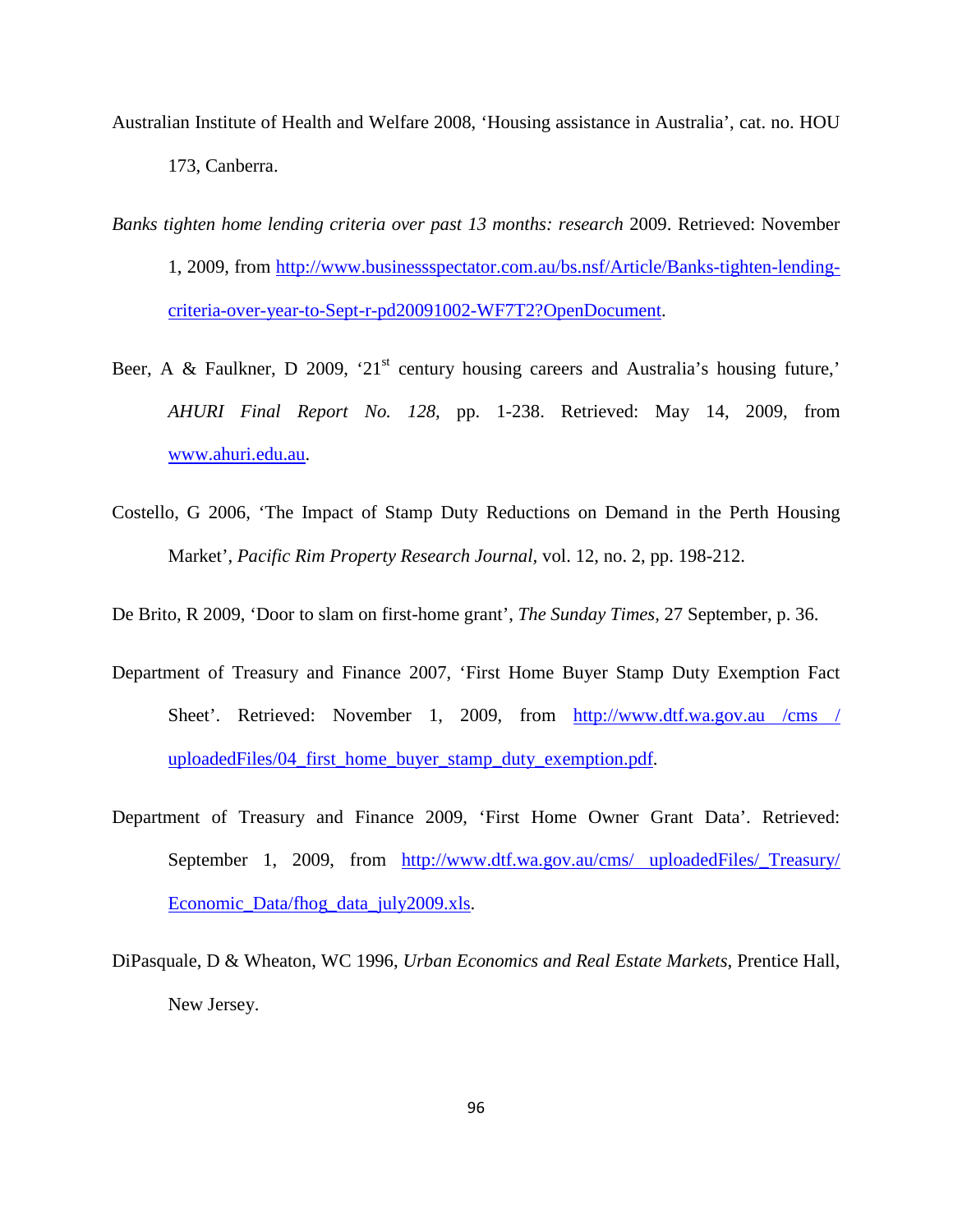- Di, Pasquale 1999, 'Why Don't We Know More About Housing Supply?', *Journal of Real Estate Finance and Economics,* vol. 18, no. 1, pp. 9-23. Retrieved: October 29, 2009, from SpringerLink.
- *Fixed and Variable Rate Mortgages* 2005. Retrieved: September 2, 2009, from [http://www.eloan.com.au/displayinfo.asp?page=fixedandvariable.](http://www.eloan.com.au/displayinfo.asp?page=fixedandvariable)
- Gilfillan, G 2001, 'Impact of the GST and the First Home Owners' Scheme on the Housing Industry'*, Parliamentary Library, Research Note 1 2001-2002.* Retrieved: September 20, 2009, from [http://www.aph.gov.au/Library/Pubs/RN/2001-02/02RN01.htm.](http://www.aph.gov.au/Library/Pubs/RN/2001-02/02RN01.htm)
- Goss, D 2009, 'Pathways into First Home Ownership', *presented at the 2009 Housing Researchers Conference.* Retrieved: October 7, 2009, from http:// www.fbe.unsw.edu.au /cf/apnhr/presentations/pdf/W1\_Goss\_Pathways\_into\_FHO.pdf .
- Housing Industry Association 2002, 'HIA Response Royal Commission Discussion Paper Eight Codes of Practice in the Building and Construction Industry,' *Submission by the Housing Industry Association.* Retrieved: September 24, 2009, from http:// www.royalcombci.gov.au/docs/submissions/DP8\_008.pdf.
- Housing Industry Association 2009, *First Home Buyers Boost New Home Sales*. Retrieved: 17 April, 2009, from [http://hia.com.au/hia/news/article /MR/National/ EC/](http://hia.com.au/hia/news/article%20/MR/National/%20EC/%20First%20Home%20Buyers%20Boost%20New%20Home%20Sales.aspx)  [First%20Home%20Buyers%20Boost%20New%20Home%20Sales.aspx.](http://hia.com.au/hia/news/article%20/MR/National/%20EC/%20First%20Home%20Buyers%20Boost%20New%20Home%20Sales.aspx)
- Irvine, J 2009, 'First-home incentive is deterring more buyers', *Sydney Morning Herald,* 25 July. Retrieved: October 2, 2009, from [http://www.smh.com.au/national/firsthome-incentive](http://www.smh.com.au/national/firsthome-incentive-is-deterring-more-buyers-20090724-dw9s.html)[is-deterring-more-buyers-20090724-dw9s.html.](http://www.smh.com.au/national/firsthome-incentive-is-deterring-more-buyers-20090724-dw9s.html)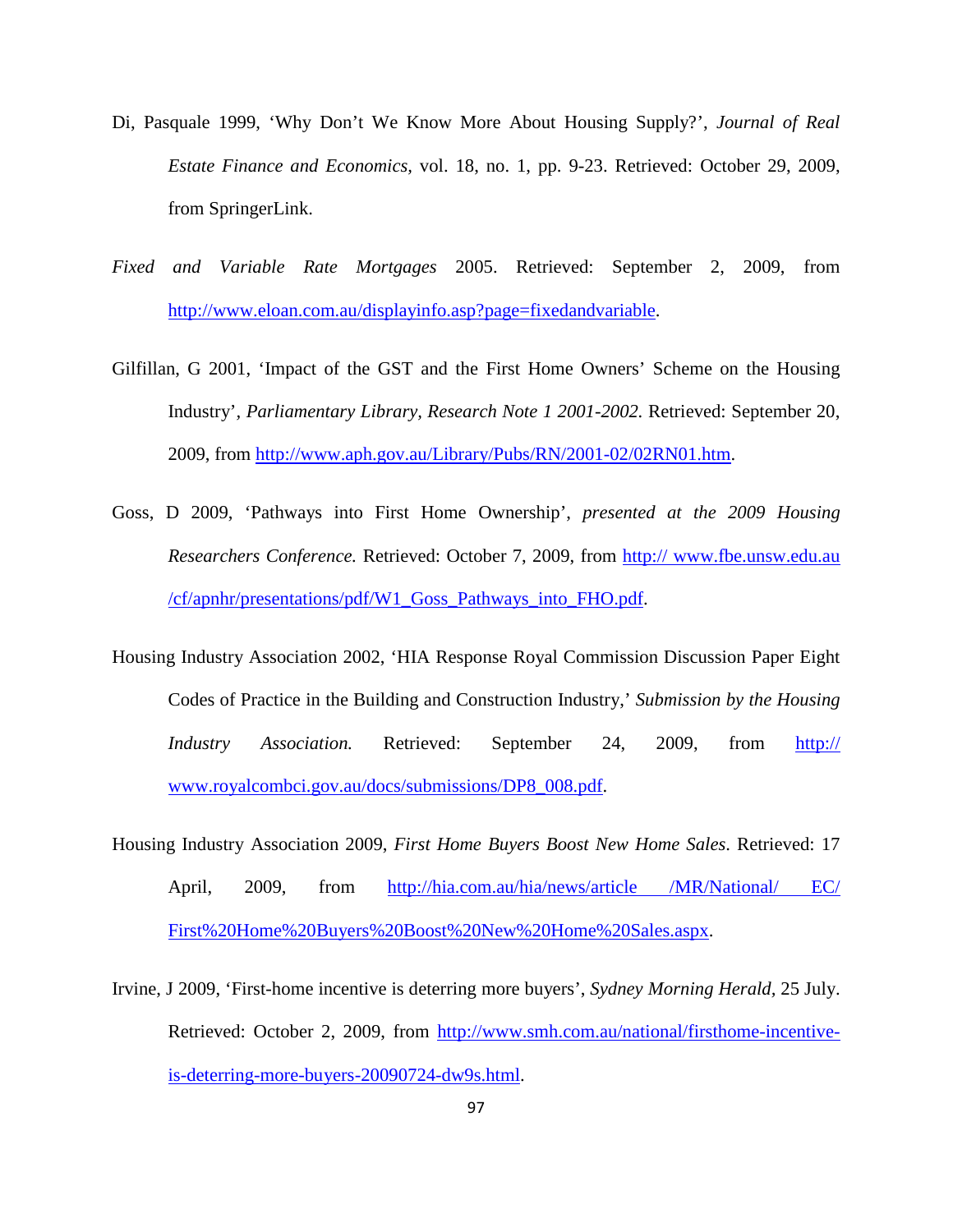- Kupke, V 2008, 'Factors Important in the Decision to Buy a First Home', *Pacific Rim Property Research Journal,* vol. 14, no. 4, pp. 458-476.
- Kupke, V & Marano, W 2002, 'The implications of changes in the labour market for the ownership aspirations, housing opportunities and characteristics of first home buyers,' *AHURI Final Report No. 18,* pp. 1-56. Retrieved: March 30, 2009, from [www.ahuri.edu.au.](http://www.ahuri.edu.au/)
- MacDonald, G, Mulllineux, A & Sensarma, R 2009, 'Asymmetric effects of interest rate changes: the role of the consumption-wealth channel', *Applied Economics,* pp 1-11.
- Mayo, SK 1981, 'Theory and Estimation in the Economics of Housing Demand', *Journal of Urban Economics,* vol. 10, pp. 96-116. Retrieved: October 27, 2009, from ScienceDirect.
- Milne, G 2009, 'Sub-prime risk a threat to economy', *The Sunday Mail,* p. 14. Retrieved: March 30, 2009, from Proquest.
- Muth, RF & Goodman, AC 1989, *The Economics of Housing Markets,* Harwood, London.
- Office of State Revenue 2009, *First Home Owners Boost (FHOB) Scheme Fact Sheet.* Retrieved: August 10, 2009, from [http://www.dtf.wa.gov.au/ cms/uploadedFiles/\\_](http://www.dtf.wa.gov.au/%20cms/uploadedFiles/_%20State_Revenue/FHOG/First_Home_Owners_Boost_fact_sheet.pdf)  [State\\_Revenue/FHOG/First\\_Home\\_Owners\\_Boost\\_fact\\_sheet.pdf.](http://www.dtf.wa.gov.au/%20cms/uploadedFiles/_%20State_Revenue/FHOG/First_Home_Owners_Boost_fact_sheet.pdf)
- *Perth Property Market* 2006. Retrieved: September 20, 2009, from [http://www.wbay.net.au/western-australia-property/perth-market.shtml.](http://www.wbay.net.au/western-australia-property/perth-market.shtml)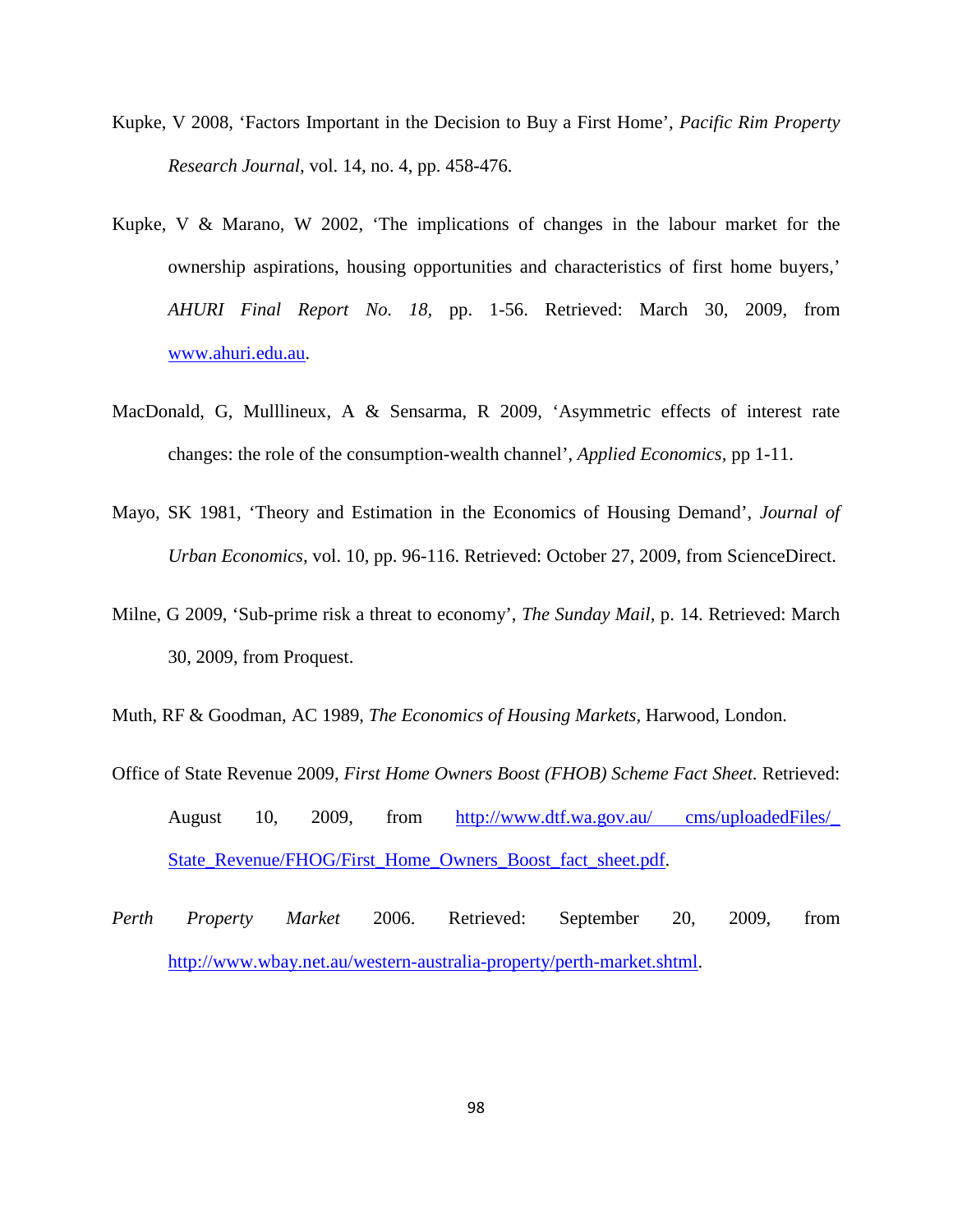- Reserve Bank of Australia 2003, *Submission to the Productivity Commission: Inquiry on First Home Ownership,* Occasional Paper No 16. Retrieved: March 30, 2009, from [www.rba.gov.au.](http://www.rba.gov.au/)
- Reserve Bank of Australia 2009a, *Monetary Policy Changes A2.* Retrieved: August 3, 2009, from [http://www.rba.gov.au/Statistics/AlphaListing/alpha\\_listing\\_i.html.](http://www.rba.gov.au/Statistics/AlphaListing/alpha_listing_i.html)
- Reserve Bank of Australia 2009b, *Gross Domestic Product Expenditure Components G11.*  Retrieved: September 9, 2009, from http://www.rba.gov.au /Statistics/ AlphaListing/alpha\_listing\_g.html.
- Richards, A 2008, 'Some Observations on the Cost of Housing in Australia', *Address to 2008 Economic and Social Outlook Conference.* Retrieved: October 29, 2009, from [http://www.rba.gov.au/Speeches/2008/sp\\_so\\_270308.html.](http://www.rba.gov.au/Speeches/2008/sp_so_270308.html)
- Rowley, S & Costello, G 2010 forthcoming, 'The impact of land supply on prices: A sub-market analysis', *presented at the 16<sup>th</sup> Pacific Rim Real Estate Society Conference January*, *2010.*
- MacDonald, G, Mullineux, A & Sensarma, R 2009, 'Asymmetric effects of interest rate changes: the role of the consumption-wealth channel', *Applied Economics,* pp. 1-11.
- Ministry for Planning 2001, *Residential Lot Activity,* Financial Year 2000-2001. Retrieved: August 2, 2009, from [http://www.planning.wa.gov.au/Publications/june01.pdf?id=320.](http://www.planning.wa.gov.au/Publications/june01.pdf?id=320)
- Ministry for Planning 2002, *Residential Lot Activity,* Financial Year 2001-2002. Retrieved: August 2, 2009, from [http://www.planning.wa.gov.au/Publications/fy01-02.pdf?id=316.](http://www.planning.wa.gov.au/Publications/fy01-02.pdf?id=316)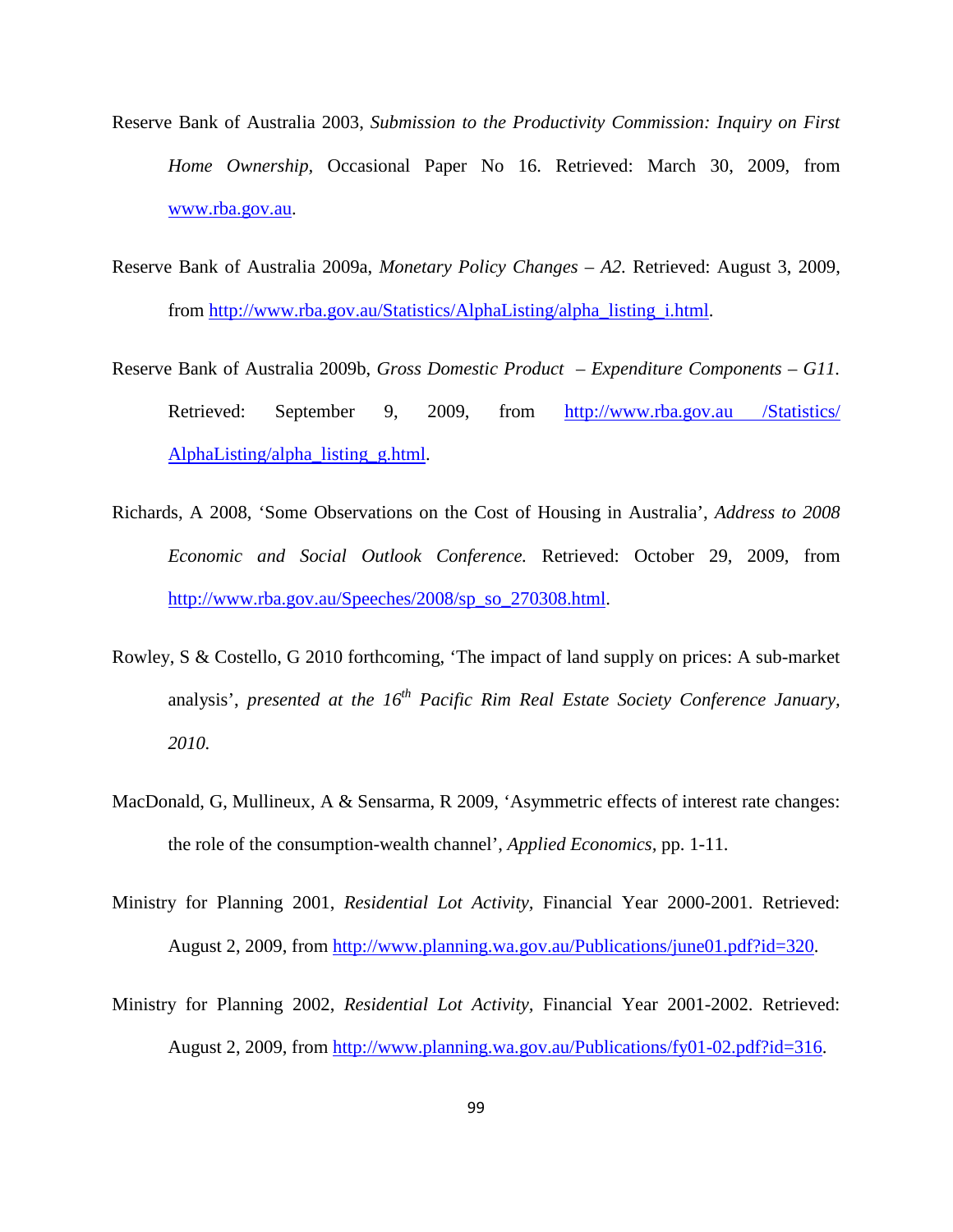- Ministry for Planning 2003, *Residential Lot Activity,* Financial Year 2002-2003. Retrieved: August 2, 2009, from [http://www.planning.wa.gov.au/Publications/fy02\\_03.pdf?id=343.](http://www.planning.wa.gov.au/Publications/fy02_03.pdf?id=343)
- Ministry for Planning 2004, *Residential Lot Activity,* Financial Year 2003-2004. Retrieved: August 2, 2009, from [http://www.planning.wa.gov.au/Publications/june04.pdf?id=807.](http://www.planning.wa.gov.au/Publications/june04.pdf?id=807)
- Ministry for Planning 2005, *Residential Lot Activity,* Financial Year 2004-2005. Retrieved: August 2, 2009, from [http://www.planning.wa.gov.au/Publications/june05.pdf?id=1176.](http://www.planning.wa.gov.au/Publications/june05.pdf?id=1176)
- Ministry for Planning 2006, *Residential Lot Activity,* Financial Year 2005-2006. Retrieved: August 2, 2009, from http:// www.planning.wa.gov.au/ Publications/ june2006.pdf?id=1405 .
- Ministry for Planning 2007, *Residential Lot Activity,* Financial Year 2006-2007. Retrieved: August 2, 2009, from [http://www.planning.wa.gov.au/Publications/June07.pdf?id=1554.](http://www.planning.wa.gov.au/Publications/June07.pdf?id=1554)
- Ministry for Planning 2008, *Residential Lot Activity,* Financial Year 2007-2008. Retrieved: August 2, 2009, from [http:/ www.planning.wa.gov.au/ Publications/](http://http/%20www.planning.wa.gov.au/%20Publications/%20State%20LA%20June%20qtr%202008.pdf?id=1747)  [State%20LA%20June%20qtr%202008.pdf?id=1747.](http://http/%20www.planning.wa.gov.au/%20Publications/%20State%20LA%20June%20qtr%202008.pdf?id=1747)
- Wood, G, Watson, R & Flatau, P 2003, 'A microsimulation model of the Australian housing market with applications to Commonwealth and State policy initiatives,' *AHURI Final Report No. 33,* pp. 1-103. Retrieved: March 8, 2009, from [www.ahuri.edu.au.](http://www.ahuri.edu.au/)
- Yates, J 2003, 'A distributional analysis of the impact of indirect housing assistance,' *AHURI Final Report No. 35,* pp. 1-30. Retrieved: March 2, 2009, from [www.ahuri.edu.au.](http://www.ahuri.edu.au/)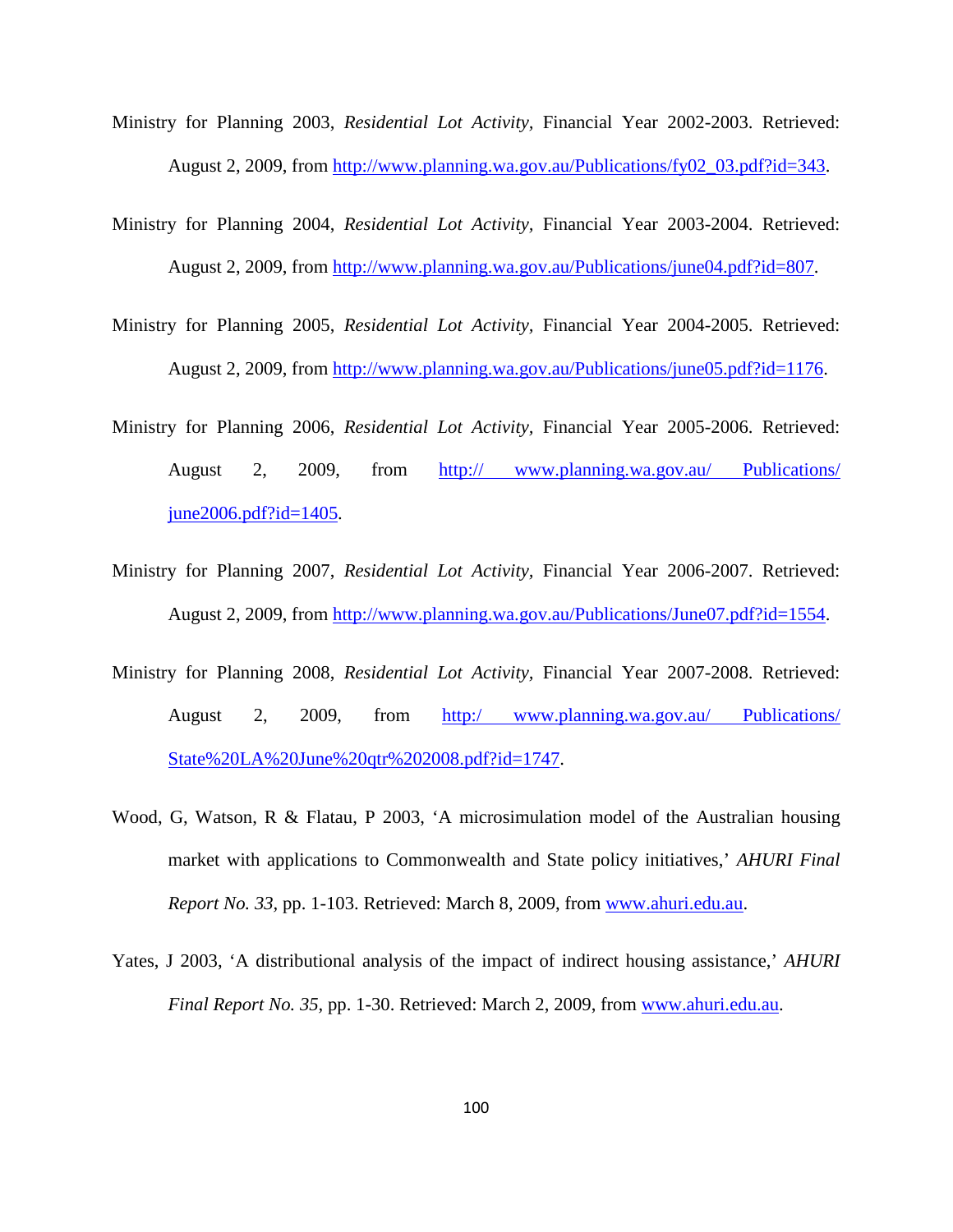## **Appendices**

## **Appendix 1: Process of Analysis**

| LAND AREA | LAND DESC       | <b>UNIT</b><br><b>NO</b> | <b>LAND USE</b> | <b>ZONING</b>       | PROP<br><b>USE</b> | PROP_CLASS                   | LTO SALE<br>1 | SALE DATE<br>1 |
|-----------|-----------------|--------------------------|-----------------|---------------------|--------------------|------------------------------|---------------|----------------|
|           |                 |                          |                 |                     |                    |                              |               |                |
| 81        | ARMADALE        | 1                        | $\mathsf{R}$    | R40                 | $\mathsf{R}$       | <b>DUPLEX UNIT</b>           | 225000        | 12-Jun-09      |
| 75        | ARMADALE        | 2                        | $\mathsf{R}$    | R40                 | $\mathsf{R}$       | <b>DUPLEX UNIT</b>           | 230000        | 28-May-09      |
| 445       | ARMADALE        | 2                        | ${\sf R}$       | R <sub>15</sub> /25 | $\mathsf{R}$       | <b>DUPLEX UNIT</b>           | 280000        | 25-May-09      |
| 497       | <b>ARMADALE</b> | 1                        | ${\sf R}$       | R15/40              | $\mathsf{R}$       | <b>DUPLEX UNIT</b>           | 270000        | 27-Mar-09      |
| 88        | <b>ARMADALE</b> | 1                        | $\mathsf{R}$    | R <sub>15</sub> /40 | $\mathsf{R}$       | <b>DUPLEX UNIT</b>           | 245000        | 20-Mar-09      |
| 78        | ARMADALE        | 1                        | $\mathsf{R}$    | R <sub>15</sub> /25 | $\mathsf{R}$       | <b>DUPLEX UNIT</b>           | 225000        | 1-Mar-09       |
| 631       | <b>ARMADALE</b> | 2                        | ${\sf R}$       | R <sub>15</sub> /25 | $\mathsf{R}$       | <b>DUPLEX UNIT</b>           | 229000        | 19-Feb-09      |
| 78        | ARMADALE        | $\overline{2}$           | $\mathsf{R}$    | R <sub>15</sub> /25 | $\mathsf{R}$       | DUPLEX UNIT                  | 237000        | 3-Feb-09       |
| 67        | ARMADALE        | 1                        | $\mathsf{R}$    | R15/25              | $\mathsf{R}$       | <b>DUPLEX UNIT</b>           | 192500        | 12-Nov-08      |
| 88        | ARMADALE        | 3                        | ${\sf R}$       | R40                 | ${\sf R}$          | <b>DUPLEX UNIT</b>           | 265000        | 13-Oct-08      |
| 513       | ARMADALE        | 1                        | M               |                     | $\mathsf{R}$       | <b>DUPLEX UNIT</b>           | 269000        | 30-Sep-08      |
| 531       | <b>ARMADALE</b> | 2                        | ${\sf R}$       | R <sub>15</sub> /25 | $\mathsf{R}$       | <b>DUPLEX UNIT</b>           | 270000        | 13-Jul-08      |
| 68        | ARMADALE        | 1                        | $\mathsf{R}$    | R <sub>15</sub> /25 | $\mathsf{R}$       | <b>DUPLEX UNIT</b>           | 225000        | 7-Jul-08       |
| 195       | <b>ARMADALE</b> | 14                       | R               | R40                 | $\mathsf{R}$       | <b>FLAT</b>                  | 227500        | 28-Mar-09      |
| 195       | ARMADALE        | 14                       | $\mathsf{R}$    | R40                 | $\mathsf{R}$       | <b>FLAT</b>                  | 227500        | 26-Mar-09      |
| 107       | ARMADALE        | 30                       | ${\sf R}$       | R40                 | $\mathsf{R}$       | <b>FLAT</b>                  | 239000        | 12-Nov-08      |
| 251       | ARMADALE        | 16                       | R               | R <sub>15</sub> /40 | R                  | <b>GROUP</b><br><b>HOUSE</b> | 259000        | 24-Apr-09      |
| 271       | ARMADALE        | 3                        | R               | R <sub>15</sub> /40 | R                  | <b>GROUP</b><br><b>HOUSE</b> | 275000        | 21-Feb-09      |
|           |                 |                          |                 |                     |                    | <b>GROUP</b>                 |               |                |
| 304       | ARMADALE        | 1                        | M               |                     | R                  | <b>HOUSE</b>                 | 292000        | 14-Feb-09      |
| 218       | ARMADALE        | 5                        | R               | R40                 | R                  | <b>GROUP</b><br><b>HOUSE</b> | 241000        | 21-Jan-09      |
| 439       | ARMADALE        | 1                        | R               | R <sub>15</sub> /25 | R                  | <b>GROUP</b><br><b>HOUSE</b> | 250000        | 24-Oct-08      |
| 352       | ARMADALE        | 1                        | R               | R <sub>15</sub> /25 | $\mathsf{R}$       | <b>GROUP</b><br><b>HOUSE</b> | 295000        | 23-Sep-08      |
| 463       | ARMADALE        | 4                        | $\mathsf{R}$    | R <sub>15</sub> /25 | $\mathsf{R}$       | <b>GROUP</b><br><b>HOUSE</b> | 278000        | 21-Sep-08      |
| 330       | ARMADALE        | 1                        | R               | R40                 | R                  | <b>GROUP</b><br><b>HOUSE</b> | 250000        | 19-Sep-08      |
| 206       | ARMADALE        | 31                       | M               |                     | $\mathsf{R}$       | <b>HOME UNIT</b>             | 299000        | 13-Jun-09      |

*Table 5.1.1 Raw Data Sample*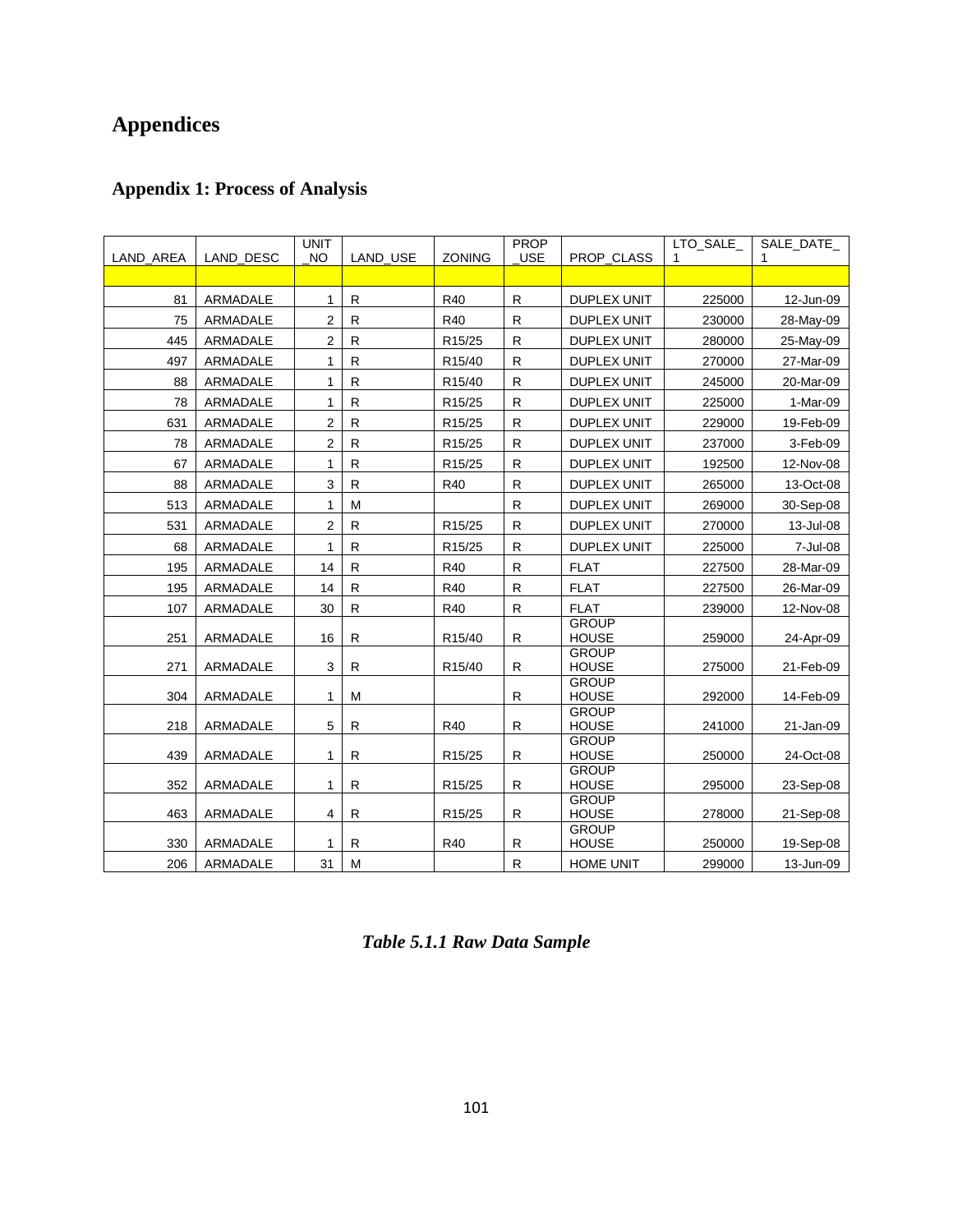| LAND_AREA | LAND_DESC | $UNIT_NO$ | LAND_USE | ZONING              | PROP_USE     | PROP CLASS       | LTO_SALE_1 | SALE_DATE_1 |
|-----------|-----------|-----------|----------|---------------------|--------------|------------------|------------|-------------|
|           |           |           |          |                     |              | <b>DUPLEX</b>    |            |             |
| 81        | ARMADALE  | 1         | R        | R40                 | $\mathsf R$  | <b>UNIT</b>      | 225000     | 12-Jun-09   |
|           |           |           |          |                     |              | <b>DUPLEX</b>    |            |             |
| 75        | ARMADALE  | 2         | R        | R40                 | R            | UNIT             | 230000     | 28-May-09   |
|           |           |           |          |                     |              | <b>DUPLEX</b>    |            |             |
| 445       | ARMADALE  | 2         | R        | R15/25              | R            | <b>UNIT</b>      | 280000     | 25-May-09   |
| 206       | ARMADALE  | 31        | М        |                     | $\mathsf R$  | <b>HOME UNIT</b> | 299000     | 13-Jun-09   |
| 262       | ARMADALE  | 1         | M        |                     | R            | <b>HOME UNIT</b> | 325000     | 9-Jun-09    |
| 226       | ARMADALE  | 10        | M        |                     | $\mathsf{R}$ | <b>HOME UNIT</b> | 325000     | 6-Jun-09    |
| 104       | ARMADALE  | 7         | M        |                     | R            | <b>HOME UNIT</b> | 195000     | 3-Jun-09    |
| 203       | ARMADALE  | 5         | M        |                     | R            | <b>HOME UNIT</b> | 309000     | 17-May-09   |
| 225       | ARMADALE  | 12        | M        |                     | R            | <b>HOME UNIT</b> | 330000     | 16-May-09   |
| 213       | ARMADALE  | 22        | M        |                     | R            | <b>HOME UNIT</b> | 299000     | 12-May-09   |
| 212       | ARMADALE  | 6         | M        |                     | $\mathsf R$  | <b>HOME UNIT</b> | 305000     | 4-May-09    |
| 104       | ARMADALE  | 7         | M        |                     | R            | <b>HOME UNIT</b> | 195000     | 29-Apr-09   |
| 95        | ARMADALE  | 23        | R        | R15/25              | R            | <b>HOME UNIT</b> | 205000     | 20-Apr-09   |
| 95        | ARMADALE  | 23        | R        | R <sub>15</sub> /25 | R            | <b>HOME UNIT</b> | 205000     | 19-Apr-09   |

*Table 5.1.2 Filtered Data Sample*

| <b>DESCR</b> | <b>YTD</b> | <b>UNIT</b><br><b>SALES</b> | <b>UNIT</b><br><b>PRICE</b><br><b>LOWER</b><br><b>QUARTILE</b> | <b>UNIT</b><br><b>MEDIAN</b><br><b>PRICE</b> | <b>UNIT</b><br><b>UPPER</b><br><b>QUARTILE</b> | <b>UNIT</b><br><b>HIGHEST</b><br><b>PRICE</b> | %<br><b>MEDIAN</b><br><b>UNIT</b><br><b>GROWTH</b> |
|--------------|------------|-----------------------------|----------------------------------------------------------------|----------------------------------------------|------------------------------------------------|-----------------------------------------------|----------------------------------------------------|
| Armadale     | 6/30/2009  | 14                          | \$97                                                           | \$205                                        | \$222                                          | \$330,000                                     | $-2.2%$                                            |
| Armadale     | 3/31/2009  | 25                          | \$201                                                          | \$209                                        | \$244                                          | \$349,000                                     | $-4.6%$                                            |
| Armadale     | 12/31/2008 | 20                          | \$141                                                          | \$219                                        | \$247                                          | \$335,000                                     | 0.5%                                               |
| Armadale     | 9/30/2008  | 11                          | \$204                                                          | \$218                                        | \$244                                          | \$662,000                                     | $-1.4%$                                            |
| Armadale     | 6/30/2008  | 14                          | \$108                                                          | \$221                                        | \$254                                          | \$349,000                                     | $-6.0%$                                            |
| Armadale     | 3/31/2008  | 16                          | \$94                                                           | \$235                                        | \$255                                          | \$349,000                                     | 26.1%                                              |

*Table 5.1.3 Time Series Sample*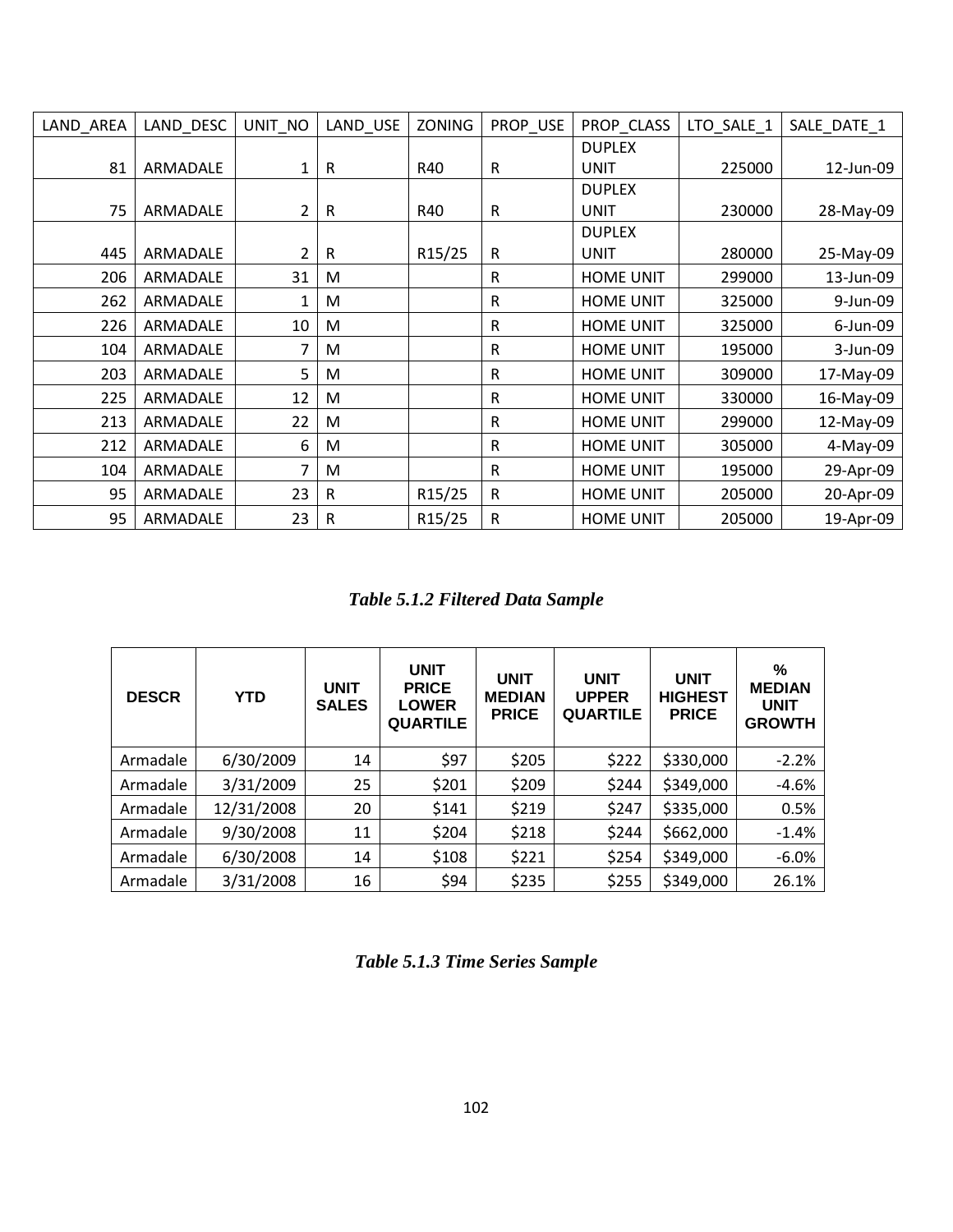

*Figure 5.1.4 Graphical Time Series*